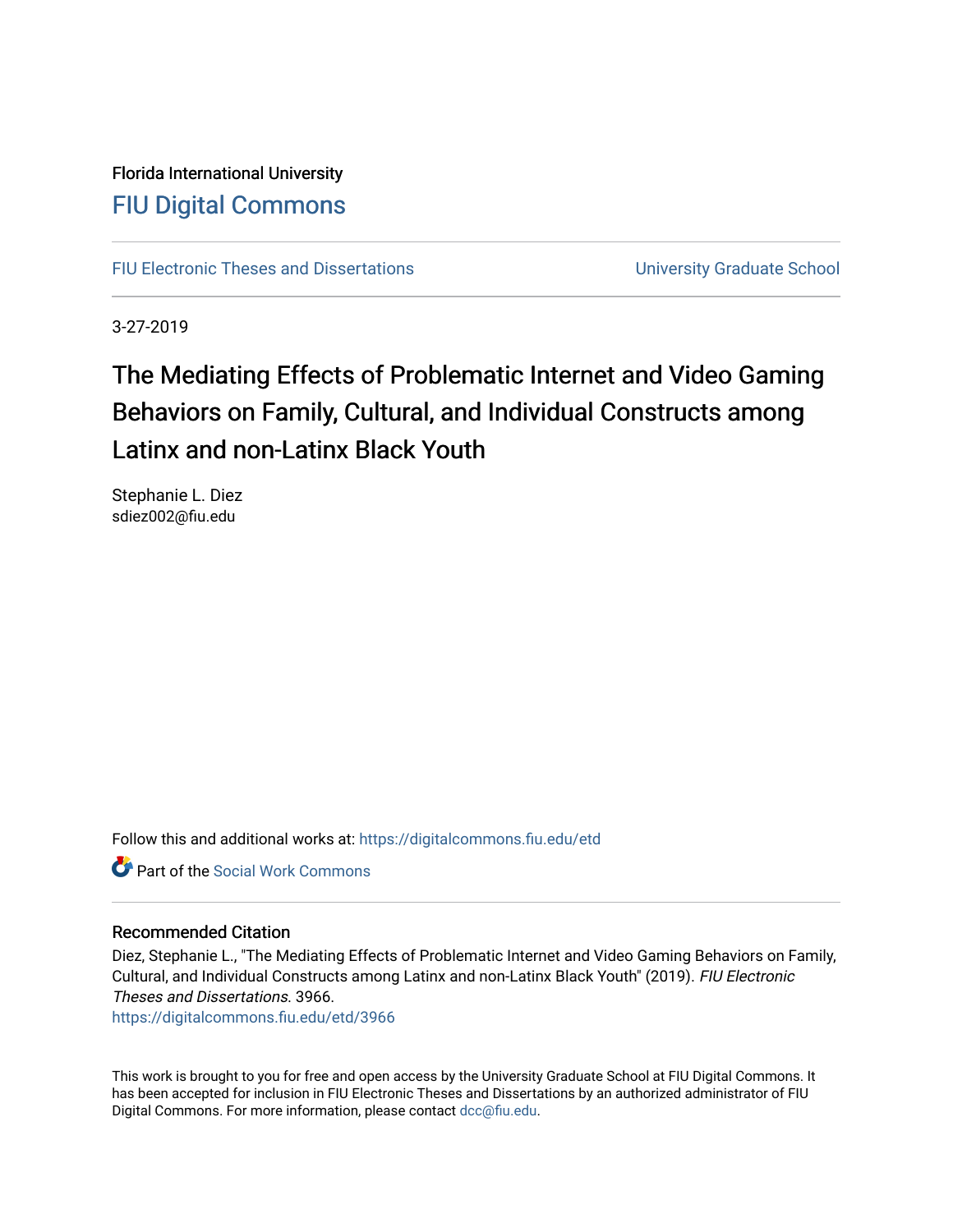# FLORIDA INTERNATIONAL UNIVERSITY

Miami, Florida

# THE MEDIATING EFFECTS OF PROBLEMATIC INTERNET AND VIDEO GAMING BEHAVIORS ON FAMILY, CULTURAL, AND INDIVIDUAL CONSTRUCTS AMONG LATINX AND NON-LATINX BLACK YOUTH

A dissertation submitted in partial fulfillment of

the requirements for the degree of

DOCTOR OF PHILOSOPHY

in

SOCIAL WELFARE

by

Stephanie L. Diez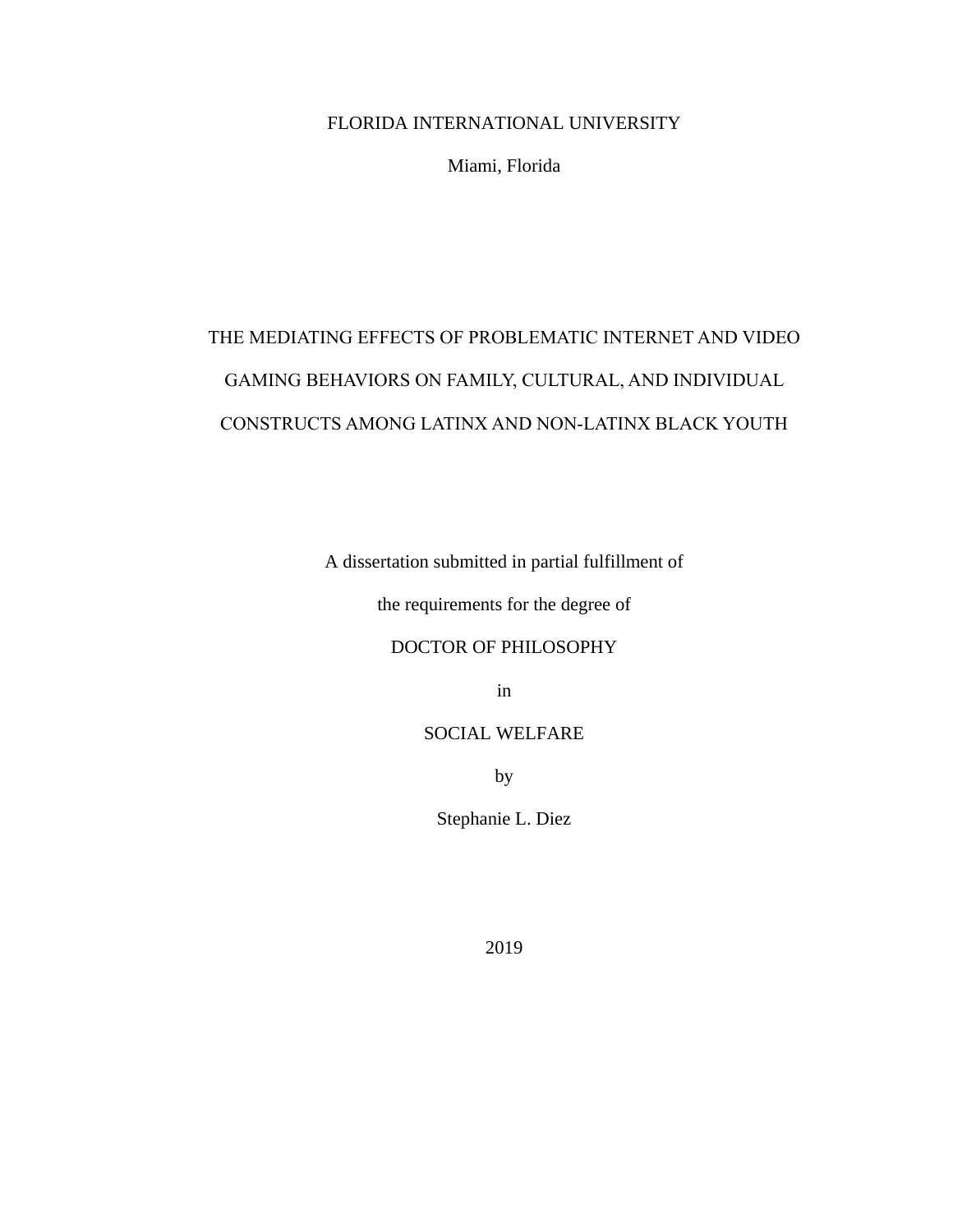To: Dean Tomás R. Guilarte Robert Stempel College of Public Health and Social Work

This dissertation, written by Stephanie L. Diez, and entitled The Mediating Effects of Problematic Internet and Video Gaming Behaviors on Family, Cultural, and Individual Constructs among Latinx and non-Latinx Black Youth, having been approved in respect to style and intellectual content, is referred to you for judgment.

We have read this dissertation and recommend that it be approved.

Nicole Fava

Hui Huang

Maureen Kenny

Mario De La Rosa, Major Professor

\_\_\_\_\_\_\_\_\_\_\_\_\_\_\_\_\_\_\_\_\_\_\_\_\_\_\_\_\_\_\_\_\_\_\_\_\_\_\_

\_\_\_\_\_\_\_\_\_\_\_\_\_\_\_\_\_\_\_\_\_\_\_\_\_\_\_\_\_\_\_\_\_\_\_\_\_\_\_

\_\_\_\_\_\_\_\_\_\_\_\_\_\_\_\_\_\_\_\_\_\_\_\_\_\_\_\_\_\_\_\_\_\_\_\_\_\_\_

\_\_\_\_\_\_\_\_\_\_\_\_\_\_\_\_\_\_\_\_\_\_\_\_\_\_\_\_\_\_\_\_\_\_\_\_\_\_\_

\_\_\_\_\_\_\_\_\_\_\_\_\_\_\_\_\_\_\_\_\_\_\_\_\_\_\_\_\_\_\_\_\_\_\_\_\_\_\_

\_\_\_\_\_\_\_\_\_\_\_\_\_\_\_\_\_\_\_\_\_\_\_\_\_\_\_\_\_\_\_\_\_\_\_\_\_\_\_

Date of Defense: March 27, 2019

The dissertation of Stephanie L. Diez is approved.

 Dean Tomás R. Guilarte Robert Stempel College of Public Health and Social Work

Andrés G. Gil Vice President for Research and Economic Development and Dean of the University Graduate School

Florida International University, 2019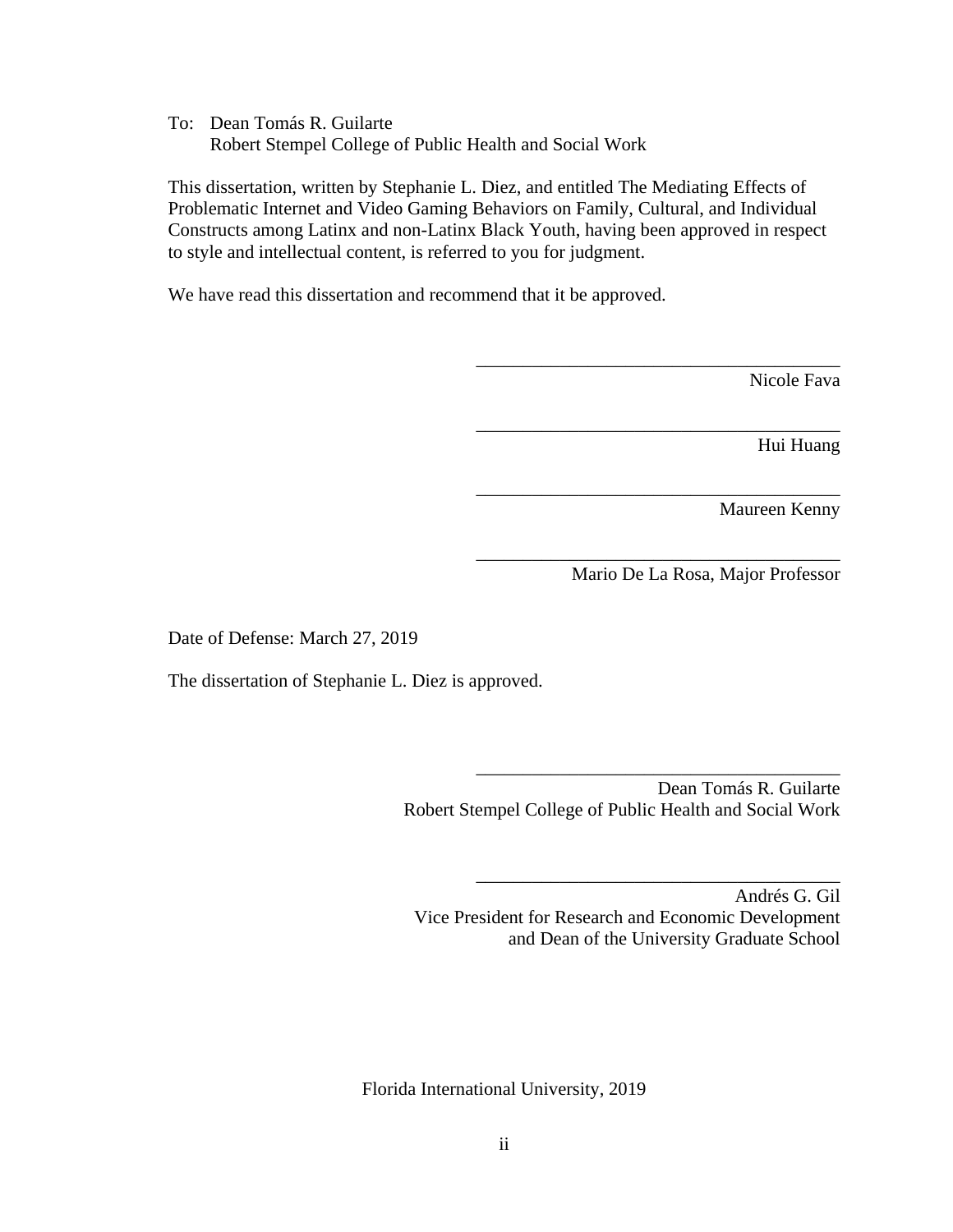© Copyright 2019 by Stephanie L. Diez

All rights reserved.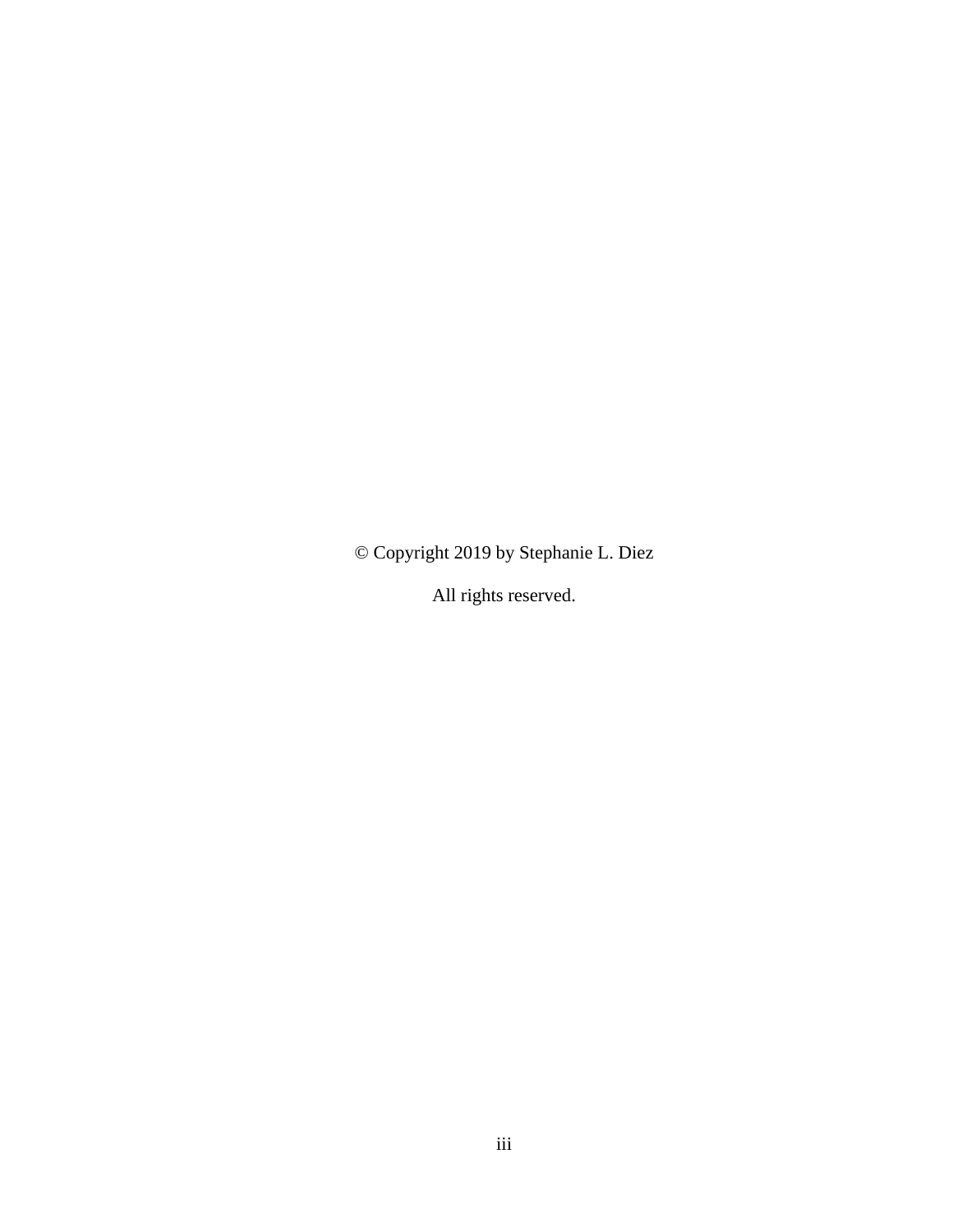# DEDICATION

To my family. To my loving mother, Adriana Diez, for her encouragement and constant love that have sustained me throughout my life. To my sisters, Tatiana and Ivana, who have been endlessly caring throughout this process. In loving memory of my father, Hugo Diez, whose work ethic and tenacity I have inherited. Most of all, I dedicate this work to my partner, Javian Morel, to whom I am eternally grateful for his everlasting support during this journey.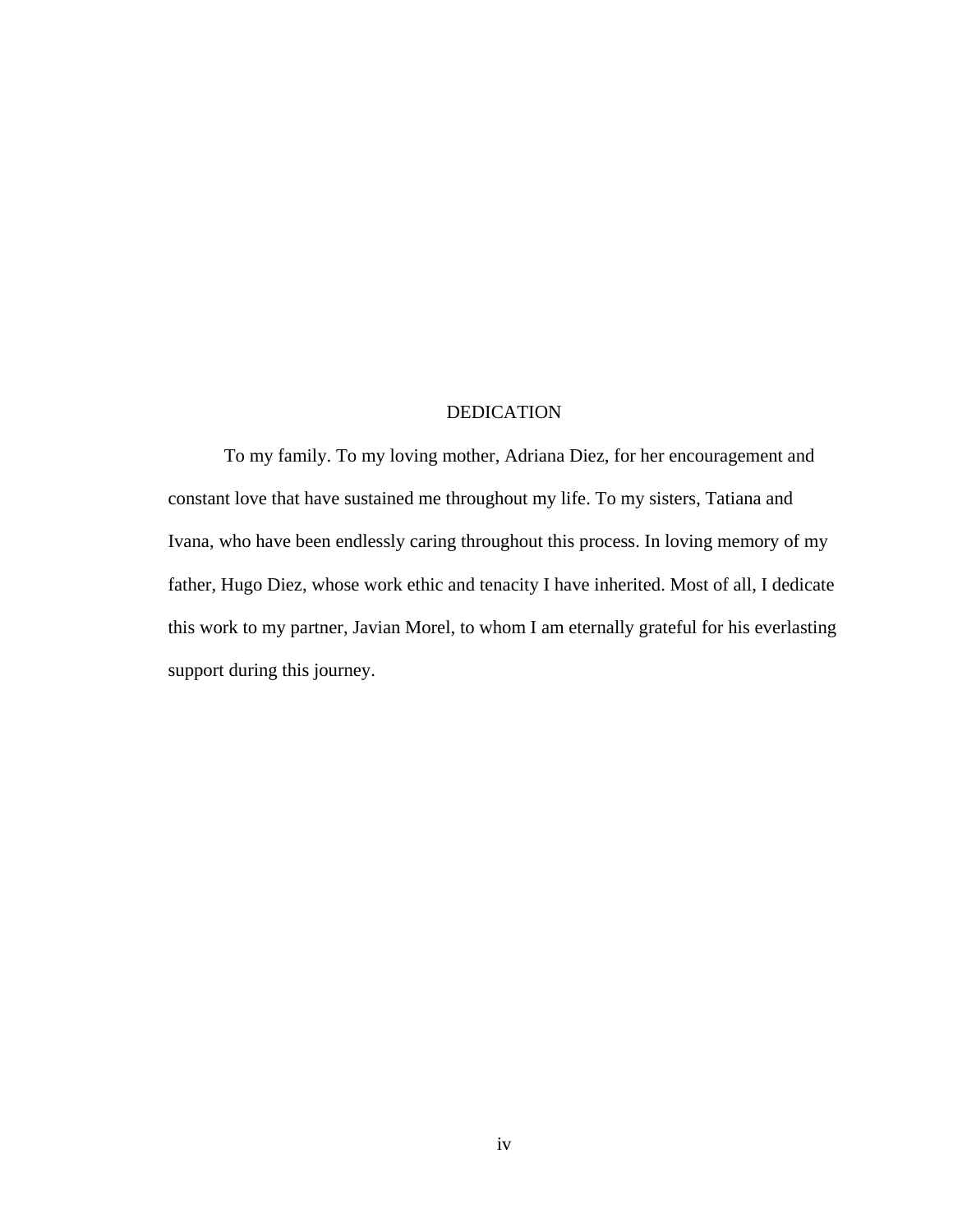## ACKNOWLEDGMENTS

I wish to express my deepest gratitude to my dissertation committee for all their continued support of my academic endeavors. Each dissertation committee member has provided me with professional and personal guidance that has shaped my perspective as a researcher, social worker, and academic. I am especially indebted to Dr. Mario De La Rosa, my dissertation chair and mentor, who has been supportive of my career goals and has provided me with ample opportunities to learn the skills necessary to pursue those goals. His words were always encouraging even during difficult times in the program. Additionally, I am grateful for all the tutelage I received from the many professors and researchers with whom I have had the pleasure to work with.

This work would not have been possible without the financial support of the C-SALUD Student Scholar in Health Disparities Research Fellowship offered through the Center for Research on US Latino HIV/AIDS and Drug Abuse (CRUSADA) or the Dissertation Year Fellowship.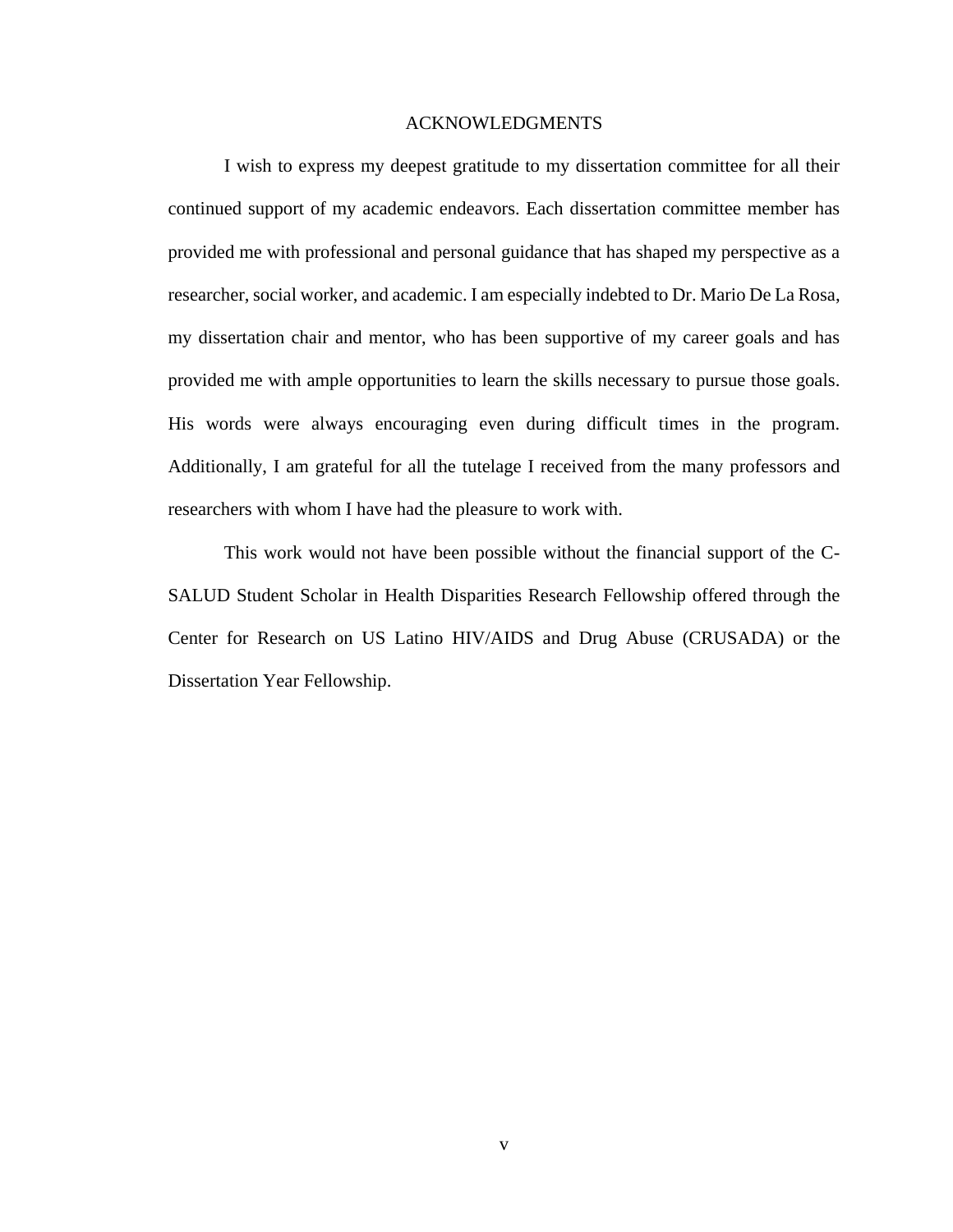# ABSTRACT OF THE DISSERTATION THE MEDIATING EFFECTS OF PROBLEMATIC INTERNET AND VIDEO GAMING BEHAVIORS ON FAMILY, CULTURAL, AND INDIVIDUAL CONSTRUCTS AMONG LATINX AND NON-LATINX BLACK YOUTH

by

Stephanie L. Diez

Florida International University, 2019

Miami, Florida

Professor Mario De La Rosa, Major Professor

Problematic Internet use (PIU) and problematic video gaming (PVG) are associated with various negative health outcomes and are increasingly concerning behavioral health issues among youth. While market research indicates that US Latinx use the Internet and video games more frequently than non-Latinx US youth, research on PIU and PVG among this historically understudied population is lacking. Accordingly, data on PIU, PVG, parental monitoring, sleep quality, substance use, anxiety, depression, parental attachment, acculturation, and positive future orientation were collected using validated standardized measures from three separate samples of US Latinx and non-Latinx youth.

The aims of this research were to explore the associations between PIU, PVG, and family, cultural, and individual wellbeing outcomes in a community sample of US Latinx and non-Latinx black adolescents. The first study  $(N = 159)$  examined the incidence of PVG among youth and found that younger elementary school aged males (ages 6-11) had

vi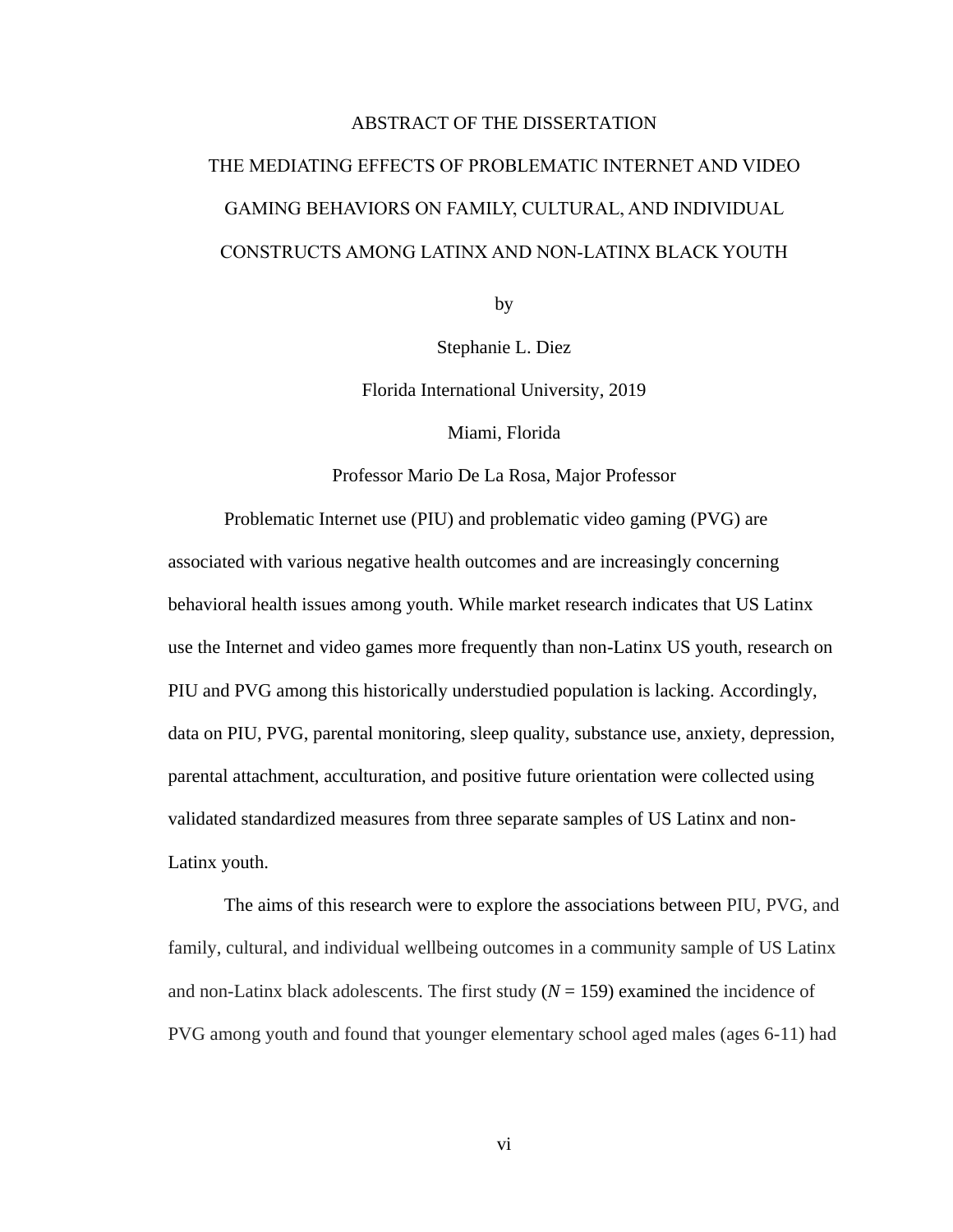the highest PVG scores, followed by middle school aged males (ages 12-14), and high school aged males (ages 15-18).

Building off previous research, the second study collected data  $(N = 247)$ examined PIU as a mediator of the association between parental monitoring and academic achievement, sleep quality, substance use, anxiety, and depression. Structural equation modelling (SEM) was used to estimate the relationships between the variables, controlling for adolescent's age, sex, and race/ethnicity. Results revealed that PIU is a significant mediator between parental monitoring and low academic achievement, sleep quality, substance use, anxiety, and depression.

A third study was conducted to examine if PIU and PVG mediate the relation between family, cultural, individual constructs and academic achievement. Two separate simple mediation models were tested using  $PROCESS^{\circ}$  macro v3.0 for SPSS 25. Results from the hypothesized mediation models were not significant. Suggestions for future research to examine critical Latinx cultural values and their influence on behavioral health is discussed.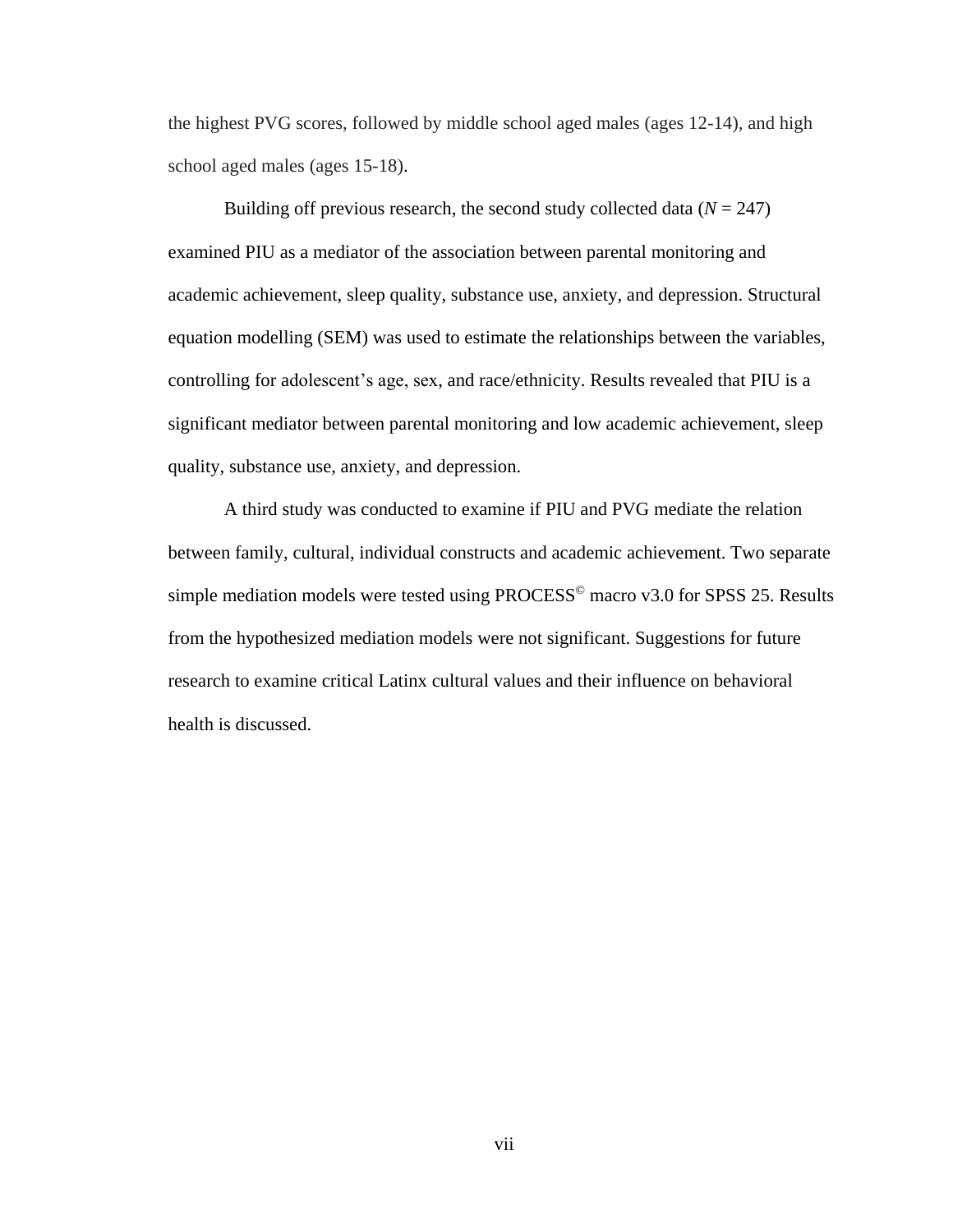# TABLE OF CONTENTS

PAGE

**CHAPTER**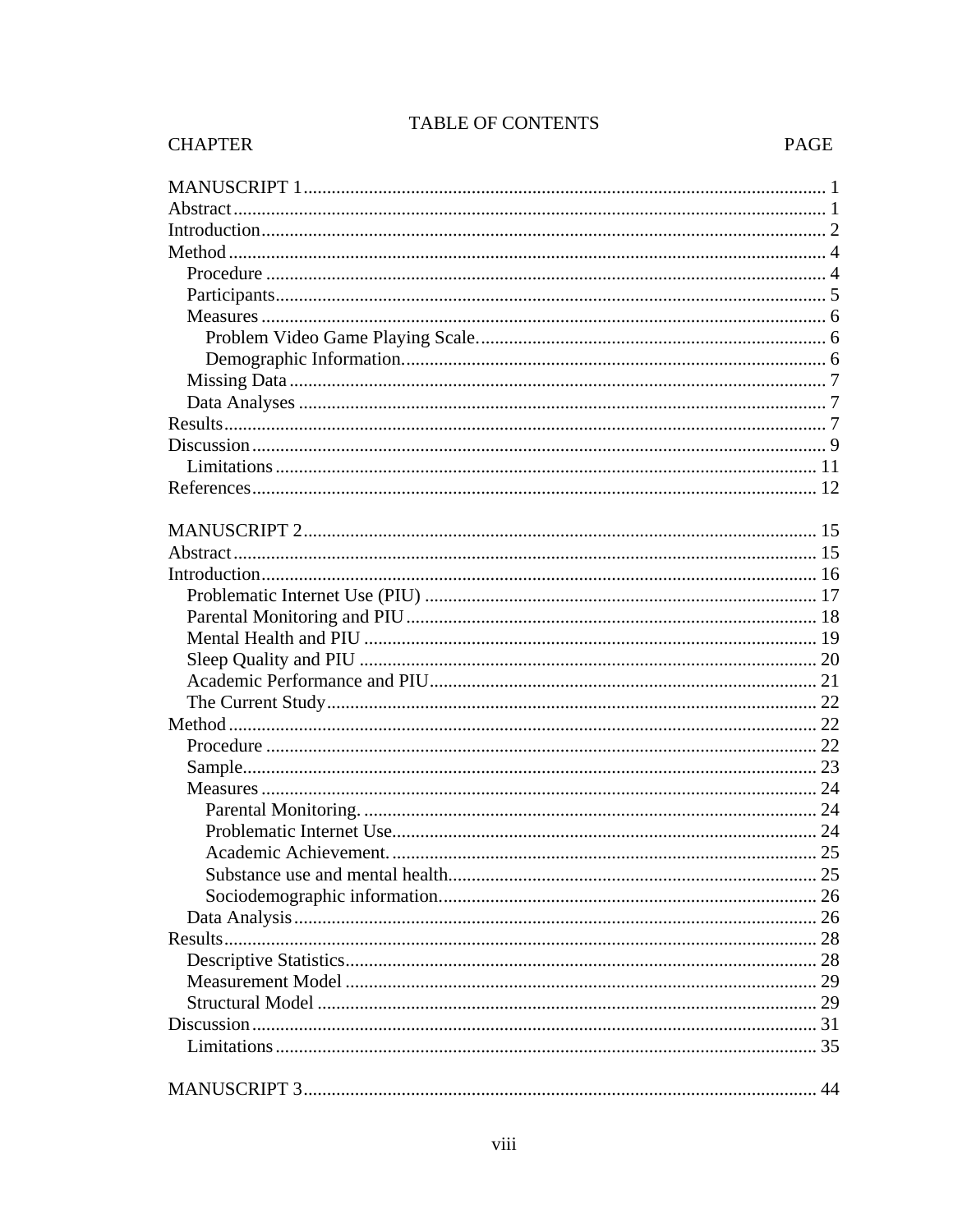<span id="page-9-0"></span>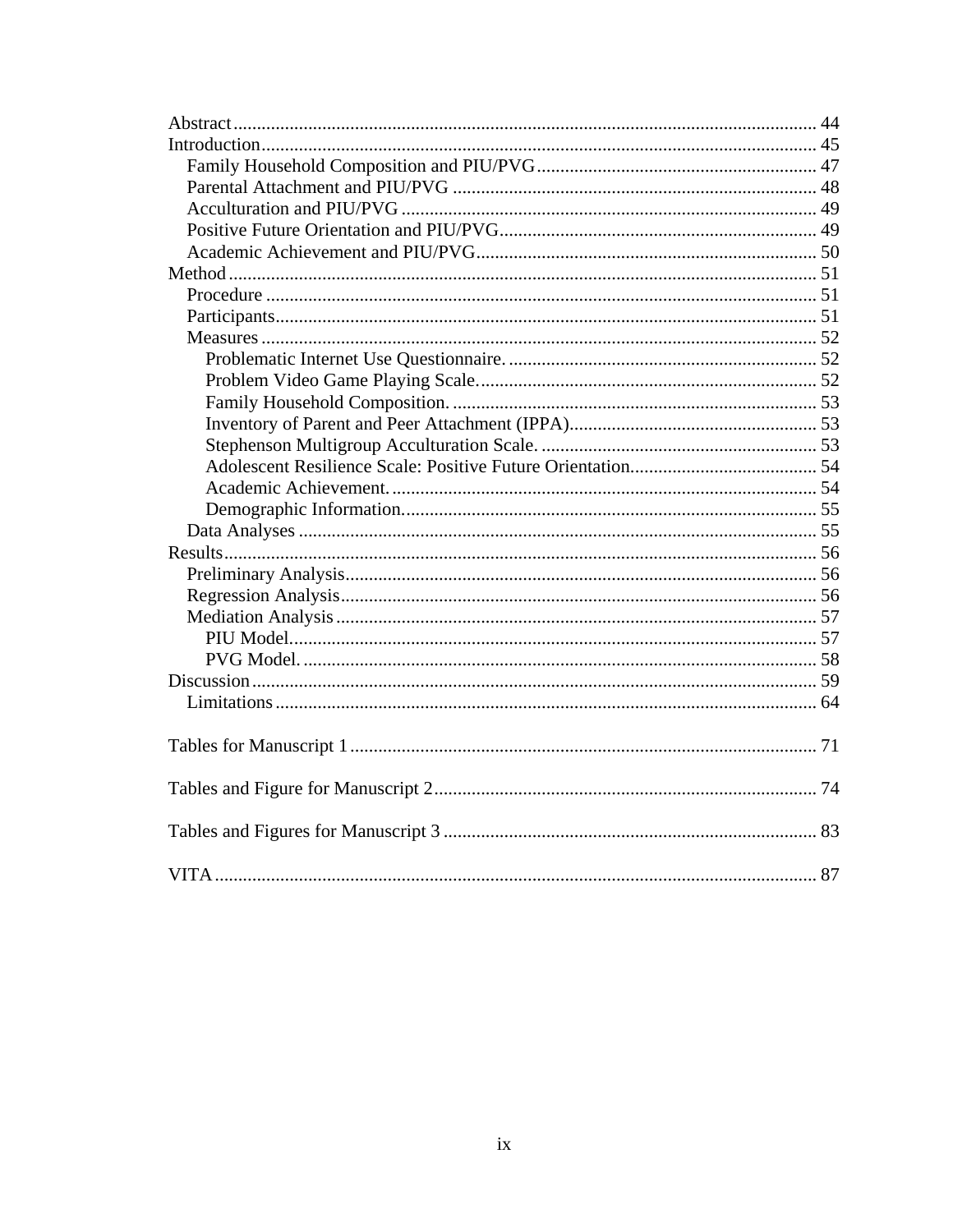#### **MANUSCRIPT 1**

# **Abstract**

<span id="page-10-0"></span>As media reports increasing numbers of youth in the United States are playing video games, the potential of developing a behavioral addiction escalates. The potential effects of problematic video game playing (PVG) that may lead to Internet Gaming Disorder should be considered. The aim of this study was to explore the occurrence of PVG by gender and age-related aspects in a community sample of U.S. children. The sample consisted of 159 youth, mean age of participants was  $12.6$  (SD = 3.2), with nearly half being of elementary school age (48.0%,  $n = 76$ ). Participants completed the 9-item unidimensional Problem Video Game Playing Scale that examines eight dimensions of addiction. A two-way factorial ANOVA was conducted to examine interaction effects between sex and age. The dimension of addiction with the highest endorsement was loss of control. Findings indicated main effects for sex. Younger elementary school aged males (ages 6-11) had the highest PVG scores. Future research is needed to determine if problematic video gaming behaviors track into adulthood.

*Keywords*: Problematic video gaming, Internet Gaming Disorder, youth, children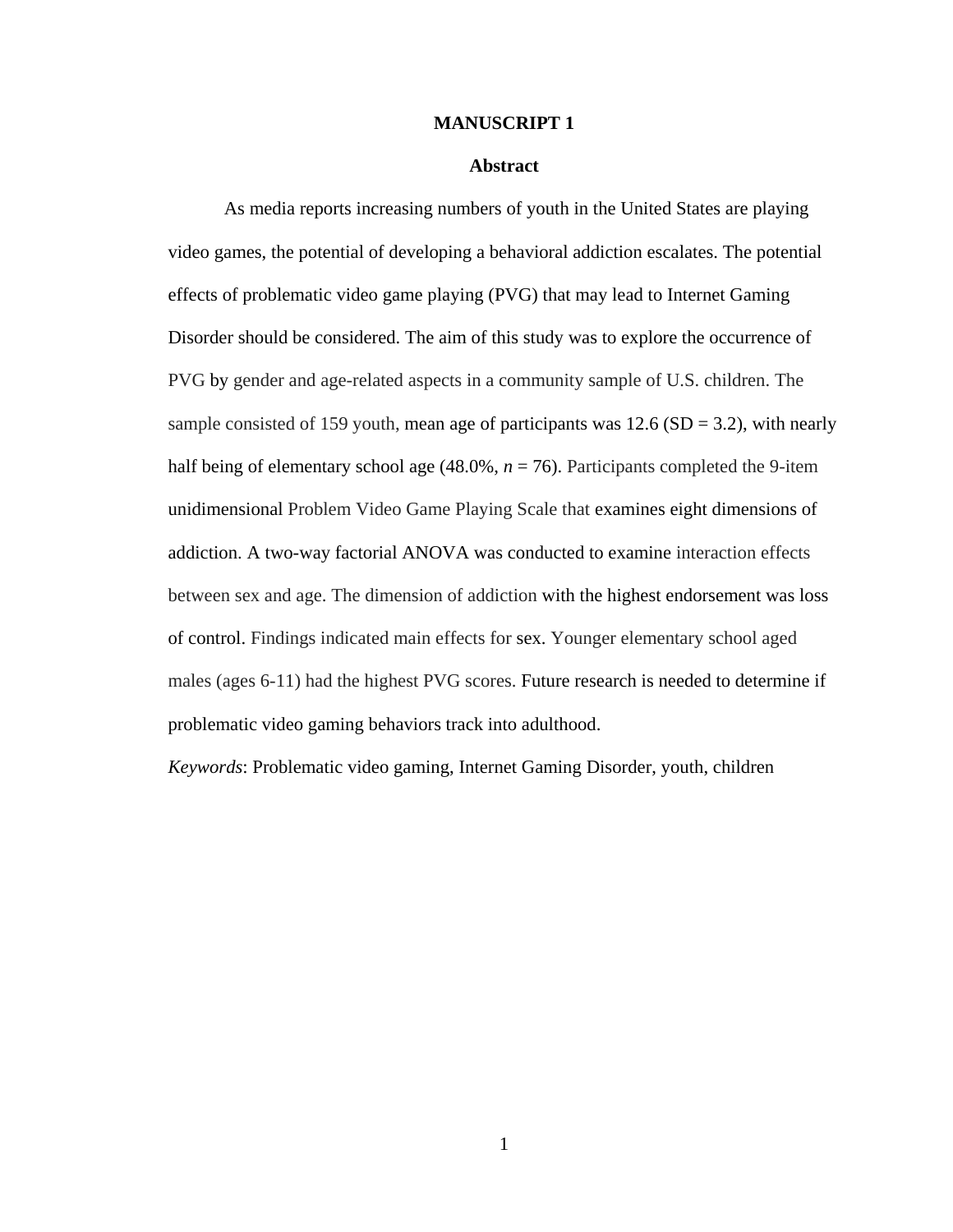Problematic Video Gaming Among Youth: An Empirical Examination

## **Introduction**

<span id="page-11-0"></span>Video game use is prevalent among youth in part due to advancements in the Internet and its related technologies that have contributed to obtainability of video game playing among youth (Lenhart, Kahne, Middaugh, Macgil, Evans, & Vitak, 2014; Lenhart, 2015). As a response, research has developed related to how video game playing may negatively impact youth (Hull, Williams, & Griffiths, 2013). Problematic video gaming (PVG), also defined as Internet gaming disorder (IGD), are central concepts in the growing body of research focusing on the adverse effects of excessive video game use that can lead to addiction (Griffiths, Kuss, & King, 2012; Griffiths & Meredith, 2009; Young, 2009). Although the debate over the operational definition of PVG/IGD continues (Blaszczynski, 2008; Griffiths, King, & Demetrovics, 2014; Turner, 2008; Wood, 2008a, 2008b), it has been categorized as a behavioral addiction in which an individual loses control to excessive or compulsive video game use despite negative consequences (Grant, Potenza, Weinstein, & Gorelick, 2010). The behavioral addiction of PVG/IGD entails dimensions of addiction inclusing preoccupation, withdrawal, tolerance, and loss of control (Griffiths & Dancaster 1995; Griffiths & Hunt 1998; Johansson & Go¨testam, 2004).

In 2013, the American Psychiatric Association recognized IGD to be considered as a formal disorder in the Diagnostic and Statistical Manual of Mental Disorders 5 (DSM-5), and requested further research be conducted [American Psychiatric Association (APA, 2013, p. 795-798; 2013b]. Most recently, the World Health Organization (WHO) included IGD in the International Classification of Diseases (ICD-11) as a formal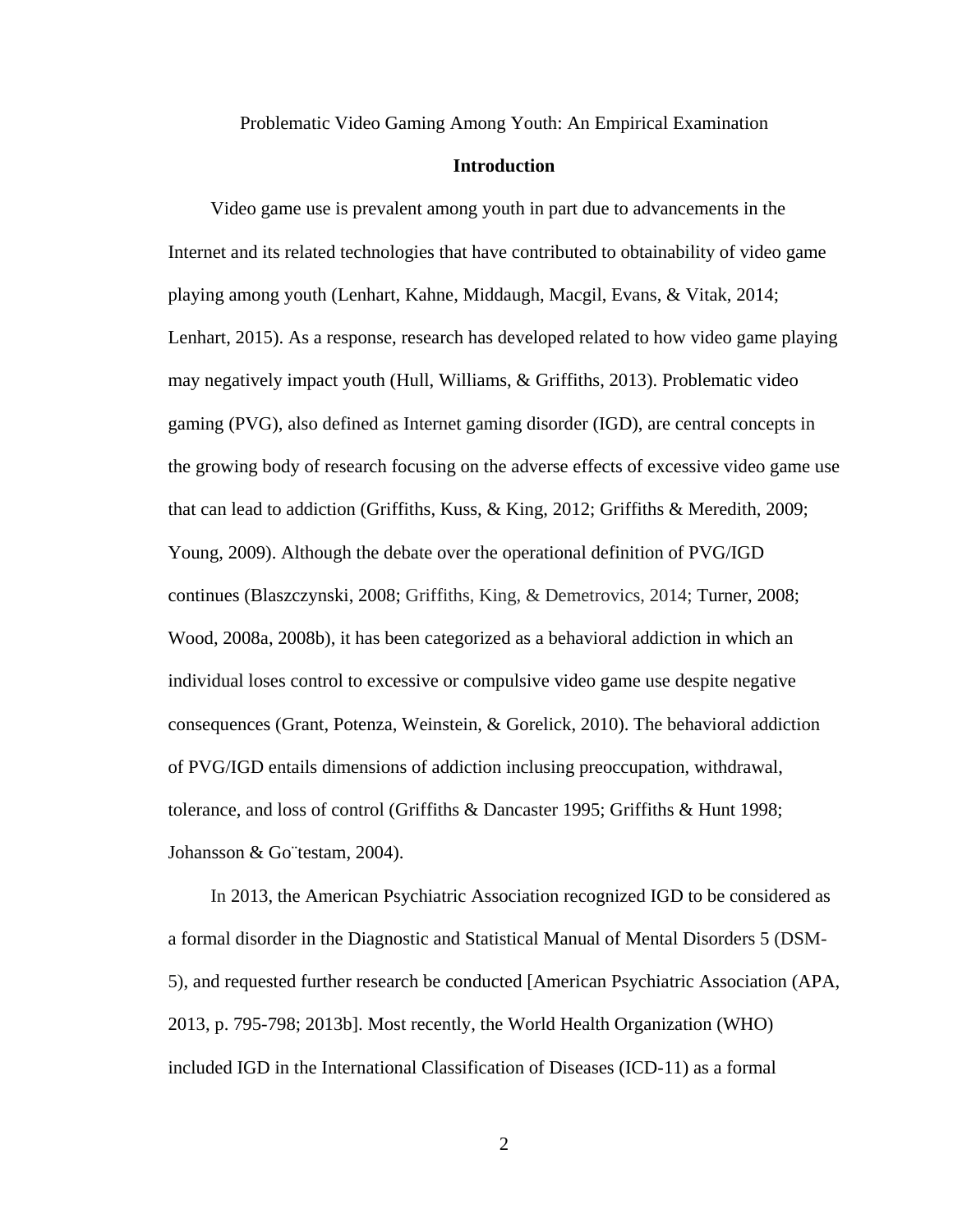disorder. Both the APA and WHO define IGD as a pattern of "video-gaming behavior characterized by impaired control over gaming to the extent that gaming takes precedence over all other interests and daily activities, to the point of continuation or escalation of gaming despite the occurrence of negative consequences" (APA, 2013, p. 795-798; WHO, 2018).

Video games continue to evolve and play a pivotal role in the lives of youth as 97% of U.S. adolescents (ages 12-17) report video game use via web, portable, or console devices (Lenhart et al., 2014). It is imperative to detect potential problematic behaviors early to reduce the risk of addiction. Similar to drug and alcohol addictions, one of the first warning signs of IGD is isolation from family and social events (Young, 2009). Additionally, the majority of research on IGD has examined populations of youth and young adults in Asian and European countries (King, Delfabbro, Griffiths, & Gradisar, 2011), despite the popularity of video game use among U.S. youth. Across different samples and approaches to measurement, somewhere between 3% and 10% of adolescents are impacted by symptoms of IGD that parallel those experienced by people with substance use disorders (Kuss, Griffiths, & Pontes, 2016). These symptoms include dimensions of preoccupation, tolerance, withdrawal, loss of control, and negative consequences as a result of the problematic video gaming (Festl, Scharkow, & Quandt, 2013; Kuss, Griffiths, and Pontes, 2016; Rehbein, Kliem, Baier, Mößle, & Petry, 2015).

Previous research has focused on differing vulnerabilities to problem video game use by sex and age (Kuss & Griffiths 2012a, 2012b; Lucas & Sherry, 2004; Sim, Gentile, Bricolo, Serpelloni, & Gulamoydeen, 2012). Evidence has supported that males are more likely to self-identify as having IGD (Desai, Krishnan-Sarin, Cavallo, & Potenza, 2010)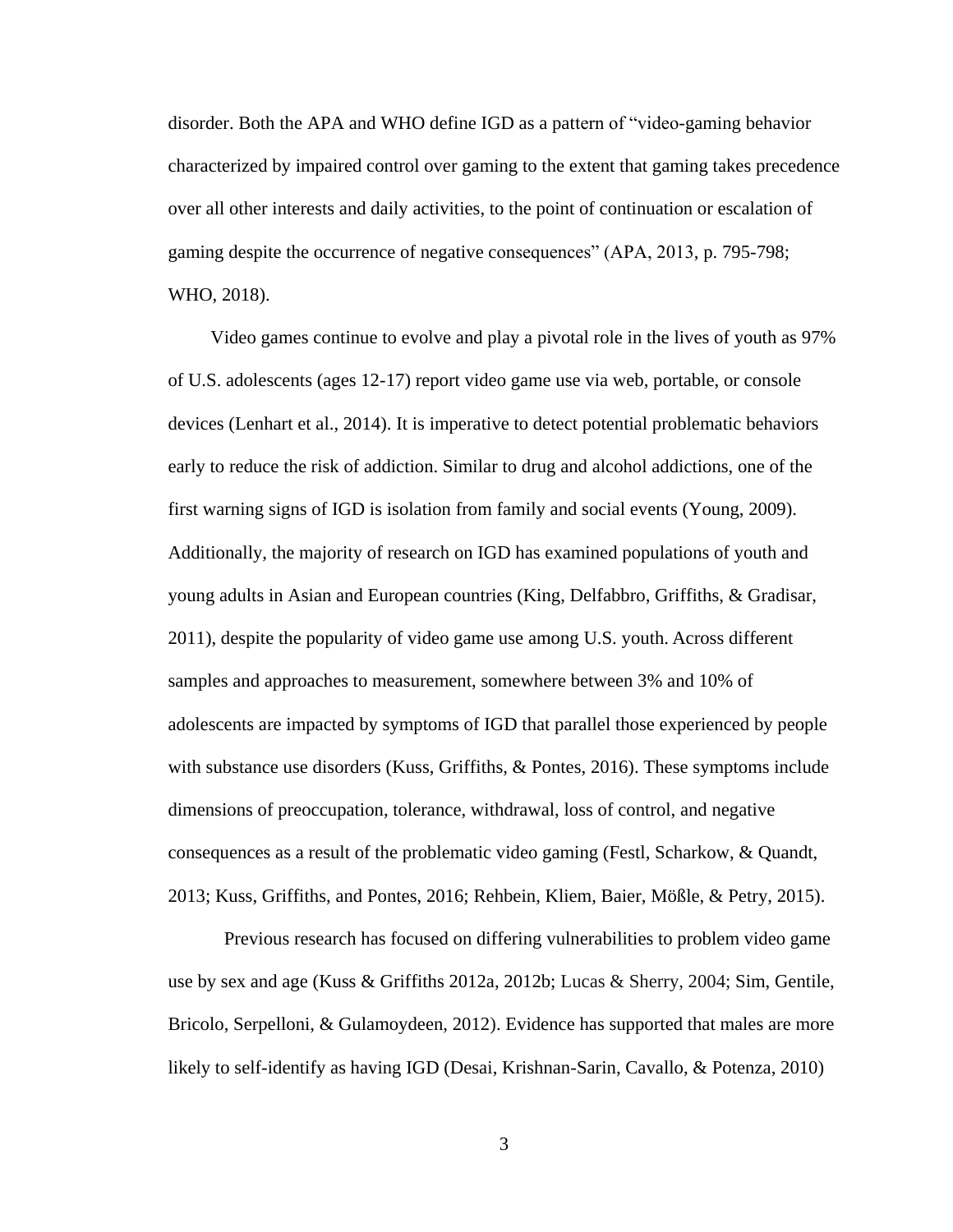and score higher on a measure of IGD than high school aged females (Salguero & Morán, 2002). Correspondingly, in a nationally representative sample, U.S. adult males had higher IGD scores than adult females (Elliott, Ream, McGinsky, & Dunlap, 2012). Continued research and discussion are needed on IGD among varying samples, due to the complex nature of problematic video game usage and the integration of the Internet as a global venue for video game playing worldwide (Gentile, 2009; Griffiths, Kuss, & King, 2012; Kuss & Griffiths, 2012a, 2012b; Salguero, & Morán, 2002).

To examine the knowledge deficit in prevelance of PVG among elementary school aged children in the literature, the current study examined PVG among elementary, middle, and high school aged youth. The primary aim of the current study was to examine interactions between sex and age by school grade range and PVG levels among U.S. youth. Thus addressing a gap in the literature and providing a window into some of the factors that may be influencing PVG in a sample of elementary, middle, and high school aged youth in the U.S. Additionally, the current study responds to the APA's request for additional research on these developing pathological behaviors (APA, 2013). The current study hypothesized that high school aged males will have higher Problem Video Game Playing scores than females.

# **Method**

# <span id="page-13-1"></span><span id="page-13-0"></span>**Procedure**

Participants were recruited from health fairs in schools and community centers throughout Broward and Miami-Dade counties—located in Southeast Florida. All the youth who attended the events were invited to participate in the study. Each participant completed a paper and pencil survey individually, and for quality control a trained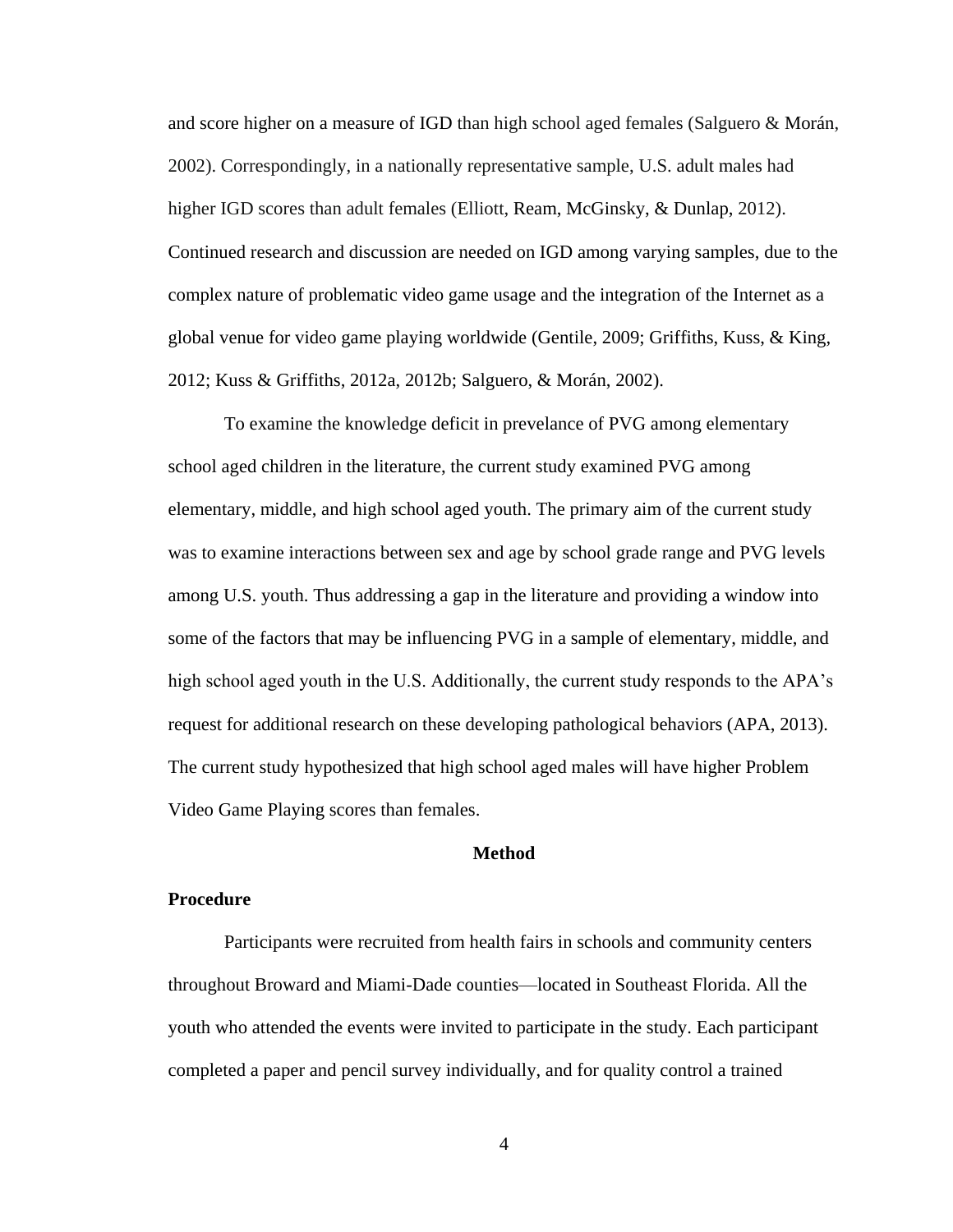volunteer from the nonprofit organization observed the participant and was available to answer questions.

Prior to beginning the survey, participants read and reviewed the assent form and were provided with comprehensive information about the study. Informed consent was obtained from parents or legal guardians for all participants under 18 years old. For those who were 18 years and older, a paper consent was obtained from them. Approval from the Institutional Review Board to which the researchers are affiliated was obtained.

Inclusion criteria for this study were being able to independently read and write, being between the ages of 6-18 years old, and having played video games within the past 6 months. Upon meeting inclusion criteria, the participants' guardians provided verbal consent while participants provided verbal assent and were advised of their right to withdraw their participation at any time during the study. Participants were offered a snack in exchange for completing a questionnaire; some accepted the snack while others declined.

# <span id="page-14-0"></span>**Participants**

The current sample consisted of youth ( $M = 12.6$  years old,  $SD = 3.2$ , range = 6-18 years old) just over half  $(51.2\%; n = 82)$  of the participants were female. The mean age of participants was 12.6 years  $(SD = 3.2)$ , with nearly half  $(n = 76, 48.0\%)$  being of elementary school age (6-11 years old), followed by those in the high school (15-18 years old;  $n = 45$ ; 28.3%) and middle school (12-14 years old;  $n = 38$ , 23.7%) age ranges. Participants resided in 20 cities located within in two metropolitan counties, with the majority (72.7%) residing in Broward County.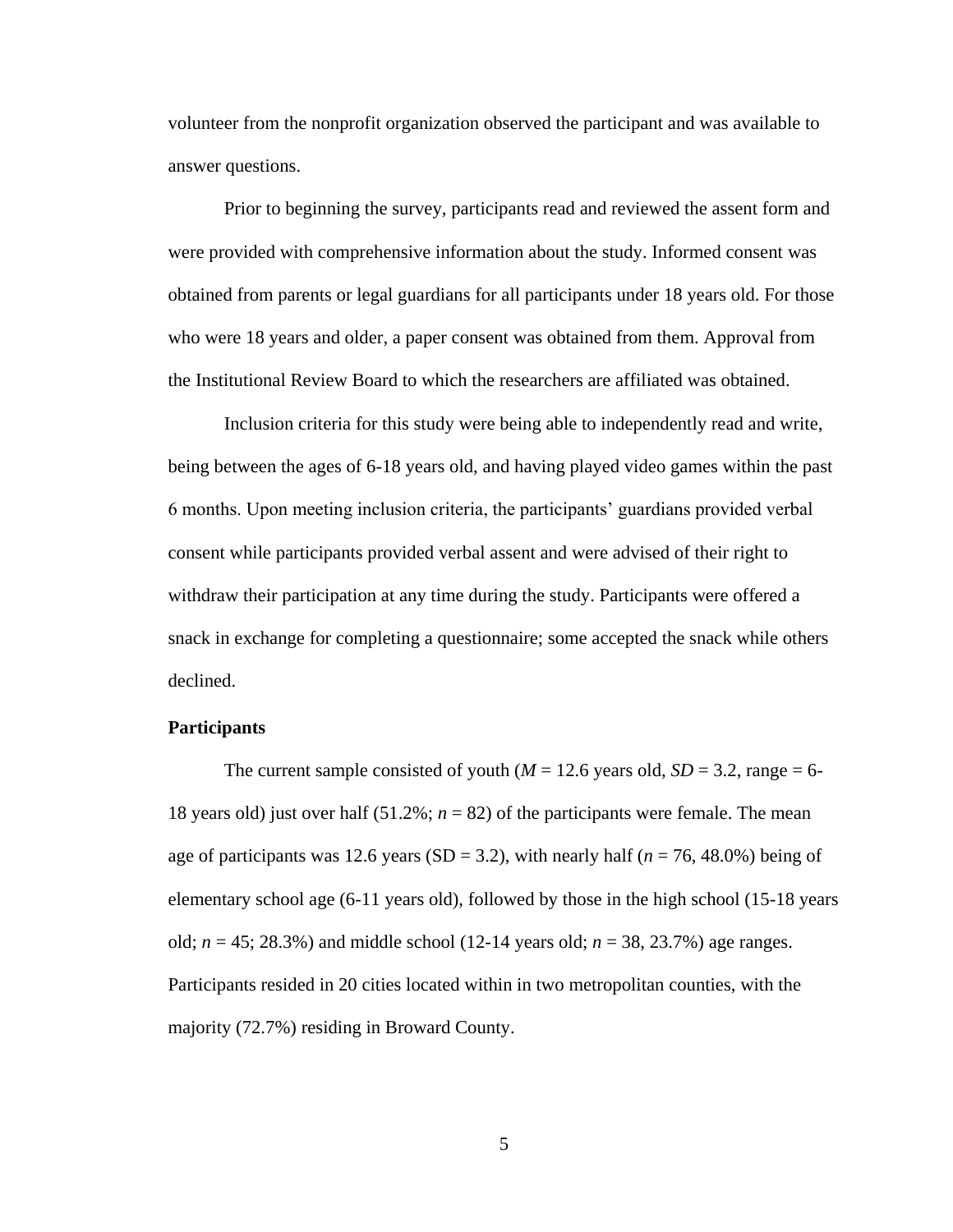# <span id="page-15-0"></span>**Measures**

<span id="page-15-1"></span>**Problem Video Game Playing Scale.** The Problem Video Game Playing scale was used to measure problematic video gaming among participants. Designed by Salguero and Morán (2002), the nine-item dichotomous response questionnaire was developed to measure the level of dependence on video game play. Participants were asked questions in the form of a statement with a dichotomous response  $(0 = No, 1 =$ Yes) regarding their video game usage such as "When I feel bad (i.e., nervous, sad, or angry) or when I have problems, I use video games more often", "In order to play video games I have skipped classes or work, lied or stolen, or had an argument or a fight with someone," and "Sometimes I conceal my video game playing to others, this is my parents, friends, or teachers". The scale can be summed from 0-9, with a higher score indicating more problematic video game playing; no cut-off point was proposed for the Problem Video Game Playing scale (Salguero & Morán, 2002). The scale is unidimensional and measures the following eight dimensions of addiction: preoccupation (item 1), tolerance (item 2), loss of control (item 3, item 6), withdrawal (item 4), escape (item 5), lies and deception (item 7), disregard for the physical or psychological consequences (item 8), and family/school disruption (item 9).

<span id="page-15-2"></span>**Demographic Information.** Participants' demographic information, including age, biological sex, city, and county of residence was self-reported by participants. Age ranges were grouped and recoded into three school age range variables: age 6-11 as Elementary School Age, age 12-14 as Middle School Age, age 15- 18 as High School Age.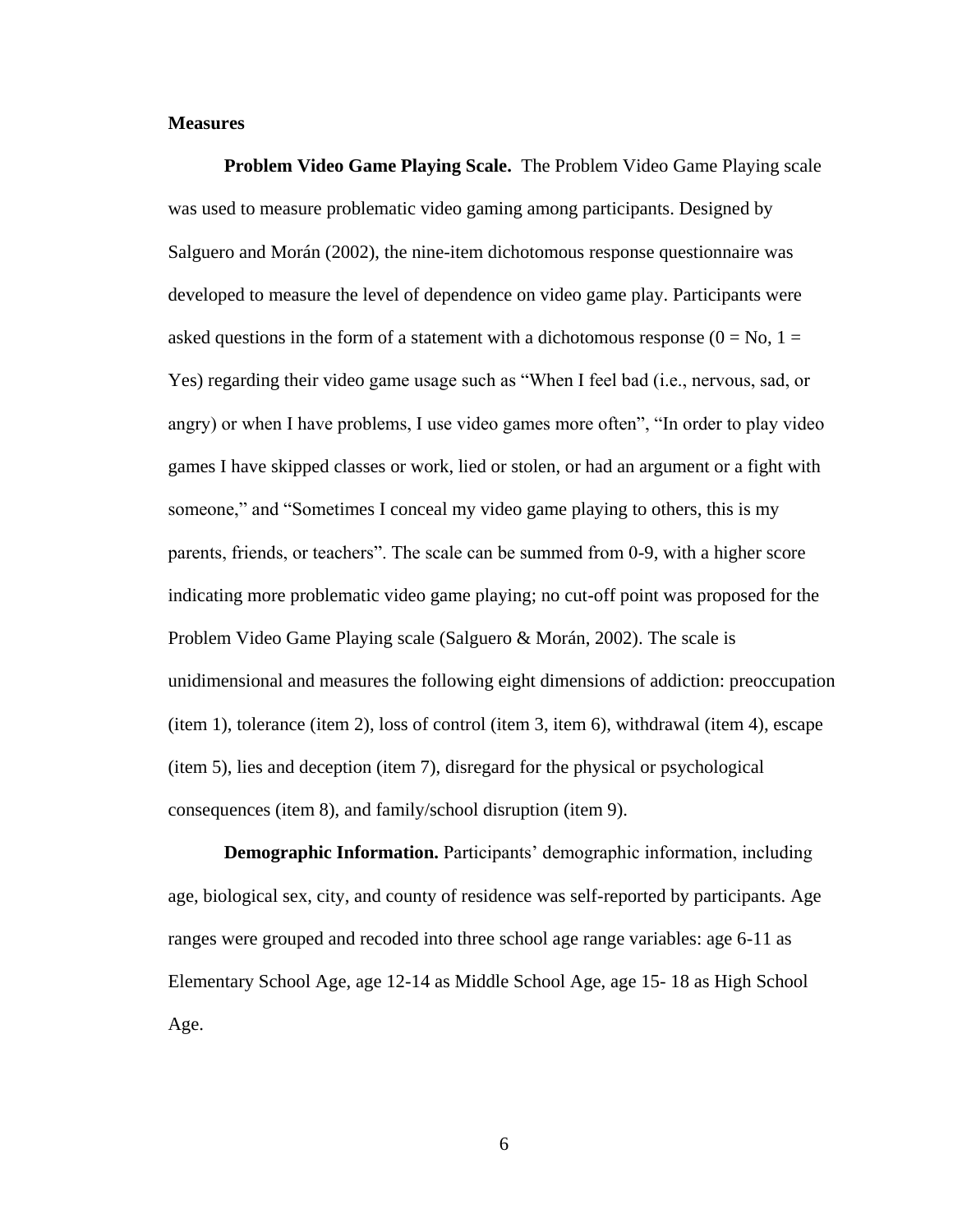# <span id="page-16-0"></span>**Missing Data**

Missing data was minimal in the current study. One participant (0.63%) did not complete the entire measure, leaving out five of the items, and was removed using listwise deletion.

# <span id="page-16-1"></span>**Data Analyses**

Preliminary data analyses to test for assumptions of normality, bivariate outliers and descriptive statistics were conducted using IBM Statistical Package for Social Science (SPSS) Statistics version 22.0 (IBM SPSS Corp, 2013). This includes examining the PVG score totals, means, and percentages. To test group differences, a factorial analysis of variance (ANOVA) using SPSS general linear modeling (GLM), with Levene's tests to determine homogeneity of variances across groups and with a  $p < .05$ standard was used. Estimated effect sizes are reported based on the partial  $\eta^2$  reported in the factorial ANOVA and interpreted using Cohen's (Cohen, 2013) designation of .010 (small), .059 (medium), and .138 (large) effect sizes.

#### **Results**

<span id="page-16-2"></span>Preliminary data analyses were conducted to test for assumptions of normality and significant outliers. The overall measure was normally distributed (skewness = .431  $[SE=.195]$  and kurtosis =  $-.483$   $[SE=.387]$  and no outliers were found.

Descriptive statistics on the most frequently reported items of the scale was examined by dimension (see Table 1). The items with the highest endorsement sequentially were: item 6 loss of control , "When I lose in a game or I have not obtained the desired results, I need to play again to achieve my target"  $(56.3\%, n = 90)$ , item 3 loss of control, "I have tried to control, cut back, stop playing, and I usually play video games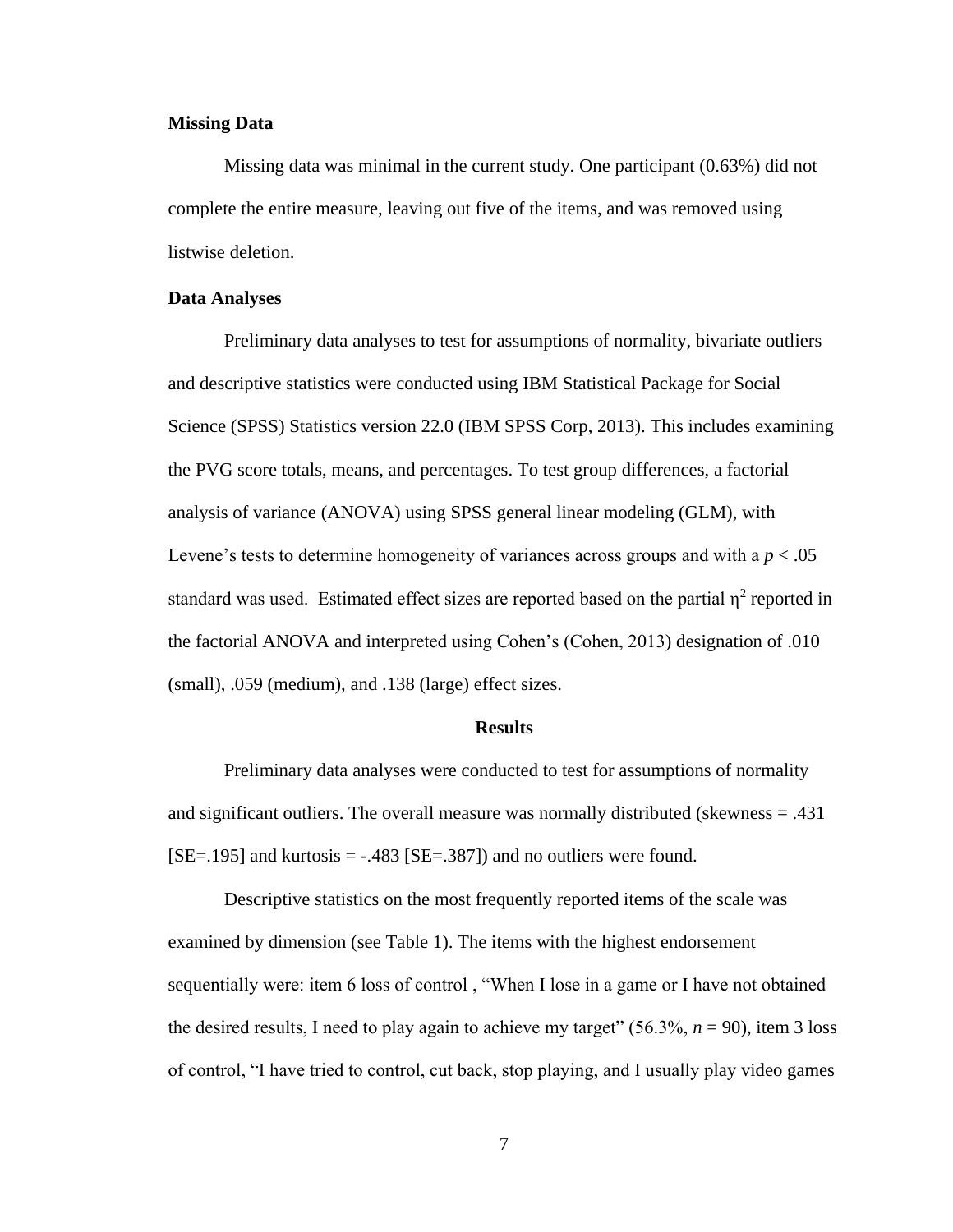over a longer period of time than I intended" (49.7%, *n* = 79), item 1 preoccupation, "When I am not playing with video games, I keep thinking about them (i.e. remembering games, planning the next game, etc.)" (40.0%, *n* =64), item 5 escape, "When I feel bad, (e.g. nervous, sad, or angry) or when I have problems, I use video games more often"  $(36.1\%, n = 57)$ , item 2 tolerance, "I spend an increasing amount of time playing video games"  $(31.9\%, n=51)$ , item 7 lies and deception, "Sometime I conceal my video game playing to others like my parents, friends, teachers, etc."  $(31.6\%, n = 50)$ , item 4 withdrawal, "When I can't use video games I get restless or irritable"  $(26.4\%, n = 42)$ , item 9 family/schooling disruption, "Because of video game playing I have spent less time on my homework, schoolwork, or I have not eaten, I have gone to bed late, or I spent less time with my friends and family"  $(25.0\%, n = 40)$ . The remaining item, item 8 disregard for physical or psychological consequences, "In order to play video games I have skipped classes or work, lied, stolen, or had an argument or fight with someone, was reported by less than ten percent  $(9.4\%, n = 15)$  of the sample.

Problem Video Game Playing scores across the total sample (*N* = 159) had a mean score of  $3.07$  (SD = 2.12; see Table 2). Males had overall higher mean scores ranging from 2.00- 4.47, while female mean scores ranged from 2.04-2.67. Problem Video Game Playing scores were examined across school age ranges with elementary school aged youth reporting the highest mean scores  $(3.57, SD = 2.13)$ , followed by middle school aged youth  $(3.16, SD = 2.21)$ , and high school aged youth had the lowest PVG score (2.02, SD= 1.44). There was a statistically significant difference between the mean scale scores of high school ages participants, middle school, and elementary,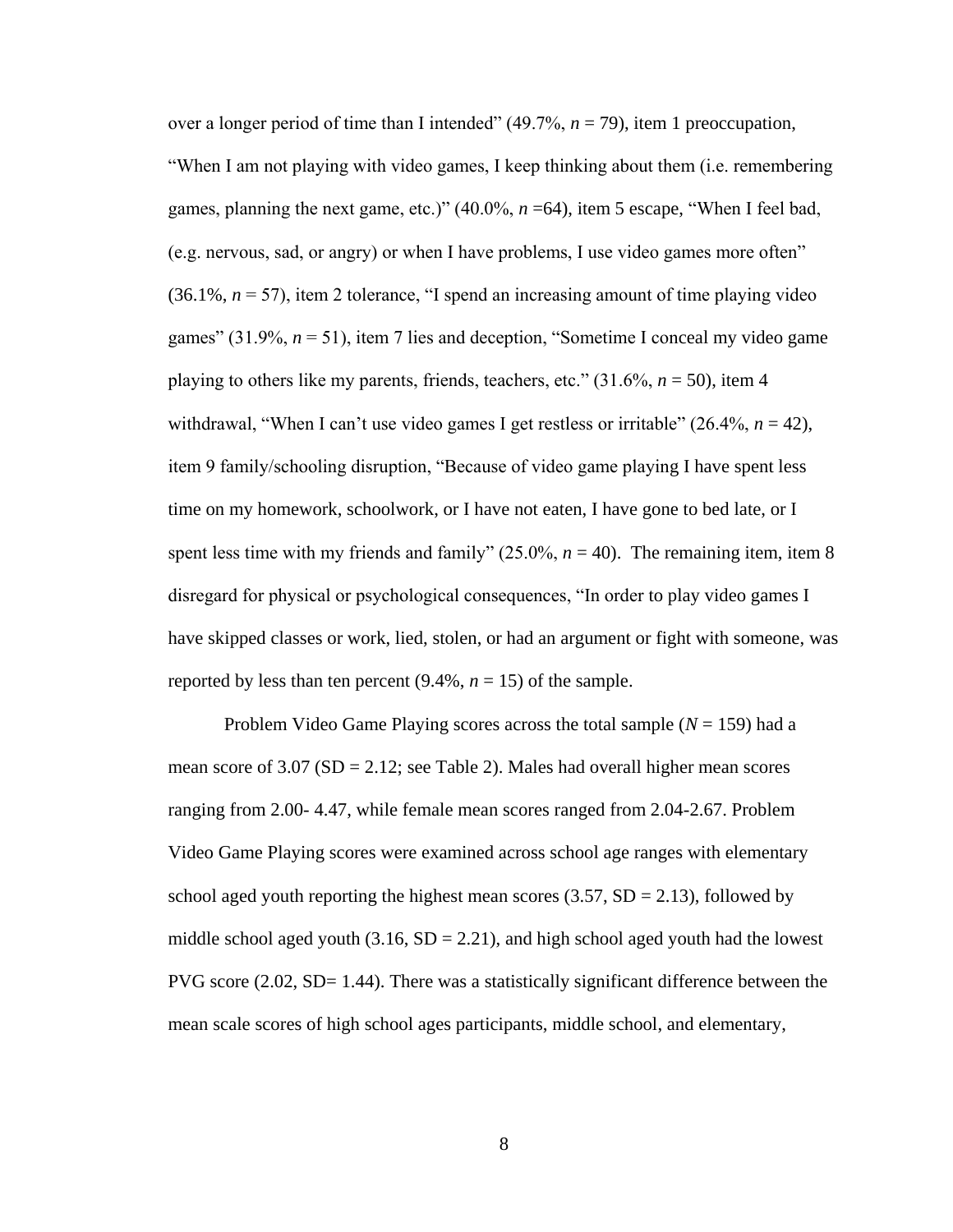however no significant mean score differences were observed between the elementary and middle school aged youth.

The Levene's test of equality of variances for the two-way factorial ANOVA were not significant,  $F(5, 153) = 1.51$ ,  $p = .19$ , indicating homogeneity of variances. The ANOVA results, presented in Table 3, show a significant main effect for sex,  $F(1,153) =$ 8.35,  $p = .004$ , partial  $\eta^2 = .052$ , as a medium effect size. Males had a significantly higher mean score ( $M = 3.62$ ,  $SD = 2.11$ ) than females ( $M = 2.47$ ,  $SD = 1.89$ ). There was also a significant main effect for school age level,  $F(2, 153) = 9.54$ ,  $p < .001$ , partial  $\eta^2 = .111$ , close to a large effect size. A Scheffé post hoc test was conducted to determine which school age levels were significantly different.

There was a significant interaction effect between sex and age,  $F(2, 24.43) =$ 32.45,  $p = .03$ , partial  $\eta^2 = .043$ , close to a medium effect size, as shown in Table 3. To examine statistical differences within sex across age groups, separate factorial ANOVAs were completed. There were no significant differences between school age groups among females in this sample,  $F(2, 78) = .93$ ,  $p = .40$ . However, there was a significant difference across age groups for males,  $F(2, 75) = 11.47$ ,  $p < .001$ , partial  $\eta^2 = .234$ , a large effect size. Scheffé post hoc tests indicated significant differences between elementary school aged males' Problem Video Game Playing scale scores and high school aged males' mean scores ( $p < .001$ ) and between middle school aged and high school aged males ( $p = .02$ ).

#### **Discussion**

<span id="page-18-0"></span>Research on IGD has primarily focused on varying international samples comprised of adolescent and adult participants. For nearly two decades, empirical studies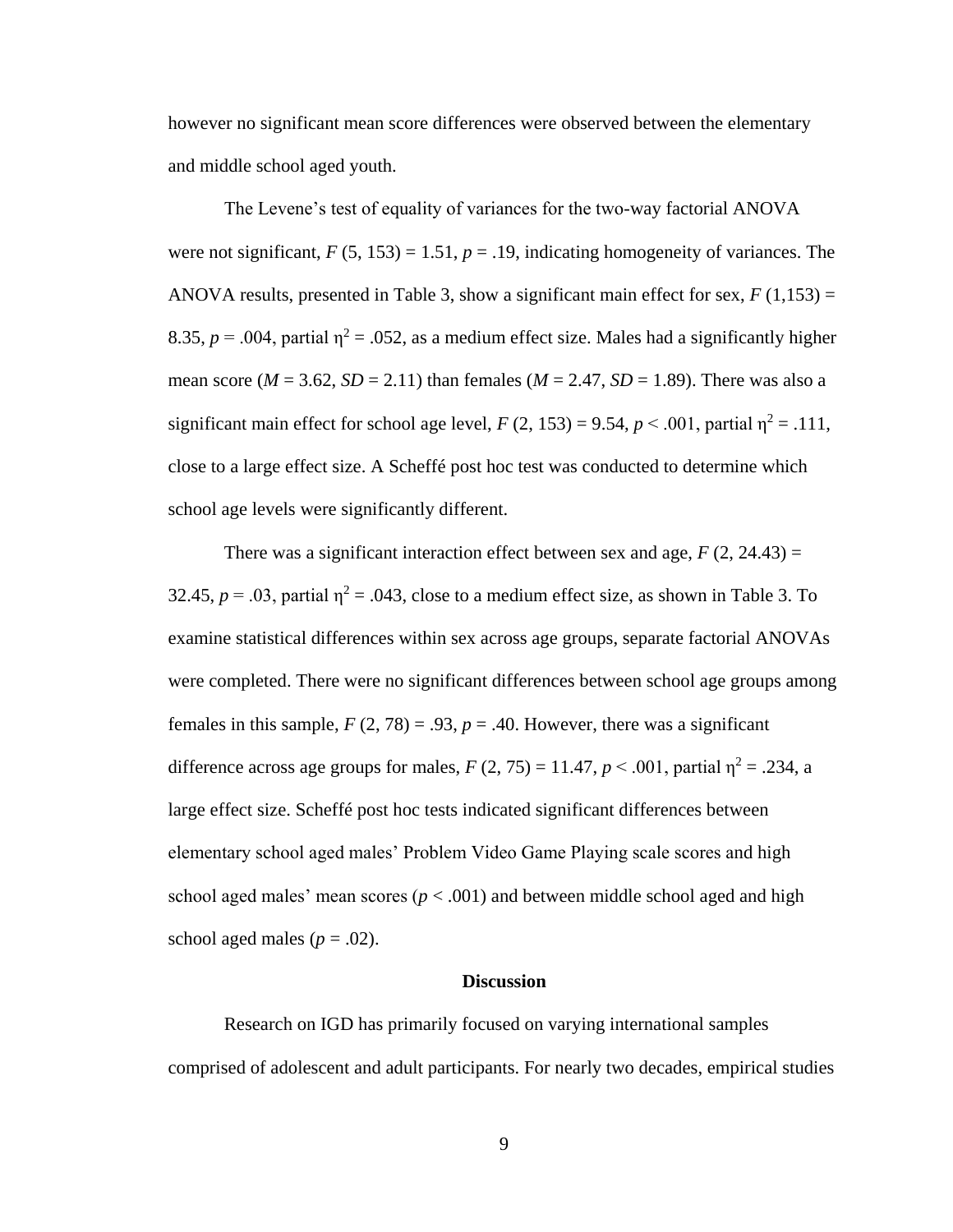and media reports indicate children engage in excessive video gaming behaviors associated with pathological symptoms (Salguero and Morán, 2002). Yet the prevalence of IGD among children has yet to be widely examined. Due to a dearth of empirical evidence for IGD among children in the U.S., and pertinent to the increase in video gaming among youth, the current study examined PVG in a community sample of U.S. children. Accordingly, the aim of this study was to explore the occurrence of PVG and to examine interactions between sex and age by PVG levels among U.S. children.

Overall, results indicated elementary school aged males (ages 6-11) had the highest PVG scores among the participants in this study. Our findings contribute to the discussion that advancement in video game platforms/technologies may promote and escalate video game playing behaviors and thereby elevate the risk of problematic video gaming among this age group of boys. Although playing video games is a form of recreational activity, young children who use video games may be most susceptible to PVG, which has the potential to develop into IGD. A longitudinal study of Korean adolescents into adulthood examined levels of PVG using latent class analysis and found that males were more likely to belong to a chronic group of PVG users who maintained a high level of video game addiction and total hours played (Hong, You, Kim, & No, 2014). Data from the U.S. National Longitudinal Study of Adolescent Health (Add Health) assessed hours of video game and television use as 'screen time' among youth and found that excessive screen time tracked into adulthood (Gordon-Larsen, Nelson, & Popkin, 2004). Therefore, it is crucial to identify and intervene with children exhibiting PVG behaviors during this developmental period as they may continue into adulthood (Coffey, Carlin, Lynskey, Li, & Patton, 2003).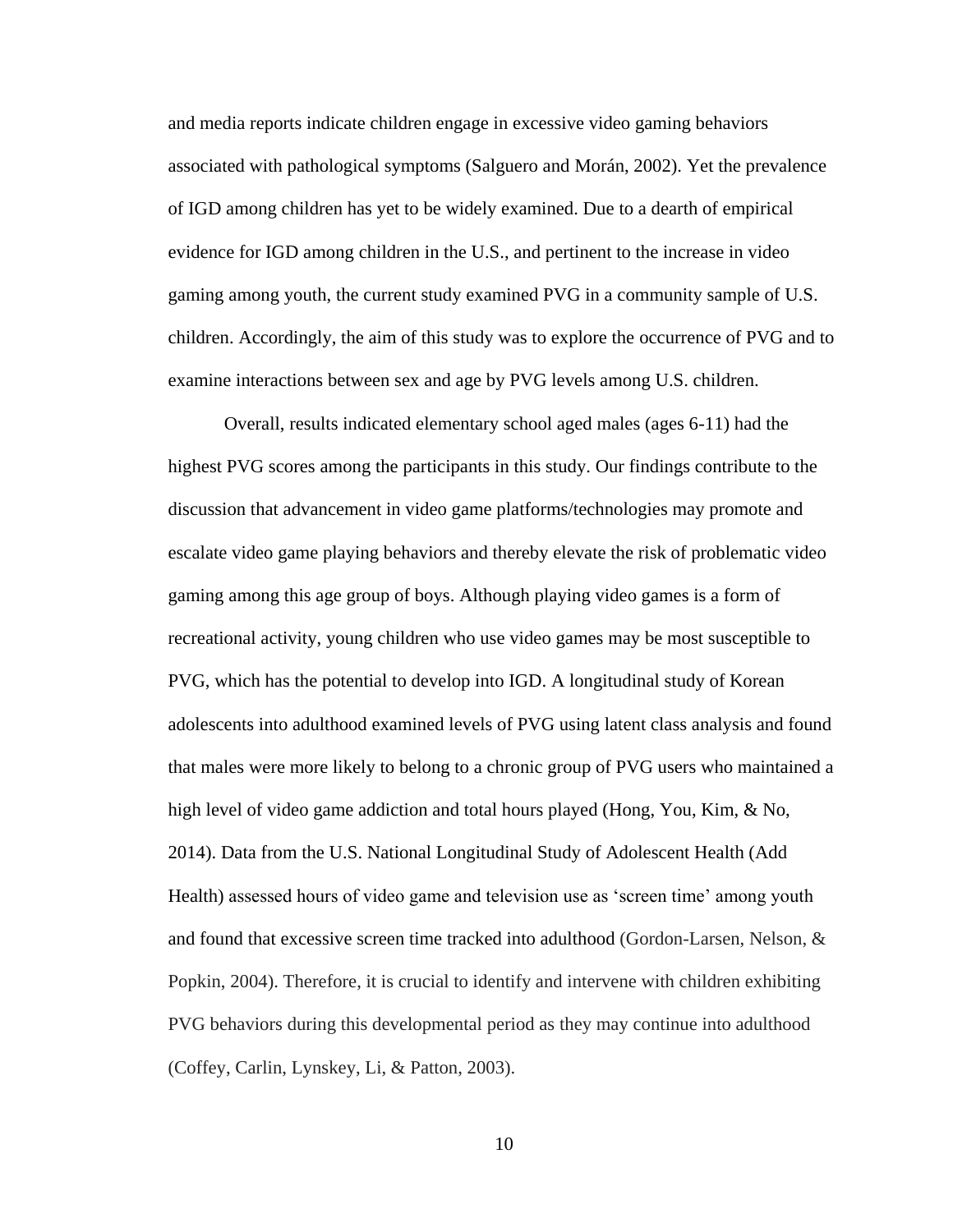Similar findings from previous studies also indicate that adolescent males are more likely than females to have a higher PVP score (Desai et al., 2010; Elliott et al., 2012; Salguero & Morán, 2002). While elementary school aged males in the current study were found to exhibit problematic video gaming at higher levels then other school aged males, Salguero and Morán's (2002) PVP scale mean scores differed considerably. Salguero and Morán's (2002) mean scores for Spanish male youth ranged from 2.66- 2.83. The mean scores for Spanish female youth ranged from 1.37-1.61 (Salguero & Morán, 2002), which is less than the current study scores. In the present study, differences in mean scores are greater with males scores varying from 2.70-3.62 and females scores ranging from 1.50-2.47.

Previous literature has focused on PVG/IGD among high school aged youth and few studies have compared PVG scores of elementary school aged youth to older youth. This study provides evidence that additional research is needed to more comprehensively understand the underlying factors associated with PVG/IGD among elementary school aged children. Results from the most frequently endorsed items (i.e. loss of control,), have important implications for clinicians to target young males for the prevention of problematic behaviors before it develops into IGD. Future research should longitudinally examine this emergent issue and identify psychosocial factors attributing to PVG among U.S. children.

# <span id="page-20-0"></span>**Limitations**

Although the current study makes a significant contribution to the literature, there are several limitations including a non-random sample, self-reported data, and limited demographic information. It is important for future studies examining PVG to consider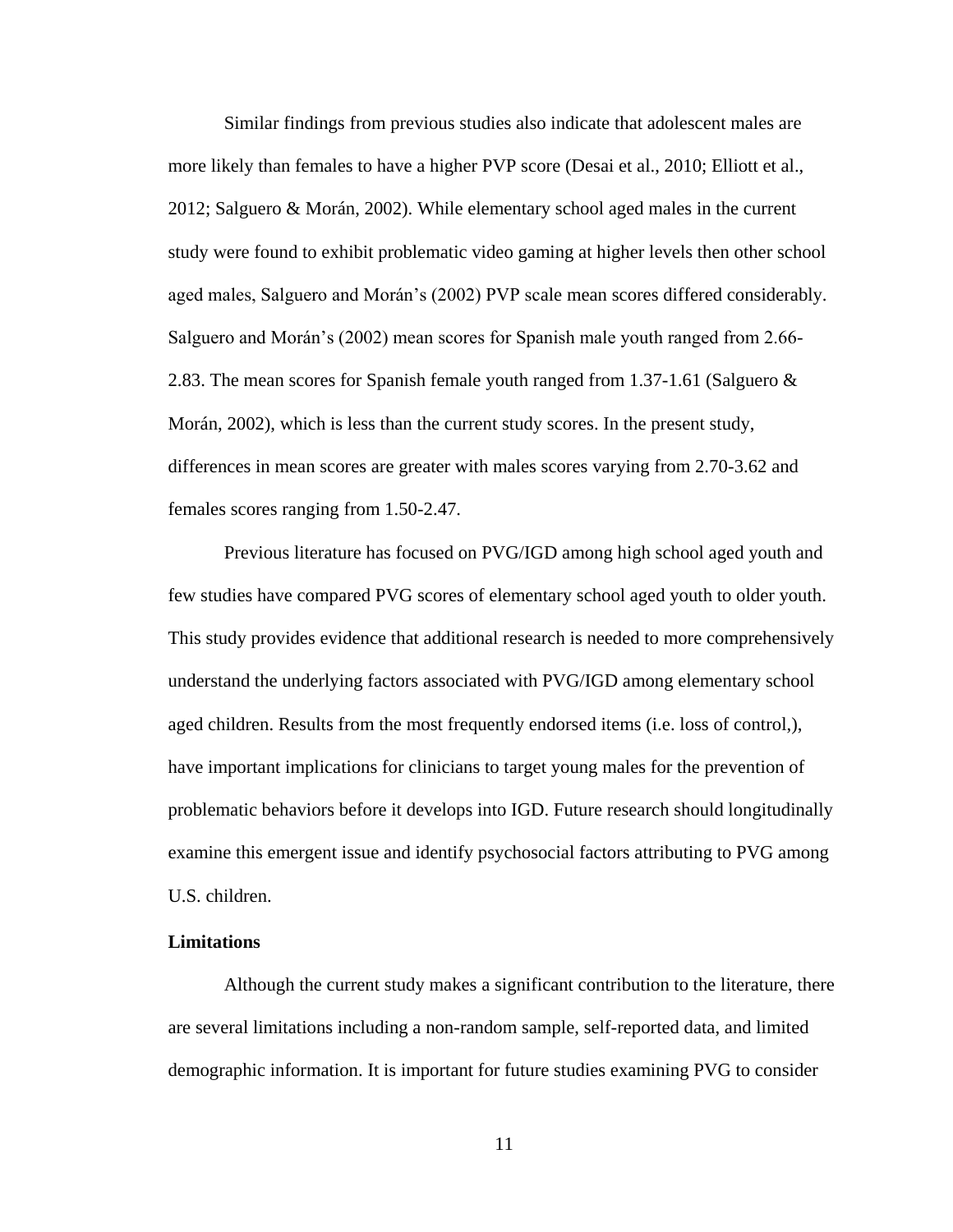the sample's demographic information. In addition, the PVG Scale does not include a defined threshold to indicate a cut-off point for addiction. Future, empirical data-driven evidence should be gathered on children's PVG/IGD usage to assess problematic traits associated with usage, and better understand how to assess and prevent this behavioral addiction.

# References

- <span id="page-21-0"></span>American Psychiatric Association (APA) (2013). *Diagnostic and Statistical Manual of Mental Disorders*, 5th ed. Washington, DC; London, England: American Psychiatric Association.
- Blaszczynski, A. (2008) Commentary: a response to 'Problems with the Concept of Video Game "Addiction": Some Case Study Examples'. *International Journal of Mental Health and Addiction*, *6*, 179-181.
- Coffey, C., Carlin, J. B., Lynskey, M., Li, N., & Patton, G. C. (2003). Adolescent precursors of cannabis dependence: findings from the Victorian Adolescent Health Cohort Study. *The British Journal of Psychiatry*, *182*(4), 330-336.
- Cohen, J. (2013). *Statistical power analysis for the behavioral sciences*. Routledge.
- Corp, I. B. M. (2013). IBM SPSS statistics for windows, version 22.0. *Armonk, NY: IBM Corp*.
- Desai, R. A., Krishnan-Sarin, S., Cavallo, D., & Potenza, M. N. (2010). Video-gaming among high school students: Health correlates, gender differences, and problematic gaming. *Pediatrics (Evanston), 126*(6), e1414-e1424. doi: http://dx.doi.org/10.1542/peds.2009-2706
- Elliott, L., Ream, G., McGinsky, E., & Dunlap, E. (2012). The contribution of game genre and other use patterns to problem video game play among adult video gamers. *International Journal of Mental Health and Addiction, 10*(6), 948-969.
- Gentile, D. (2009). Pathological video-game use among youth ages 8 to 18: a national study. *Psychological Science, 20*(5), 594-602.
- Gordon-Larsen, P., Nelson, M. C., & Popkin, B. M. (2004). Longitudinal physical activity and sedentary behavior trends: adolescence to adulthood. *American journal of preventive medicine*, *27*(4), 277-283.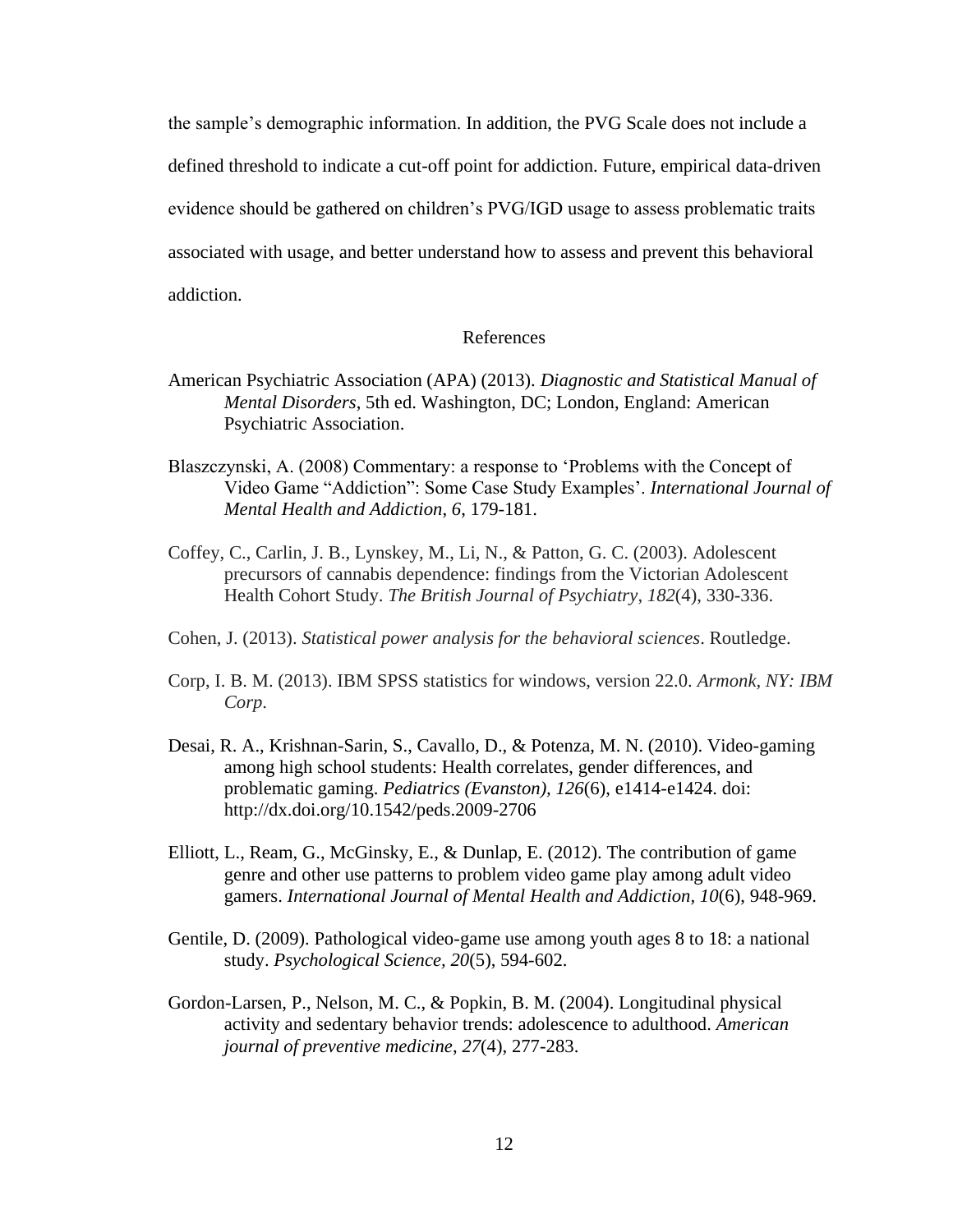- Grant, J. E., Potenza, M. N., Weinstein, A., & Gorelick, D. A. (2010). Introduction to Behavioral Addiction. *American Journal of Drug Alcohol Abuse, 36*(5), 233-241.
- Griffiths, M. D., & Dancaster, I. (1995). The effect of Type A personality on physiological arousal while playing computer games. Addictive Behaviors, 20, 543–548.
- Griffiths, M. D., & Hunt, N. (1998). Dependence on computer games by adolescents. Psychological Reports, 82, 475–480.
- Griffiths, M., King, D., & Demetrovics, Z. (2014). DSM-5 internet gaming disorder needs a unified approach to assessment. *Neuropsychiatry*, *4*(1), 1-4.
- Griffiths, M. D., Kuss, D.J., & King, D. L. (2012). Video game addiction: Past, present and future. *Current Psychiatry Reviews, 8*, 308-318.
- Griffiths, M. D., & Meredith, A. (2009). Videogame addiction and its treatment. *Journal of Contemporary Psychotherapy, 39*(4), 247-253.
- Hong, S., You, S., Kim, E., & No, U. (2014). A group-based modeling approach to estimating longitudinal trajectories of korean adolescents' on-line game time. *Personality and Individual Differences, 59*, 9-15. doi:http://dx.doi.org.ezproxy.fiu.edu/10.1016/j.paid.2013.10.018
- Hull, D. C., Williams, G. A., & Griffiths, M. D. (2013) Video game characteristics, happiness and flow as predictors of addiction among video game players: A pilot study. *Journal of Behavioral Addictions, 2*(3), 145-152.
- Johansson, A., & Go¨testam, K. G. (2004). Internet addiction: Characteristics of a questionnaire and prevalence in Norwegian youth. *Scandinavian Journal of Psychology*, 45, 223–229.
- King, D. L., Delfabbro, P. H., Griffiths, M. D., & Gradisar, M. (2011). Assessing clinical trials of Internet addiction treatment: a systematic review and CONSORT evaluation. *Clinical Psychology Review, 31*, 1110-1116.
- Kuss, D. J., & Griffiths, M. D. (2012a). Internet and gaming addiction: A systematic literature review of neuroimaging studies. *Brain Sciences, 2*(3), 347-374. doi: http://dx.doi.org/10.3390/brainsci2030347
- Kuss, D. J., & Griffiths, M. D. (2012b). Internet gaming addiction: A systematic review of empirical research. International *Journal of Mental Health and Addiction, 10*(2), 278-296. doi: http://dx.doi.org.ezproxy.fiu.edu/10.1007/s11469-011-9318- 5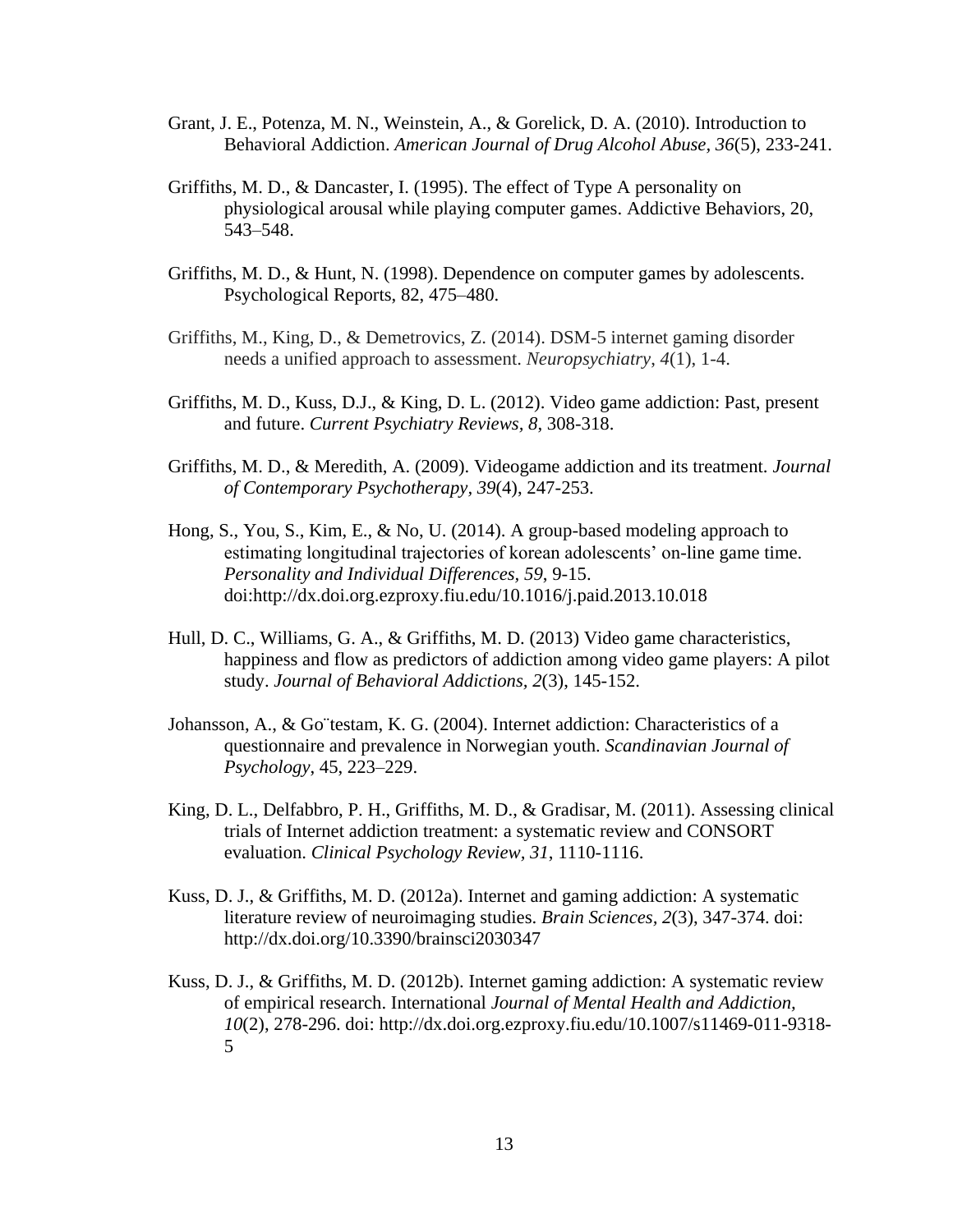- Lenhart, A., Kahne, J., Middaugh, E. Macgil, A., Evans, C., & Vitak, J. (2014). *Teens, Video Games and Civics.* Pew Research Center. Retrieved from: http://www.pewinternet.org/2008/09/16/teens-video-games-and-civics/
- Lenhart, A. (2015). *Teens, Social Media & Technology Overview 2015.* Pew Research Center. Retrieved from: http://www.pewinternet.org/2015/04/09/teens-socialmedia-technology-2015/
- Lucas, K., & Sherry, J. L. (2004). Sex differences in video game play: A communicationbased explanation. *Communication Research, 31*(5), 499-523. doi: http://dx.doi.org.ezproxy.fiu.edu/10.1177/0093650204267930
- Rehbein, F., Kliem, S., Baier, D., Mößle, T., & Petry, N. M. (2015). Prevalence of internet gaming disorder in German adolescents: diagnostic contribution of the nine DSM‐5 criteria in a state‐wide representative sample. *Addiction*, *110*(5), 842- 851
- Salguero, R.A.T., & Morán, R.M.B. (2002). Measuring problem video game playing in adolescents. *Society for the Study of Addiction to Alcohol and Other Drugs, 97*(12), 1601-1606.
- Sim, T., Gentile, D. A., Bricolo, F., Serpelloni, G., & Gulamoydeen, F. (2012). A conceptual review of research on the pathological use of computers, video games, and the Internet. *International Journal of Mental Health and Addiction, 10*(5), 748-769. doi: http://dx.doi.org.ezproxy.fiu.edu/10.1007/s11469-011-9369-7
- Turner, N. (2008) A Comment on "Problems With the Concept of Video Game 'Addiction': Some Case Study Examples". *International Journal of Mental Health and Addiction, 6*, 186-190.
- WORLD HEALTH ORGANIZATION. (2018). *The ICD-11 classification of mental and behavioral disorders: clinical descriptions and diagnostic guidelines*. Geneva, World Health Organization.
- Wood, R. (2008a) Problems with the concept of video game 'addiction': some case study examples. *International Journal of Mental Health and Addiction, 6, 169-178.*
- Wood, R. (2008b) A response to Blaszczynski, Griffiths and Turners'comments on the paper 'Problems with the Concept of Video Game "Addiction": Some Case Study Examples' (this issue). *International Journal of Mental Health and Addiction, 6*, 191–193.
- Young, K. (2009). Understanding online gaming addiction and treatment issues for adolescents. *The American Journal of Family Therapy, 37*(5), 355-372.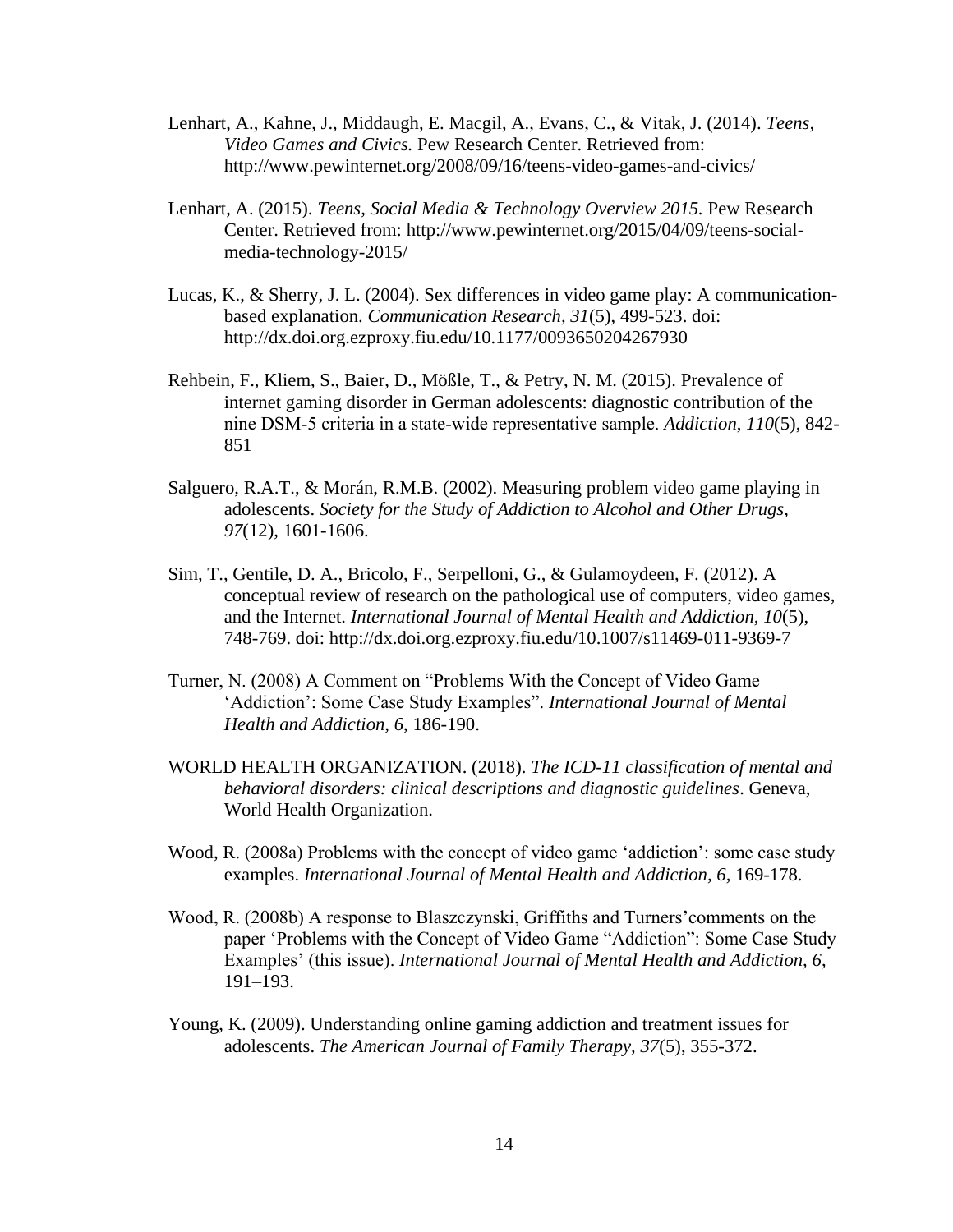#### **MANUSCRIPT 2**

#### **Abstract**

<span id="page-24-1"></span><span id="page-24-0"></span>Problematic Internet use (PIU) is an increasing behavioral health concern among youth and is associated with various negative outcomes. For nearly two decades researchers have explored PIU among adolescents, yet scant literature has investigated PIU among Latinx and non-Latinx Black adolescents despite their significant representation in the United States population. The current study examines PIU as a mediator of the association between parental monitoring and academic achievement, sleep quality, substance use, anxiety, and depression. Data were collected from 247 adolescents (*M* age=16.0, *SD*=1.2), wherein a majority were girls (63.6%) and non-Latinx Black (69.2%; Latinx (27.1%). Structural equation modelling (SEM) was used to estimate the associations between the variables, controlling for adolescent's age, biological sex, and race/ethnicity. Results of SEM analyses revealed that PIU is a significant mediator between parental monitoring and low academic achievement, sleep quality, substance use, anxiety, and depression. These findings identify points of prevention, such as parental monitoring, that clinicians can utilize to prevent adolescents from developing PIU. Furthermore, this research highlights the need for longitudinal research with larger, representative samples to determine causality.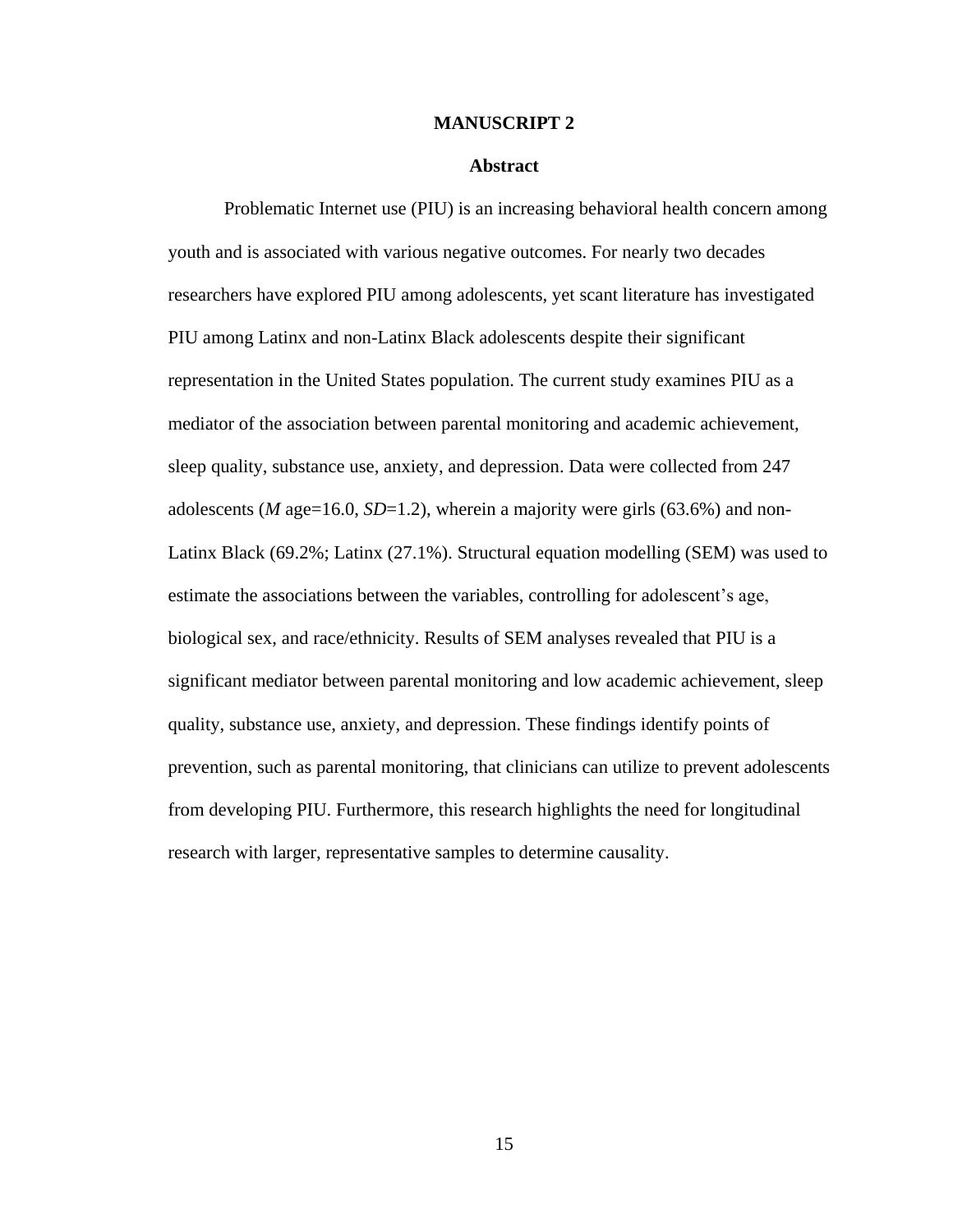The Mediating Effect of Problematic Internet Use on the association between Parental Monitoring and Well-Being Outcomes among Latinx and non-Latinx Black Adolescents

# **Introduction**

<span id="page-25-0"></span>Internet use is nearly universal among adolescents in the United States (US); approximately 90% of US adolescents aged 13 to 17 access the Internet daily and 24% use the Internet almost constantly (Lenhart, 2015). Historically, Latinx and non-Latinx Black adolescents with lower socioeconomic status were less likely to access the Internet (Smith, 2014), however, in recent years, Internet access has greatly increased among US minority adolescents who have varied access to the Internet via school, recreation centers, work, or home with a myriad of technological devices (Smith, 2014). Although many adolescents may benefit from the Internet by accessing a broad range of information, the potential negative effects of problematic Internet use (PIU) should be considered (Anderson, Steen, & Stavropoulos, 2017). Scant literature has investigated PIU among Latinx and non-Latinx Black adolescents despite their significant representation in the US population: 18.1% (Latinx) and 13.1% (non-Latinx Black; US Census, 2017). Several studies have reported that Latinx and non-Latinx Black adolescents engage in more frequent use of the Internet and may have a higher prevalence of PIU compared to their White peers (Carson, Cook, Chen, & Alegria, 2012; Lenhart, 2015; Liu et al., 2011).

To date, there is scant literature on the effects of parental monitoring on PIU and other known negative outcomes (e.g., mental health, substance use, sleep quality, and academic achievement) among US Latinx and non-Latinx Black adolescents, as most studies have examined PIU primarily among international samples of youth. Given prior research on the protective effects of parental monitoring on health risk behaviors and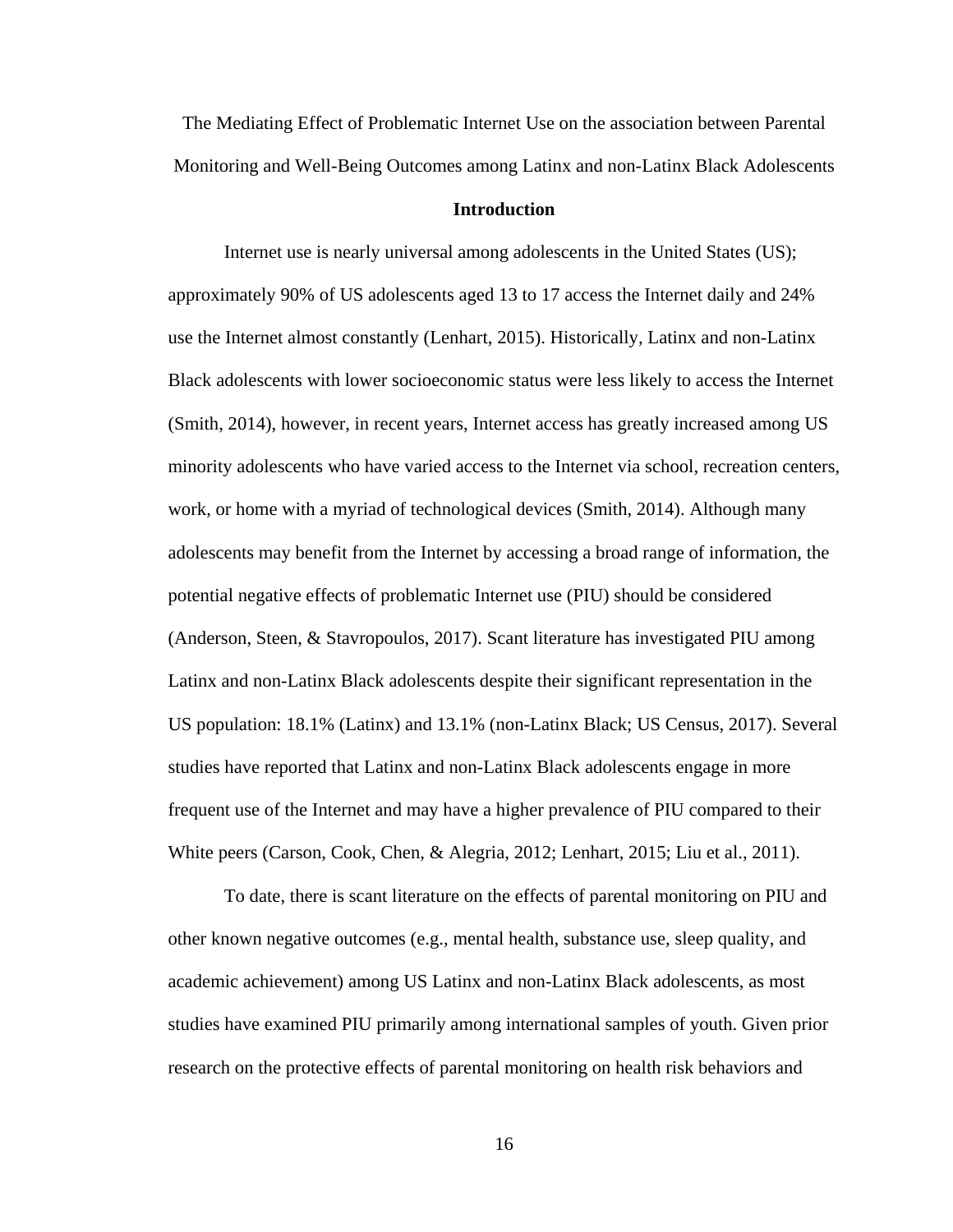Internet use behavior among varying samples of international adolescents and youth, this study proposes to explore the role of adolescents perceived parental monitoring and its effect on adolescent wellbeing. More specifically, this study will examine the associations between parental monitoring and addictive behaviors (i.e., substance use and PIU), mental health (i.e. sleep quality, depression, and anxiety), and school performance (i.e., GPA). Additionally, the current study will examine the influence of PIU as a mediator to the association between parental monitoring and academic achievement, sleep quality, substance use, anxiety, and depression among a sample of Latinx and non-Latinx Black adolescents.

#### <span id="page-26-0"></span>**Problematic Internet Use (PIU)**

Excessive Internet use, or problematic Internet use (PIU), is defined as a behavioral addiction, with characteristics similar to a substance use disorder, categorized by a pathological pattern of excessive Internet use (Liu & Potenza, 2007; Spada, 2014). The harmful consequences of PIU are particularly relevant to adolescents and include negative impacts on academic achievement (Gentile, Choo, Liau, Sim, Li, Fung, & Khoo, 2011; Stavropoulos, Alexandraki, & Motti-Stefanidi, 2013), symptoms of depression (Dong, Lu, Zhou, & Zhao, 2011; Gentile et al., 2011; Kraut, Patterson, Lundmark, Kiesler, Mukophadhyay, & Scherlis, 1998; Selfhout, Branje, Delsing, ter Bogt, & Meeus, 2009), and comorbid symptoms including anxiety and psychopathology in general (Kuss, Griffiths, Karila, & Billieux, 2014; Kuss & Lopez-Fernandez, 2016).For nearly two decades, researchers have explored PIU among adolescents and young adults (e.g. Cheng & Li, 2014; Kuss, Griffiths, Karila, & Billieux, 2014; Gámez-Guadix, Villa-George, & Calvete, 2012; Siomos, Dafouli, Braimiotis, Mouzas, & Angelopoulos, 2008), with most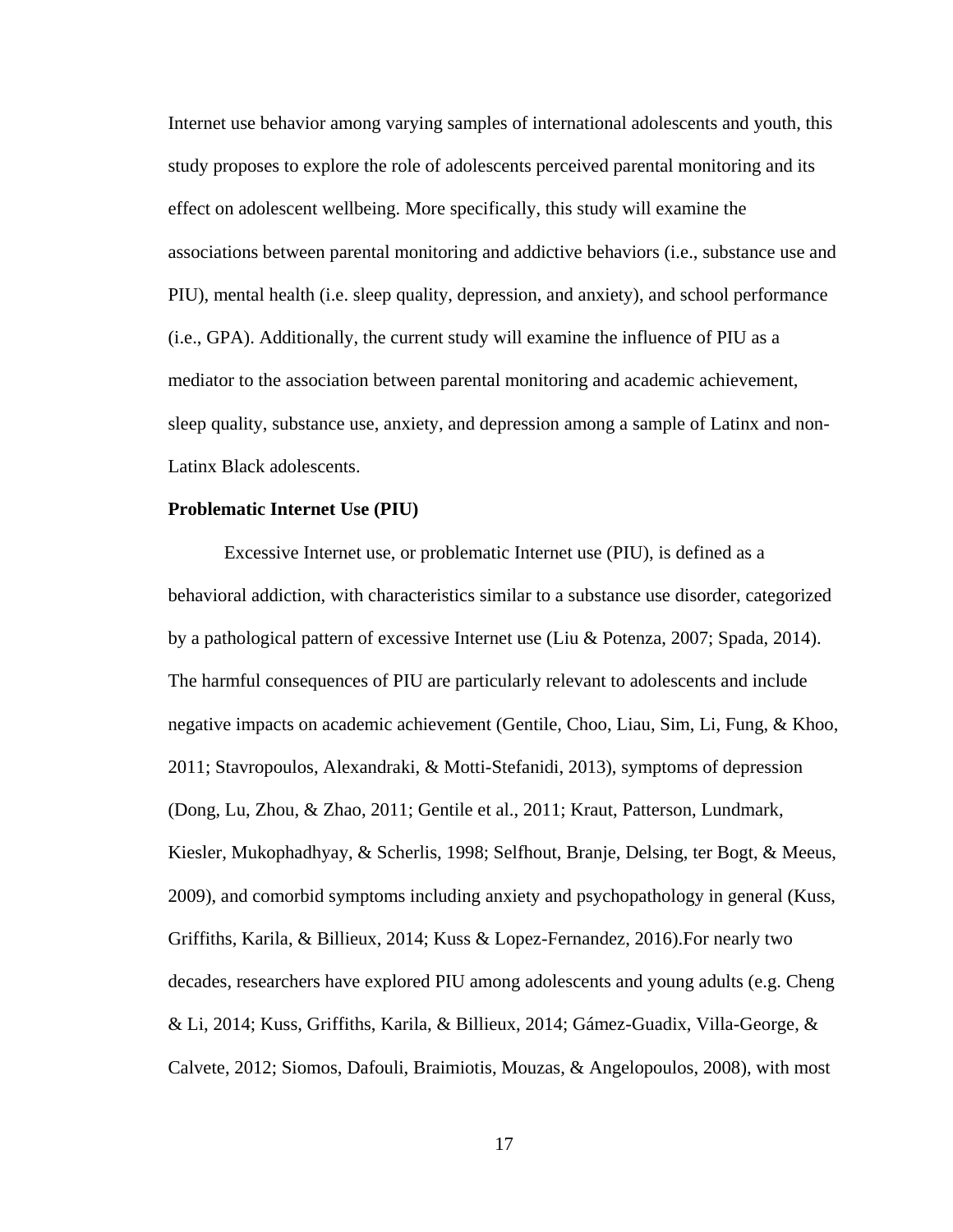studies examining samples of White and Asian youth (e.g. Anderson, Steen, & Stavropoulos, 2017; Kuss et al., 2014; Li et al., 2014). Internationally, the prevalence rates of PIU vary drastically by country and region from 0.8% (Italy; Poli & Agrimi, 2012) and 26.7% (China; Shek & Yu, 2012). Although the prevalence of PIU in the US is understudied, there is evidence for increasing occurrence of US adolescents with selfreported PIU (Gámez-Guadix, Orue, Smith, & Calvete, 2013; Gámez-Guadix, Villa-George, & Calvete, 2012; & Marino, 2017).

#### <span id="page-27-0"></span>**Parental Monitoring and PIU**

The association between parental monitoring and PIU is important to examine as parental monitoring can be a potential point of prevention for PIU. Parental monitoring has been defined as parenting practices or involvement in which parents are mindful of their adolescents' whereabouts, peers, and activities (Borawski, Ievers-Landis, Lovegreen, & Trapl, 2003; Stattin & Kerr, 2000). A number of studies have examined adolescent risky behaviors among Laitnx and non-Latinx black adolescents and found that an adolescent's perception of parental monitoring serves as a protective factor against engaging in risky behaviors (Borawski et al., 2003; Di-Clemente et al., 2001; Kerr, Stattin, & Burk, 2010; Lawton & Gerdes, 2014; Li, Stanton, & Feigelman, 2000) such as alcohol and drug consumption (DiClemente et al., 2001; Lawton & Gerdes, 2014). International studies have shown that parental monitoring and similar constructs (e.g., parent–child cohesion; parent involvement) are associated with lower rates of adolescent PIU (Cho, & Cheon, 2005; Li, Garland, & Howard, 2014; Xu, Turel, & Yuan, 2012). In a national study of US adolescent-parent pairs, adolescents who reported increased parental monitoring were less likely to report problematic Internet behaviors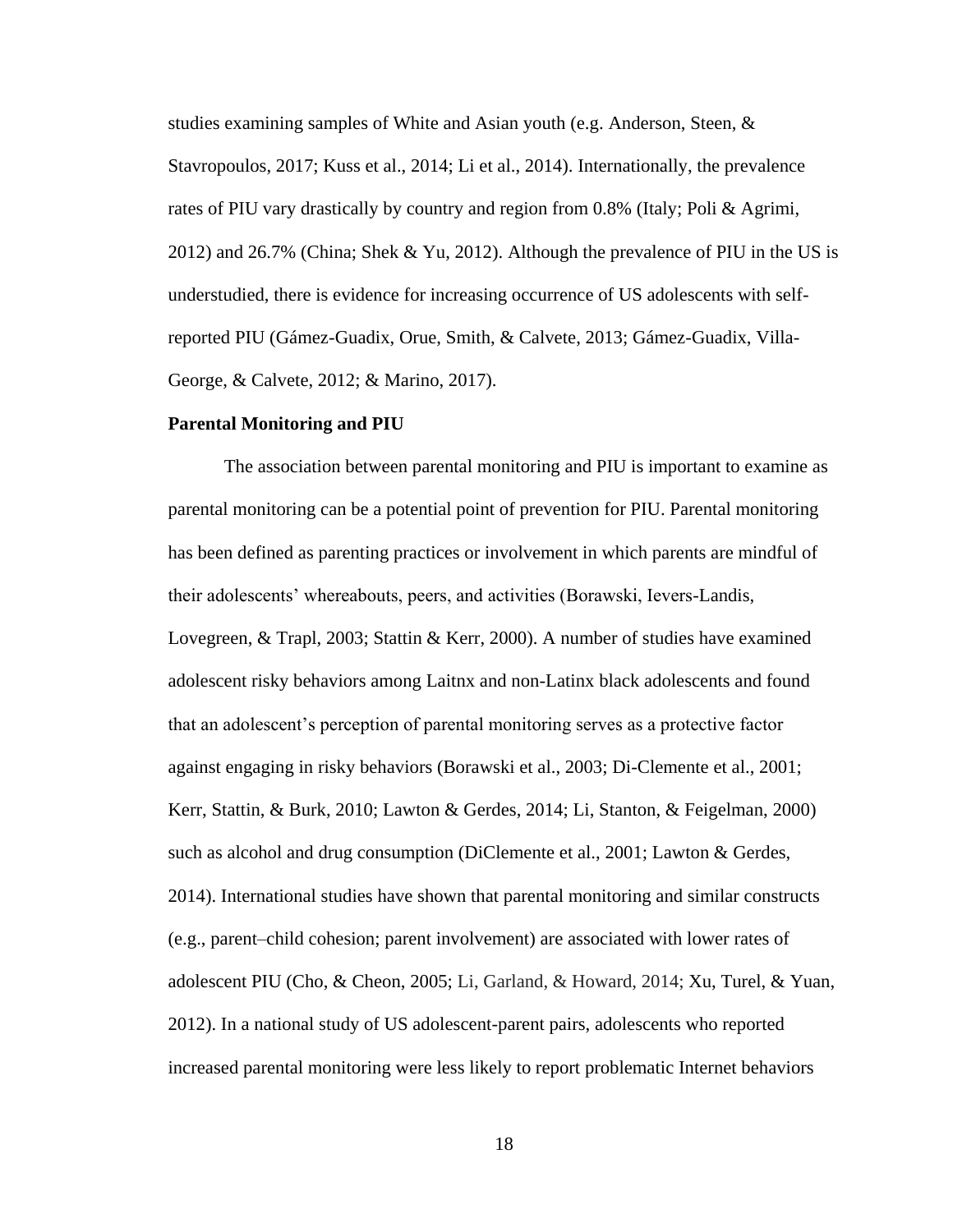(Bleakley, Ellithorpe, & Romer, 2016). Additionally, parental monitoring may be related to a decrease in an adolescent's time spent on a computer (Vaala & Bleakley, 2015).

# <span id="page-28-0"></span>**Mental Health and PIU**

Many individual mental disorders have been associated with the development of addictive behaviors, including PIU (Anderson, Steen, & Stavropoulos, 2017; Stavropoulos, Kuss, et al., 2016). Some factors associated with PIU include lifetime substance use (Liu, Desai, Krishnan-Sarin, Cavallo, & Potenza, 2011), depression (Liu, Desai, Krishnan-Sarin, Cavallo, & Potenza, 2011; Kim, Ryu, Chon, Yeun, Choi, Seo, & Nam, 2006), and anxiety (Lyvers, Karantonis, Edwards, & Thorberg, 2016). Adolescence is a particularly vulnerable time for developing mental health disorders, such as anxiety, depression, substance use, and PIU (Gámez-Guadix, et. al., 2013). Anxiety disorders are a prevalent psychiatric disorders for adolescents, and are associated with negative outcomes including substance use, mood disorders, and academic problems (Higa-McMillan, Francis, Rith-Najarian, & Chorpita, 2016). Latino adolescents are a subpopulation of youth who are disproportionately at-risk for experiencing anxiety compared to other ethnicities (Céspedes & Huey Jr, 2008; Potochnick & Perreira 2010). Consequently, non-Latinx black adolescents have a higher rate of anxiety disorders in comparison to White adolescents (Merikangas et al., 2010). Several research studies indicate that non-Latinx black adolescents report more symptoms of depression in comparison to White adolescents (Emslie, Weinberg, Rush, Adams, & Rintelmann, 1990; Kistner, David-Ferdon, Lopez, & Dunkel, 2007; Mrug, King, & Windle, 2016). While Latinx adolescents were found to be at the highest risk of reporting depressive symptoms among all ethnic groups (Kann et al., 2014, Substance Abuse and Mental Health Services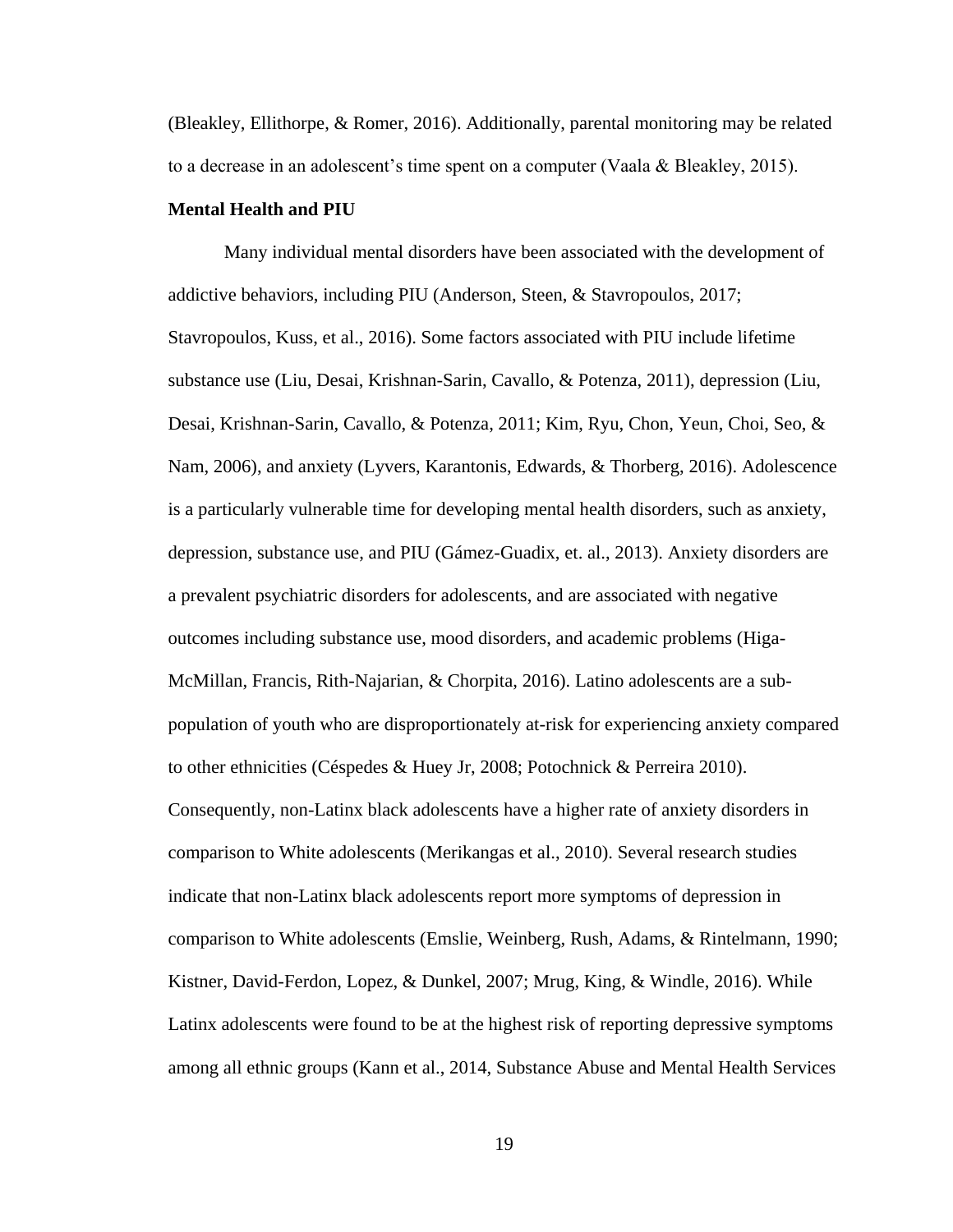Administration, 2010). Historically, Latinx adolescents' substance use prevalence rates weighed in-between non-Latinx black (the lowest rate) and White (the highest rate) US adolescents, until the most recent Monitoring the Future data found Latinx adolescents have the highest substance use among the three groups (Johnston, Miech, O'Malley, Bachman, Schulenberg, & Patrick, 2018).

# <span id="page-29-0"></span>**Sleep Quality and PIU**

Quality sleep is essential for adolescents as it is necessary to prevent cognitive and emotional deficits including engaging in high risk behaviors, and diminished attentional and behavioral regulation (Dahl, 1996; Harrison and Horne, 2000; Tezler et al., 2013). In fact, poor sleep quality has been associated with poor mental health (Galambos, Vargas Lascano, Howard, & Maggs, 2013; Magnavita & Garbarino, 2017). Compounding sleep problems, PIU can significantly and negatively affect sleep quality via disruption of the sleep-wake schedule, which in turn can lead to other sleep disturbances or insomnia (Lam, Peng, Mai, & Jing, 2009; Lam, 2014). Although there is a dearth of information pertaining to the association of PIU on quality sleep among Latinx and non-Latinx black adolescents, previous studies have found PIU has a negative effect on sleep quality among varying samples of adolescents and young adults. Excessive Internet use was found to be associated with insomnia among a sample of college students from a University in Spain (Jenaro, Flores, Gómez-Vela, González-Gil, & Caballo, 2007). Additionally, increased time spent on the Internet led to the significant disturbance of sleep among a sample of Turkish high school students (Canan, Yildirim, Sinani, Ozturk, Ustunel, & Ataoglu, 2013). Additional research found evidence that time spent on Internet video gaming (a form of PIU) is associated with sleep delays, irregular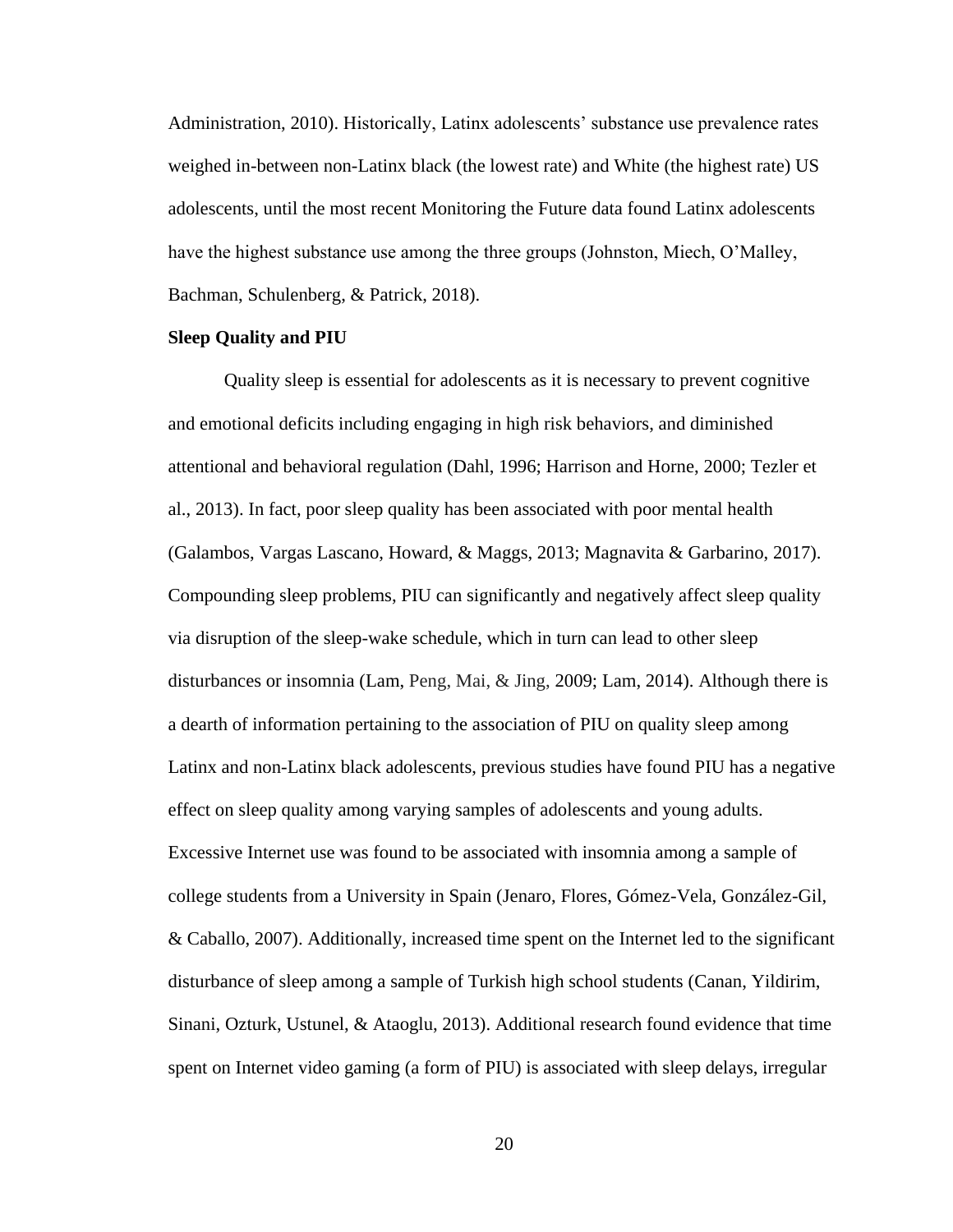sleeping patterns, and excessive daytime sleepiness among samples of adolescents from Europe and China (Canan et al., 2013; Choi, Son, Park, Han, Kim, Lee, & Gwak, 2009; Van den Bulck, 2004).

#### <span id="page-30-0"></span>**Academic Performance and PIU**

Existing research reported mixed findings on the effects of PIU on academic performance among varying samples of Chinese and European adolescents. Among these are low school connectedness (Yen, Ko, Yen, Chang, & Cheng, 2009a), low support from peers and teachers (Li, Li, Wang, Zhao, & Bao, 2013; Wang, Zhou, Lu, Wu, Deng, & Hong, 2011), and poor school performance (Mythily, Qiu, & Winslow, 2008; Xu et al., 2012). Additionally, involvement with school peers who misuse substances (i.e., drink alcohol) or peers who engage in excessive Internet use are associated with increased likelihood of PIU (Li, Newman, Li, & Zhang, 2016; Yen, Ko, Yen, Chang, & Cheng 2009b; Zhang, Chen, Liu, Deng, & Fang, 2012; Zhou & Fang, 2015). While conflicting evidence indicates that PIU is associated with low academic performance among varying international samples of youth (Anand, 2007; Brunborg, Mentzoni, & Frøyland, 2014; Gentile, Lynch, Linder, & Walsh, 2004; Skoric, Teo, & Neo, 2009). However, there are differing reports on the effect of PIU on academic performance as some researchers find no significant association between PIU and academic performance among Chinese (Jang, Hwang, & Choi, 2008) and US adolescents (Liu et al., 2011). Given that previous results are mixed and none of the literature has examined the effects of PIU on academic achievement among Latinx and non-Latinx black adolescents, further examination is needed.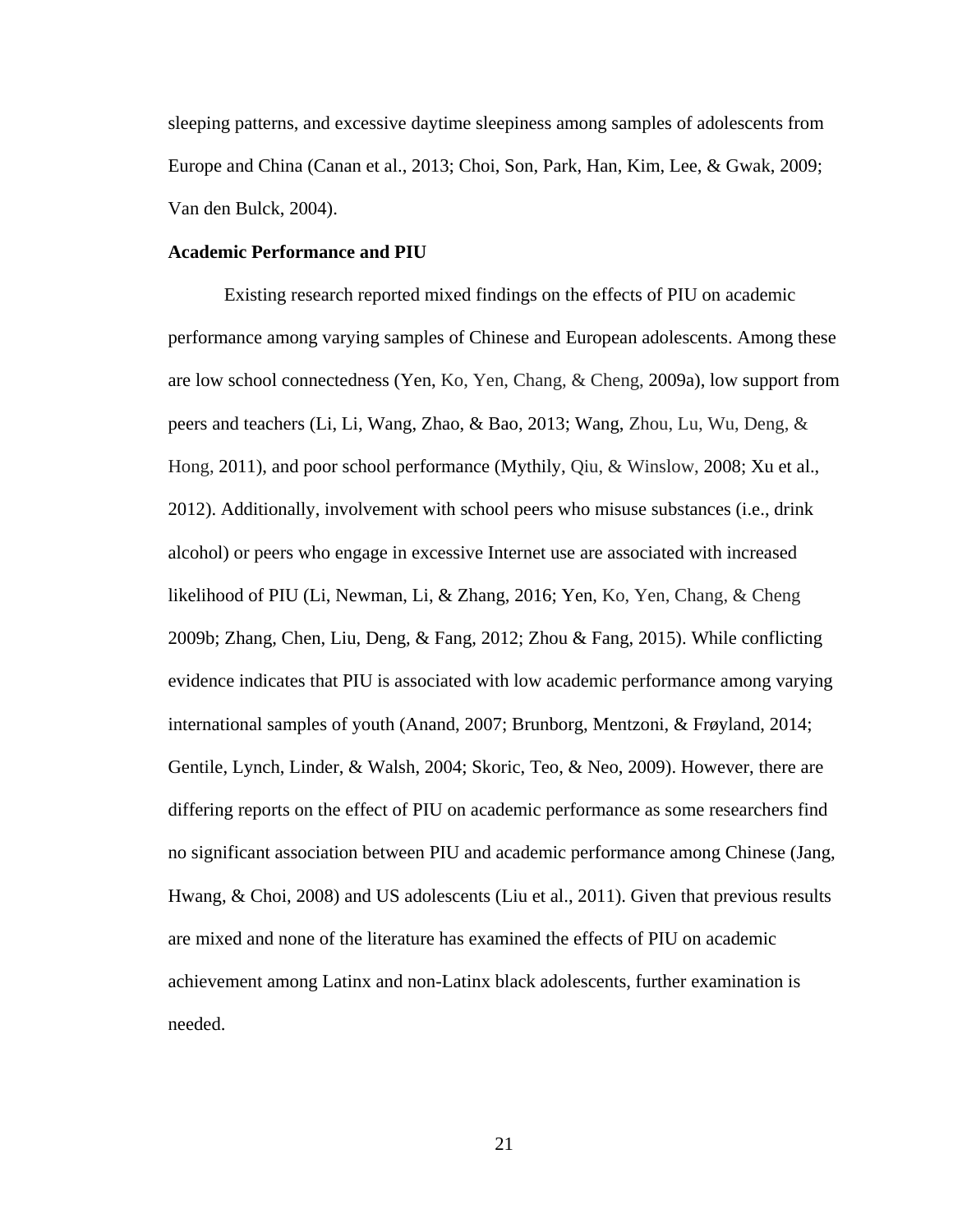# <span id="page-31-0"></span>**The Current Study**

As Internet use for leisure and academic or work purposes is a universal behavior among US adolescents, understanding the etiology of PIU is significant to address this growing behavioral health concern. With the pervasiveness of mental health issues and the potentially increasing rate of PIU among US youth, this study aims to fill the gap in literature surrounding the association between mental health and PIU among Latinx and non-Latinx black adolescents.

To address the aforementioned gap in the literature, the current study will examine if PIU will mediate the association between parental monitoring and academic achievement, sleep quality, substance use, anxiety, and depression. More specifically, this study aims to: (1) examine the associations between parental monitoring and various outcomes: addictive behaviors (i.e., PIU and substance use), mental health (i.e., sleep quality, anxiety, and depression), and academic achievement (i.e., GPA); and (2) test the mediation role of PIU the association between PIU and the wellbeing outcomes of academic achievement, sleep quality, substance use, anxiety, and depression among a sample of Latinx and non-Latinx black adolescents.

## **Method**

#### <span id="page-31-2"></span><span id="page-31-1"></span>**Procedure**

Data collection was conducted with participants recruited from an inner-city high school in Southeast Florida. All students attending this public high school were invited to participate in the study. The researchers collaborated with the school to coordinate scheduled group meetings for data collection and teachers assisted with attaining written informed consent from parents. Students who agreed to participate in the survey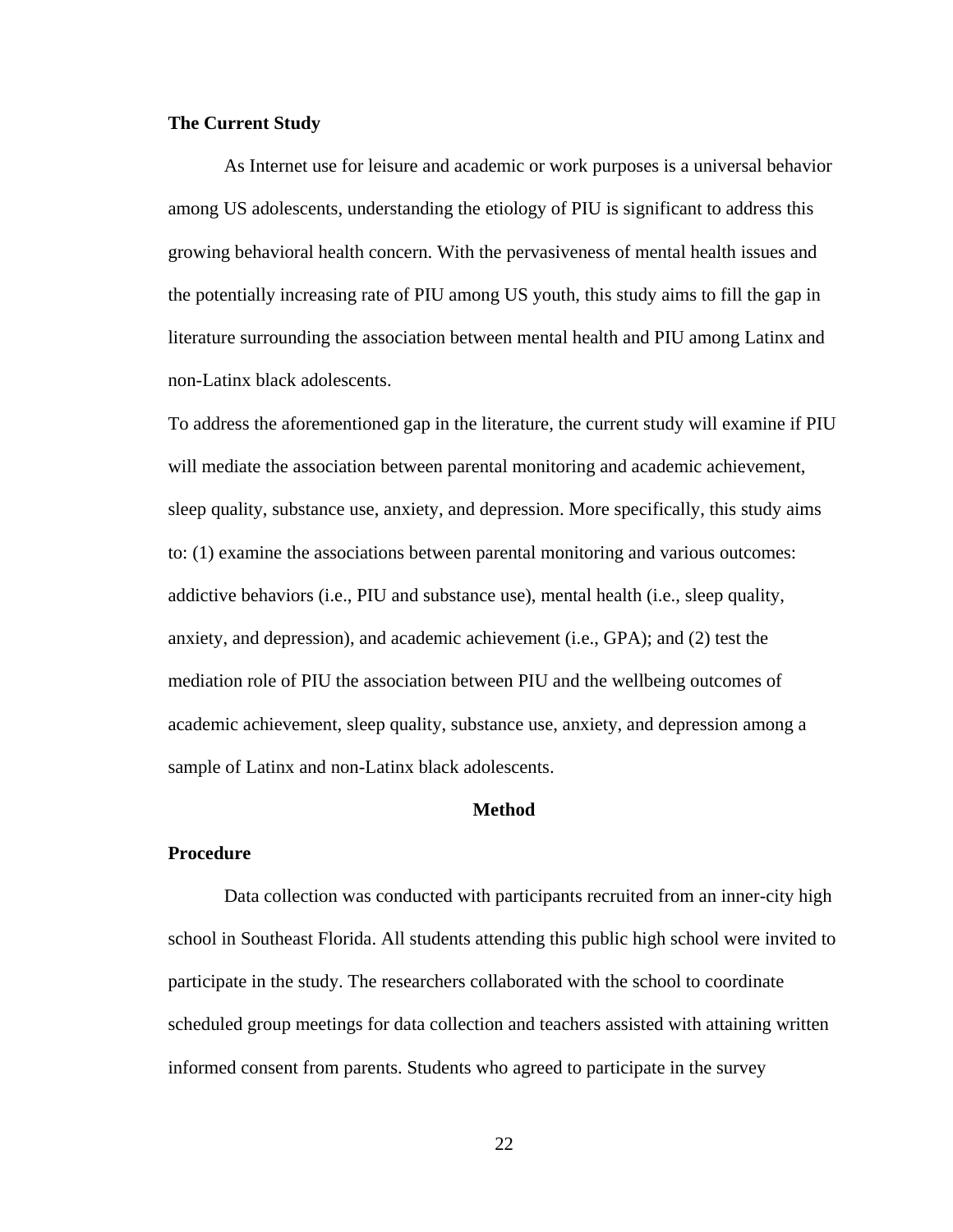completed an online questionnaire through Qualtrics (2015) via their smartphones or tablets provided by the researchers.

Prior to beginning the questionnaire, written informed consent was obtained from parents or legal guardians for all participants under 18 years old. For those who were 18 years and older, electronic consent was obtained from them via Qualtrics. Approval from the Institutional Review Boards of both the university conducting the research and of the public school board was obtained. Participants read and reviewed the assent form on Qualtrics, and were provided with comprehensive information about the study.

A total of eight group interview sessions with approximately 30 participants per session were held for data collection. Of the 265 students who agreed to participate in the study, 18 students did not provide parental consent and were therefore unable to participate. All participants in the study sample (n=247) also provided assent. Teachers offered students class participation credit for completing the questionnaire. No other remuneration was offered to students who participated or teachers.

# <span id="page-32-0"></span>**Sample**

Participants ( $n=247$ ) were between the ages of 14 to 19 years old (M age=16.0,  $SD=1.2$ ). More than half of the sample was female (63.6%), and 27.1% were Latinx, 71.7% were non-Latinx Black, 1.2% were non-Latinx White. Additionally, 19.8% were in 9th grade, 34.8% were in 10th grade, 26.3% in 11th grade, and 19.1% were in 12th grade. Participants self-reported their socioeconomic status (SES), with most of the sample identifying as lower middle class (48.6%), followed by upper middle class (39.4%), poor (9.2%) and wealthy (2.8%).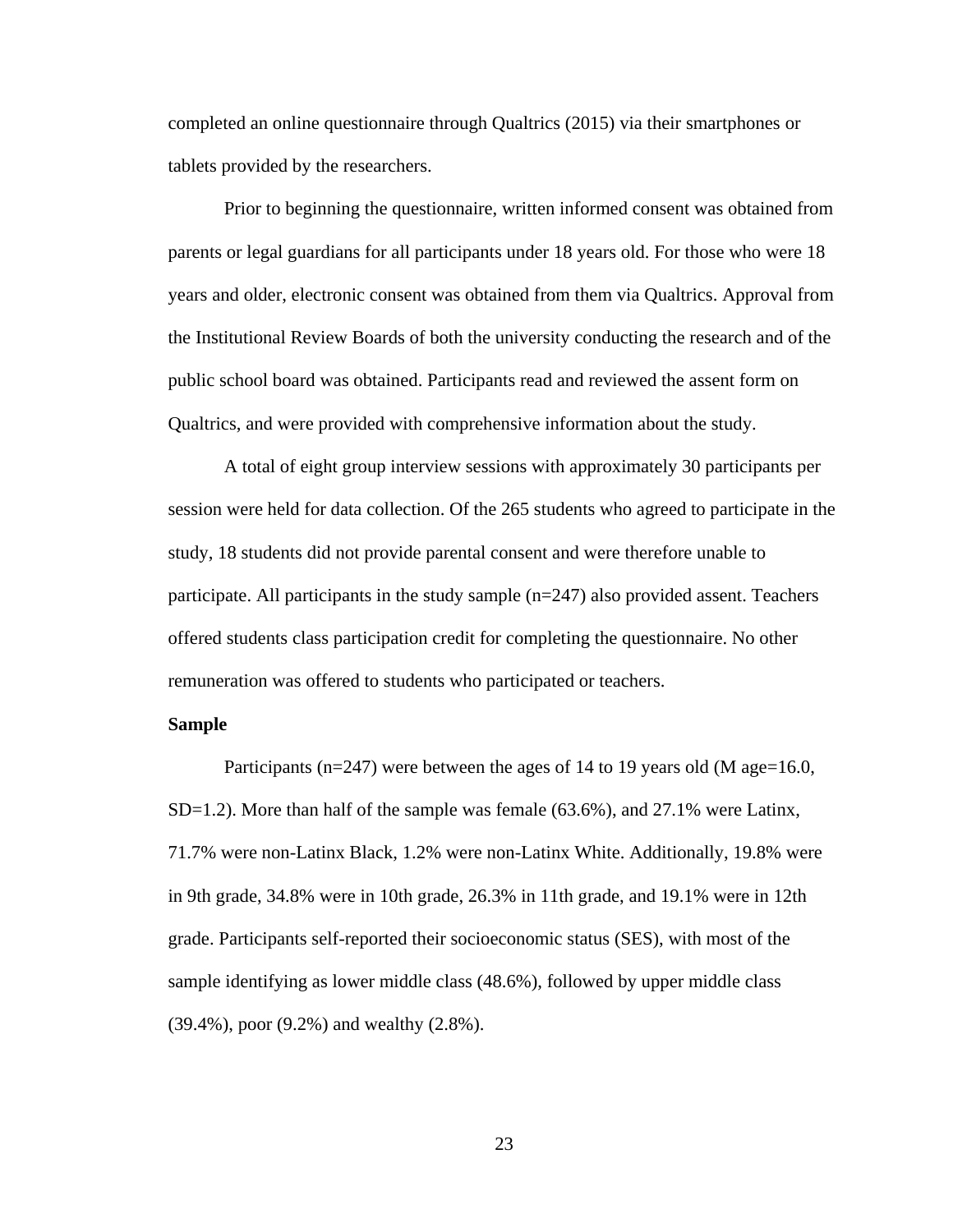# <span id="page-33-0"></span>**Measures**

<span id="page-33-1"></span>**Parental Monitoring.** Adolescent perceived parental monitoring was measured using an 8-item standardized measure (Stattin  $&$  Kerr, 2000). The scale includes 9 questions (e.g., "Do your parents/guardians know what you do during your free time?"). The responses were scored on a scale of  $1 = always$  to  $5 = never$ . Participants' responses were reverse coded for data analysis. Higher scores indicate higher levels of parental monitoring. The internal reliability of the parental monitoring scale in the current sample was good ( $\alpha$  =.81).

<span id="page-33-2"></span>**Problematic Internet Use.** The severity of problematic Internet use was measured using 18-item version of the Problematic Internet Use Questionnaire (PIUQ; Demetrovics, Szeredi, & Rozsa, 2008). The PIUQ assesses the extent to which respondents experienced obsession with their Internet use (e.g., "How often do you daydream about the Internet?"), neglect of daily obligations and interpersonal relationships due to their Internet use (e.g., "How often do you choose the Internet rather than being with your partner?"), and a loss of control over their Internet use (e.g., "How often does it happen to you that you wish to decrease the amount of time spent online but you do not succeed?"). The PIUQ includes 18 items (categorized in three subscales), and the responses were rated on a five-point Likert-type scale ranging from  $1 = never$  to  $5 =$ *always*. Higher scores indicate higher levels of PIU, no cutoff score has been proposed for the PIUQ. Prior studies have used either one standard deviation above the mean of the PIUQ score as the cutoff point (Demetrovics, Szeredi, & Rozsa, 2008; Kelly and Gruber, 2010), or employed probabilistic modeling approach to classifying adolescents with problematic Internet use (Koronczai et al., 2011). For instance, Koronczei et al. (2011)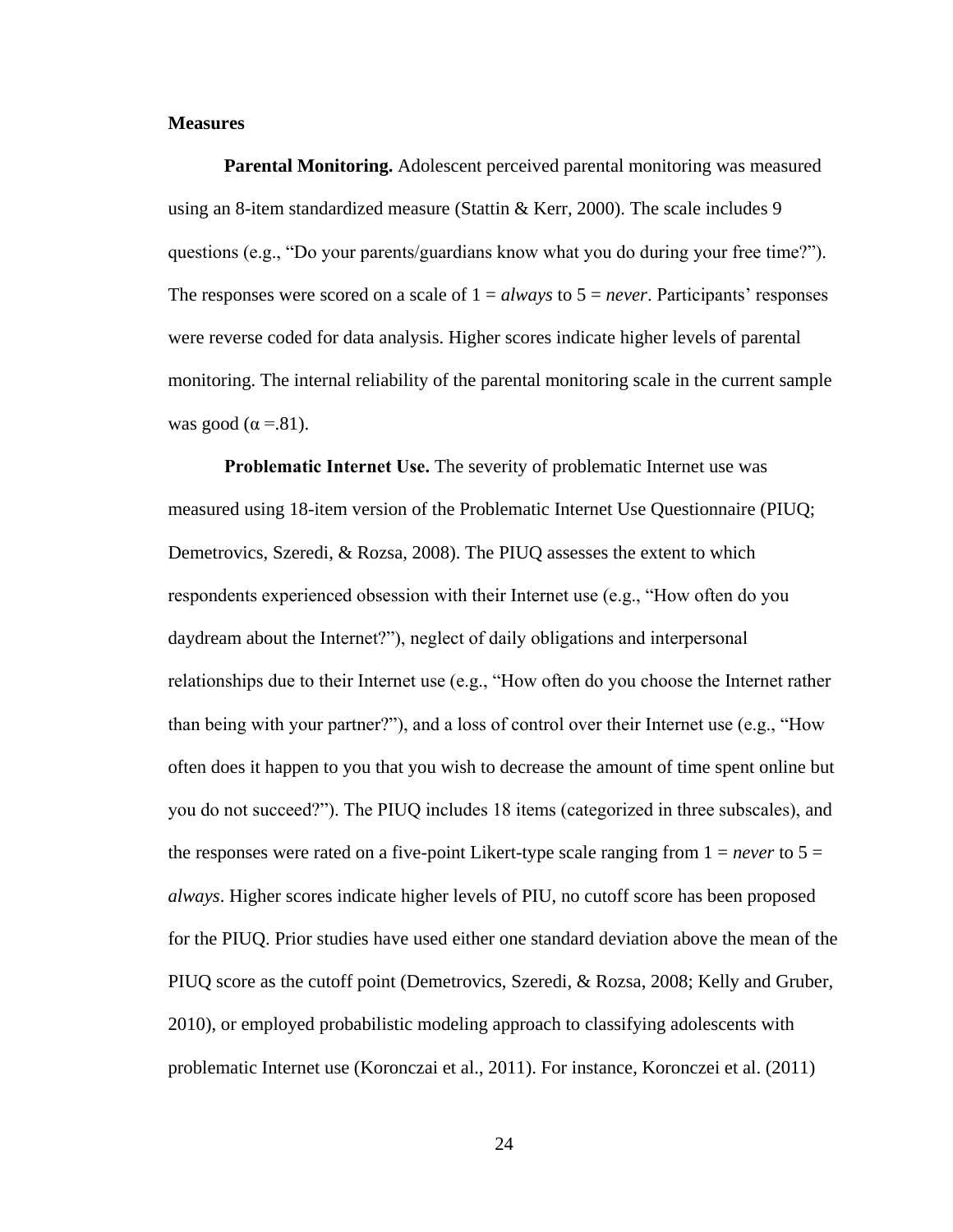classified a sample of European youth into two subgroups based on their PIUQ-SF scores: the problematic Internet users and non-problematic users, with a suggested cutoff score of 22. However, this recommended cutoff score has yet to be used to identify problematic Internet use among Latinx and non-Latinx black adolescents. The internal reliability of the PIUQ in the current sample was good ( $\alpha = .88$ ).

<span id="page-34-0"></span>**Academic Achievement.** Academic achievement was measured by the participant's self-reported grade point average (GPA). GPA is a standard measure of academic achievement among adolescents with behavioral health issues (Brunborg, Mentzoni, & Frøyland, 2014; McLeod, Uemura, & Rohrman, 2012). The participants selected a response for GPA from 12 options:  $4.0 A + (97\% - 100\%)$ ;  $4.0 A (93\% - 96\%)$ ; 3.8-3.7 A- (90%-92%); 3.6-3.3 B+ (87%-89%); 3.2-3.0 B (83%-86%); 2.9-2.7 B- (80%- 82%); 2.6-2.3 C+ (77%-79%); 2.2-2.0 C (73%-76%); 1.9-1.7 C- (70%-72%); 1.6-1.3 D+ (67%-69%); 1.2-1.0 D (65%-66%); 0.9-0.0 F (Below 65). In accordance with the State of Florida's K-20 education code, Chapter 1003 § [1002.3105,](http://www.leg.state.fl.us/Statutes/index.cfm?App_mode=Display_Statute&Search_String=&URL=1000-1099/1002/Sections/1002.3105.html) a student who has earned a GPA of 2.0, based on a 4.0 scale, and has met all testing and credit enrollment requirements, will be awarded a standard high school diploma in a form prescribed by the State Board of Education. For the purposes of analysis, the participants' GPA scores are a continuous scale with a higher score indicating worse GPA.

<span id="page-34-1"></span>**Substance use and mental health.** Substance use, depressive symptoms, anxiety, and sleep quality over the past two weeks were measured using the DSM-5 Cross-Cutting Assessment-Child (APA, 2013). The DSM-5 Cross-Cutting Assessment-Child included questions that assess depression (e.g., "How much have you been bothered by feeling down, depressed, or hopeless?"), anxiety (e.g., "How much have you been bothered by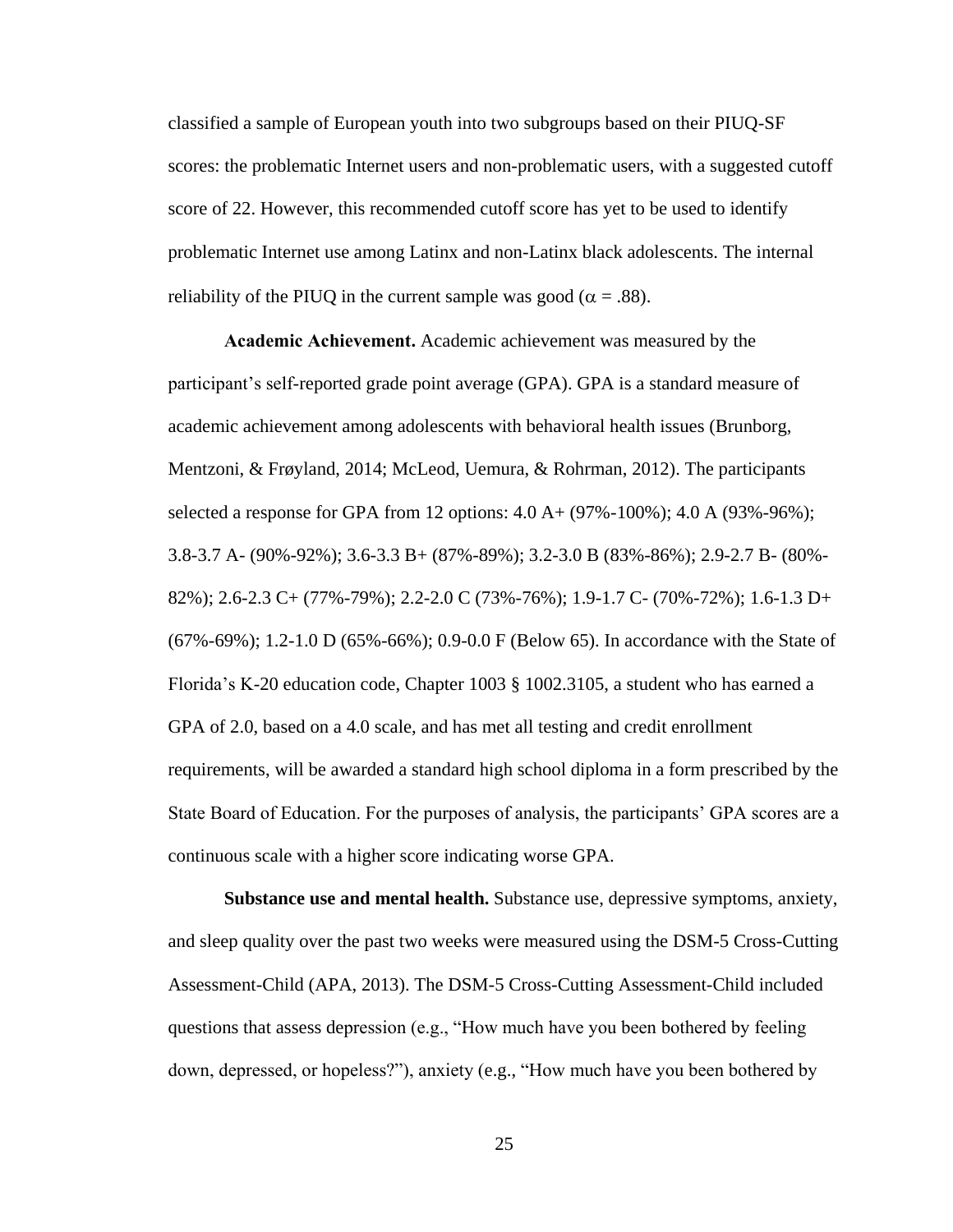feeling nervous, anxious, frightened, worried, or on edge?"), sleep problems (e.g., "How much have you been bothered by problems with sleep that affected your sleep quality?"), and substance misuse (e.g., "How frequent have you been drinking at least 4 drinks in a single day?"). The responses are rated on a five-point Likert-type scale  $(1=none, 2=$ *slight*,  $3 = mild$ ,  $4 = moderate$ ,  $5 = severe$ ). A response of mild or greater (i.e.,  $\geq 3$ ) on any symptoms of a disorder (except for substance misuse) indicates the participant meets the DSM-5 symptom criteria for the specific disorder. For substance misuse related questions, a response of slight or greater (i.e.,  $\geq$  2) on any item indicates the participant is misusing substances. Internal reliability was strong in this sample ( $\alpha$  = .92).

<span id="page-35-0"></span>**Sociodemographic information.** Participants' demographic information, including age, sex, grade, family socioeconomic status (SES), academic performance (i.e., GPA) and race/ethnicity was self-reported by participants.

# <span id="page-35-1"></span>**Data Analysis**

Descriptive statistics and correlation analyses were performed on all demographic and main study variables. Structural equation modeling (SEM) was used to examine the direct and indirect effects of parental monitoring and addictive behaviors on adolescents' academic achievement, sleep quality, substance use, anxiety, and depression. SEM allows for the simultaneous examination of the associations between the independent variable of parental monitoring, dependent variables of academic achievement, mental health issues (i.e., depression, anxiety, and sleep quality), substance use, and the mediator of PIU in the sample. In SEM, alternative model specifications can be compared statistically unlike with regression analysis, which is particularly important in a cross-sectional dataset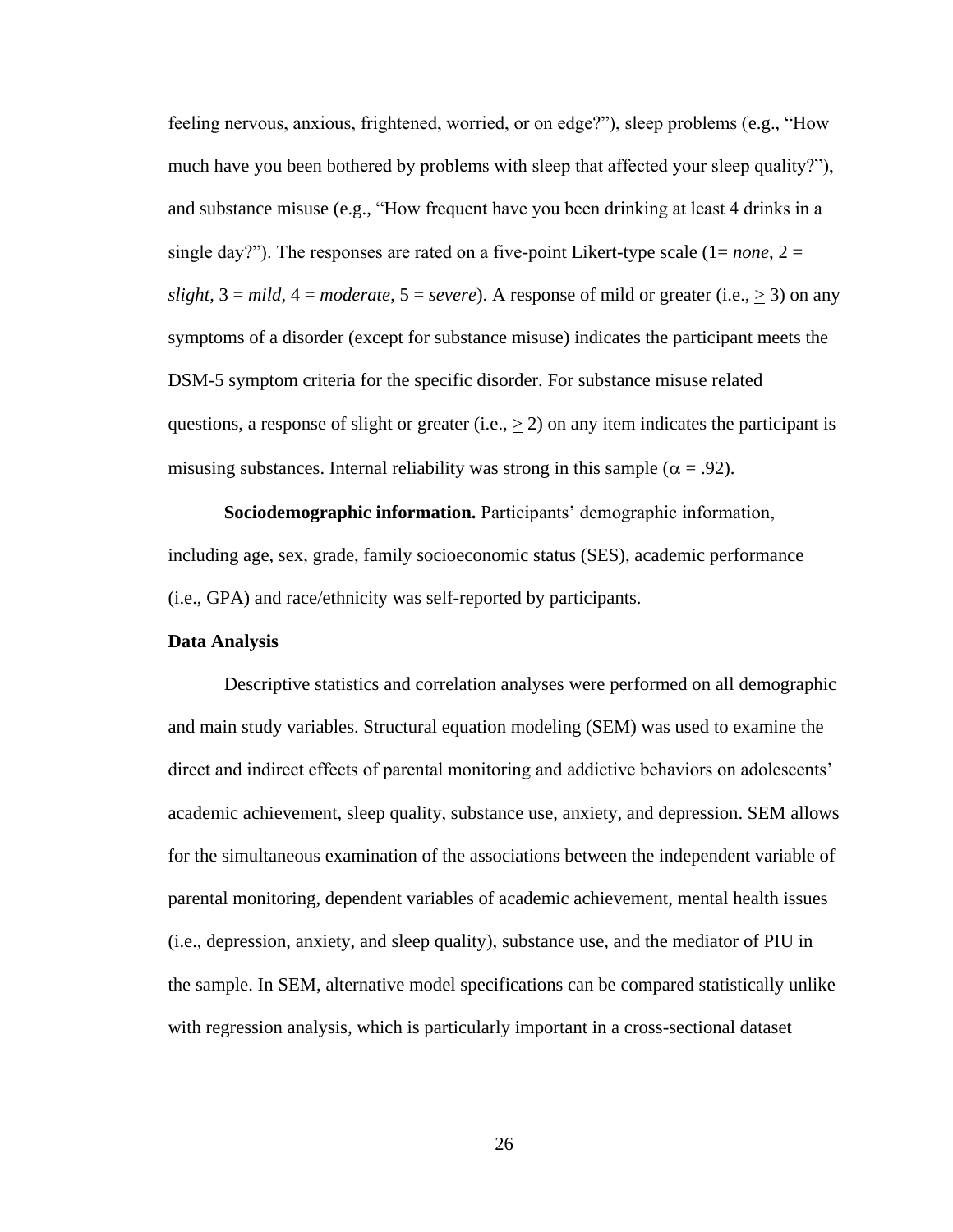where the direction of linkages between variables cannot be revealed inductively and must instead be deducted from prior theory.

Parental monitoring, PIU, substance use, depression, and anxiety were treated as latent variables. In the context of SEM, the CFA is often called 'the measurement model', while the relations between the latent variables is defined as the 'the structural model' (Anderson & Gerbing, 1988, e.g. Holahan, Moos, Holahan, Brennan, & Schutte, 2005). Thus, a confirmatory factor analysis (CFA) was first conducted to assess validity of the measurement model. Fit of the measurement model was established before the general SEM model was tested (Anderson & Gerbing, 1988). Next for the associations between the latent variables, the structural model was used to test the direct paths between 1) parental monitoring and addictive behaviors (i.e., PIU and substance use); 2) between addictive behaviors (i.e., PIU and substance use) and academic achievement; and the indirect paths of parental monitoring to academic achievement through addictive behaviors (i.e., PIU and substance use), 3) depression and anxiety would be significantly related to addictive behaviors (i.e., PIU and substance use); 4) addictive behaviors (i.e., PIU and substance use), depression, and anxiety would have effects on sleep problems; and 5) addictive behaviors (i.e., PIU and substance use) would mediate the effects of depression and anxiety on sleep problems. Depression, anxiety, and sleep quality were treated as observable variables. Indirect effects were calculated using the product-of coefficients approach, such that a total indirect effect is the sum of specific indirect effects through each mediator. Direct and indirect effects were calculated in Mplus 7.11 (Muthen & Muthen, 2012) using maximum likelihood estimation with robust standard errors (MLR). Accordingly, this SEM tested the direct paths between 1) depression and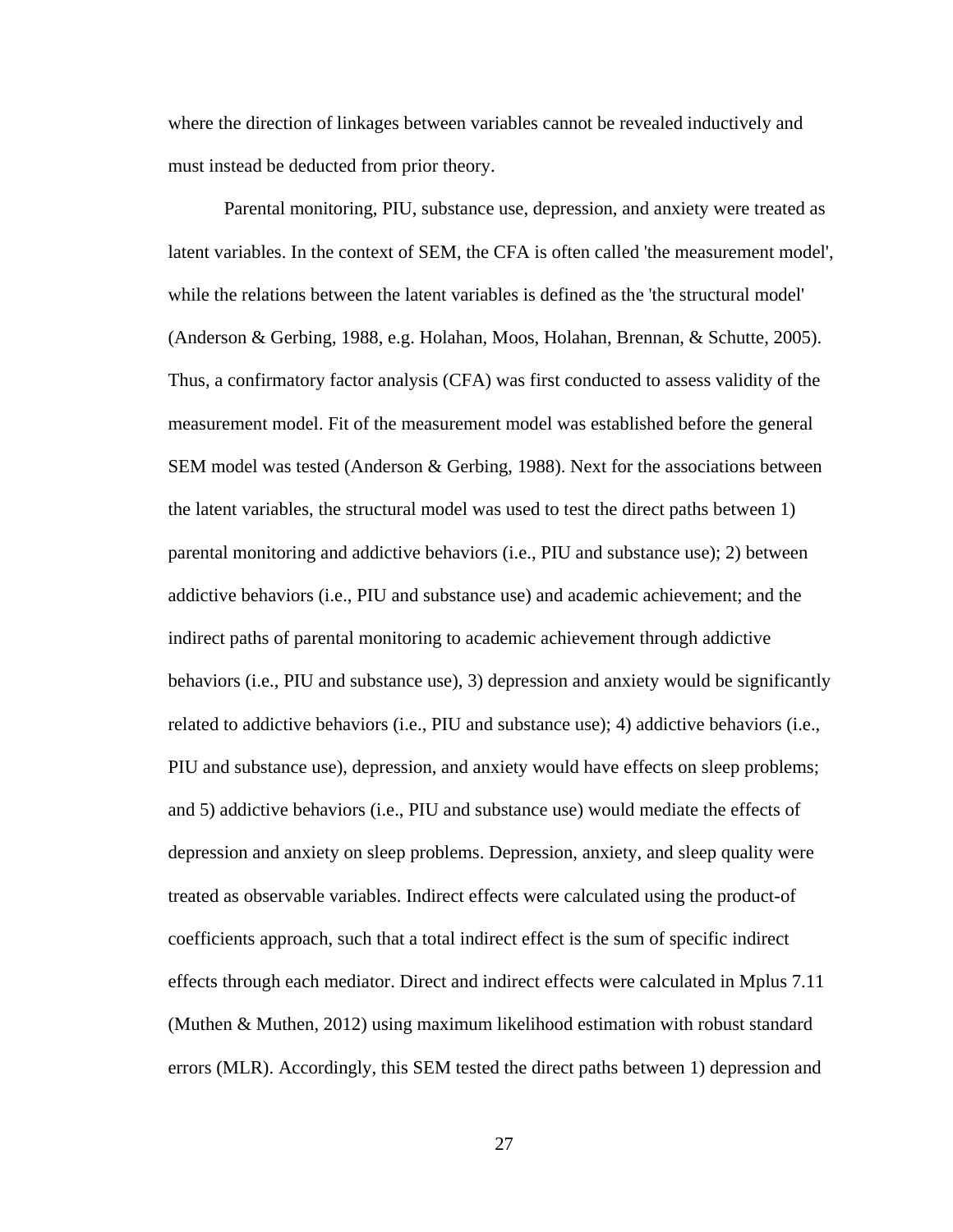addictive behaviors, 2) anxiety and addictive behaviors, and 3) addictive behaviors and sleep quality; and the indirect paths of depression and anxiety to sleep quality through addictive behaviors. Adolescents' demographic characteristics, including age, sex, and race were used as covariates in all SEM models. The structural component of the final model was confirmed over-identified before evaluating its parameters (Bollen, 1989).

Mplus 7.11 (Muthen & Muthen, 2012) was used to estimate the measurement model and the SEM models. Maximum Likelihood (ML) was used as the estimator. Mplus' MODEL INDIRECT option was used for obtaining estimates of mediation paths and their statistical significance (Muthén, & Muthén, 2012). Missing values for the dataset ranged between 0% - 5.3%. Mplus uses full information maximum likelihood (FIML) to handle missing values on dependent variables (such as indicators of latent variables) and independent variables that are ''brought into the model'' by naming their variances in the MODEL statement (Muthén, 2009). To determine the adequacy of model fit, a cutoff of greater than .90 for the CFI and TLI, and a cutoff of less than .06 for the point estimate of the RMSEA was used. Also, the upper bound of the 90% confidence interval for the RMSEA did not exceed .06 (West, Taylor, & Wu, 2012).

# **Results**

#### **Descriptive Statistics**

On average, participants had a score of  $39.9$  (*SD* = 11.9) on the PIUQ. About 10% of the sample responded with "slight" or greater for questions on the DSM-5 Cross-Cutting Assessment regarding substance use, indicating problems with these substances. Specifically, 12.4% ( $n = 29$ ) reported alcohol problems, 11.1% ( $n = 26$ ) reported problems with tobacco use, and 9.8% of the sample  $(n = 23)$  reported problems with other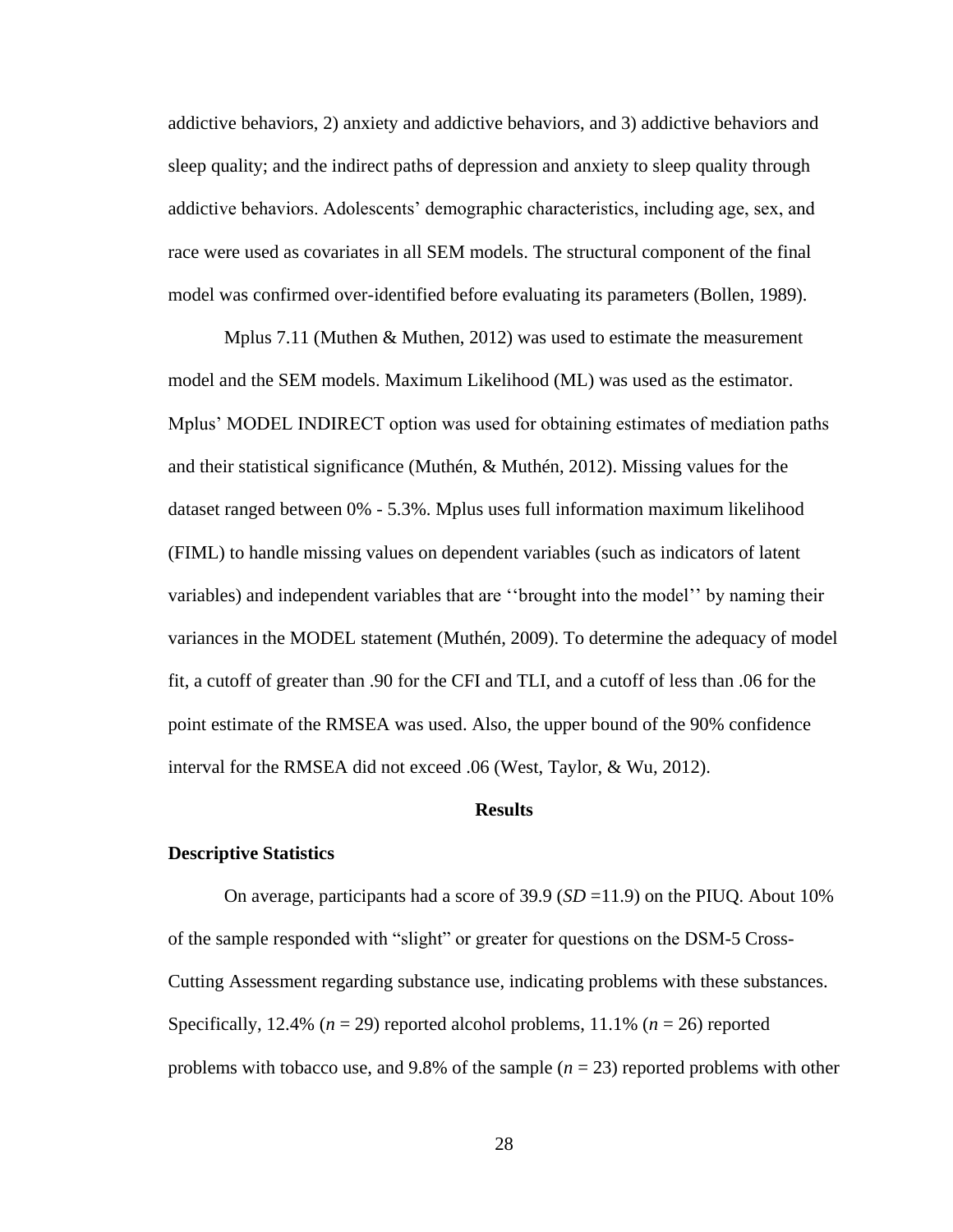drugs. In addition, more than half of the sample (55.1%, *n* = 136) responded "mild" or greater on items assessing depressive symptoms, half of the sample  $(49.8\%, n = 123)$ responded "mild" or greater on any of the items for anxiety symptoms, and 21.9% of the sample  $(n = 54)$  responded "mild" or greater on the item for sleep quality.

# **Measurement Model**

According to pre-specified fit criteria, the model had an adequate fit  $[\chi^2 (282, N =$ 247) = 397.37, *p* < .001; RMSEA = .05 (90% CI: .03, .05); CFI = .94; TLI = .93]. The correlation between PIU and parental monitoring was statistically significant  $(p < .001)$ ; see Table 1). Three measurement items on the PIUQ (i.e., "How often do you choose the Internet rather than being with your partner?", "How often do you choose the Internet rather than going out with somebody to have some fun?", "How often do you think that you should ask for help in relation to your Internet use?"), and one item on the Parental Monitoring Scale (i.e., "In the last month, have your parents/guardians ever had no idea of where you were at night?") were removed due to low factor loadings (< .40). All factor loadings and variances for the remaining measurement items were > .40 and statistically significant  $(p < .001)$  and were therefore retained in the CFA measurement model (see Table 2).

### **Structural Model**

The SEM model that examined the associations between parental monitoring, addictive behaviors (i.e., substance use and PIU), mental health (i.e., depression, anxiety, and sleep quality), and academic achievement had an adequate fit  $[\chi^2 (398, N = 247) =$ 526.77, *p* < .001; RMSEA = .04 (90% CI: .03, .04); CFI = .93; TLI = .92] as seen in Figure 1. Direct effect results for all variables can be found in Table 3. Results of the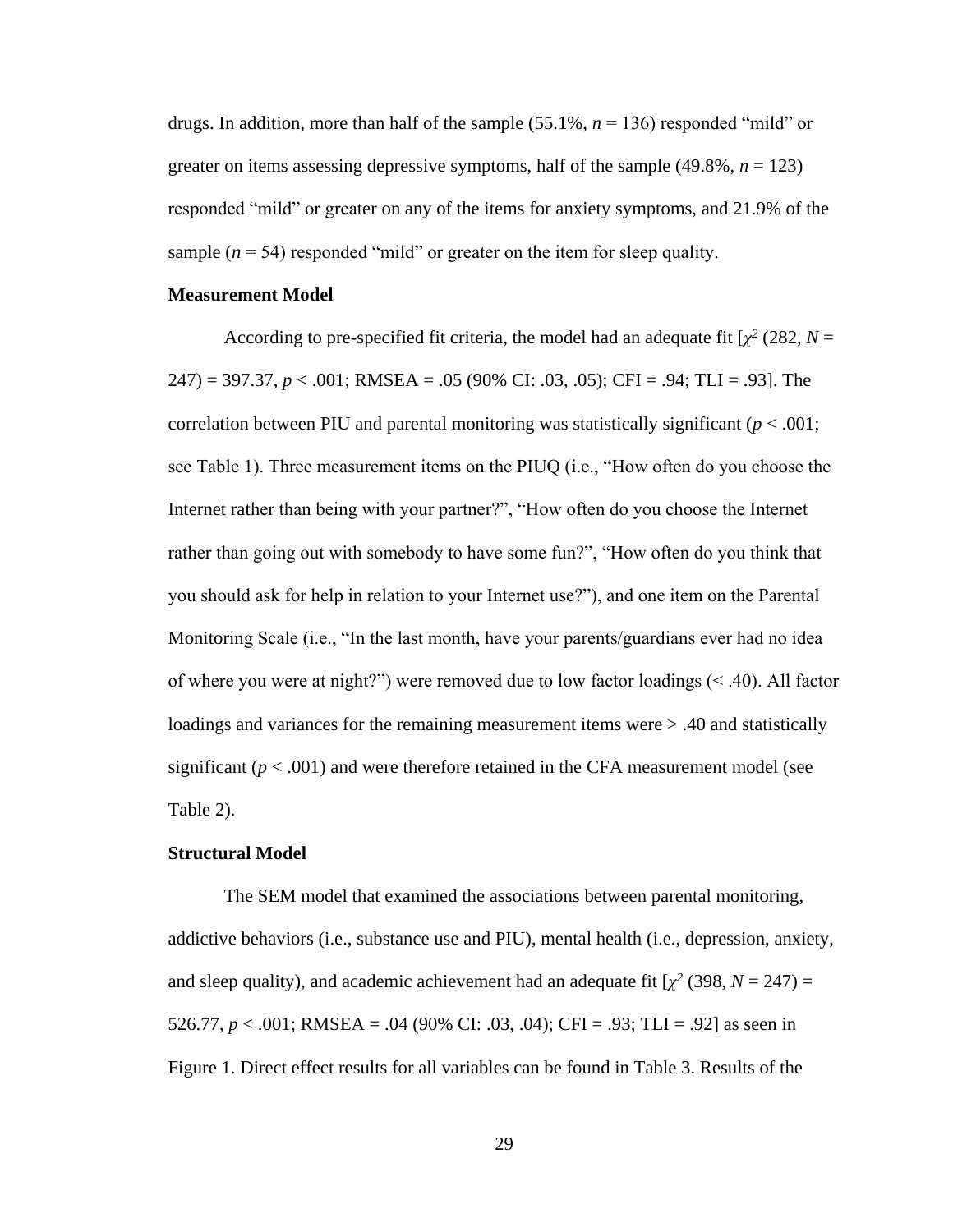general SEM model revealed that adolescents' self-reported parental monitoring was significantly related to less severe PIU ( $b = .27, p < .001$ ) and increase in academic achievement  $(b = .22, p < .01)$  after controlling for age, sex, and race. Results also yielded a significant negative association between PIU and academic achievement  $(b = .17, p < .05$ ), suggesting that higher levels of PIU were significantly associated with a higher academic achievement. In addition to its direct effect on academic achievement, parental monitoring had a significant indirect effect on academic achievement through levels of participants' PIU ( $b = .27$ ,  $p < .001$ ). The total effects of parental monitoring on academic achievement — the sum of its direct and mediated effects — was .18 ( $p < .05$ ). Identifying as female was significantly and positively related to PIU ( $b = .25$ ,  $p < .001$ ), and significantly but negatively related to substance use  $(b = -1.15, p < .05)$  and academic achievement ( $b = -17$ ,  $p < .01$ ). This suggests that girls reported significantly higher levels of PIU compared to boys; and girls reported lower rates of substance use and higher academic achievement than boys.

Additionally, depression was significantly positively related to PIU ( $b = .24$ ,  $p <$ .05) and anxiety was significantly positively related to substance use  $(b = .55, p < .001)$ after controlling for an adolescent's age, sex, and race. Moreover, anxiety ( $b = .52$ ,  $p <$ .001), depression (*b* = .45, *p* < .001), PIU (*b* = .26, *p* < .01), and substance use (*b* = .36, *p* < .001) were significantly related to poor sleep quality after controlling for an adolescent's age, sex, and race. Overall, the model explained 18.5 % of the variation in PIU, 20.3 % of substance abuse, 10.9 % of GPA, and 33.4% of sleep quality in this sample of Latinx and non-Latinx black adolescents.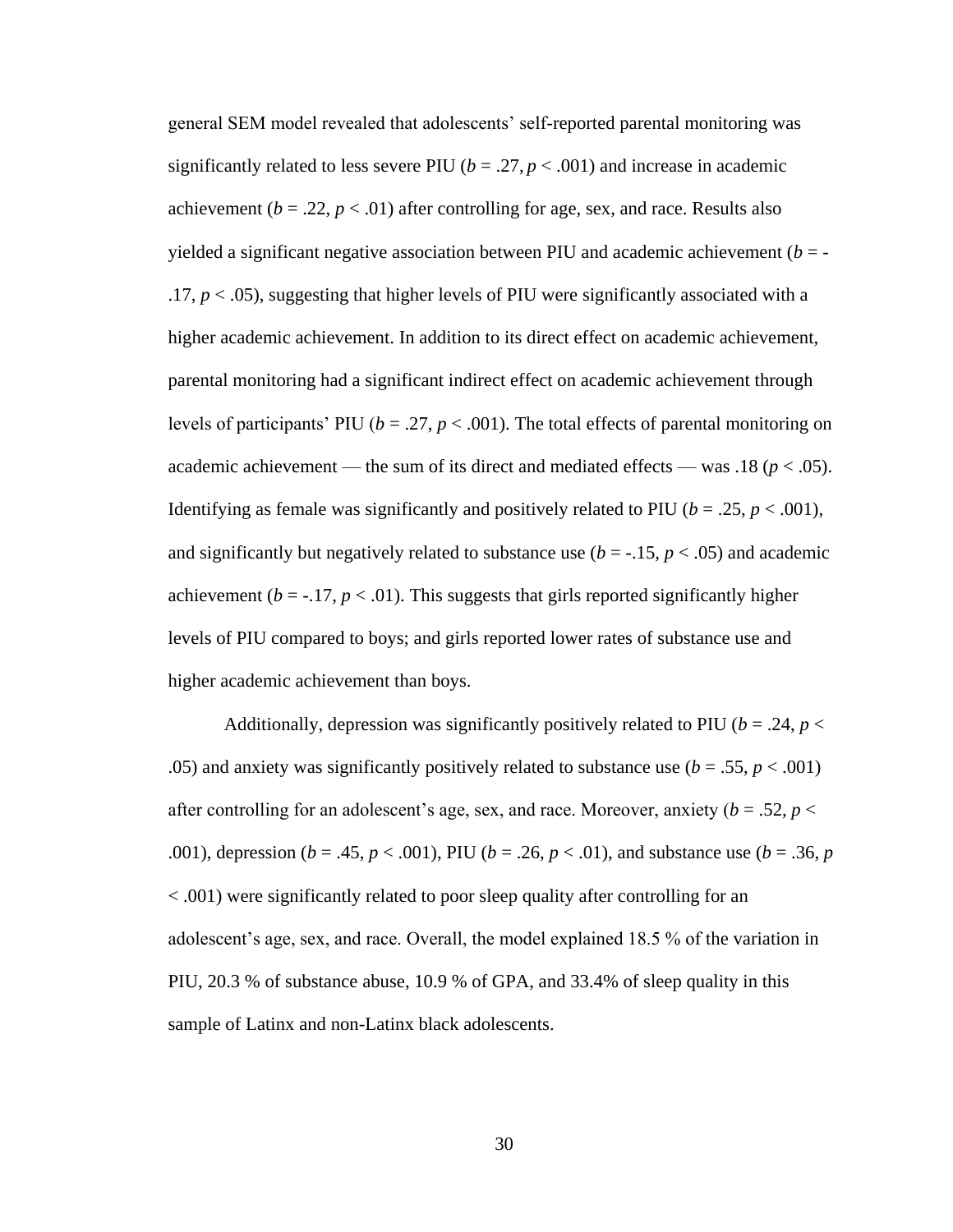### **Discussion**

For over a decade, research on PIU has examined the deleterious effects of excessive Internet use among adolescents throughout the world (Cheng  $&$  Li, 2014; Kuss, Griffiths, Karila, & Billieux, 2014, Ferraro, Caci, D'amico, & Blasi, 2006; Gámez-Guadix, Villa-George, & Calvete, 2012; Lin & Tsai, 2002; Siomos, Dafouli, Braimiotis, Mouzas, & Angelopoulos, 2008). While this literature exists, few studies have examined PIU among adolescents in the US, and even fewer have included samples of Latinx or non-Latinx Black adolescents. By exploring the mediation role of PIU on the association between PIU and various previously studied factors of academic achievement, sleep quality, substance use, anxiety, and depression, this study hopes to inform future research on variables that may be used with prevention efforts to reduce PIU. Accordingly, the current study aimed to examine the effect of parental monitoring on addictive behaviors (i.e., substance use and PIU), mental health, and academic performance (i.e., GPA) among a sample of US Latinx and non-Latinx Black adolescents, two groups not previously examined.

Overall, the findings suggest that PIU mediates the associations between parental monitoring and the outcomes of academic achievement, sleep quality, substance use, anxiety, and depression. More specifically, higher perceived parental monitoring was directly related to lower PIU among Latinx and non-Latinx Black adolescents. These findings are in line with previous research among White and Asian adolescents that suggests more parental involvement leads to less PIU among international samples of youth and young adults (e.g., Bleakley, Ellithorpe, & Romer, 2016; Li et al., 2014; Lin et al., 2009). Examining the role of parental monitoring in problematic Internet use may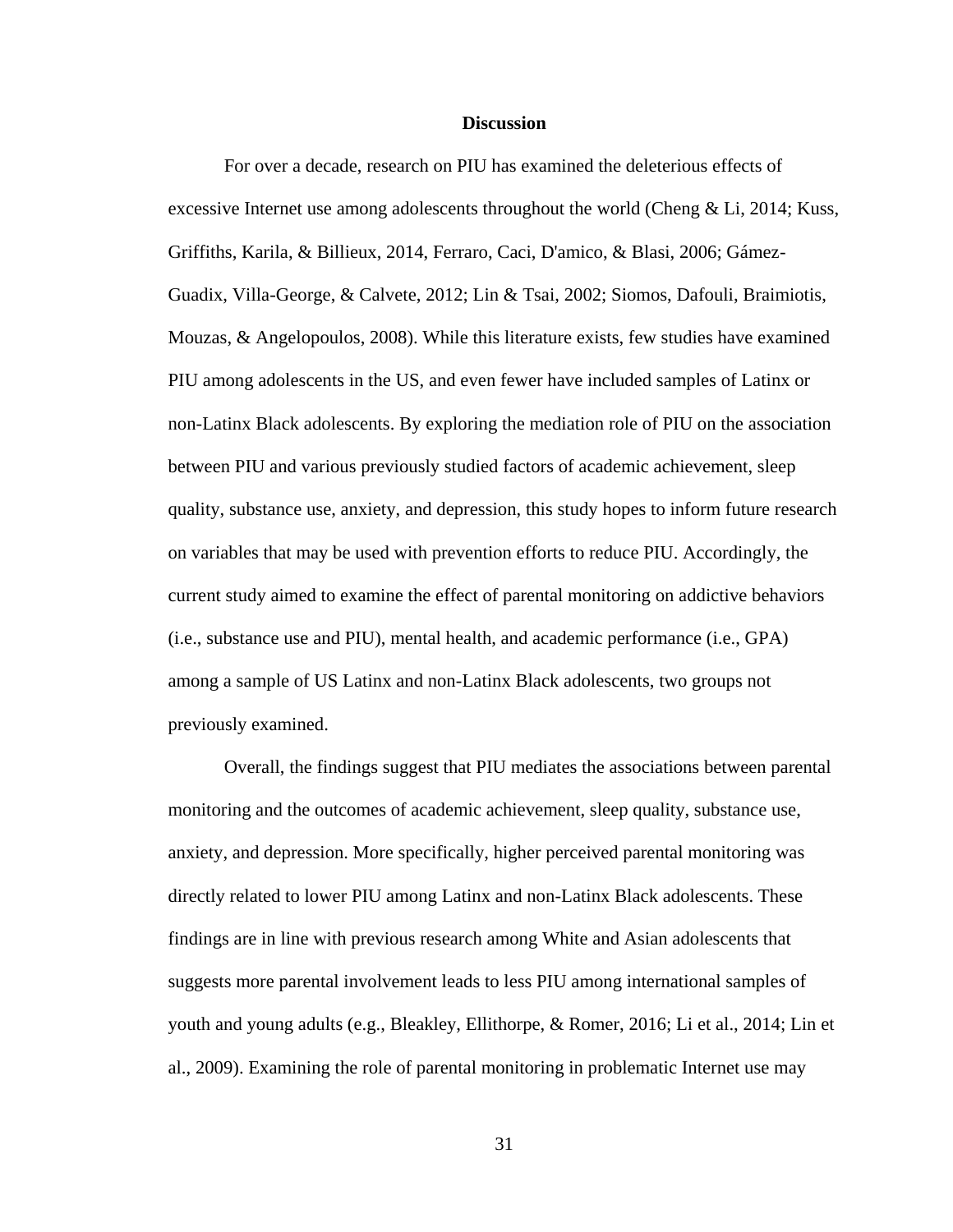generate implications for the development of early interventions that target adolescent's Internet use. As Latinx and non-Latinx Black adolescents engage in more frequent use of the Internet and therefore may be at a higher risk for developing PIU compared to their White peers (Carson et al., 2012; Lenhart, 2015; Liu et al., 2011), an increase in parental monitoring may avert further behavioral health implications. Latinx and non-Latinx black adolescents at risk of developing problematic Internet use may refrain from excessive Internet use if their parents have a better awareness of their child's activities and whereabouts. In addition to parents' awareness and knowledge of their children's activites and whereabouts, parents may also want to monitor their children's Internet use and facilitate regulation of adolescent's Internet use. Subsequently, higher parental monitoring was found to have a positive association with depression and anxiety, the duration of the adolescents' mental health symptoms (i.e. depression and anxiety) were not assessed. Therefore, if the mental health symptoms were ongoing, then the adolescent's parents have more cause for concern and in turn monitor their children more closely. Further longitudinal research is needed to determine causality of mental health symptoms in relations to PIU and parental monitoring.

There was a negative association between PIU and academic achievement, indicating that adolescents with more severe PIU were more likely to have a higher academic achievement. Previous data demonstrates conflicting results on the influence of PIU on academic performance. Among a sample of Chinese adolescents, PIU was a predictor of low academic performance (Hur, 2006). On the other hand, additional studies found no significant association between PIU and grade point average among Chinese adolescents (Jang, Hwang, & Choi, 2008) or among US adolescents (Liu et al., 2011).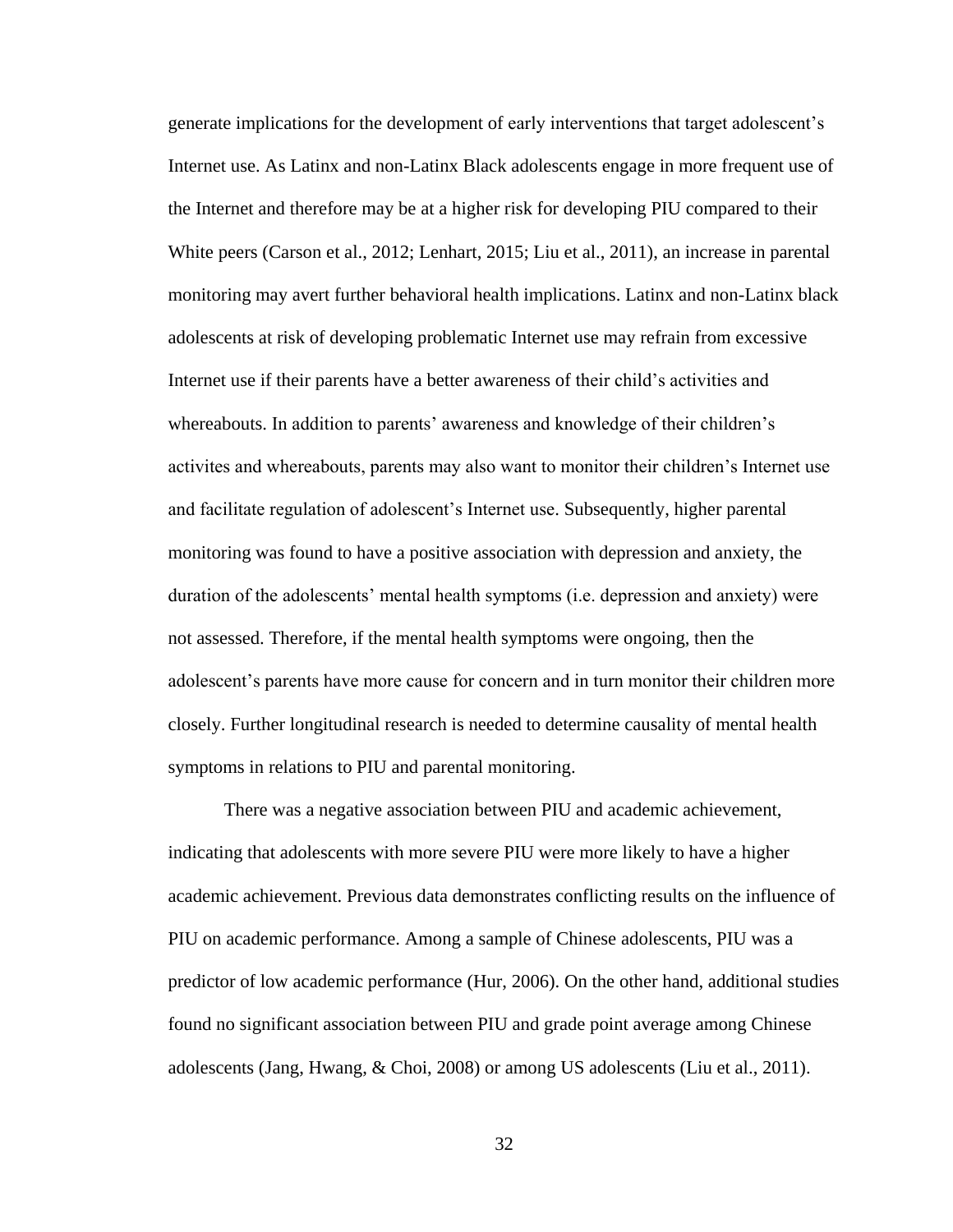Despite the historically conflicting data, the current study's findings may be due to adolescents using the Internet excessively to manage their academic work load appropriately. The public school systems in which the data were collected utilized academic course work through an online portal. Thus, as adolescents may be spending an increasing amount of time on the Internet for school work they should regulate their leisure Internet use as this may adversely increase the probability of developing PIU. Also, higher parental monitoring was related to higher academic achievement in the study sample. Similar results indicating perceived parental monitoring had a positive influence on academic achievement were reported in previous research on Latinx (Henry, Merten, Plunkett, & Sands, 2008) and Non-Latinx black adolescents (Cunningham, Hurley, Foney, & Hayes, 2002). Thus, it would be beneficial for school educators, counselors, and social workers to inform parents on the potential benefit parental monitoring can have one their children's wellbeing.

Adding to the literature (Anderson et al., 2017), we found that non-Latinx black females were more likely to have problematic Internet use compared to their male counterparts. Studies have suggested that girls have more intensive social media use, while boys play online games and view online pornography more intensively (Dufour et al., 2016; Lenhart, 2015). Evidence also indicates that social media use has been associated with problematic Internet use among girls (Rehbein and Mößle, 2013). Further, a survey study among European young adults reported that female and social media users were more likely to evidence problematic Internet use via smartphones (Lopez-Fernandez et al., 2018). However, aside for online gaming, we did not control for other Internet activities (i.e. social media use) in the regression analysis. Future studies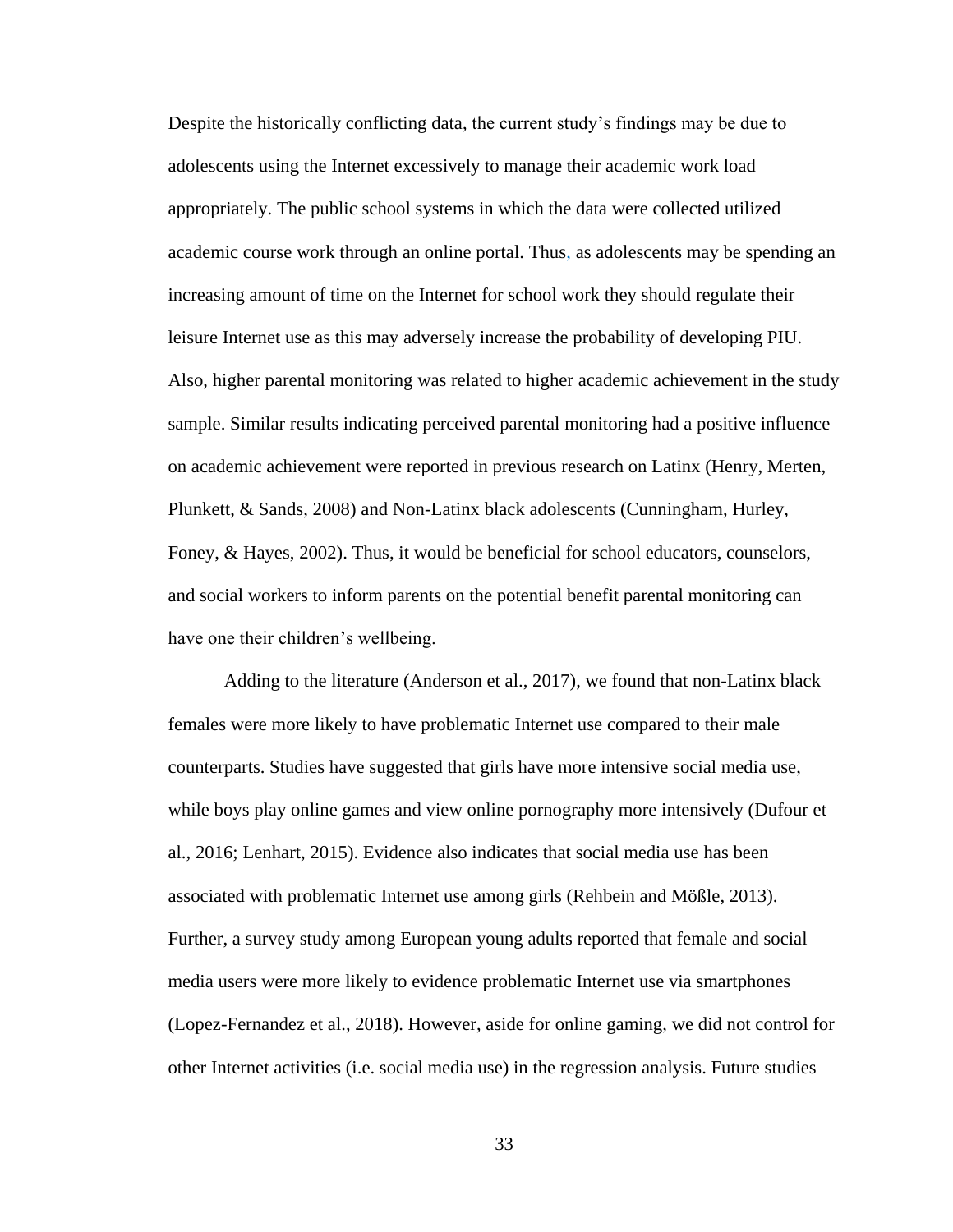that examine gender differences in problematic Internet use should consider varying online activities.

In the current sample, depression was positively associated with PIU suggesting that excessive Internet use may be impacting sleep quality which in turn adolescent's mental health is negative impacted which is increasing their substance use. Future research is needed to determine the sequela of depression and PIU as research has indicated adolescents who meet the criteria for clinical depression are more likely to excessively use the Internet (Spada, 2014). As Internet use may provide immediate gratification and relief from undesirable feelings (such as anxiousness or depression), PIU may be a maladaptive strategy to cope with undesirable emotions (Anderson et al., 2017; Douglas et al., 2008). Additionally, anxiety and depression are often experienced in conjunction (Cicchetti & Toth, 1998; Ibrahim, Russon, & Diamond, 2017). Furthermore, the current study reports that PIU, anxiety, depression, and substance use were associated to poor sleep quality. A psychophysical mechanism that may explain the association of PIU on poor sleep quality is that use of a screen (via a smartphone, tablet, or computer) at night leads to a state of high arousal, which interferes with the relaxation process necessary for restful sleep (Spear, 2000). Therefore, it is possible poor sleep quality may lead to anxiousness, and depression, which in turn initiates substance use as a mechanism to aid with sleep and/or to cope with undesirable feelings brought about by anxiety/depression.

The current study provided preliminary, yet important findings suggesting PIU mediates the associations between parental monitoring to the negative outcomes of academic achievement, sleep quality, substance use, anxiety, and depression among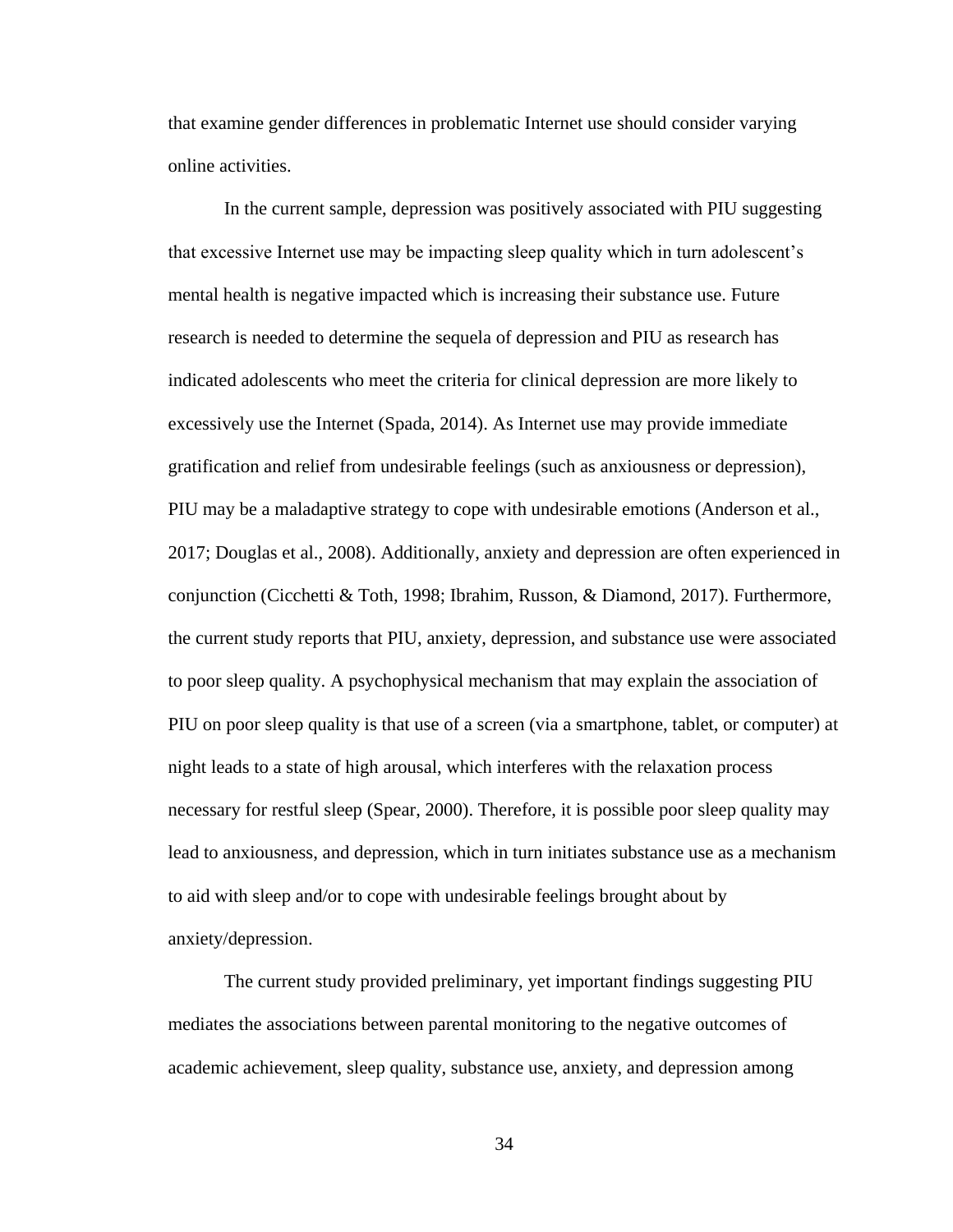Latinx and non-Latinx black adolescents in South Florida. As there is evidence that PIU may continue to track into young adulthood (Brunet, Sabiston, O'Loughlin, Chaiton, Low, & O'Loughlin, 2014), it is imperative for future research to inform on malleable factors to aid PIU prevention efforts. By identifying points of prevention, such as an adolescent's perceived involvement of parental monitoring, clinicians and researchers have evidence on factors that may aid adolescents with PIU. Additionally, future longitudinal research may consider the evidence from this study to investigate depression, anxiety, sleep quality, substance use, and low parental involvement as potential risk factors for PIU.

# **Limitations**

This study makes a significant contribution to the literature; however, important limitations should be noted. First, the use of cross-sectional data precluded any causal associations between parental monitoring, problematic Internet use, and wellbeing outcomes. Second, as the data were based on participants' self-report, recall bias may exist. Third, as the study was conducted with a convenient sample of Latinx and non-Latinx black adolescents in a Southeastern Florida high school it is not representative of the general population in Southeast Florida or Latinx and non-Latinx black adolescents in the US. Lastly, due to the nature of this explorative study using a limited sample, findings should be cautiously interpreted. Further longitudinal research is needed with larger, representative samples to determine causality.

Despite these limitations, the current study is the first attempt to examine associations between parental monitoring, PIU, mental health, substance use, and academic achievement among Latinx and Non-Latinx Black adolescents. The findings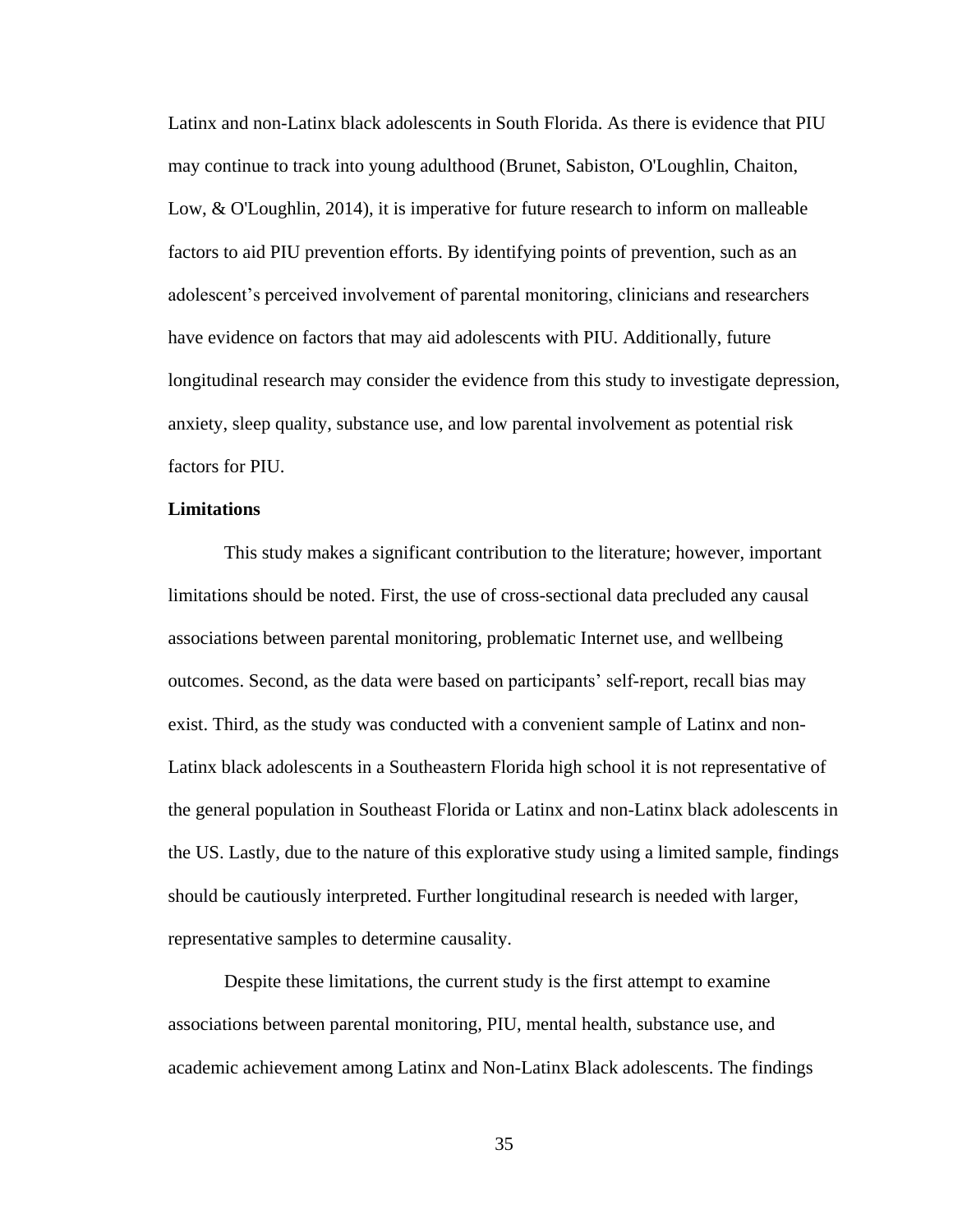have important implications vis-à-vis PIU for future research on Internet-related

behavioral problems among these Latinx and non-Latinx black adolescents. Further,

prevention programs that integrate sex-responsive and culturally-sensitive components

and increase parental monitoring may be necessary for PIU among Latinx and non-Latinx

black adolescents. Mechanisms by which to relay this information to parents is needed.

# References

- American Psychiatric Association. (2013). *Diagnostic and statistical manual of mental disorders* (5th ed.). Arlington, VA: American Psychiatric Publishing. doi:10.1176/appi.books.9780890425596.744053
- Anand, V. (2007). A study of time management: The correlation between video game usage and academic performance markers. *CyberPsychology & Behavior, 10,*  552–559.
- Anderson, J. C., & Gerbing, D. W. (1988). Structural equation modeling in practice: A review and recommended two-step approach. *Psychological Bulletin, 103*(3), 411-423. [doi:10.1037/0033-2909.103.3.411](http://psycnet.apa.org/doi/10.1037/0033-2909.103.3.411)
- Anderson, E. L., Steen, E., & Stavropoulos, V. (2017). Internet use and problematic internet use: A systematic review of longitudinal research trends in adolescence and emergent adulthood. *International Journal of Adolescence and Youth, 22*(4), 430-454. doi:http://dx.doi.org.ezproxy.fiu.edu/10.1080/02673843.2016.1227716
- Bleakley, A., Ellithorpe, M., & Romer, D. (2016). The role of parents in problematic internet use among US adolescents. *Media and Communication, 4*(3) doi:http://dx.doi.org.ezproxy.fiu.edu/10.17645/mac.v4i3.523
- Bollen, K. A. (1989). A new incremental fit index for general structural equation models. *Sociological Methods & Research, 17*(3), 303-316. [doi:10.1177/0049124189017003004](https://doi.org/10.1177/0049124189017003004)
- Borawski, E. A., Ievers-Landis, C. E., Lovegreen, L. D., & Trapl, E. S. (2003). Parental monitoring, negotiated unsupervised time, and parental trust: The role of perceived parenting practices in adolescent health risk behaviors. *Journal of Adolescent Health*, *33*(2), 60-70.
- Brunborg, G. S., Mentzoni, R. A., & Frøyland, L. R. (2014). Is video gaming, or video game addiction, associated with depression, academic achievement, heavy episodic drinking, or conduct problems? *Journal of Behavioral Addictions, 3*(1), 27-32. doi: http://dx.doi.org.ezproxy.fiu.edu/10.1556/JBA.3.2014.002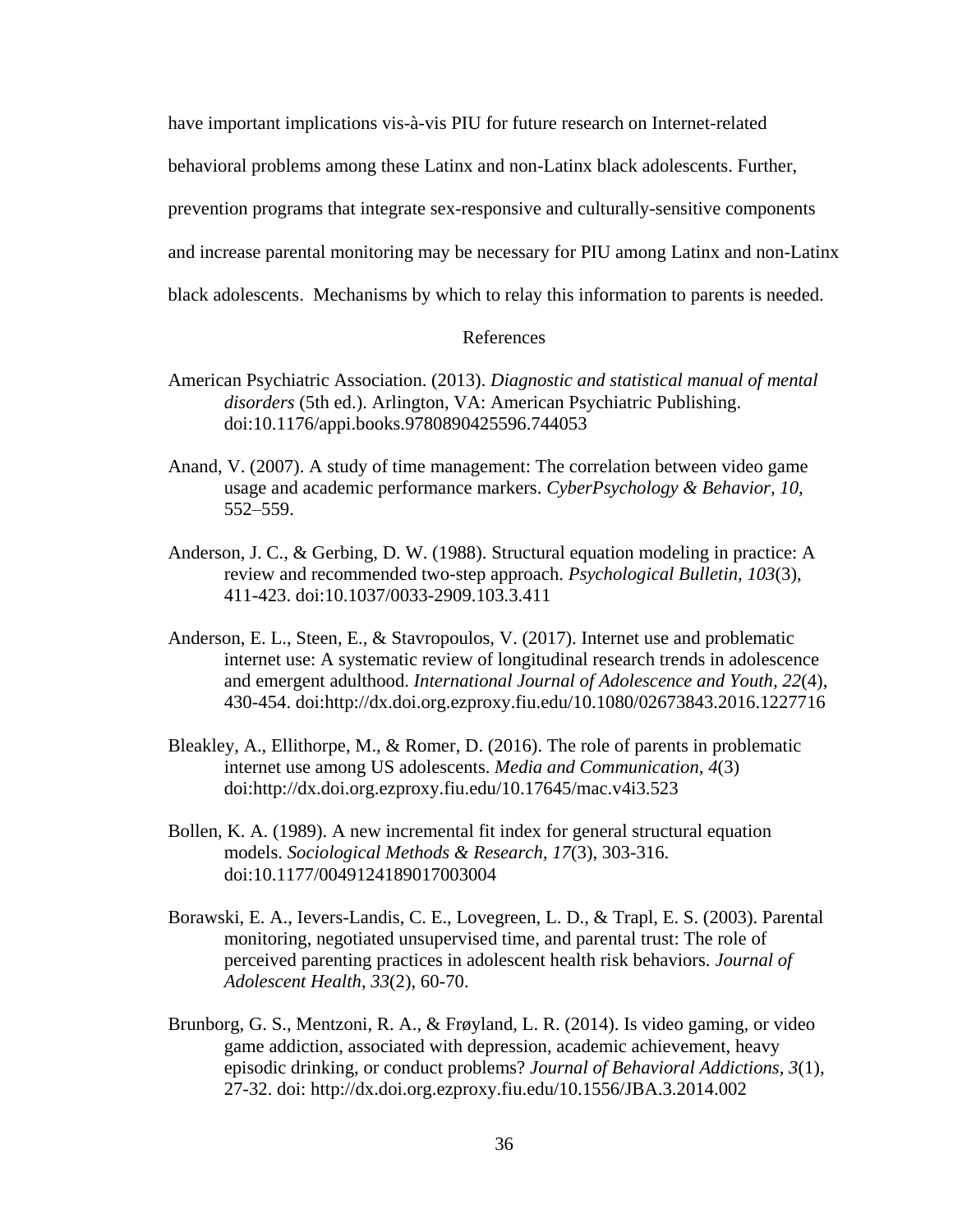- Brunet, J., Sabiston, C. M., O'Loughlin, E., Chaiton, M., Low, N. C., & O'Loughlin, J. L. (2014). Symptoms of depression are longitudinally associated with sedentary behaviors among young men but not among young women. *Preventive Medicine*, *60*, 16-20.
- Canan, F., Yildirim, O., Sinani, G., Ozturk, O., Ustunel, T. Y., & Ataoglu, A. (2013). Internet addiction and sleep disturbance symptoms among Turkish high school students. *Sleep and Biological Rhythms*, *11*(3), 210-213.
- Céspedes, Y. M., & Huey Jr, S. J. (2008). Depression in Latino adolescents: a cultural discrepancy perspective. *Cultural Diversity and Ethnic Minority Psychology*, *14*(2), 168.
- Carson, N., Cook, B.L., Chen, C.N., Alegria, M. (2012). Racial/Ethnic Differences in Video Game and Internet use Among US Adolescents with Mental Health and Educational Differences. *Journal of Children and Media, 6*(4), 450-468. doi:http://dx.doi.org/10.1080/17482798.2012.724592
- Choi, K., Son, H., Park, M., Han, J., Kim, K., Lee, B., & Gwak, H. (2009). Internet overuse and excessive daytime sleepiness in adolescents. *Psychiatry and Clinical Neurosciences*, *63*(4), 455-462.
- Cicchetti, D., & Toth, S. L. (1998). The development of depression in children and adolescents. *American Psychologist*, *53*(2), 221.
- Cunningham, M., Hurley, M., Foney, D., & Hayes, D. (2002). Influence of perceived contextual stress on self-esteem and academic outcomes in African American adolescents. *Journal of Black Psychology*, *28*(3), 215-233.
- Dahl, R. E. (1996). The regulation of sleep and arousal: Development and psychopathology. *Development and Psychopathology*, *8*(1), 3-27.
- Demetrovics, Z., Szeredi, B., and Rozsa, S. 2008. The three-factor model of Internet addiction: The development of the problematic Internet use questionnaire. *Behavior Research Method, 40*(2), 563-574. doi:10.3758/BRM.40.2.563
- DiClemente, R. J., Wingood, G. M., Crosby, R., Sionean, C., Cobb, B. K., Harrington, K., ... & Oh, M. K. (2001). Parental monitoring: Association with adolescents' risk behaviors. *Pediatrics*, *107*(6), 1363-1368.
- Dong, G., Lu, Q., Zhou, H., & Zhao, X. (2011). Precursor or sequela: Pathological disorders in people with internet addiction disorder. *PloS One, 6*(2), 1. doi:http://dx.doi.org.ezproxy.fiu.edu/10.1371/journal.pone.0014703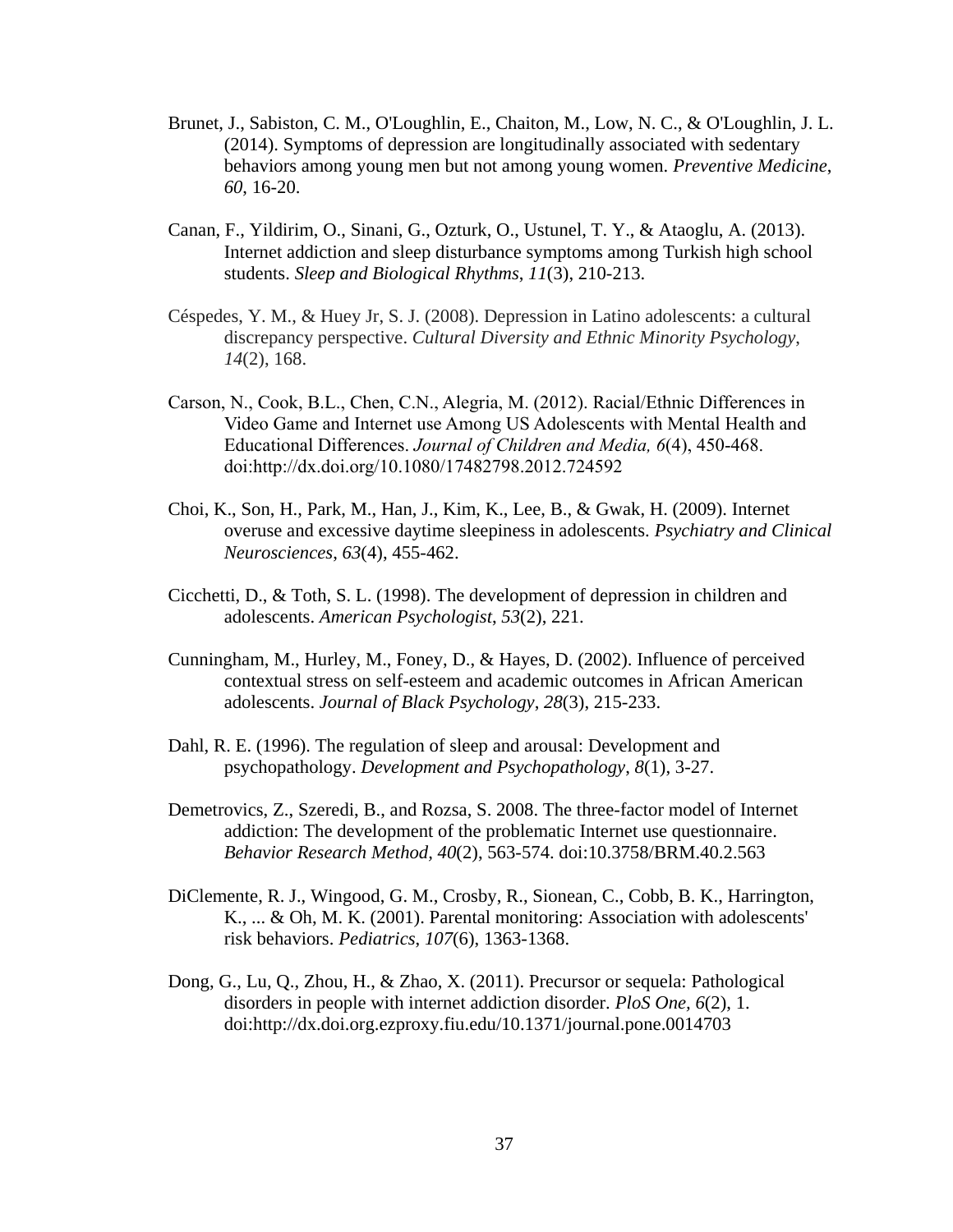- Dufour, M., Brunelle, N., Khazaal, Y., Tremblay, J., Leclerc, D., Cousineau, M. M., ... & Berbiche, D. (2017). Gender difference in online activities that determine problematic internet use. *Journal de Thérapie Comportementale et Cognitive*, *27*(3), 90-98.
- Emslie, G. J., Weinberg, W. A., Rush, A. J., Adams, R. M., & Rintelmann, J. W. (1990). Depressive symptoms by self-report in adolescence: phase I of the development of a questionnaire for depression by self-report. *Journal of Child Neurology*, *5*(2), 114-121.
- Galambos, N. L., Vargas Lascano, D. I., Howard, A. L., & Maggs, J. L. (2013). Who sleeps best? Longitudinal patterns and covariates of change in sleep quantity, quality, and timing across four university years. *Behavioral Sleep Medicine*, *11*(1), 8-22.
- Gámez-Guadix, M., Orue, I., Smith, P. K., & Calvete, E. (2013). Longitudinal and reciprocal relations of cyberbullying with depression, substance use, and problematic internet use among adolescents. *Journal of Adolescent Health*, *53*(4), 446-452.
- Gámez-Guadix, M., Villa-George, F. I., & Calvete, E. (2012). Measurement and analysis of the cognitive-behavioral model of generalized problematic Internet use among Mexican adolescents. *Journal of Adolescence*, *35*(6), 1581-1591.
- Gentile, D. A., Choo, H., Liau, A., Sim, T., Li, D., Fung, D., & Khoo, A. (2011). Pathological video game use among youths: A two-year longitudinal study. *Pediatrics, 127*(2), e319-e329. doi:http://dx.doi.org.ezproxy.fiu.edu/10.1542/peds.2010-1353
- Gentile, D. A., Lynch, P. J., Linder, J. R., & Walsh, D. A. (2004). The effects of violent video game habits on adolescent hostility, aggressive behaviors, and school performance. *Journal of Adolescence*, *27*(1), 5-22.
- Harrison, Y., & Horne, J. A. (2000). The impact of sleep deprivation on decision making: a review. *Journal of Experimental Psychology: Applied*, *6*(3), 236.
- Higa-McMillan, C., Francis, S. E., Rith-Najarian, L., & Chorpita, B. F. (2016). Evidence base update: 50 years of research on treatment for child and adolescent anxiety. *Journal of Clinical Child and Adolescent Psychology*, *45*(2), 91–113.
- Holahan, C. J., Moos, R. H., Holahan, C. K., Brennan, P. L., & Schutte, K. K. (2005). Stress generation, avoidance coping, and depressive symptoms: a 10-year model. *Journal of Consulting and Clinical Psychology*, *73*(4), 658-66.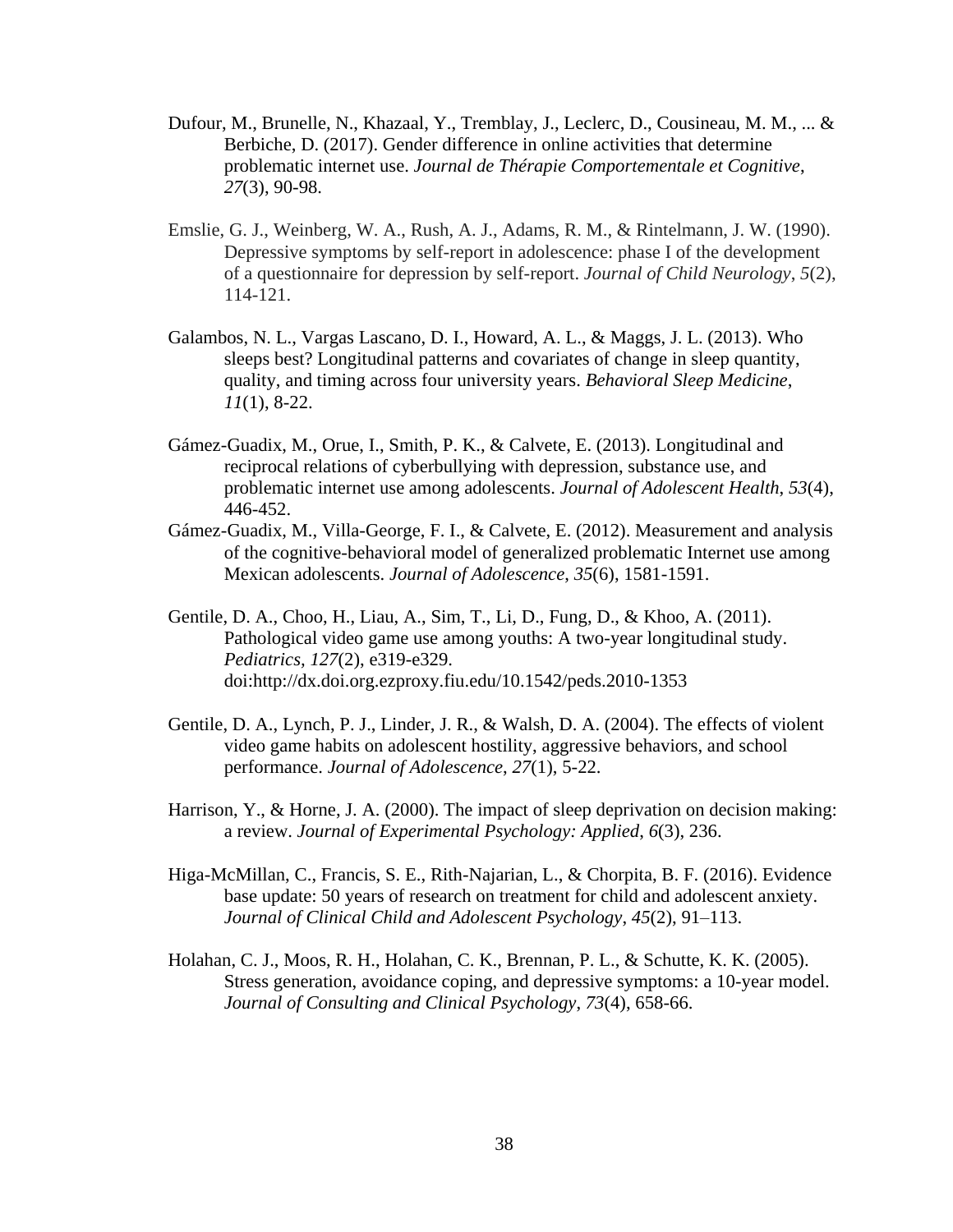- Hur, M. H. (2006). Demographic, habitual, and socioeconomic determinants of internet addiction disorder: An empirical study of korean teenagers. *Cyberpsychology & Behavior: The Impact of the Internet, Multimedia and Virtual Reality on Behavior and Society, 9*(5), 514-525.
- Ibrahim, M., Russon, J., & Diamond, G. (2017). Attachment-Based Family Therapy for Depressed and Suicidal Adolescents: Development, Research and Clinical Practice. In *Handbook of Suicidal Behaviour* (pp. 505-521). Springer, Singapore.
- Jang, K. S., Hwang, S. Y., & Choi, J. Y. (2008). Internet addiction and psychiatric symptoms among Korean adolescents. *Journal of School Health*, *78*(3), 165-171.
- Jenaro, C., Flores, N., Gómez-Vela, M., González-Gil, F., & Caballo, C. (2007). Problematic internet and cell-phone use: Psychological, behavioral, and health correlates. *Addiction Research & Theory*, *15*(3), 309-320.
- Johnston, L. D, Miech, R. A, O'Malley, P. M, Bachman, J. G, Schulenberg, J. E., & Patrick, M. E. (2018). Demographic subgroup trends among adolescents in the use of various licit and illicit drugs, 1975–2017 (Monitoring the Future occasional paper No. 90). Ann Arbor, MI: Institute for Social Research, The University of Michigan. Retrieved from http://www.monitoringthefuture.org/pubs/occpapers/mtf-occ90.pdf.
- Kann, L., Kinchen, S., Shanklin, S. L., Flint, K. H., Hawkins, J., Harris, W. A., ... & Whittle, L. (2014). Youth risk behavior surveillance—United States, 2013. *Morbidity and Mortality Weekly Report: Surveillance Summaries*, *63*(4), 1-168.
- Kerr, M., Stattin, H., & Burk, W. J. (2010). A reinterpretation of parental monitoring in longitudinal perspective. *Journal of Research on Adolescence*, *20*(1), 39-64.
- Kim, K., Ryu, E., Chon, M. Y., Yeun, E. J., Choi, S. Y., Seo, J. S., & Nam, B. W. (2006). Internet addiction in Korean adolescents and its relation to depression and suicidal ideation: a questionnaire survey. *International Journal of Nursing Studies, 43*(2), 185-192.
- Kistner, J. A., David-Ferdon, C. F., Lopez, C. M., & Dunkel, S. B. (2007). Ethnic and sex differences in children's depressive symptoms. *Journal of Clinical Child and Adolescent Psychology*, *36*(2), 171-181.
- Kraut, R., Patterson, M., Lundmark, V., Kiesler, S., Mukophadhyay, T., & Scherlis, W. (1998). Internet paradox: A social technology that reduces social involvement and psychological well-being? *American Psychologist, 53*(9), 1017-1031. doi:http://dx.doi.org.ezproxy.fiu.edu/10.1037/0003-066X.53.9.1017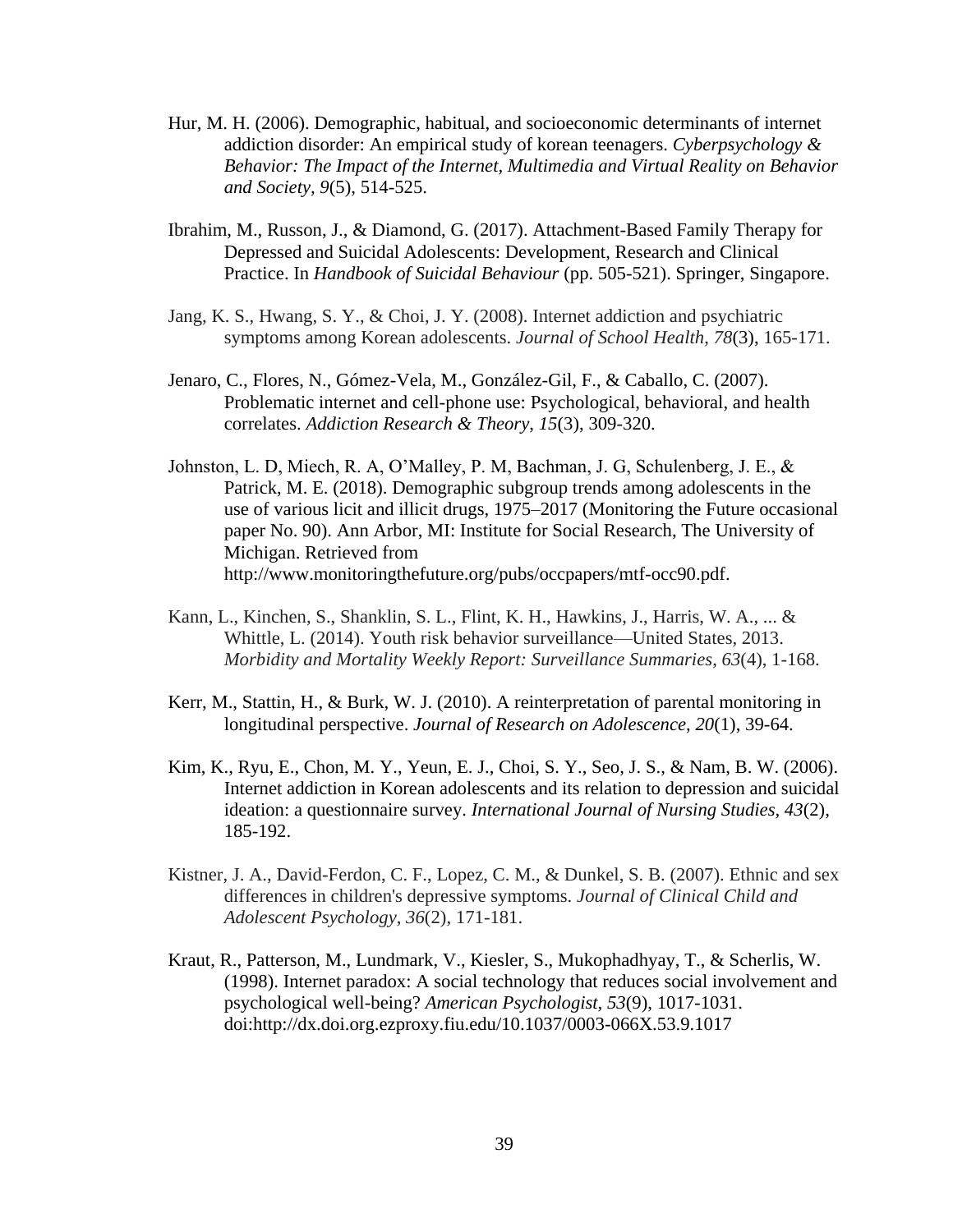- Kuss, D. J., Griffiths, M. D., Karila, L., & Billieux, J. (2014). Internet addiction: A systematic review of epidemiological research for the last decade. *Current Pharmaceutical Design, 20*(25), 4026-4052.
- Kuss, D. J., & Lopez-Fernandez, O. (2016). Internet addiction and problematic internet use: A systematic review of clinical research. *World Journal of Psychiatry, 6*(1), 143-176. doi:http://dx.doi.org.ezproxy.fiu.edu/10.5498/wjp.v6.i1.143
- Lam, L. T. (2014). Internet gaming addiction, problematic use of the internet, and sleep problems: a systematic review. *Current Psychiatry Reports*, *16*(4), 444.
- Lam, L. T., Peng, Z. W., Mai, J. C., & Jing, J. (2009). Factors associated with Internet addiction among adolescents. *CyberPsychology & Behavior*, *12*(5), 551-555.
- Lawton, K. E., & Gerdes, A. C. (2014). Acculturation and Latino adolescent mental health: Integration of individual, environmental, and family influences. *Clinical Child and Family Psychology Review*, *17*(4), 385-398.
- Li, W., Garland, E. L., & Howard, M. O. (2014). Family factors in Internet addiction among Chinese youth: A review of English-and Chinese-language studies. *Computers in Human Behavior*, *31*, 393-411.
- Li, D., Li, X., Wang, Y., Zhao, L., & Bao, Z. (2013). School connectedness and problematic Internet use in adolescents: A moderated mediation model of deviant peer affiliation and self-control. *Journal of Abnormal Child Psychology, 41*, 1231-1242.
- Li, X., Newman, J., Li, D., & Zhang, H. (2016). Temperament and adolescent problematic Internet use: The mediating role of deviant peer affiliation. *Computers in Human Behavior, 60,* 342-350.
- Li, X., Stanton, B., & Feigelman, S. (2000). Impact of perceived parental monitoring on adolescent risk behavior over 4 years. *Journal of Adolescent Health*, *27*(1), 49-56.
- Liu, T. C., Desai, R. A., Krishnan-Sarin, S., Cavallo, D. A., & Potenza, M. N. (2011). Problematic Internet use and health in adolescents: data from a high school survey in Connecticut. *The Journal of Clinical Psychiatry*, *72*(6), 836
- Lyvers, M., Karantonis, J., Edwards, M. S., & Thorberg, F. A. (2016). Traits associated with internet addiction in young adults: Potential risk factors. *Addictive Behaviors Reports, 3*, 56-60. doi:http://dx.doi.org.ezproxy.fiu.edu/10.1016/j.abrep.2016.04.001
- Magnavita, N., & Garbarino, S. (2017). Sleep, health and wellness at work: A scoping review. *International Journal of Environmental Research and Public Health*, *14*(11), 1347.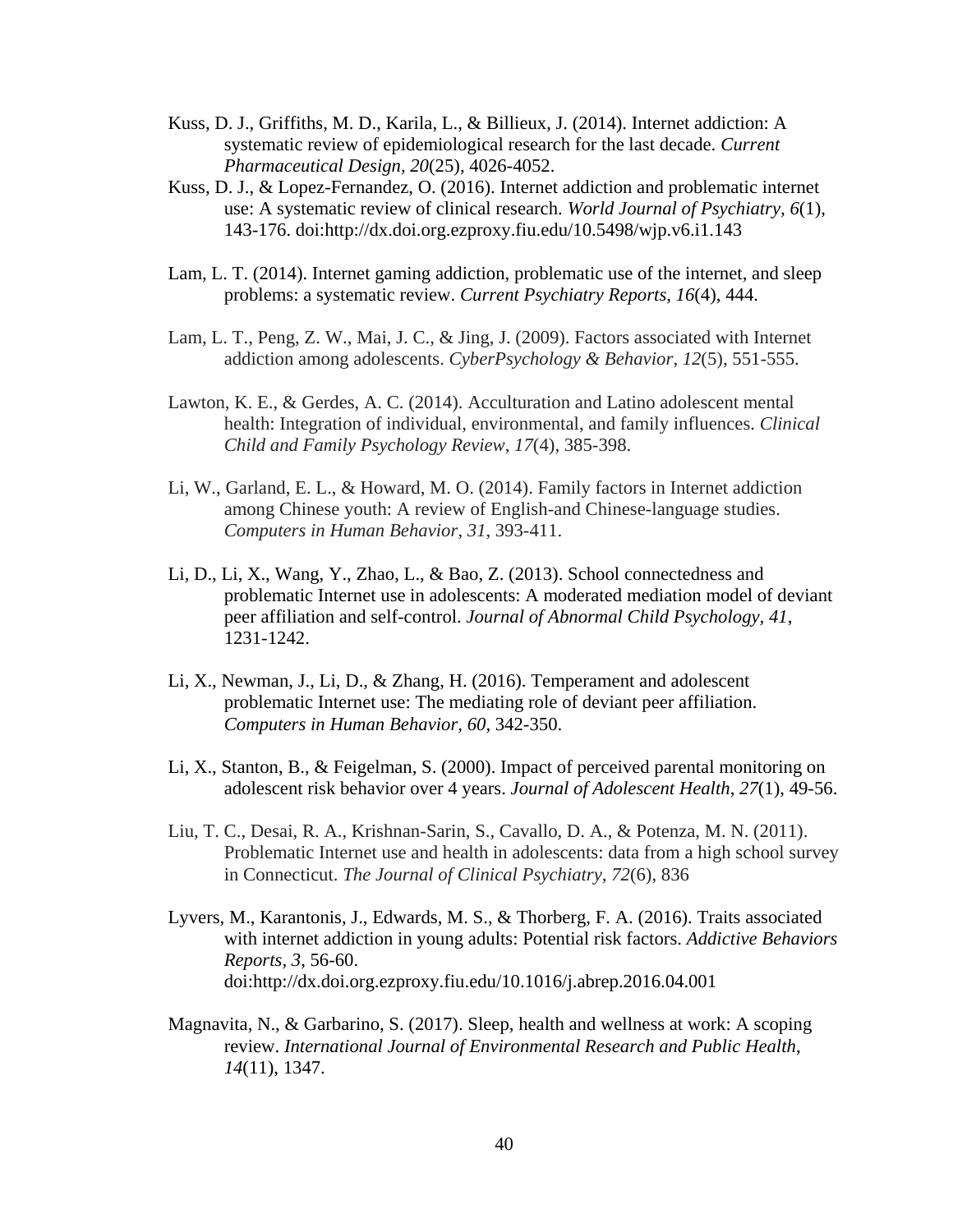- Merikangas, K. R., He, J. P., Burstein, M., Swanson, S. A., Avenevoli, S., Cui, L., ... & Swendsen, J. (2010). Lifetime prevalence of mental disorders in US adolescents: results from the National Comorbidity Survey Replication–Adolescent Supplement (NCS-A). *Journal of the American Academy of Child & Adolescent Psychiatry*, *49*(10), 980-989.
- Mrug, S., King, V., & Windle, M. (2016). Brief report: Explaining differences in depressive symptoms between African American and European American adolescents. *Journal of Adolescence*, *46*, 25-29.
- Muthén, L. K., & Muthén, B. O. (2012). Mplus (version 7). Los Angeles, CA: Muthén & Muthén.
- Muthén, L. K. (2009, June 26). Re: Missing on x variables. [Online forum comment]. Retrieved from: http://www.statmodel.com/discussion/messages/22/4448.html#POST37434.
- Mythily, S., Qiu, S., & Winslow, M. (2008). Prevalence and correlates of excessive Internet use among youth in Singapore. *Annals Academy of Medicine Singapore*, *37*(1), 9-14.
- Poli, R., & Agrimi, E. (2012). Internet addiction disorder: prevalence in an Italian student population. *Nordic Journal of Psychiatry*, *66*(1), 55-59.
- Potochnick, S. R., & Perreira, K. M. (2010). Depression and anxiety among firstgeneration immigrant Latino youth: Key correlates and implications for future research. *Journal of Nervous and Mental Disease*, *198*(7), 470–477.
- Qualtrics (2015). Qualtrics. Provo: Utah. http://www.qualtrics.com.
- Rehbein, F., Mößle, T., 2013. Video game and Internet addiction: is there a need for differentiation?. Sucht, 59, 129-142. doi:10.1024/0939-5911.a000245
- Selfhout, M. H. W., Branje, S. J. T., Delsing, M., Ter Bogt, T. F. M., & Meeus, W. H. J. (2009). Different types of internet use, depression, and social anxiety: The role of perceived friendship quality. *Journal of Adolescence, 32*(4), 819-833. doi:http://dx.doi.org.ezproxy.fiu.edu/10.1016/j.adolescence.2008.10.011
- Siomos, K. E., Dafouli, E. D., Braimiotis, D. A., Mouzas, O. D., & Angelopoulos, N. V. (2008). Internet addiction among Greek adolescent students. *CyberPsychology & Behavior*, *11*(6), 653-657.
- Skoric, M. M., Teo, L. L. C., & Neo, R. L. (2009). Children and video games: addiction, engagement, and scholastic achievement. *Cyberpsychology & Behavior*, *12*(5), 567-572.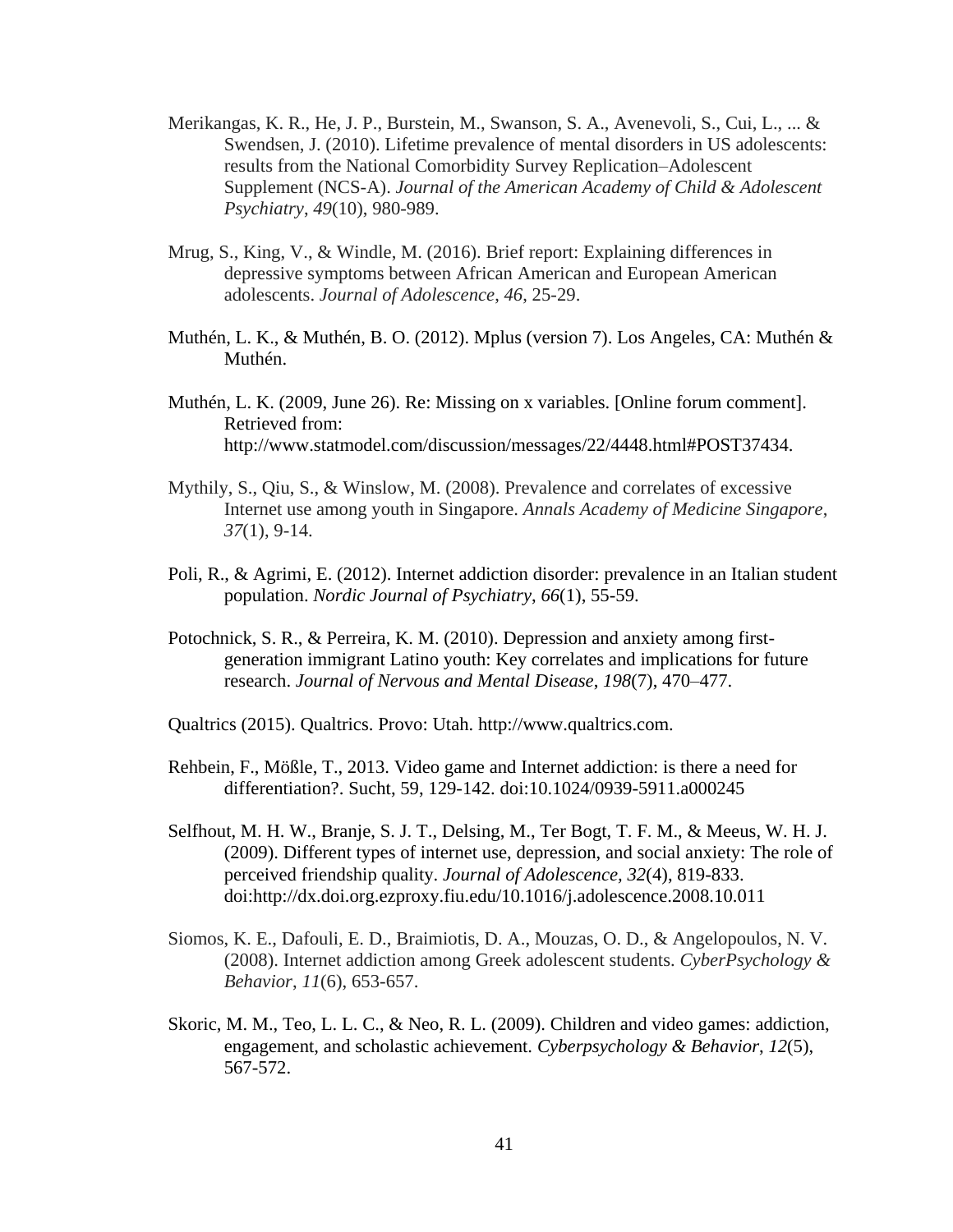- Smith, A. (2014). *African Americans and technology use: A demographic portrait*. Retrieved from http://www.pewinternet.org/files/2014/01/African-Americansand-Technology-Use.pdf
- Spada, M. M. (2014). An overview of problematic Internet use. *Addictive Behaviors*, *39*(1), 3-6.
- Spear, L. P. (2000). The adolescent brain and age-related behavioral manifestations. *Neuroscience & Biobehavioral Reviews*, *24*(4), 417-463.
- Stattin, H., & Kerr, M. (2000). Parental monitoring: A reinterpretation. *Child Development*, *71*(4), 1072-1085.
- Stavropoulos, V., Alexandraki, K., & Motti-Stefanidi, F. (2013). Flow and telepresence contributing to internet abuse: Differences according to gender and age. *Computers in Human Behavior, 29*(5), 1941-1948.
- US Census Bureau. (2017). Retrieved from: http://www.census.gov/
- Vaala, S. E., & Bleakley, A. (2015). Monitoring, mediating, and modeling: Parental influence on adolescent computer and Internet use in the United States. *Journal of Children and Media*, *9*(1), 40-57.
- Van den Bulck, J. (2004). Television viewing, computer game playing, and Internet use and self-reported time to bed and time out of bed in secondary-school children. *Sleep*, *27*(1), 101-104.
- Wang, H., Zhou, X., Lu, C., Wu, J., Deng, X., & Hong, L. (2011). Problematic internet use in high school students in Guangdong province, China. *PLoS One, 6*(5*)*, e19660.
- West, S. G., Taylor, A. B., & Wu, W. (2012). Model fit and model selection in SEM. In R. A. Hoyle (Ed.), *Handbook of Structural Equation Modeling* (pp.209-231). New York: Guilford Press.
- Xu, Z., Turel, O., & Yuan, Y. (2012). Online game addiction among adolescents: motivation and prevention factors. *European Journal of Information Systems*, *21*(3), 321-340.
- Yen, C. F., Ko, C. H., Yen, J. Y., Chang, Y. P., & Cheng, C. P. (2009a). Multi‐ dimensional discriminative factors for Internet addiction among adolescents regarding gender and age. *Psychiatry and Clinical Neurosciences*, *63*(3), 357-364.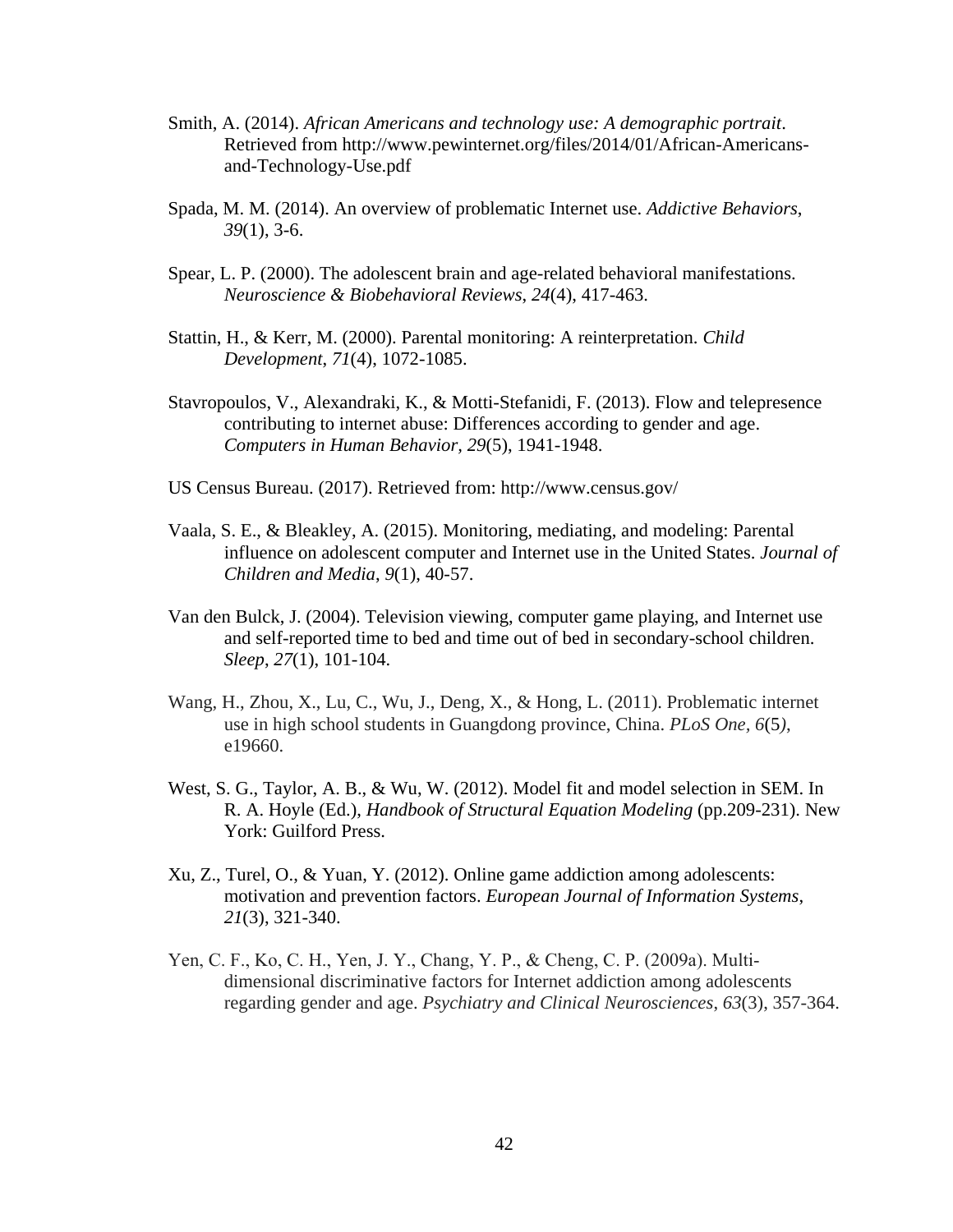- Yen, J. Y., Ko, C. H., Yen, C. F., Chen, C. S., & Cheng, C. C. (2009b). The association between harmful alcohol use and Internet addiction among college students: Comparison of personality. *Psychiatry and Clinical Neurosciences*, *63*(2), 218- 224.
- Zhang, J., Chen, C., Liu, F., Deng, L., & Fang, X. (2012). Perceived peers' Internet overuse behavior, attitude on Internet overuse, pressures of Internet using and college students' Internet addiction. *Psychological Development and Education, 28*, 634-640.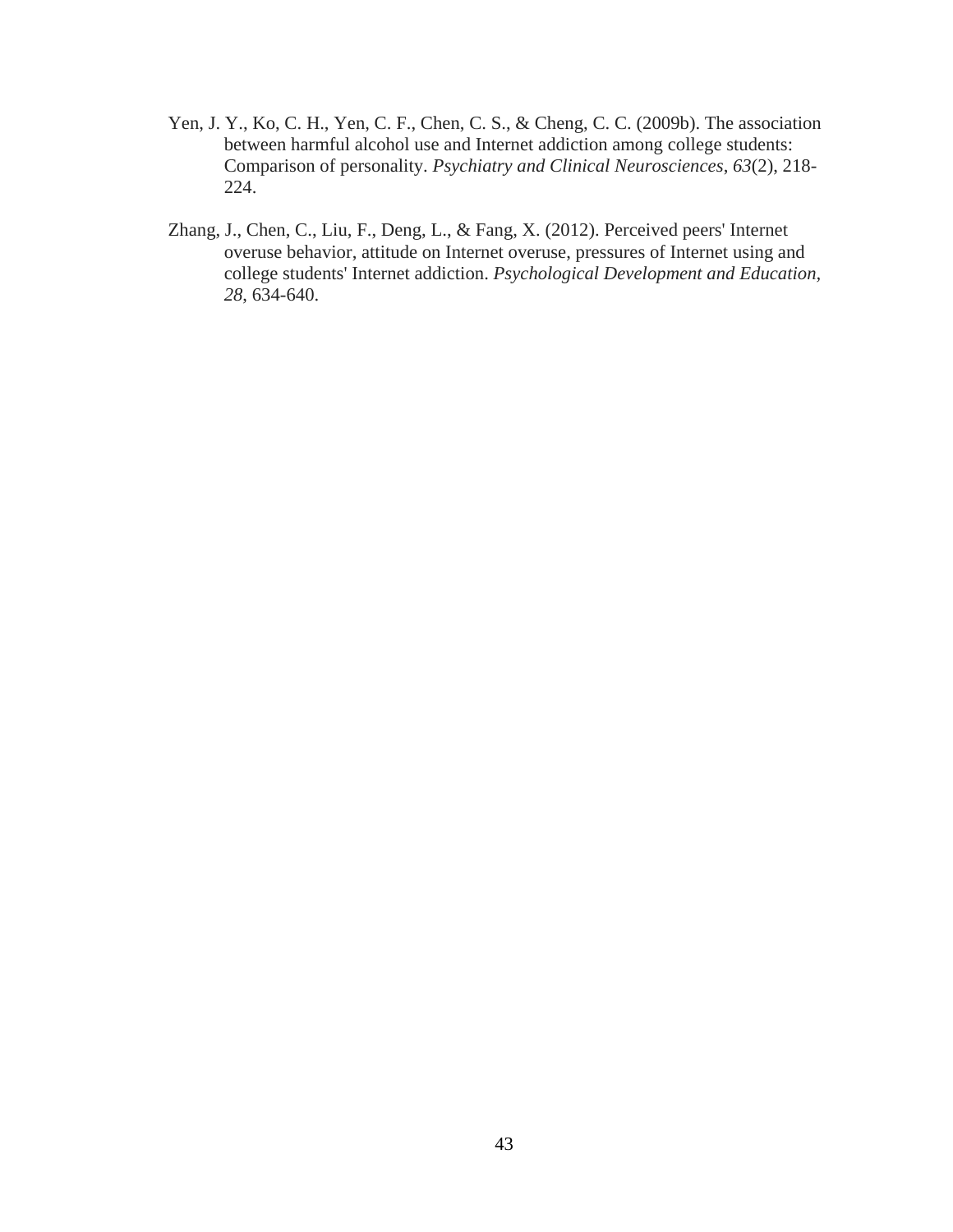#### **MANUSCRIPT 3**

### **Abstract**

Research on problematic media use, including the disordered use of video games and/or the Internet, has an international presence in the literature. While market research indicates that US Latinx use the Internet and video games more frequently than non-Latinx US youth, research examining problematic Internet use (PIU) and problematic video gaming (PVG) among Latinx youth is lacking. Accordingly, the current study aims to address if family, cultural, and individual constructs are associated with PIU and PVG among Latinx youth and to examine if PIU and PVG mediate the relation between family, cultural, individual constructs and academic achievement. Multiple regression was used to examine the associations between family, cultural, and individual constructs on PIU/PVG. To test the mediation effects, two separate simple mediation models were tested using PROCESS<sup>®</sup> macro v3.0 for SPSS 25. Regression analysis suggests a significant association between family household composition and PVG. Results from the hypothesized mediation models were not significant. Suggestions for future research to examine critical Latinx cultural values and their influence on behavioral addictions is discussed.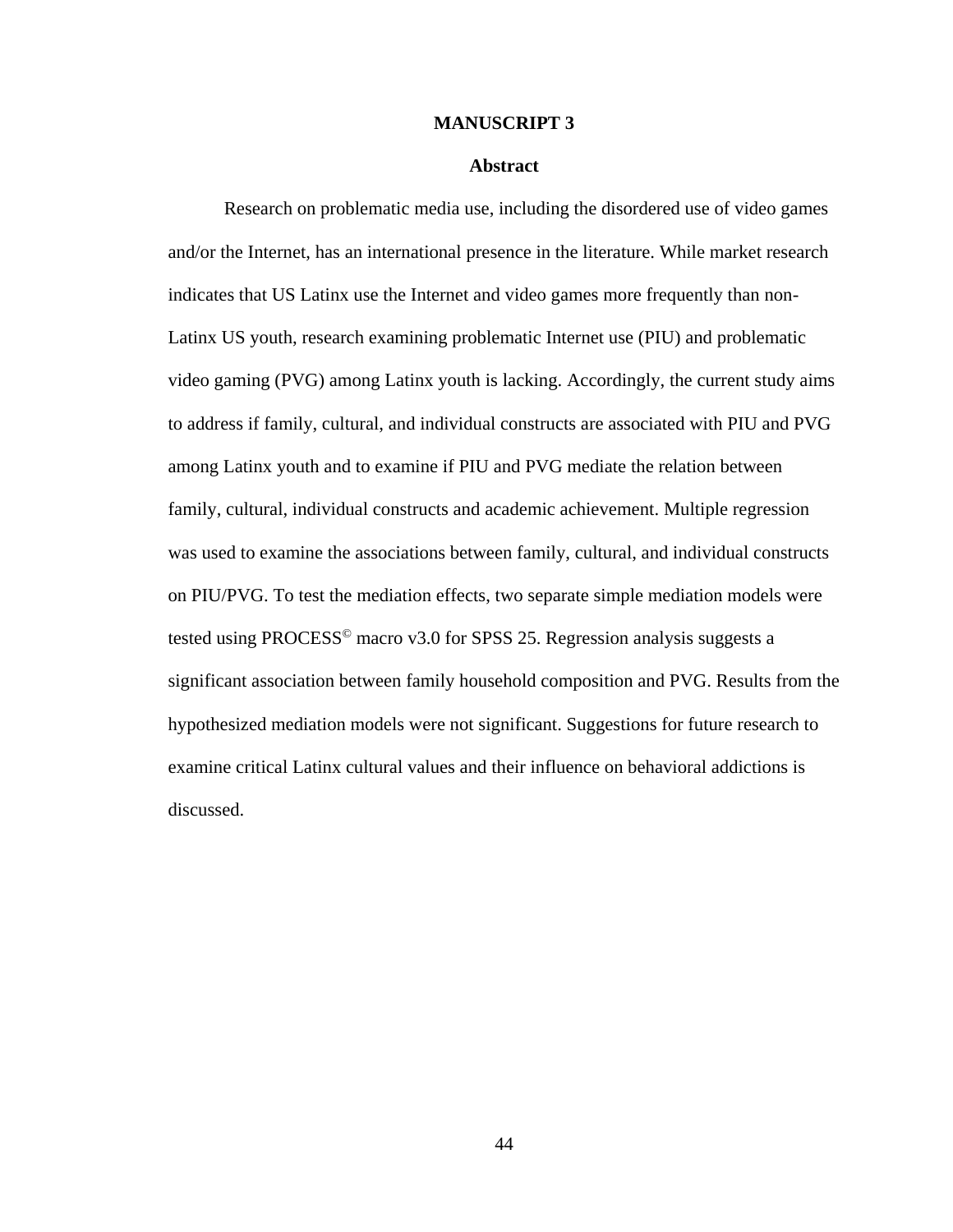The Mediating Effects of Problematic Internet and Video Gaming Behaviors on the Association between Family, Cultural, and Individual Constructs and Academic

Achievement Among Latinx Youth

# **Introduction**

The Internet is widely available and it is an integral part of education for contemporary youth. Despite the potential educational value, many attributes of the Internet (e.g., video gaming, social media use) can cultivate addictive behavior (Shek, Tang, & Lo, 2009). These addictive behaviors are identified as problematic Internet use (PIU) or Internet Addiction (IA) and problematic video gaming (PVG) or Internet Gaming Disorder (IGD), and are defined as losing control to Internet use or excessive video gaming despite negative consequences (Grant, Potenza, Weinstein, & Gorelick, 2010). Across different samples and approaches to measurement, somewhere between 3% and 10% of adolescents have disordered use of video games and/or the Internet (Griffiths, Kuss, Billieux, & Pontes, 2016).

Within the United States (US), cross-sectional studies have examined PIU and PVG separately among samples of primarily White and European adolescents (Bleakley, Ellithorpe, & Romer, 2016; Liu et al., 2011), with little research examining PIU and PVG among Latinx adolescents who are the largest and fastest-growing ethnic minority group in the US (US Census, 2014). The growing US Latinx population is defined by its youth as approximately 17.9 million, of the entire US Latinx population are youth (i.e., under the age of 18 years old; US Census Bureau, 2014). According to a national survey, Latinx youth are 32% more likely to excessively use the Internet compared to non-Latinx (Lenhart, 2015). Latinx also spend more time on-average playing video games per week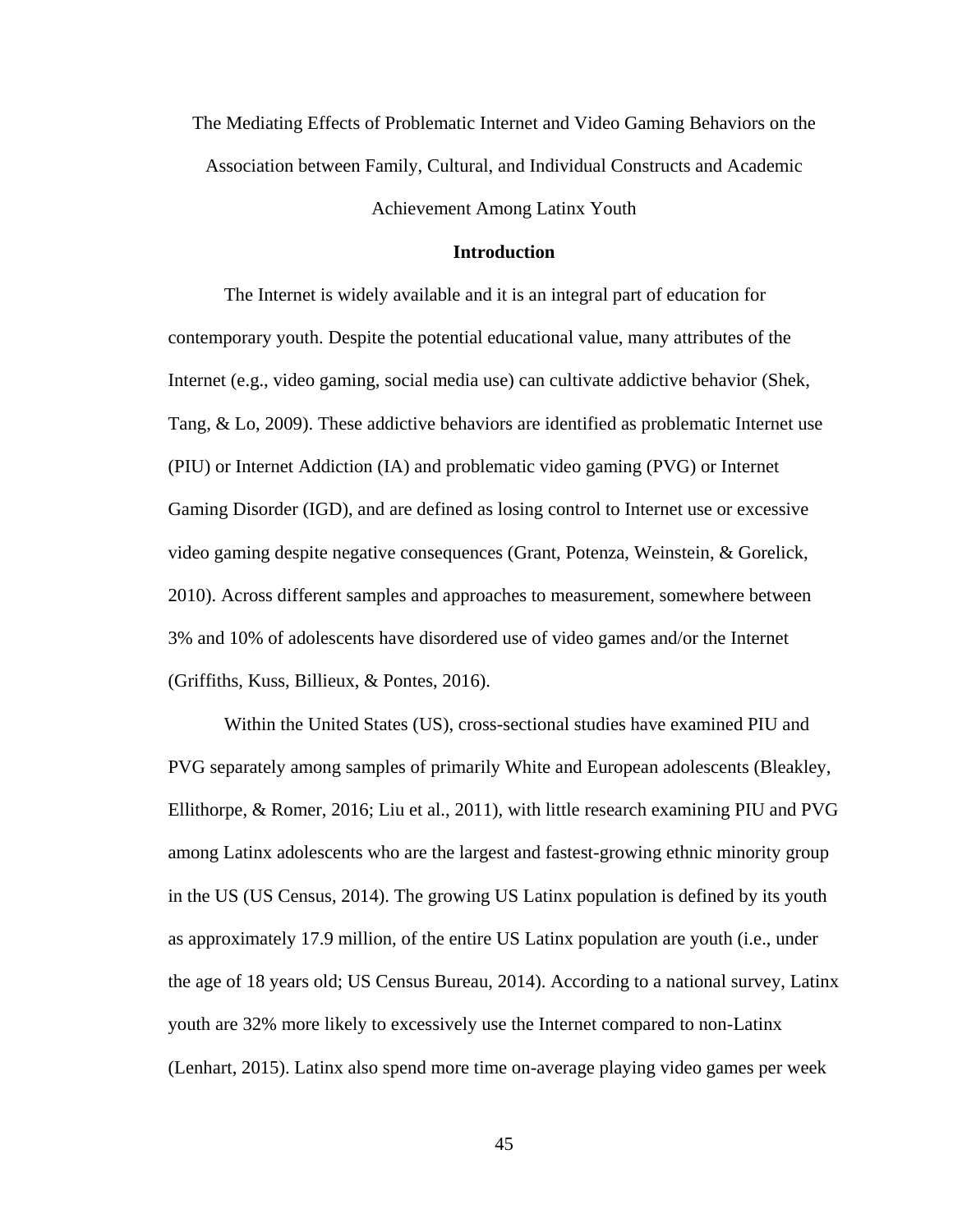when compared to non-Latinx (ThinkNow Research Hispanic Omnibus Study, 2014). Moreover, research regarding PIU and PVG generally does not consider the growing population of Latinx youth. Thus, in combination with the potential risk for problematic Internet/video game usage among Latinx youth, there is a need for more focused research on this population. More specifically, there is a dearth of studies on the effect of PIU or PVG among Latinx youth and the role of family, cultural, and individual constructs that may help explain disparities of these problematic behaviors among Latinx adolescents.

Prior work focused on identifying the pathology of PIU or PVG (Aarseth et al., 2016), rather than exploring important contextual components of the phenomena. By investigating potential mediational effects of PIU and PVG on the associations between family household composition, parental attachment, level of acculturation, positive future orientation and academic achievement this study can highlight potential pathways to academic success and hardship among a vulnerable group of youth. Furthermore, as Latinx youth may be at greater risk for developing PIU/PVG, this knowledge may provide insight into malleable factors (i.e. parental attachment) for consideration in future research and prevention efforts of problematic behaviors among Latinx adolescents. Accordingly, the current study aims to address the following questions: (1) How are family, cultural, and individual constructs associated with PIU among Latinx youth; (2) How are family, cultural, and individual constructs associated with PVG among Latinx youth; (3) Does PIU mediate the relation between family, cultural, and individual constructs (i.e., (a) family household composition, (b) parental attachment, (c) level of acculturation, and (d) positive future orientation) and academic achievement? and (4)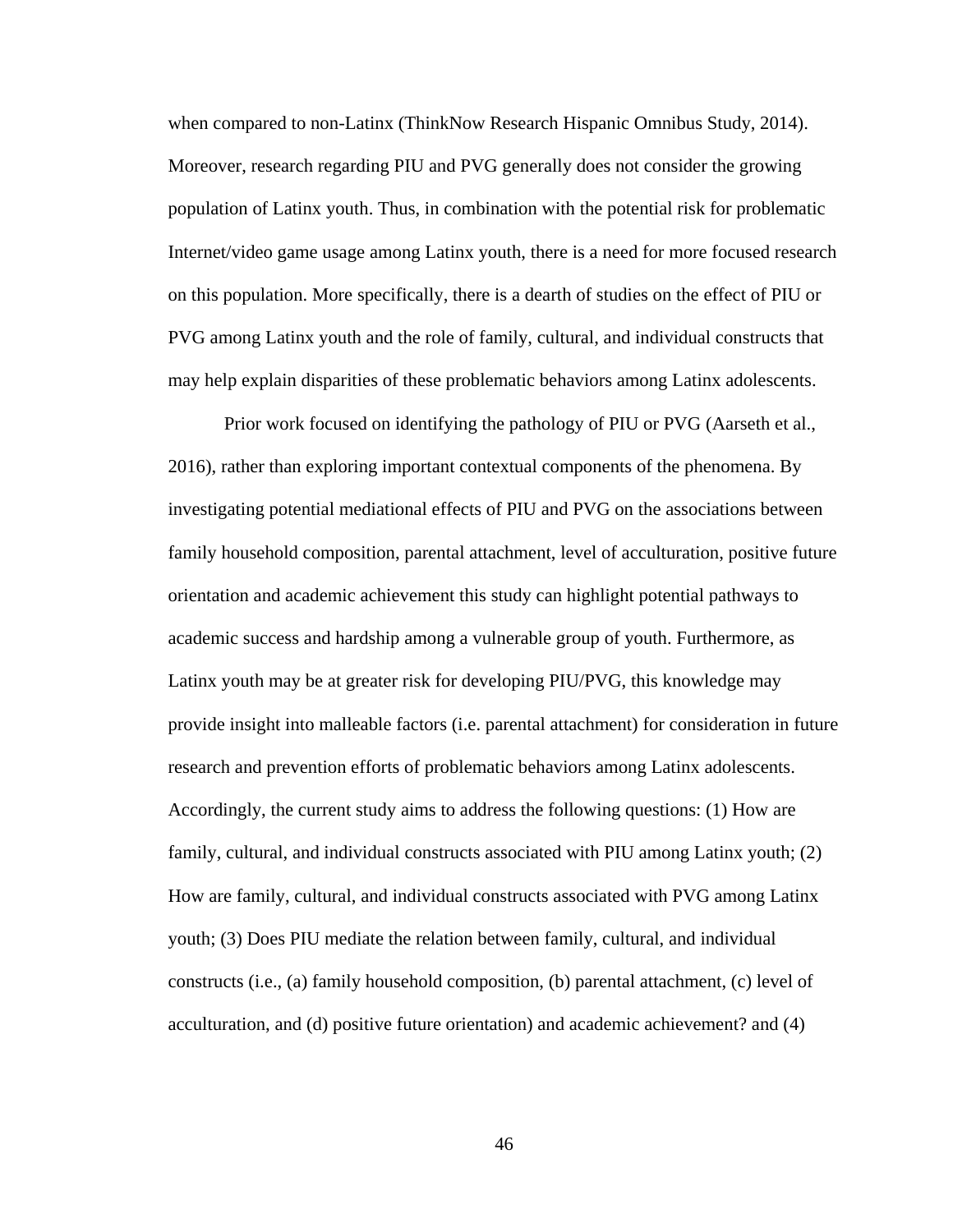Does PVG mediate the relation between family, cultural, and individual constructs and academic achievement?

### **Family Household Composition and PIU/PVG**

The fundamental role of family and the cultural value of *familismo* (family pride and support) within Latinx cultures (Miranda, Bilot, Peluso, Berman, & Van Meek, 2006) can act as a protective factor for substance use among Latinx adolescents (Castro, Stein, & Bentler, 2009). Therefore, family composition may have an important influence on the development of behavioral addictions, such as PIU/PVG, among Latinx adolescents. Many Latinx families in the US also have cultural values (i.e., *familismo*) that may influence parenting quality and effectiveness, including having a greater number of family members living in a single household, family members immigrating to the US, and the challenges of parenting in an unfamiliar social and cultural environment with limited social and economic resources (Amey & Albrecht, 1998; Miranda et al., 2006; Sabogal et al., 1987). Although there is currently no literature on family household composition and the behavioral addictions of PIU/PVG, a large study of adolescents living in single-parent households in Florida found that living with a single father predicted increased marijuana use among Latinx adolescent, but not among African Americans or non-Latinx white adolescents (Eitle, 2005).

Prior research has examined the association between family household composition and PIU/PVG among a variety of non-Latinx adolescent samples. Literature examining PIU among European adolescent females, found that those with less PIU had more family members living within their household (Piguet, Berchtold, Akre, & Suris, 2015). These findings align with those of Rikkers, Lawrence, Hafekost, and Zubrick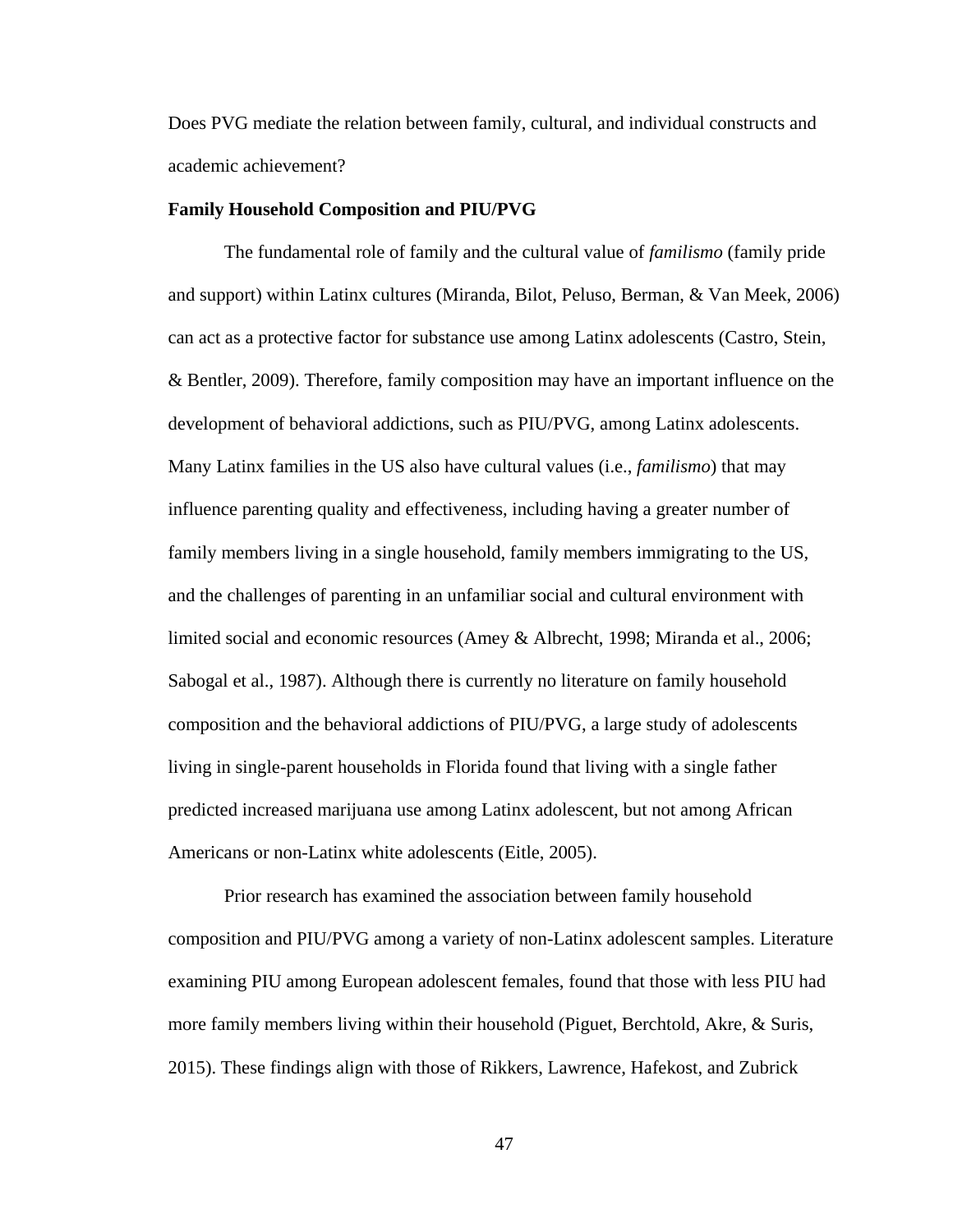(2016), who found greater PIU and PVG among male and female European youth (ages 11-17) with less family members living in their household. Also, Chinese adolescents living in three generation households (i.e., two-parents and grandparents in the household) were found to be less likely to develop PIU (Xu et al., 2014) or display behavioral problems (Giannakopoulos, Mihas, Dimitrakaki, & Tountas, 2009).

### **Parental Attachment and PIU/PVG**

Parental attachment can be defined as the stable connection between a parent and a child when the parent provides support and encourages development of independence while being a source of security and safety (Bowlby, 1982). Numerous studies have demonstrated that parental attachment may serve as a protective factor for reducing risky and addictive behaviors (i.e., substance abuse) among Latinx adolescents and adults (De La Rosa et al., 2015; De La Rosa et al., 2010; Santisteban, Mena, & Abalo, 2012). Although the association of parental attachment as a protective factor for problematic and risky behaviors among Latinx has been well documented, there is a lack of knowledge on the association between parental attachment and PIU/PVG among Latinx adolescents. Research on this topic among adolescents of other ethnicities has found, for example, more parental attachment to be associated with lower PIU among Greek adolescents (Siomos et al., 2012), while less parental attachment was associated with a greater risk of problematic internet use/addiction among Malayasian adolescents (Soh, Charlton, & Chew, 2014). Additionally, parental attachment and problematic video gaming/addiction were found to have a significant negative association among South Korean youth (Kim  $\&$ Kim, 2015). To date, no studies have explored the association between parental attachment and PIU or PVG among Latinx adolescents.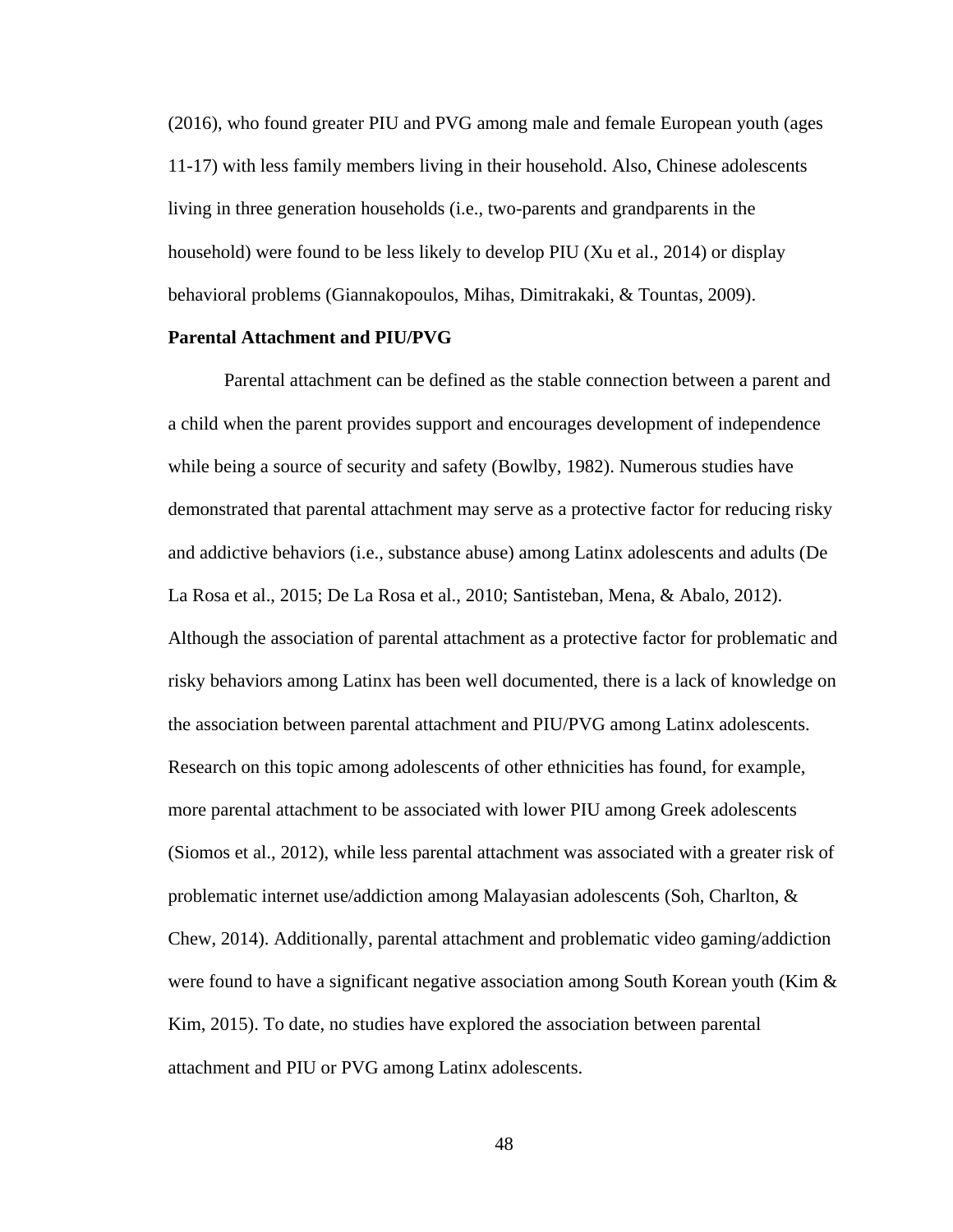# **Acculturation and PIU/PVG**

Research has found that acculturation can have a positive impact on Latinx youth by allowing them to thrive in the dominant society, however, it can also hinder the protective effects of other cultural factors such as traditional family values and beliefs, family connections, and parenting processes (Bamaca-Colbert, Gayles, & Lara, 2011; Castro, Stein, & Bentler, 2009). As Latinx youth typically acculturate to the dominant society more quickly than their parents (Schwartz, Montgomery, & Briones, 2006), research has suggested that this may lead to disruptions in the parent- child relationship, parental monitoring, and parent-child communication (Gil, Wagner, & Vega, 2000; Marsiglia, Nagoshi, Parsai, & Castro, 2012; Martinez, 2006), which in turn, may lead to increased problem behaviors among Latinx adolescents (e.g., substance use; Marsiglia et al., 2012; Martinez, 2006). Although there is extensive research examining the protective effects of acculturation for Latinx adolescents (e.g., De La Rosa, Holleran, Rugh, & MacMaster, 2005; Gonzales, Deardorff, Formosis, Barr, & Barrera, 2006; Santisteban, Coatsworth, Briones, Kurtines, & Szapocznik, 2012), there are no studies exploring the association of acculturation and PIU/PVG among Latinx adolescents. Given the protective effect of acculturation on Latinx adolescents' substance use, behavioral addictions such as PIU and PVG should also be examined.

#### **Positive Future Orientation and PIU/PVG**

Future orientation has been defined as a person's ability to perceive time and future oriented activities (i.e., planning, problem solving, delay of gratification; Trommsdorf, 1983). Research has found that non-Latinx adolescents with higher levels of positive future orientation were significantly less likely to participate in risky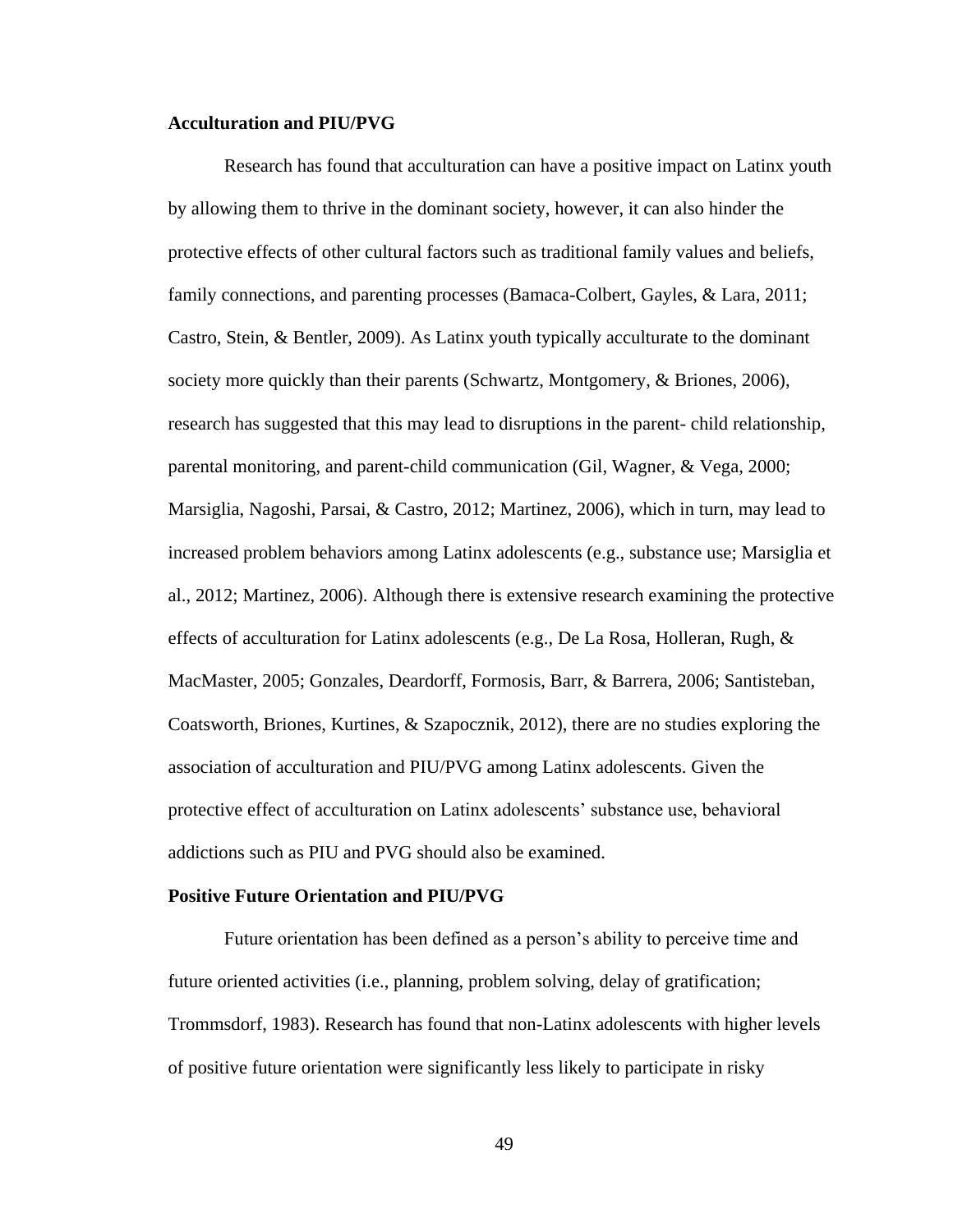problematic behaviors (Chen & Vazsonyi, 2013). Additionally, several studies have found that family constructs (i.e., family household composition and parent-child relationships) influence future orientation in non-Latinx youth (Aronowitz, 2005; MacLeod, 2009; Mccoy, & Bowen, 2015; Nichols, Kotchick, Barry, & Haskins, 2010; Nurmi, 1991; Reynolds, 2000). As family household composition and parent-child relationships are essential to the Latinx cultural value of *familismo*, and future orientation is demonstrated to be associated with a range of health risk behaviors and outcomes among a sample of non- Latinx youth (Prince, Epstein, Nurius, KingGorman-Smith, & Henry, 2016), the current study proposes to examine the associations between future orientation and PIU/PVG among Latinx adolescents.

#### **Academic Achievement and PIU/PVG**

Latinx students comprise the largest and fastest-growing ethnic minority group in US public schools and they have consistently higher dropout rates compared to White and Black students over a 40-year period (Child Trends, 2016). Existing research on the associations between academic achievement and PIU has been conducted with varying samples of Chinese and European adolescents, with no studies to date examining Latinx youth. Findings from this body of research are equivocal. Among a sample of Korean adolescents, PIU was found to be a predictor of low academic performance (Hur, 2006), while no significant association between PIU and grade point average was found among a sample of Chinese youth (Jang, Hwang, & Choi, 2008) and US adolescents (Liu et al., 2011). Substantial evidence indicates that PVG is associated with lower academic achievement among diverse samples of international youth (Anand, 2007; Brunborg, Mentzoni, & Frøyland, 2014; Gentile, Lynch, Linder, & Walsh, 2004; Skoric, Teo, &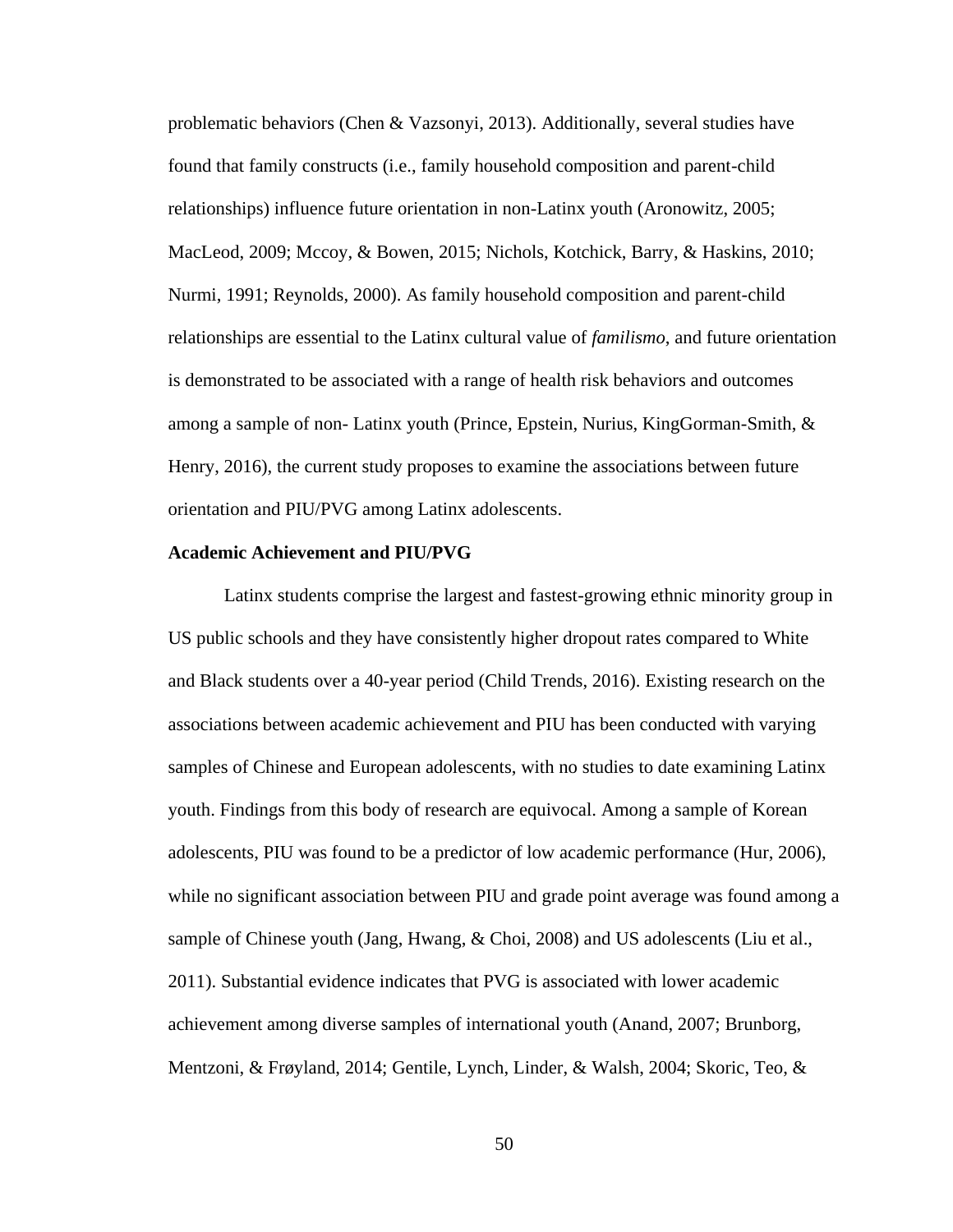Neo, 2009). Given that the literature on the associations between PIU, PVG, and academic achievement suggests possible associations, and none of the literature has included Latinx adolescents, further examination is needed.

### **Method**

# **Procedure**

Participants were recruited from a public high school in Southeast Florida. All the students attending the public high school were invited to participate in the study. The researchers collaborated with the school to coordinate scheduled group meetings for data collection within the students' classrooms. Students who agreed to participate in the survey completed an online questionnaire through REDCap survey software via their smartphones or tablets provided by the researchers. Approval from the Institutional Review Board was obtained. Prior to beginning the questionnaire, participants read and reviewed the assent form and were provided with comprehensive information about the study. Informed consent was obtained from parents or legal guardians for all participants under 18 years old. A total of five group interview sessions with approximately 34 participants per session were held. Of the 170 students who agreed to participate in the study, 11 students did not provide parental consent and were unable to participate. All participants in the study sample (n=159) provided assent. Teachers offered students class participation credit to those that completed the questionnaire. No other remuneration was offered to students who participated or teachers.

#### **Participants**

The sample consisted of 159 Latinx youth, 33% of whom were foreign born from Latinx counties (i.e., Cuba, Argentina, Dominican Republic, and Peru) and 16% were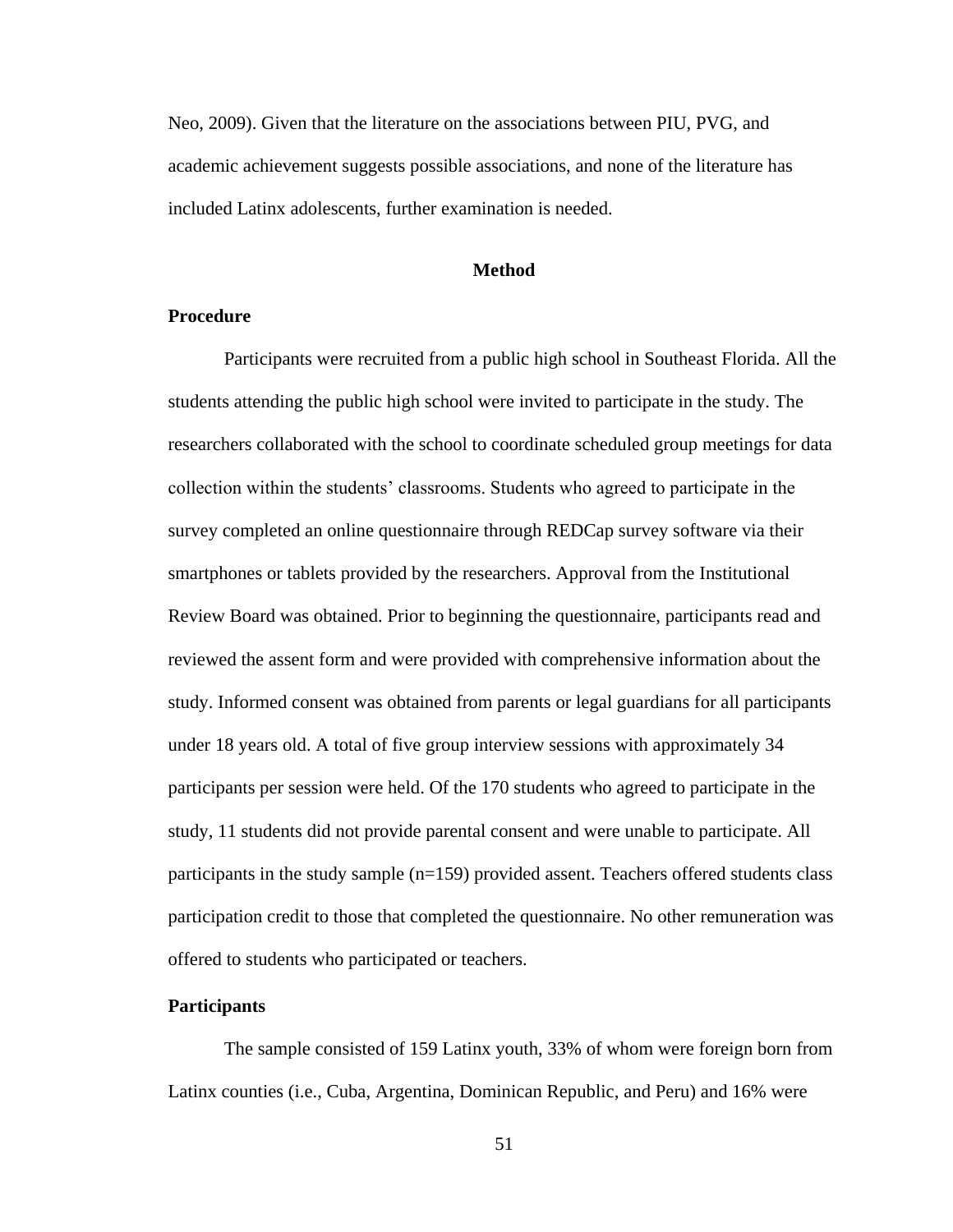recent immigrants that came to US within the last 5 years. The participants were between 12 to 19 years of age ( $M=16$ ,  $SD=1.6$ ). Half of the sample identified as female (50.9%) and one participant identified as transgender male. Regarding their self-reported GPA, 23.3% reported a GPA of A (range 4.0 - 3.7), 45.9% reported a GPA of B (range 3.6 - 2.7), 23.2% reported a GPA of C (range  $2.6 - 1.7$ ), and 7.6% reported a lower GPA (range 1.6-0).

# **Measures**

**Problematic Internet Use Questionnaire.** Severity of problematic Internet use was measured using the Problematic Internet Use Questionnaire (PIUQ; Demetrovis, Szeredi, & Rozsa, 2008). The PIUQ consists of 18 items and three subscales of addiction: obsession, neglect, and loss of control. The responses are rated on a five-point Likert-type scale ( $1 =$  "Never" to  $5 =$  "Always"). Higher scores indicate more severe problematic Internet use behaviors. The internal consistency reliability of the PIUQ in the current sample was .84.

**Problem Video Game Playing Scale.** The Problem Video Game Playing scale was used to measure problematic video gaming among participants (Salguero & Morán, 2002). This multidimensional measure consists of nine items and measures eight dimensions of addiction: preoccupation, tolerance, loss of control, withdrawal, escape, lies and deception, disregard for consequences, and family/school disruption. Responses were on a five-point Likert-type scale  $(1 -$ "Never" to  $5 -$ "Always") as used in previous research studies (Elliott, Golub, Ream, & Dunlap, 2012; Ream, Elliott, & Dunlap, 2011). Responses on the scale were summed, with a higher score indicating more problematic video game playing; no cut-off point was proposed for the scale (Salguero & Morán,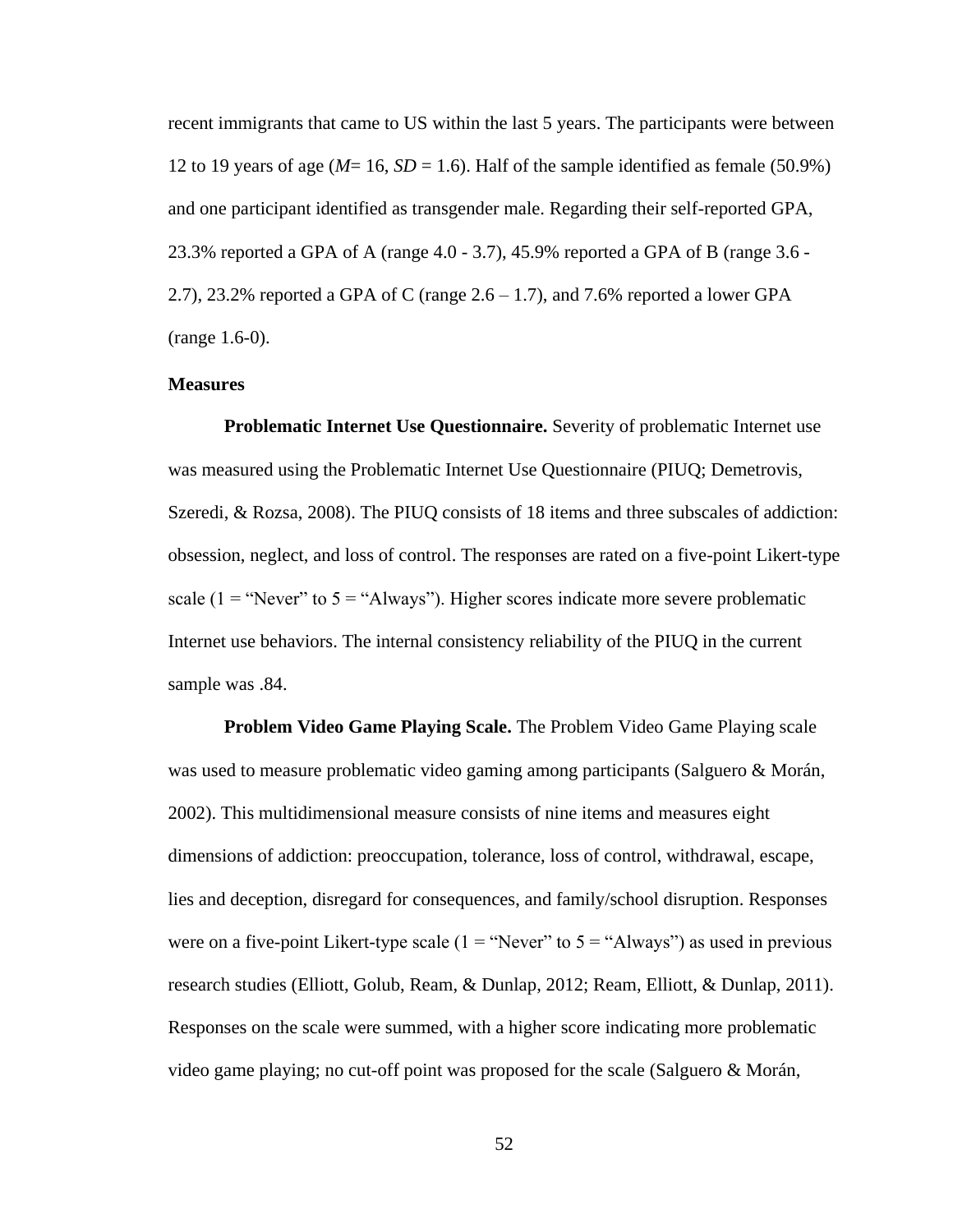2002). The internal consistency reliability of the Problem Video Game Playing scale in the current sample was .97.

**Family Household Composition.** A total of 11 questions regarding family household composition were used to assess who lived with the participant. Each participant responded to a statement such as, "I live with both my parents", "I live with only one parent," "I live with my grandparents", "I live with my aunt and uncle". Responses were dichotomous ( $0 = "No", 1 = "Yes"\rangle$ ) and all items were combined with a higher sum indicating a greater number of family members living in the household.

**Inventory of Parent and Peer Attachment (IPPA).** A revised version of the Inventory of Parent and Peer Attachment (IPPA; Armsden & Greenberg, 1987) was used to assess the construct of parental attachment. The current study utilized the parental attachment portion, which consists of 50 items and two subscales: paternal parental attachment and maternal parental attachment. Responses were scored using a five-point Likert-type scale  $(1 - "Almost never or never true" to 5 - "Almost always or always$ true"). Items were summed, with a higher score indicating higher parental attachment. Numerous other studies support the reliability and validity of the IPPA with youth samples (e.g., Adam & Chase-Lansdale, 2002; Black & McCartney, 1997; Formoso et al., 2000; Paterson et al., 1995; Ridenour, Greenberg, & Cook, 2006). The internal consistency reliability of the IPPA in the current sample was .96.

**Stephenson Multigroup Acculturation Scale.** The Stephenson Multigroup Acculturation scale was used to measure youths' level of acculturation (Stephenson, 2000). The scale contains 32 items and two subscales: ethnic society immersion and dominant society immersion. The participants' responses were coded on a four-point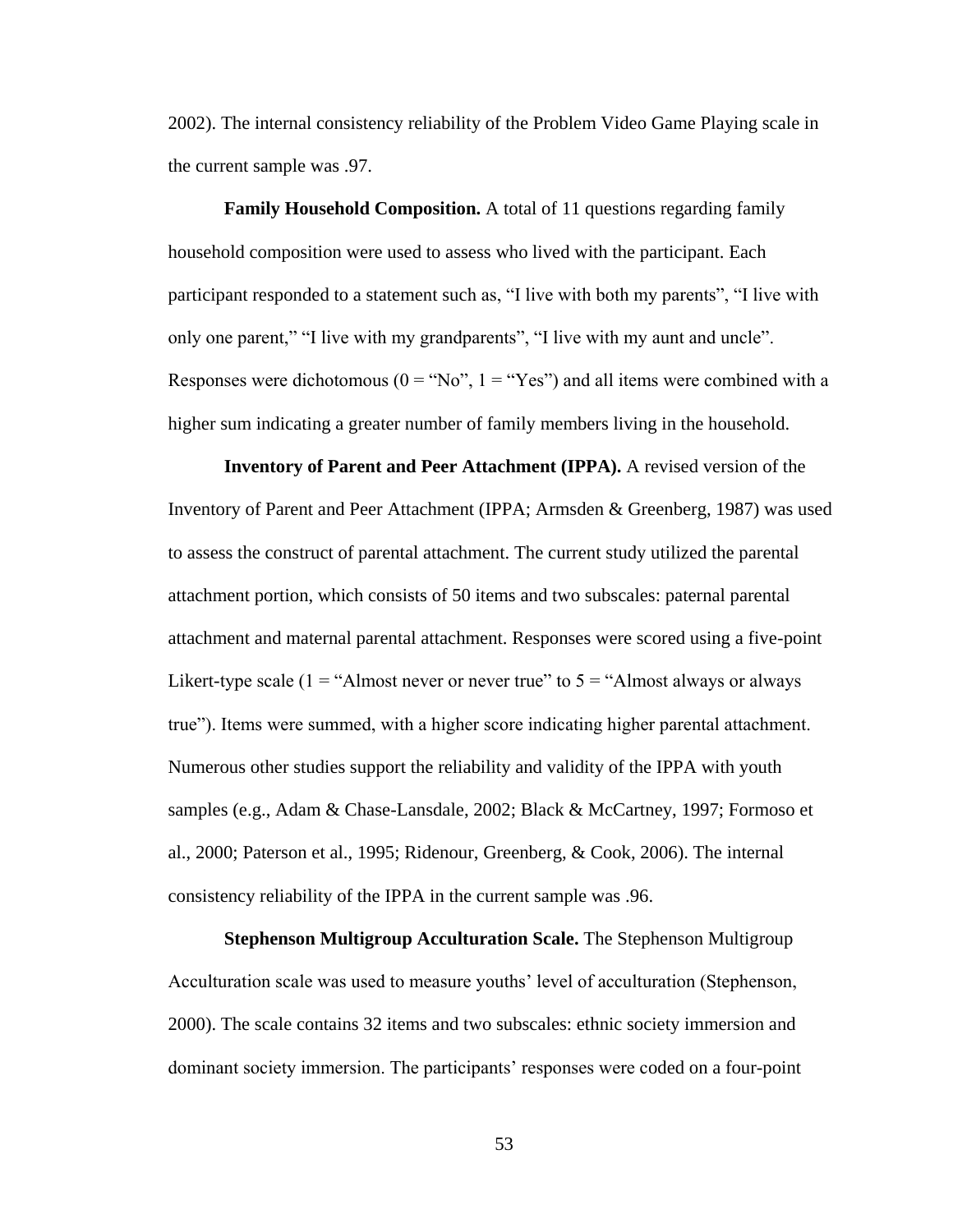Likert-type scale ( $1 =$  "False," to  $4 =$  "True"). The raw scores of all items were summed, with a higher score indicating more acculturation (Giardino & Procidano, 2012; Weisskirch, 2013; Stephenson, 2000). The internal consistency reliability of the Stephenson Multigroup Acculturation scale in the current sample was .82.

**Adolescent Resilience Scale: Positive Future Orientation.** A subscale of the Adolescent Resilience Scale (Oshio, Nakaya, Kaneko, & Nagamine, 2002) was used to assess the construct of future orientation among Latinx youth. The Adolescent Resilience Scale consists of 21 items and has three subscales: novelty seeking, emotional regulation, and positive future orientation. The current study utilized the positive future orientation subscale which consists of five items. Participants answered the questions using a Likerttype scale ( $1 =$  "Definitely no" to  $5 =$  "Definitely yes"). A total score was computed, with higher scores indicating a higher level of positive future orientation. The internal consistency reliability of the Adolescent Resilience Scale: Future Orientation subscale in the current sample was .89.

**Academic Achievement.** Academic achievement was measured by the participant's self-reported grade point average (GPA). GPA is a standard measure of academic achievement among adolescents with behavioral health issues (Brunborg, Mentzoni, & Frøyland, 2014; McLeod, Uemura, & Rohrman, 2012). The participants selected a response for GPA from 12 options: 4.0: A through 0.9-0.0: F. In accordance with the State of Florida's K-20 education code, Chapter 1003 § [1002.3105,](http://www.leg.state.fl.us/Statutes/index.cfm?App_mode=Display_Statute&Search_String=&URL=1000-1099/1002/Sections/1002.3105.html) a student who has earned a GPA of 2.0, based on a 4.0 scale, and has met all testing and credit enrollment requirements, will be awarded a standard high school diploma in a form prescribed by the State Board of Education. For the purposes of analysis, the participants'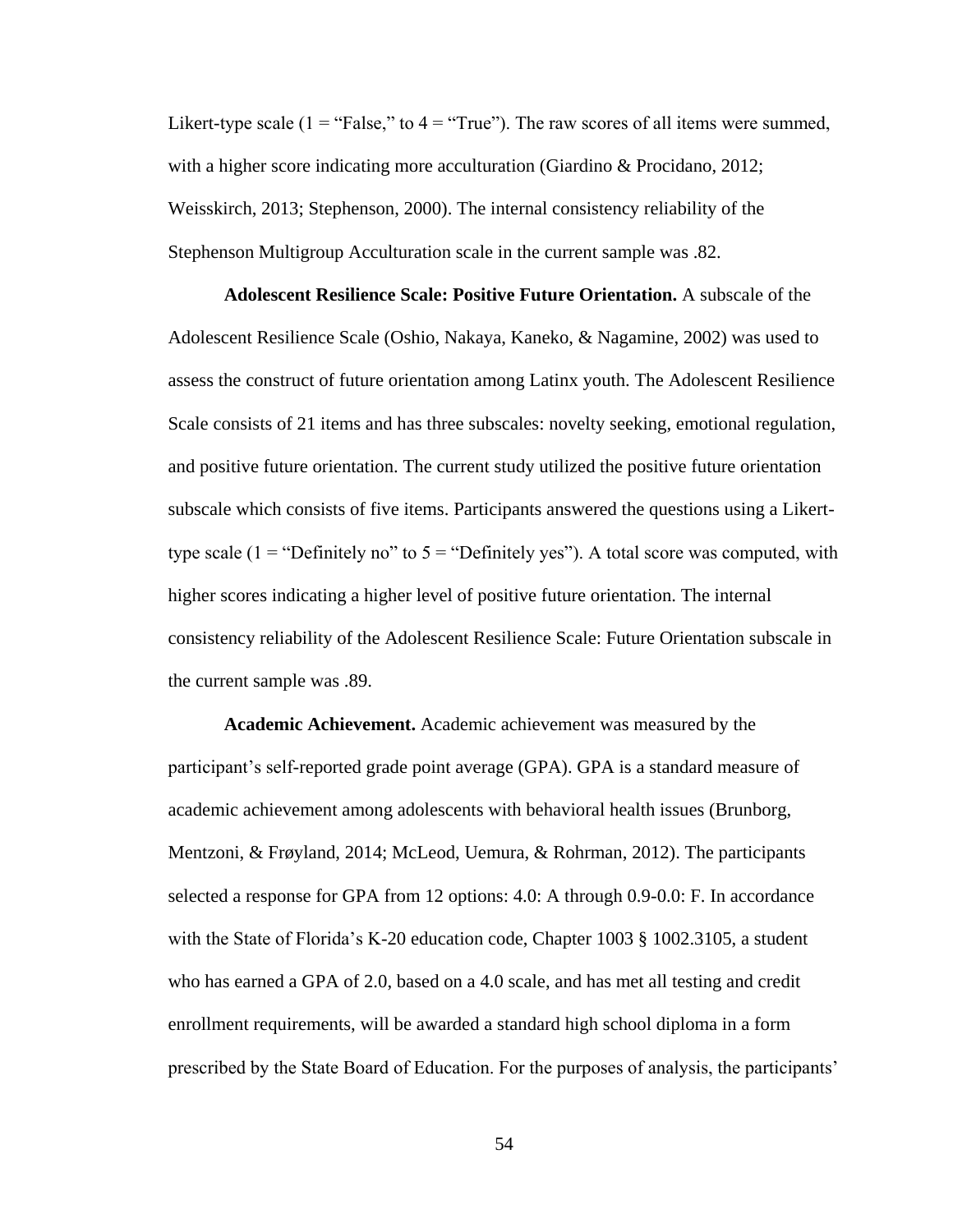GPA scores are a continuous scale with a higher score indicating higher academic achievement.

**Demographic Information.** Participants' demographic information, including age, biological sex, grade, and ethnicity was self-reported by participants.

#### **Data Analyses**

Preliminary data analyses to test for assumptions of normality, descriptive statistic, and bivariate analysis were conducted using IBM Statistical Package for Social Science (SPSS) Statistics version 25.0 (IBM SPSS Corp, 2013). Log transformations was conducted for the PIU variable that was not normally distributed and positively skewed.

Multiple regression was used to explore the associations between family, cultural, and individual constructs and PIU/ PVG. More specifically, two separate regression models were conducted to examine: (1) How are family, cultural, and individual constructs associated with PIU among Latinx youth; and (2) How are family, cultural, and individual constructs associated with PVG among Latinx youth. Statistical Package for the Social Sciences (SPSS) software was used to run regression models.

To explore the mediation hypothesis, two separate mediation models were conducted using PROCESS<sup> $\circ$ </sup> macro v3.0 for SPSS 25 while controlling for age and sex. To test the mediation effects, family household composition, parental attachment, acculturation, and positive future orientation were treated as independent variables, PIU and PVG as mediating variables, and academic achievement as the dependent variable, while controlling for age and sex. PROCESS<sup>©</sup> macro employs sophisticated bootstrapping technology for estimating mediation effects and identifies direct and indirect mediation effects (Hayes, 2013; Hayes, 2009). PROCESS<sup>©</sup> macro has been used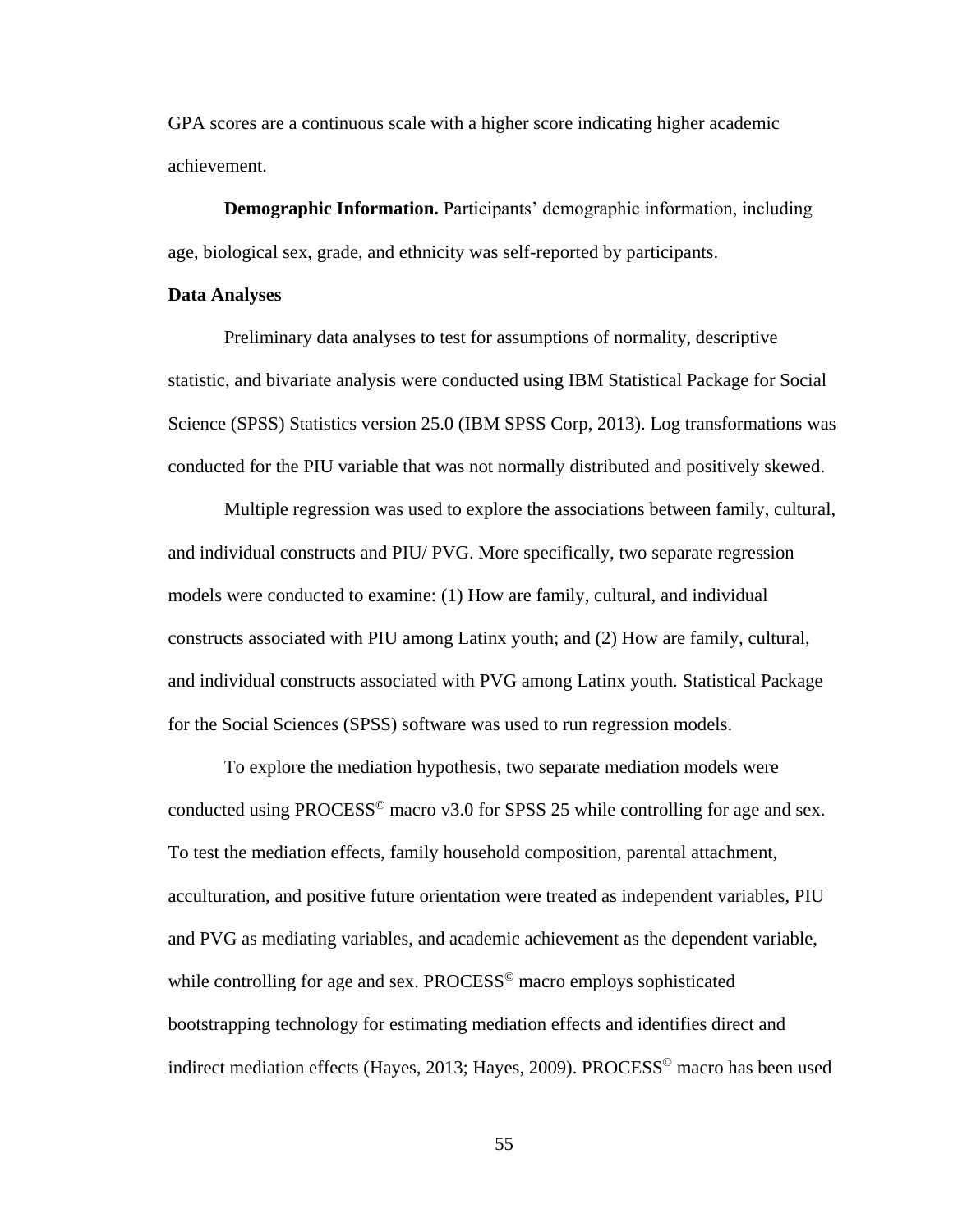with recent mediation analysis (e.g., Fairchild, MacKinnon, Taborga, & Taylor, 2009; Hayes & Preacher, 2010; Imai, Keele, Tingley, & Yamamoto, 2010; MacKinnon, Fritz, Williams, & Lockwood, 2007; Preacher & Hayes, 2004, 2008; Tofighi & MacKinnon, 2011).

### **Results**

# **Preliminary Analysis**

An analysis of standard residuals was carried out, which showed that the data contained no outliers (Std. Residual Min  $= -1.78$ , Std. Residual Max  $= 1.79$ ). Tests to see if the data met the assumption of collinearity indicated that multicollinearity was not a concern (Household composition, Tolerance = .95, *VIF* = 1.05; Parental attachment, Tolerance  $= .94$ , *VIF*  $= 1.07$ , Acculturation, Tolerance  $= .96$ , *VIF*  $= 1.04$ ; Future orientation, Tolerance = .86, *VIF* = 1.16, academic achievement, Tolerance = .84, *VIF* = 1.19). The data met the assumption of independent errors (Durbin-Watson value = 1.32). The histogram of standardized residuals indicated that the data contained approximately normally distributed errors, as did the normal P-P plot of standardized residuals. Descriptive statistics on all measures mean (*M*) scores and standard deviations (*SD*) are presented in Table 1. Bivariate analysis (as seen in Table 2) indicated a significant correlation between PIU and PVG and between PIU and future orientation at  $p<01$  There was a negative correlation between PIU and acculturation at  $p<0.01$ . Lastly, future orientation was correlated with PVG at p<.05.

#### **Regression Analysis**

Simultaneous multiple regression was preformed, and the model found that family household composition, parental attachment, acculturation, future orientation, academic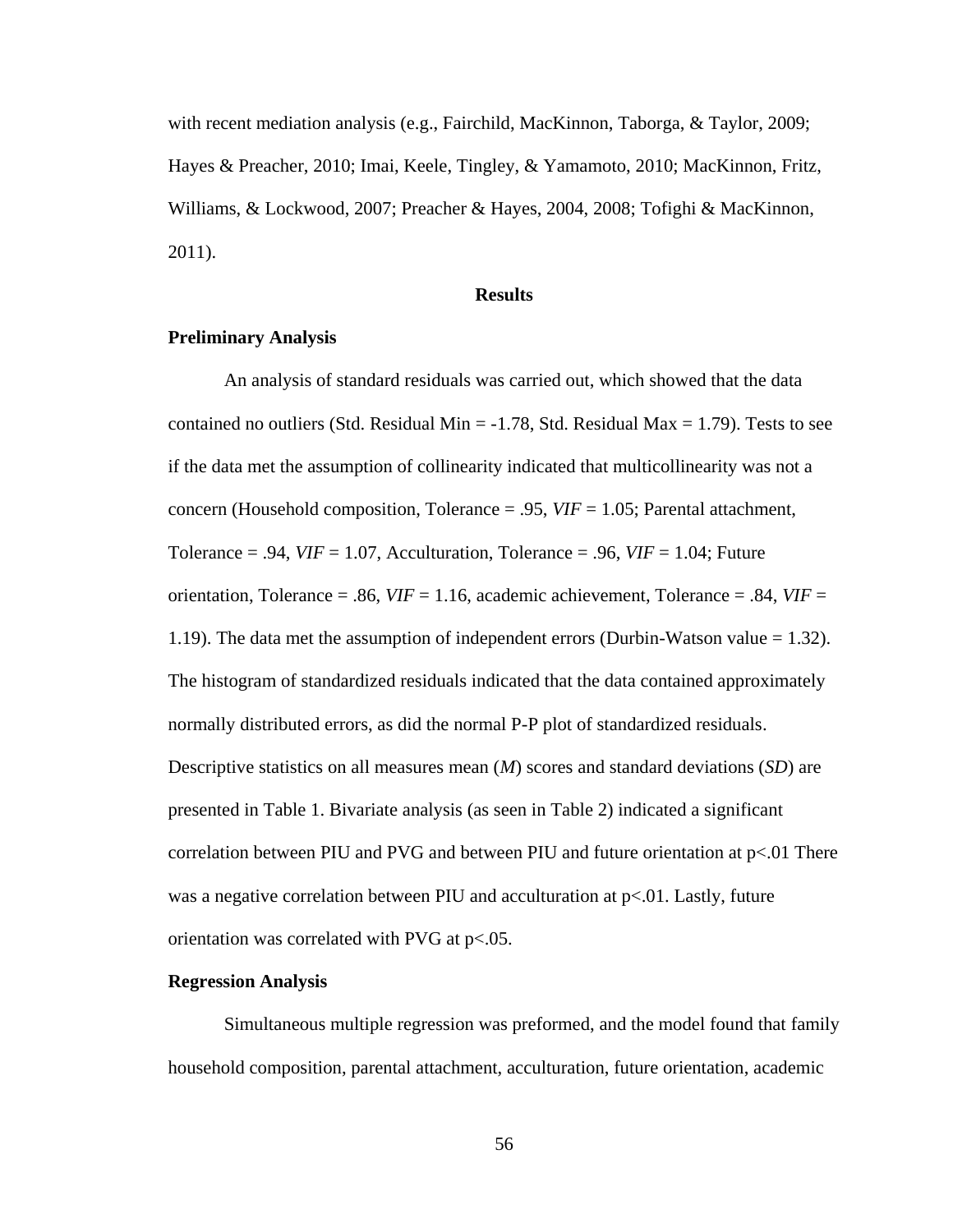achievement did not explain PIU among the sample of Latinx adolescents  $(F(4, 17)) =$ 1.31,  $p > .05$ ,  $R^2 = 0.53$ ,  $R^2$ Adjusted = 0.07). The analysis indicates that family household composition,  $(b=1.045, t=0.360, p>0.05)$ , parental attachment  $(b=0.005, t=0.035, p)$ >.05), acculturation (*b*=-0.414, *t* = -1.879, *p* >.05), future orientation (*b*=7.940, *t* = 1.291,  $p > 0.05$ ), or academic achievement ( $b=0.096$ ,  $t=0.093$ ,  $p > 0.05$ ) were significant predictors of PIU.

Simultaneous multiple regression was preformed, and the model found that family household composition, parental attachment, acculturation, future orientation, academic achievement did not explain PVG among the sample of Latinx adolescents  $(F(4, 16) =$ 1.67,  $p > .05$ ,  $R^2 = 0.59$ ,  $R^2$ <sub>Adjusted</sub> = 0.14). The analysis indicates that family household composition,  $(b=-0.070, t=-0.697, p>0.05)$ , parental attachment  $(b=-0.001, t=-0.152, p$ >.05), acculturation (*b*=-0.007, *t* = 0.933, *p* >.05), future orientation (*b*=0.453, *t* = 2.213,  $p$  <.05), or academic achievement ( $b$ =-0.036,  $t$  = -1.006,  $p$  >.05) were significant predictors of PVG.

# **Mediation Analysis**

**PIU Model.** PROCESS<sup>©</sup> macro mediation was used to investigate the hypothesis that PIU mediates the association between family household composition, parental attachment, acculturation, future orientation and academic achievement while controlling for sex and age. Regression analysis was used to investigate the hypothesis that PIU mediates the relation between family household composition, parental attachment, acculturation, future orientation, and academic achievement while controlling for sex and age. The overall model explained 22% of the variance in academic achievement ( $R^2$  = .22) and was not significant  $[F(6,37) = 1.75, p = .14]$ . As seen in Figure 1, results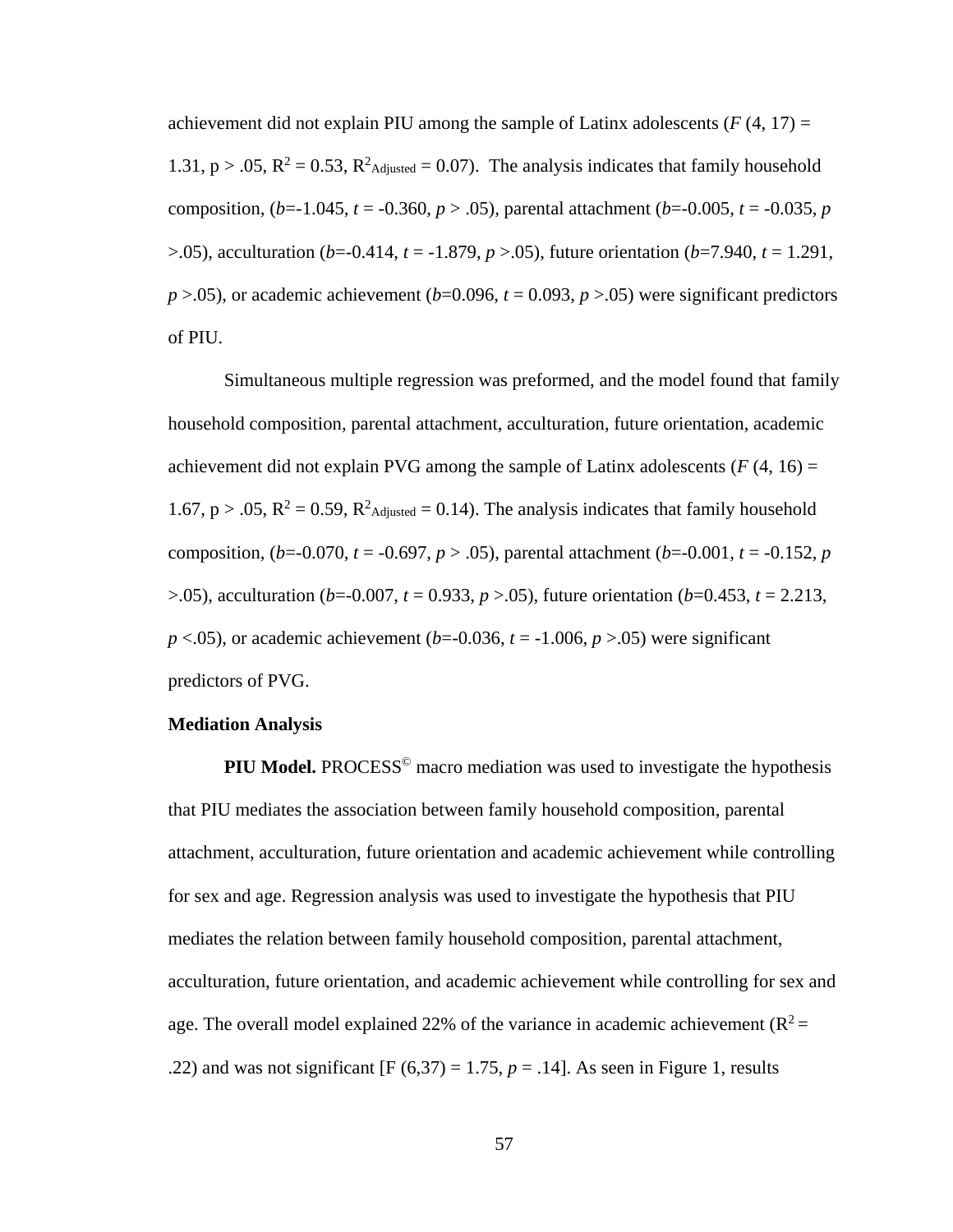indicated that family household composition,  $(b = -0.11, t(37) = -1.10, p < 0.01)$ , parental attachment,  $(b = 0.01, t(37) = -0.06, p > 0.05)$ , acculturation,  $(b = -0.04, t(37) = -1.31, p$  $> 0.05$ , and future orientation,  $(b = -0.01, t(37)) = -1.04, p > 0.05$ , were not significant predictors of PIU. The b-bath coefficient indicated that PIU was not a significant predictor of academic achievement,  $(b = 0.01, t(36) = 0.01, p > .05)$ . The c-paths indicated that family household composition was not a significant predictor of academic achievement ( $b = -0.49$ ,  $t(36) = -0.70$ ,  $p > .05$ ), parental attachment was not a significant predictor of academic achievement ( $b = -0.01$ ,  $t(36) = -1.38$ ,  $p > .05$ ), acculturation was not a significant predictor of academic achievement ( $b = -0.04$ ,  $t(36) = -1.31$ ,  $p > .05$ ), and future orientation was not a significant predictor of academic achievement ( $b = -0.09$ ,  $t(36) = -0.87$ ,  $p > .05$ ). These results do not support the mediational hypothesis. Family household composition was not a significant predictor of academic achievement after controlling for the mediator, PIU,  $(b = 0.06, t(37) = 0.13, p > .05)$ , consistent with full mediation. Parental attachment was not a significant predictor of academic achievement after controlling for the mediator, PIU,  $(b = -0.01, t(37) = -1.38, p > .05)$ . Acculturation was not a significant predictor of academic achievement after controlling for the mediator, PIU,  $(b = -0.04, t(37)) = -1.22, p > 0.05$ , consistent with full mediation. Future orientation was not a significant predictor of academic achievement after controlling for the mediator, PIU,  $(b = -0.06, t(37) = -0.66, p > .05)$ , consistent with full mediation.

**PVG Model.** PROCESS<sup>©</sup> macro mediation was used to investigate the hypothesis that PVG mediates the association between family household composition, parental attachment, acculturation, future orientation and academic achievement while controlling for sex and age. The overall model explained 21% of the variance in academic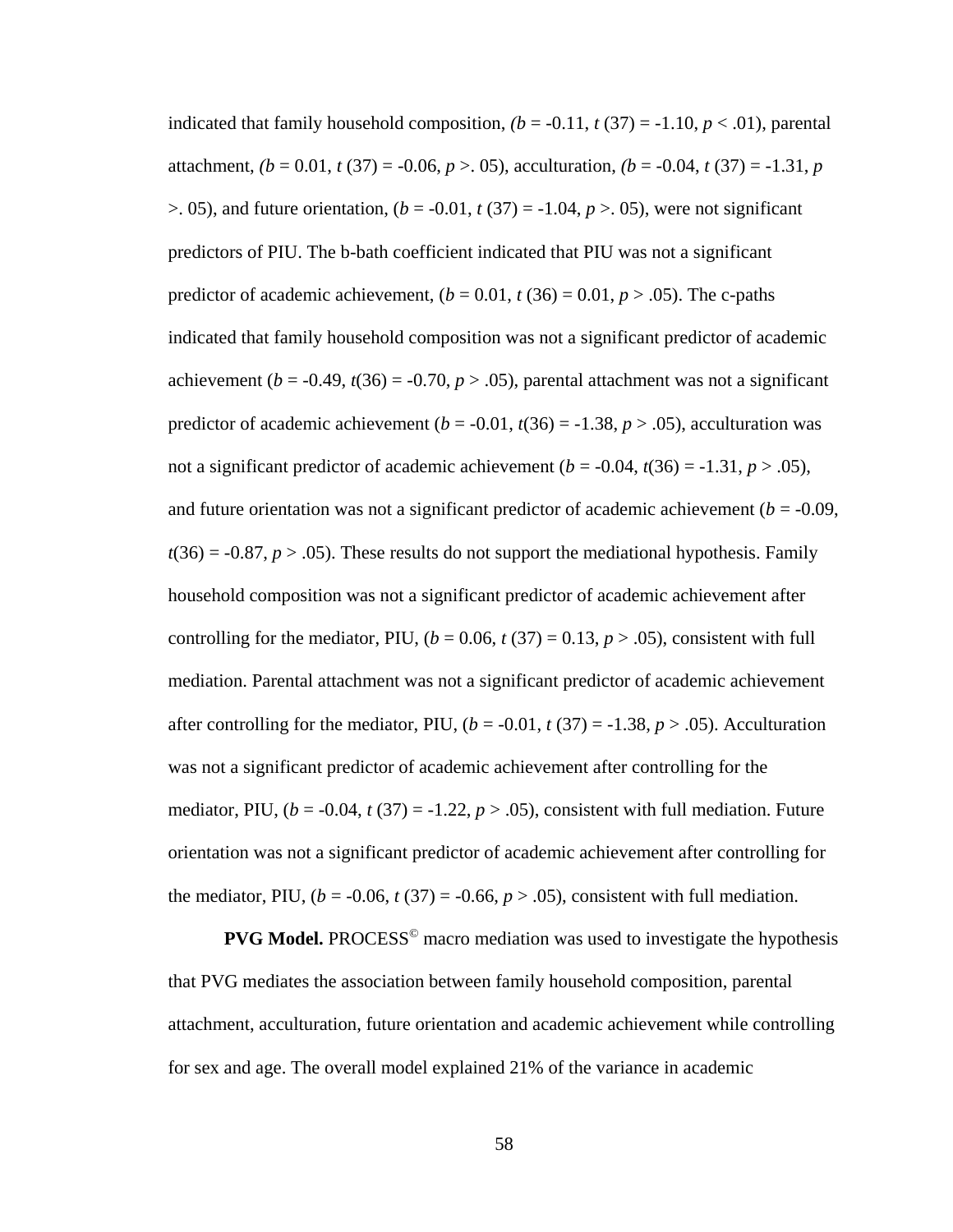achievement ( $\mathbb{R}^2$  = .21) and was not significant [F (6,38) = 1.67, *p* = .15]. As seen in Figure 2, results suggested that family household composition,  $(b = -0.70, t(38)) = -2.83$ , *p* <.01), parental attachment,  $(b = 0.03, t(38) = 0.12, p > 0.05)$ , acculturation,  $(b = -0.01, t$  $(38) = 0.22, p > 0.05$ , and future orientation,  $(b = 0.01, t(38)) = 0.24, p > 0.05$ , were not significant predictors of PVG. The b-path coefficients indicated that PVG was not a significant predictor of academic achievement,  $(b = -0.04, t(37) = -0.08, p > .05)$ . The cpaths suggested that family household composition  $(b = -0.21, t(37) = -0.76, p > .05)$ , parental attachment ( $b = -0.63$ ,  $t(37) = -1.52$ ,  $p > .05$ ), acculturation ( $b = -0.04$ ,  $t(37) = -1.52$ 1.41,  $p > .05$ ), and future orientation ( $b = -0.06$ ,  $t(37) = -0.65$ ,  $p > .05$ ), were not significant predictors of academic achievement. These results do not support the mediational hypothesis. Family household composition was not a significant predictor of academic achievement after controlling for the mediator PVG ( $b = 0.11$ ,  $t(38) = 0.26$ ,  $p >$ .05). Parental attachment was not a significant predictor of academic achievement after controlling for the mediator, PVG,  $(b = -0.63, t(38)) = -1.54, p > .05$ , consistent with full mediation. Acculturation was not a significant predictor of academic achievement after controlling for the mediator, PVG,  $(b = -0.04, t(38)) = -1.39, p > .05$ , consistent with full mediation. Future orientation was not a significant predictor of academic achievement after controlling for the mediator, PVG,  $(b = -0.06, t(38) = -0.63, p > .05)$ , consistent with full mediation.

### **Discussion**

The objective of the current study was twofold. The first goal was to examine if family, cultural, and individual constructs were associated with PIU and PVG among Latinx youth. The second was to explore if PIU or PVG mediated the association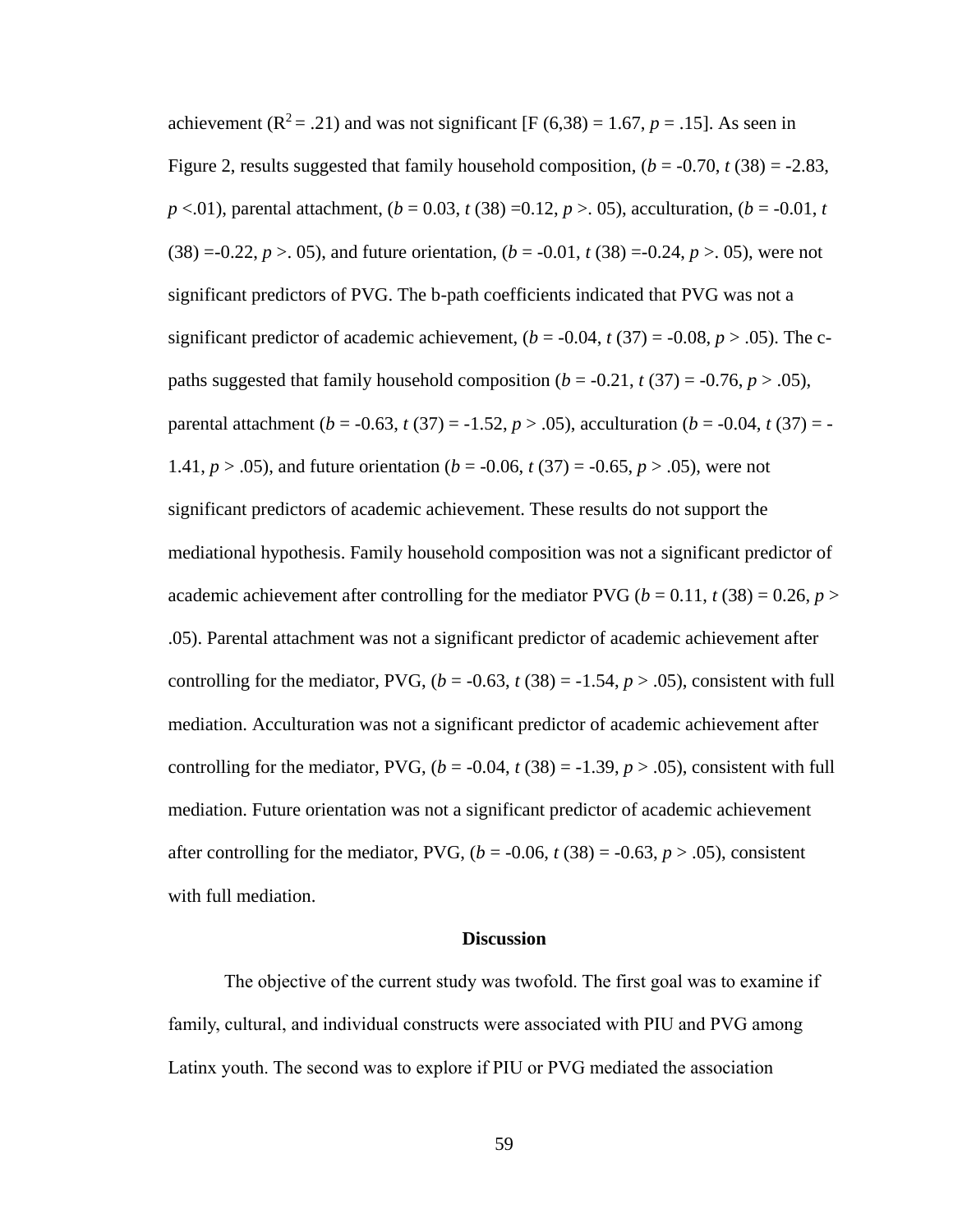between family, cultural, and individual constructs (i.e., family structure, parental attachment, level of acculturation, and positive future orientation) and academic achievement. Although most of the findings were not statistically significant, this study makes an important contribution to the literature as it is among the first to examine the emerging behavioral health issues of PIU and PVG among Latinx youth and consider predictor variables that are often associated with Latinx cultural values. Nevertheless, the current study's findings examined variables fundamental to the well-being of Latinx adolescents (e.g., acculturation, parental attachment), and further investigation using a larger sample of Latinx adolescents from a larger geographical area in the US is advised.

In Latinx families, culture is intertwined with family dynamics and can influence an adolescent's behaviors. Although the current study found no significant associations between family household composition and PIU, PVG, or academic achievement, a limitation was not examining the cultural constructs specific to Latinx family dynamics which is the cultural value of *familismo* (Castro et al., 2006). Hence, further research is needed to examine how family composition may be related to *familismo* and, in turn, to parental relationships via parental monitoring and their influence on behavioral addictions such as PIU and PVG.

Another limitation to this study was not examining the influence of Latinx cultural identity as a protective factor against behavioral addictions that may also encourage positive future orientation and increase academic achievement. Cultural identity is often prominent among recent immigrant youth and can promote resilience in this population (Cardoso  $\&$  Thompson, 2010). In the current study, approximately onethird (33%) of the sample were foreign born and less than a quarter (16%) were recent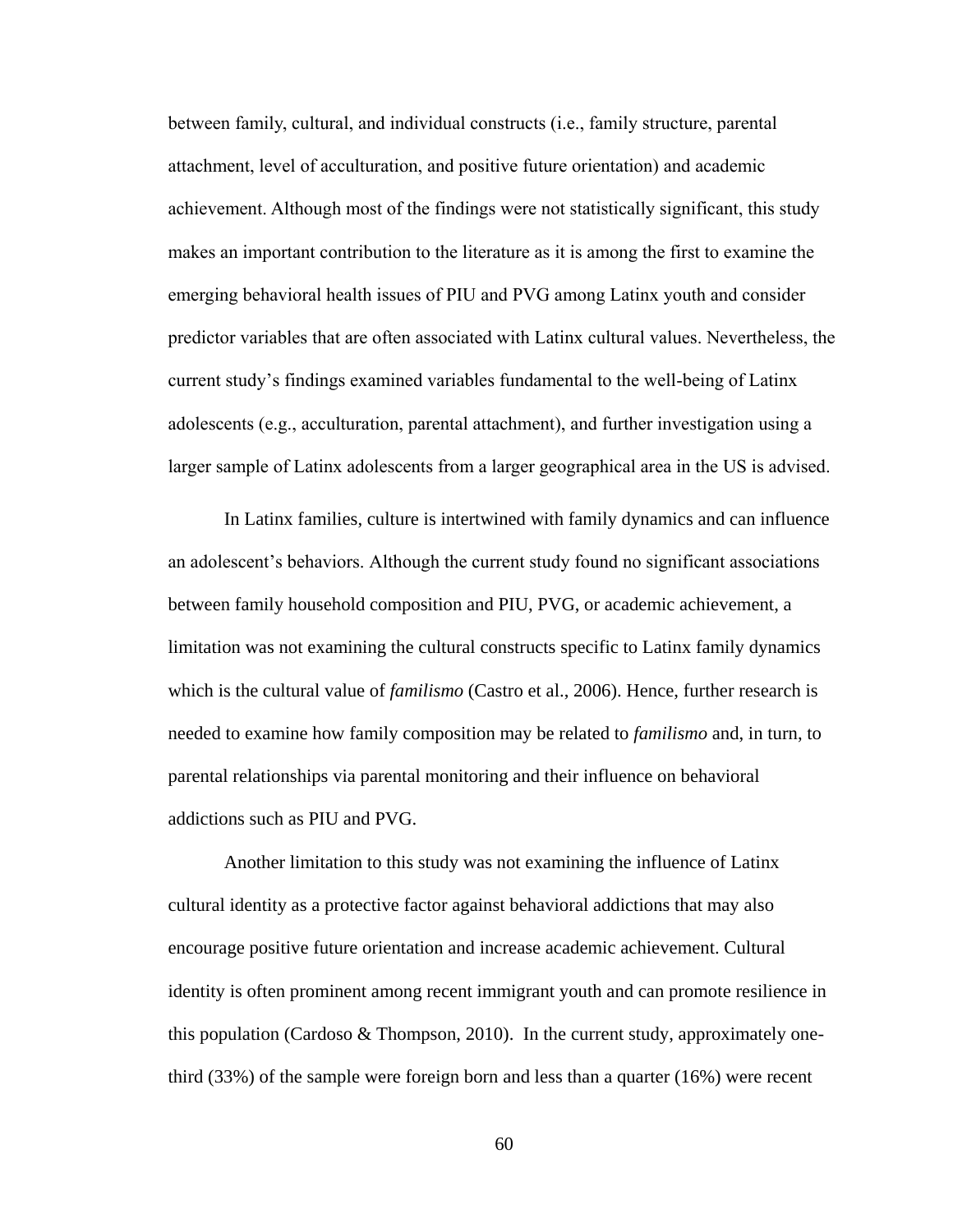immigrants. Due to the small numbers, the study was unable to explore the influential construct of Latinx cultural values. Latinx cultural values, in comparison to American culture, may have a differential effect on family processes (e.g., parental communication and parental monitoring) and on behavioral outcomes. Examining the direct and indirect effects of cultural values on family processes and youth substance use can help inform clinical and prevention efforts specific to Latinx adolescents (Prado, Szapocznik, Maldonado-Molina, Schwartz, & Pantin, 2008).

Identifying key factors that can help inform clinical and prevention efforts are essential to reduce health risks and disparities among Latinx youth. Latinx youth are at higher risk for substance use, approximately two thirds of Latinx youth live in poverty or low-income household, and 34% of the national high school dropout rate consists of Latinx adolescents (Murphey et al., 2014). Among Latinx dropouts, the highest proportion are immigrants, with foreign-born youth accounting for nearly 21% of the total dropout rate (Murphey et al., 2014). Although the current study did not find any association between family, cultural, individual constructs and academic achievement, there is evidence that Latinx are at higher risk of low academic achievement. In conclusion, considering the aforementioned disparities among Latinx adolescents, examining additional factors (e.g. parental monitoring, parental involvement, PIU, PVG) that can serve as points of intervention and prevention for academic achievement can greatly increase the quality of life for this population.

It should also be noted, that the current study's non-significant findings in relation to parental attachment are of particular interest as previous research has indicated parental attachment influences PIU and PVG among non-Latinx youth (e.g., Kim & Kim,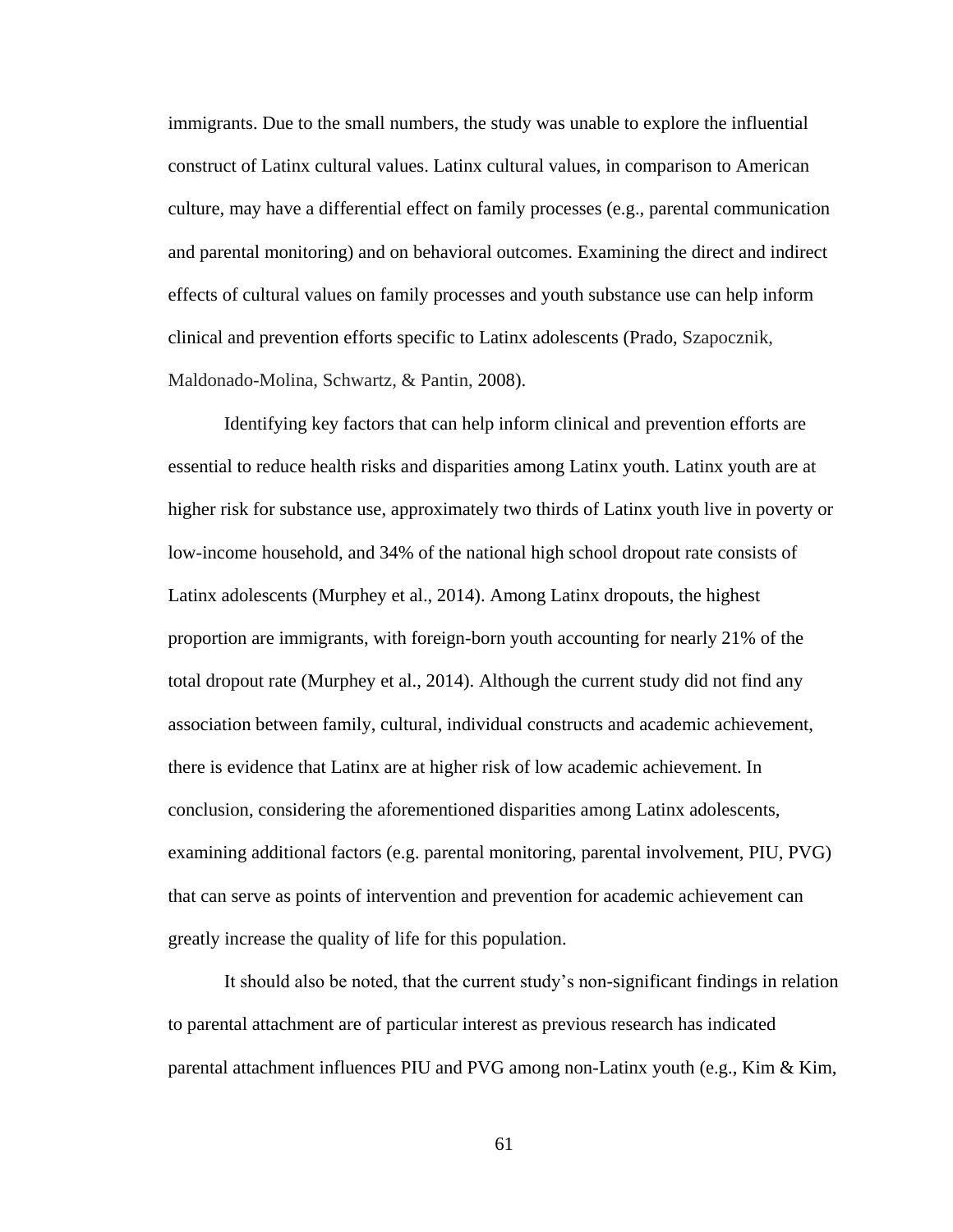2015; Soh, Charlton, & Chew, 2014). Additionally, there is substantial literature indicating that parental attachment and parental involvement serve as protective factors for Latinx adolescents. More specifically, parental involvement (i.e., parents frequently engaging in activities and communication with their child) is key in providing social support to youth, developing positive parent-child relationships, and in preventing substance use (De La Rosa & White, 2001). Additionally, parental involvement with Latinx adolescents has been found to be inversely associated with substance use (Lindenberg et al, 1994; Parsai, Voisine, Marsiliga, Kulis, & Nieri, 2009), therefore it may be prudent to examine the association between parental involvement and other types of behavioral addiction (i.e., PIU/PVG) in future studies.

Another essential variable of interest among Latinx adolescents is that of acculturation. In the current study, the measure for acculturation was two-dimensional, measuring the adolescent's level of acculturation on two subscales: dominant society immersion and ethnic society immersion. Therefore, the measure did not take into consideration the multidimensional nature of acculturation. That is, Latinx adolescents may identify as bi-cultural by conforming to American culture when in school or work, while identifying with Latinx culture and values when at home or with peers (De La Rosa, 2009). Therefore, this is a limitation in the current study as acculturation is a complex process that is unique to Latinx adolescents and is often related to additional key factors such as that of acculturation related stress.

Historically, research regarding the association between acculturation and Latinx youth health behaviors has produced consistent culturally relevant findings related to substance use and dependence (Caetano & Clark, 2003; De La Rosa, Holleran, Rugh, &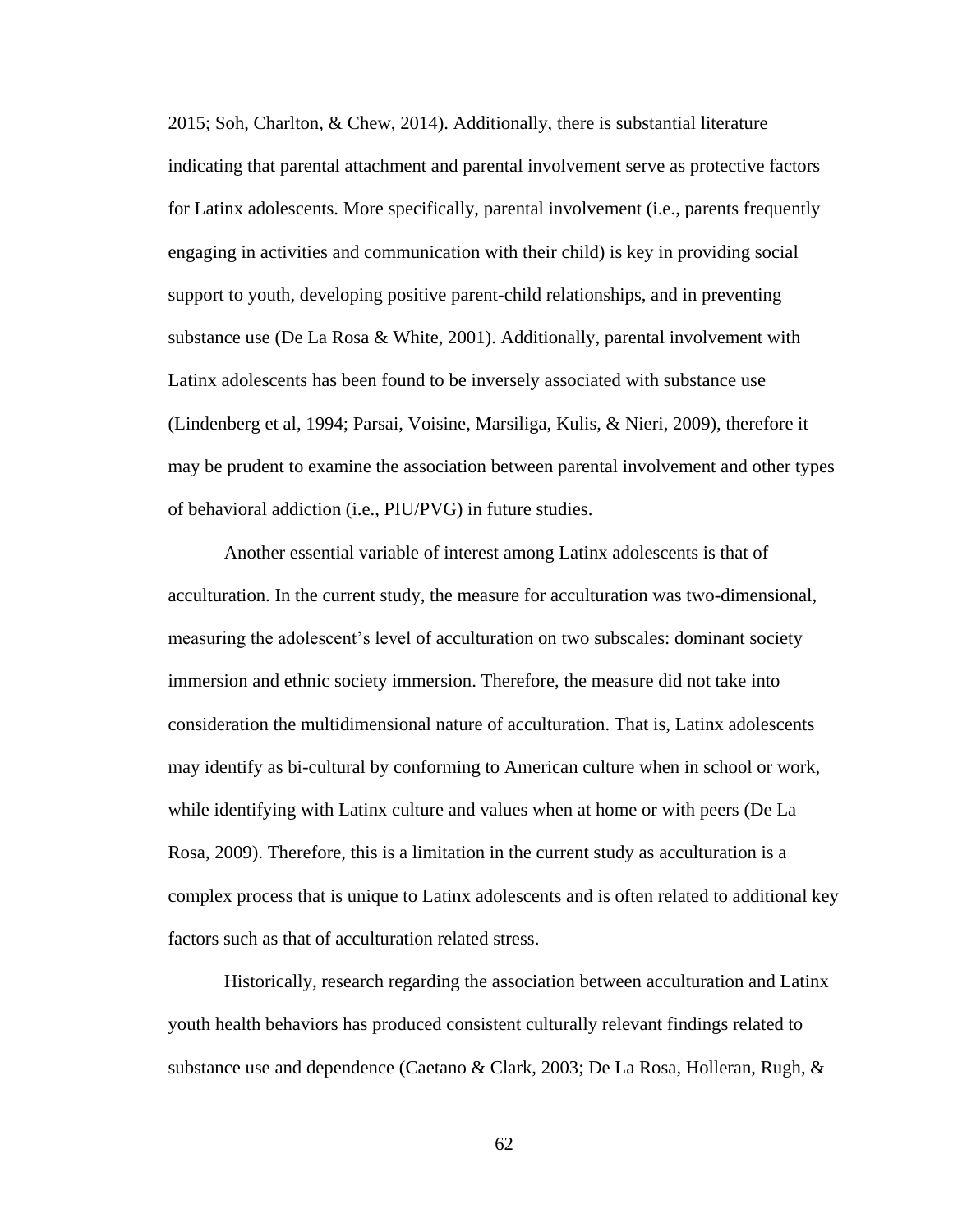MacMaster, 2005; Epstein, Botvin, & Diaz, 2001; Santisteban et al., 2012; Szapocznik et al., 2007; Warner et al., 2006). For recent immigrants, acculturation is a socialization process into the dominant society and may cause internal conflict as individuals attempt to preserve their cultural values while adopting conflicting societal norms (Marsiglia, Kulis, Wagstaff, Elek, & Dran, 2005). Although the current study found non-significant associations between acculturation and behavioral health, it should be noted that the sample primarily consisted of non-immigrant Latinx adolescents (67%). Additionally, the current study did not assess for acculturative stress in the portion of the sample that were recent immigrants (16%). Acculturative stress is an important construct to consider as adjusting to American culture can be stressful. Often Latinx cultural values and norms emphasize family while American culture values and norms emphasize individualism over family (Marsiglia, Nagoshi, Parsai, & Gonzalez-Castro, 2012), which may be a source of acculturative stress.

The results of the two mediation models were not statistically significant; thus, the current study fails to reject the null hypotheses. The nature of the current study was exploratory, and these findings are still valuable as some of the variables examined (e.g., future orientation) and their association to PIU and PVG were previously unknown. Additionally, the sample was comprised of mainly US born Latinx adolescents, with only one third (33.3%) being foreign born suggesting much of the sample may have a higher level or acculturation or are bicultural. Future research examining PIU and PVG among this population should explore a larger sample of recently immigrated Latinx adolescents to account for variability for other constructs associated with acculturation (e.g., acculturative stress) that may be associated with behavioral addictions. Additionally,

63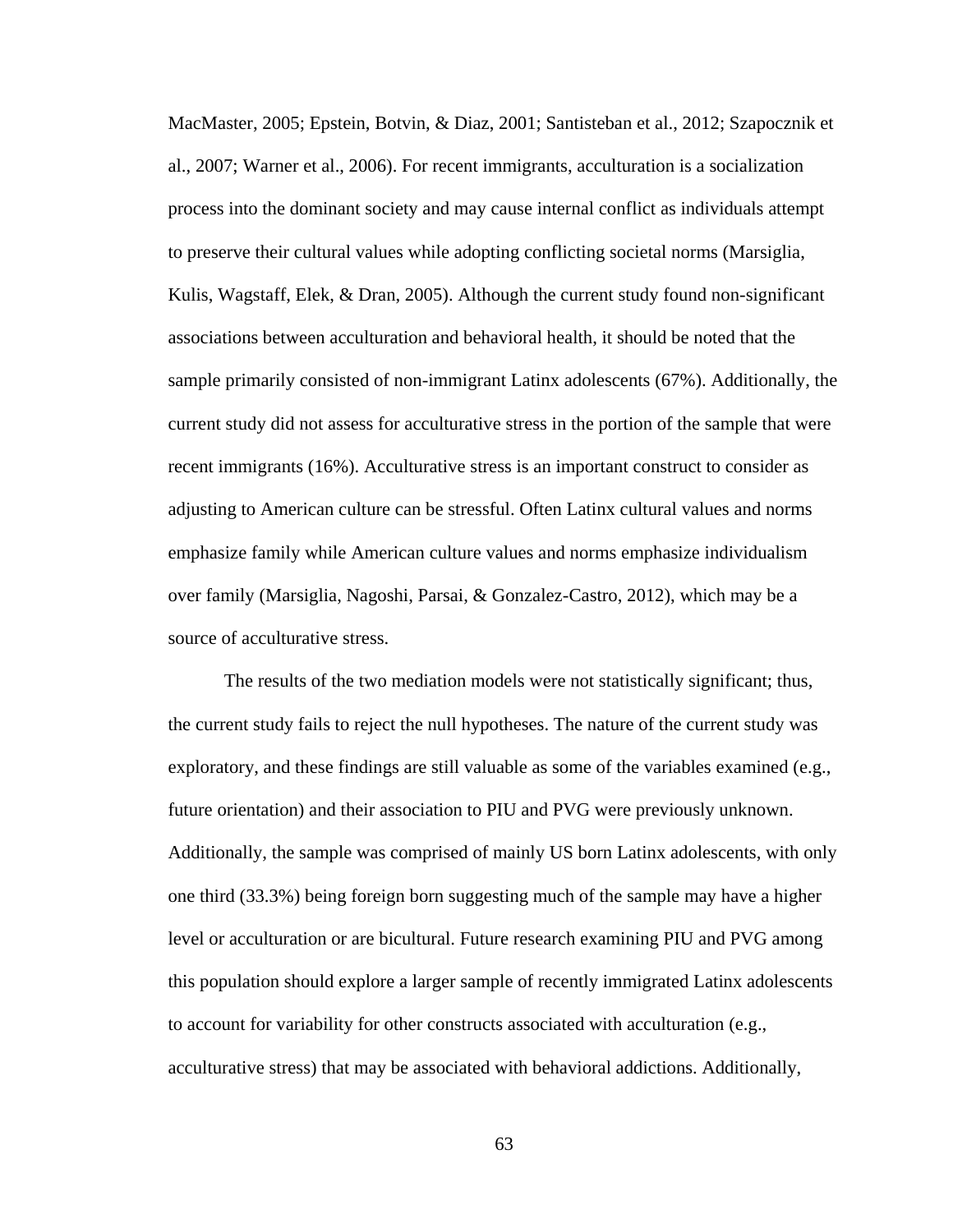future research should consider examining additional variables, such as parental involvement, as malleable factors for potential points of intervention and prevention of behavioral health issues.

#### **Limitations**

Although the current study provides important knowledge, there are several limitations. First, this study incorporates a cross-sectional design, therefore no temporal sequence can be observed. Second, the use of self-reported measures incurs the risk of response bias and/or social desirability bias. Also, each measure incorporated a different measurement of time; for example, the IPPA examines parental attachment over a lifetime, while PIUQ examines problematic Internet behaviors within the last 6 months. Lastly, the study includes the use of a non-random convenience sample and therefore no inferences can be made. In addition, the sample consists of only adolescents currently enrolled in one public high school and is not representative of the general population in Southeast Florida or Latinx in the US. Despite these limitations, the study provided insight into the non-significant effects of PIU and PVG as mediators for the associations between family, cultural, and individual constructs with Latinx youth. Future research should consider examining previously discussed cultural specific constructs to generate knowledge about problematic Internet and video gaming behaviors among US Latinx youth that will aid clinicians and researchers to better serve Latinx individuals, families, communities, and society.

### References

Aarseth, E., Bean, A. M., Boonen, H., Colder Carras, M., Coulson, M., Das, D., ... & Haagsma, M. C. (2016). Scholars' open debate paper on the World Health Organization ICD-11 Gaming Disorder proposal. *Journal of Behavioral Addictions*, (0), 1-4.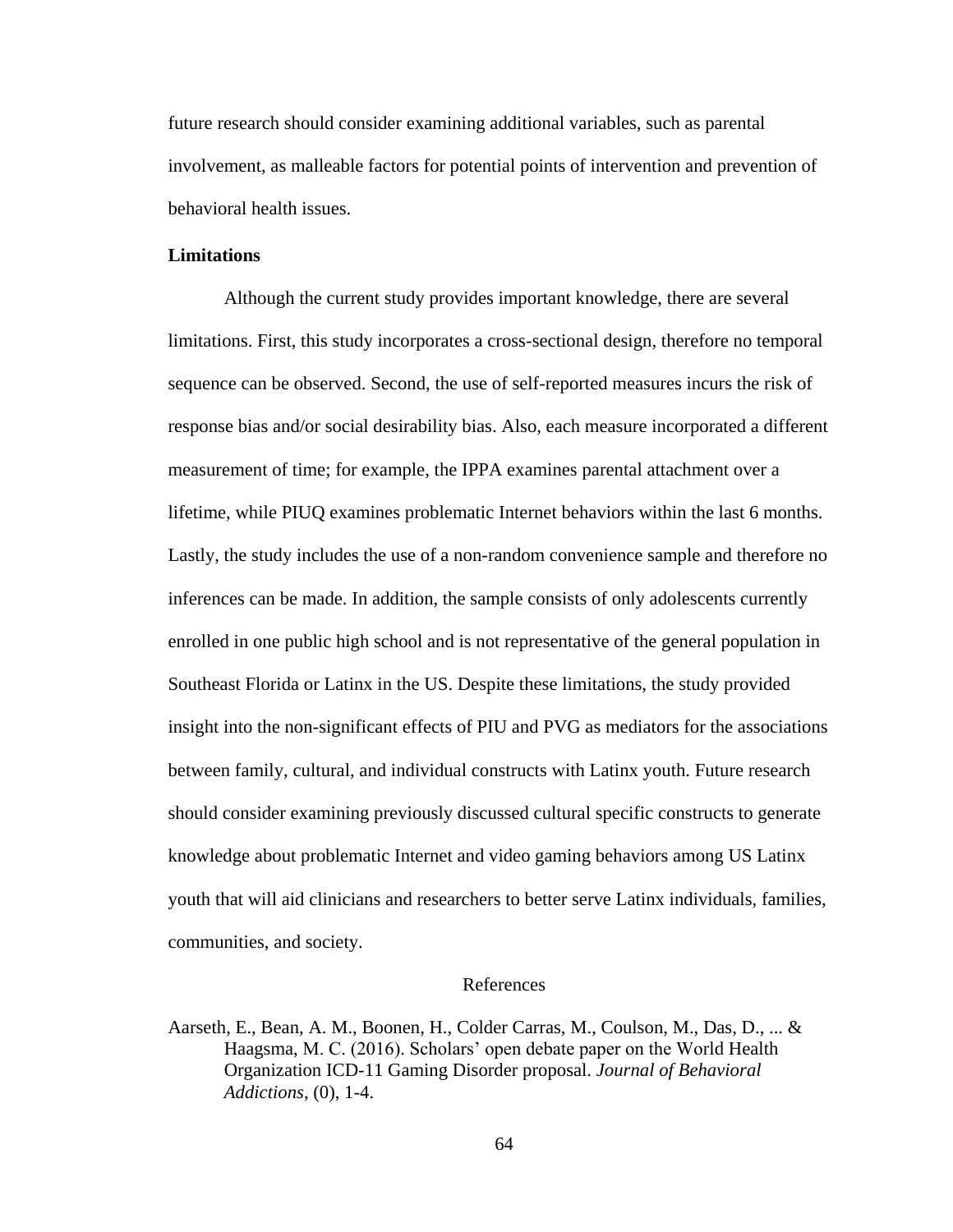- Amey, C. H., & Albrecht, S. L. (1998). Race and ethnic differences in adolescent drug use: The impact of family structure and the quantity and quality of parental interaction. *Journal of Drug Issues*, *28*(2), 283-298.
- Anand, V. (2007). A study of time management: The correlation between video game usage and academic performance markers. *CyberPsychology & Behavior, 10,*  552–559.
- Aronowitz, T. (2005). The role of ''envisioning the future'' in the development of resilience among at-risk youth. *Public Health Nursing, 22*(3), 200–208.
- Brunborg, G. S., Mentzoni, R. A., & Frøyland, L. R. (2014). Is video gaming, or video game addiction, associated with depression, academic achievement, heavy episodic drinking, or conduct problems? *Journal of Behavioral Addictions, 3*(1), 27-32. doi:http://dx.doi.org.ezproxy.fiu.edu/10.1556/JBA.3.2014.002
- Cardoso, J. B., & Thompson, S. J. (2010). Common themes of resilience among Latino immigrant families: A systematic review of the literature. *Families in Society*, *91*(3), 257-265.
- Castro, F. G., Stein, J. A., & Bentler, P. M. (2009). Ethnic pride, traditional family values, and acculturation in early cigarette and alcohol use among Latino adolescents. *The Journal of Primary Prevention*, *30*(3-4), 265-292.
- Chen, P., & Vazsonyi, A. T. (2013). Future orientation, school contexts, and problem behaviors: A multilevel study. *Journal of Youth and Adolescence*, 42(1), 67–81.
- Child Trends. (2016). Child Trends' calculations of U.S. Census Bureau, school enrollment-social and economic characteristics of students: Detailed tables. Retrieved from https://www.census.gov/data/tables/time-series/demo/schoolenrollment/cps-historical-time-series.html
- De La Rosa, M., Dillon, F.R., Ganapati, N.E., Rojas, P., Pinto, E., Prado, G. (2010). Mother-Daughter Attachment and Drug Abuse Among Latinas in the United States. *Journal of Drug Issues, 10*(2), 379-404. doi:http://dx.doi.org/10.15288/jsad.2015.76.307
- De La Rosa, M. R., Holleran, L. K., Rugh, D., & MacMaster, S. A. (2005). Substance abuse among US Latinos: A review of the literature. *Journal of Social Work Practice in the Addictions*, *5*(1-2), 1-20.
- De La Rosa, M., Huang, H., Rojas, P., Dillon, F.R., Lopez-Quintero, C., Li, T., & Ravelo, G. (2015). Influence of Mother-Daughter Attachment on Substance Use: A Longitudinal Study of a Latina Community-Based Sample. *Journal of Studies on Alcohol and Drugs, 76*(2), 307-316.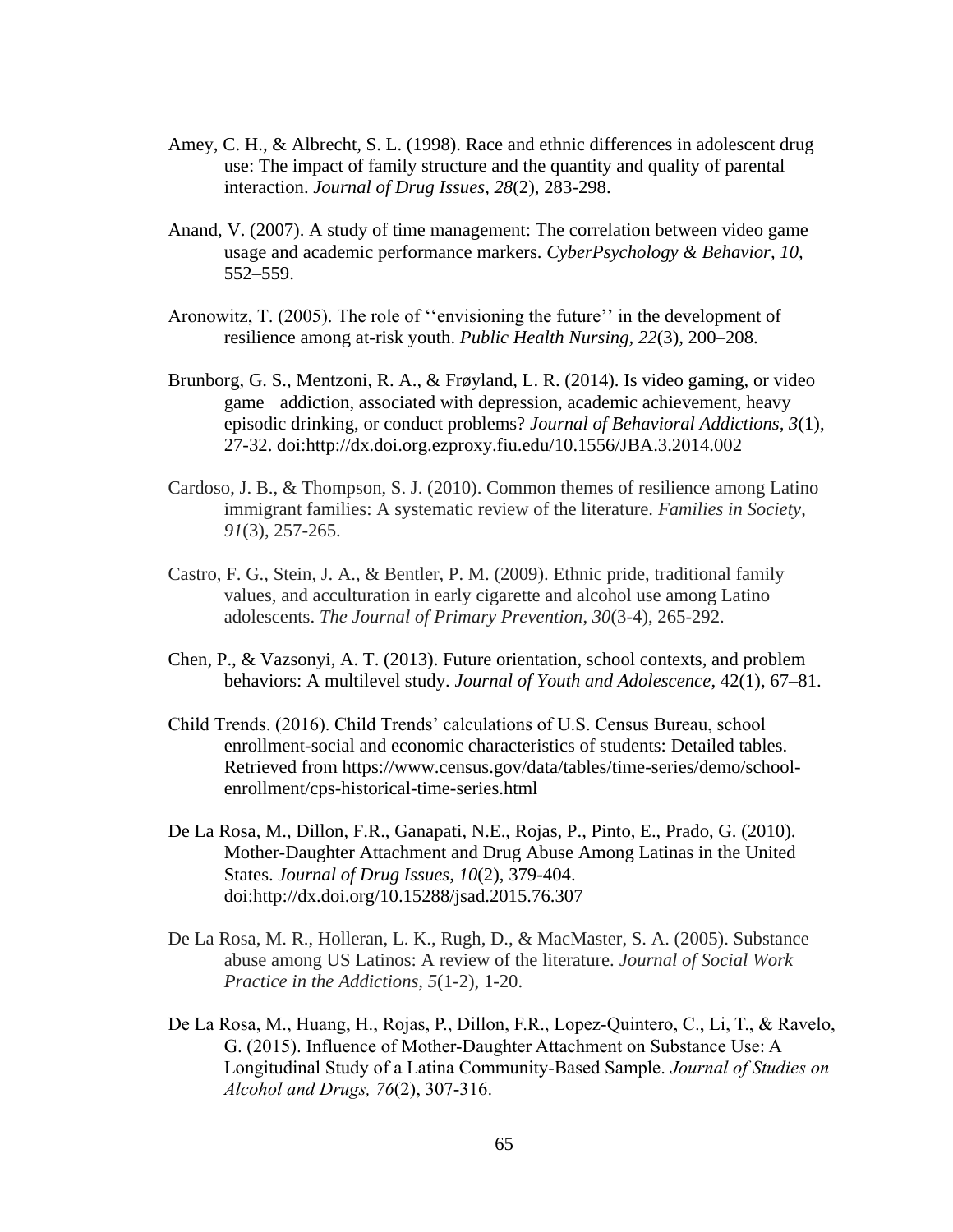- De La Rosa, M., & White, M. S. (2001). A review of the role of social support systems in the drug use behavior of Hispanics. *Journal of Psychoactive Drugs, 33*(3), 233- 240.
- Elliott, L., Golub, A., Ream, G., & Dunlap, E. (2012). Video Game Genre as Predictor of Problem Use. *Cyberpsychology, Behavior, and Social Networking, 15*(3), 155- 161. doi:http://dx.doi.org/10.1089/cyber.2011.0387
- Eitle, D. (2005). The moderating effects of peer substance use on the family structure– adolescent substance use association: Quantity versus quality of parenting. *Addictive Behaviors*, *30*(5), 963-980.
- Gentile, D. A., Lynch, P. J., Linder, J. R., & Walsh, D. A. (2004). The effects of violent video game habits on adolescent hostility, aggressive behaviors, and school performance. *Journal of Adolescence*, *27*(1), 5-22.
- Giannakopoulos, G., Mihas, C., Dimitrakaki, C., & Tountas, Y. (2009). Family correlates of adolescents' emotional/behavioural problems: evidence from a Greek school‐ based sample. *Acta Paediatrica*, *98*(8), 1319-1323.
- Giardino, J. C., & Procidano, M. E. (2012). Muscle dysmorphia symptomatology: A cross-cultural study in Mexico and the United States. *International Journal of Men's Health, 11*(1), 83-103.
- Gil, A. G., Wagner, E. F., & Vega, W. A. (2000). Acculturation, familism, and alcohol use among Latino adolescent males: Longitudinal relations. *Journal of Community Psychology*, *28*(4), 443-458.
- Gonzales, N. A., Deardorff, J., Formoso, D., Barr, A., & Barrera, J., M. (2006). Family mediators of the relation between acculturation and adolescent mental health. *Family Relations, 55*(3), 318-330.
- Grant, J. E., Potenza, M. N., Weinstein, A., & Gorelick, D. A. (2010). Introduction to Behavioral Addiction. *American Journal of Drug Alcohol Abuse, 36*(5), 233-241.
- Griffiths, M. D., Kuss, D. J., Billieux, J., & Pontes, H. M. (2016). The evolution of Internet addiction: A global perspective. *Addictive Behaviors*, *53*, 193-195.
- Griffiths, M.D., Kuss, D.J. & King, D.L. (2012). Video game addiction: Past, present and future. *Current Psychiatry Reviews, 8,* 308-318. doi:http://dx.doi.org/10.2174/157340012803520414
- Griffiths, M.D. & Meredith, A. (2009). Videogame addiction and treatment. *Journal of Contemporary Psychotherapy*, *39*(4), 47-53.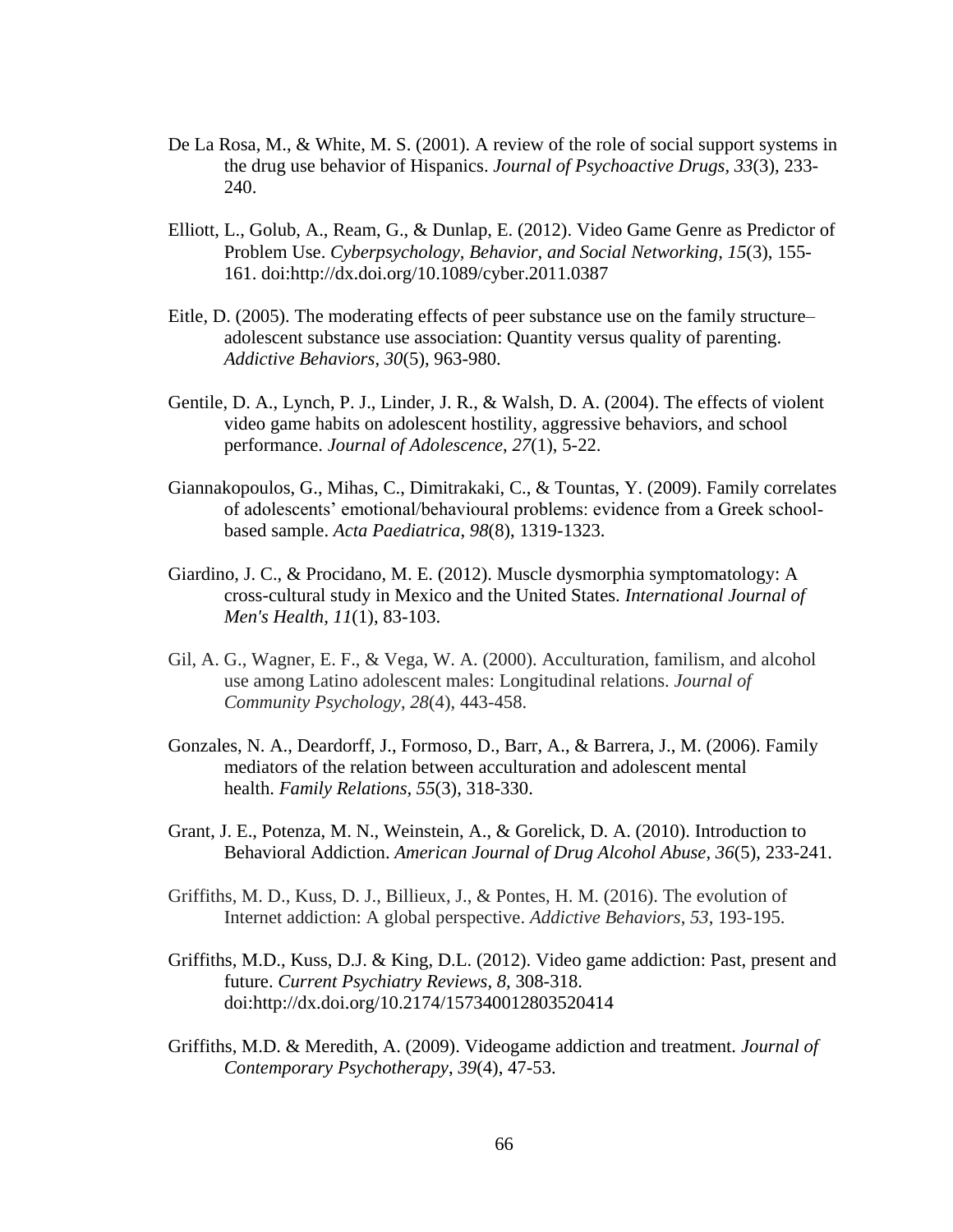- Hayes, A. F. (2009). Beyond Baron and Kenny: Statistical mediation analysis in the new millennium. *Communication Monographs, 76*, 408-420.
- Hayes, A.F. (2013). *Introduction to mediation, moderation, and conditional process analysis: A regression-based approach*. New York, NY: The Guilford Press.
- Hur, M. H. (2006). Demographic, habitual, and socioeconomic determinants of internet addiction disorder: An empirical study of korean teenagers. *Cyberpsychology & Behavior: The Impact of the Internet, Multimedia and Virtual Reality on Behavior and Society, 9*(5), 514-525.
- Imai, K., Keele, L., Tingley, D., & Yamamoto, T. (2010). Causal mediation analysis using R. In *Advances in Social Science Research Using R* (pp. 129-154). Springer, New York, NY.
- Jang, K. S., Hwang, S. Y., & Choi, J. Y. (2008). Internet addiction and psychiatric symptoms among Korean adolescents. *Journal of School Health*, *78*(3), 165-171.
- Kim, K., & Kim, K. (2015). Internet game addiction, parental attachment, and parenting of adolescents in South Korea. *Journal of Child & Adolescent Substance Abuse, 24*(6), 366-371.
- K-12 Education Code, Fla Stat § [1002.3105](http://www.leg.state.fl.us/Statutes/index.cfm?App_mode=Display_Statute&Search_String=&URL=1000-1099/1002/Sections/1002.3105.html) (1995 & Supp. 2017).
- Lenhart, A. (2015). *Teens, Social Media & Technology Overview 2015.* Pew Research Center. Retrieved from [http://www.pewinternet.org/2015/04/09/teens-social](http://www.pewinternet.org/2015/04/09/teens-social-)media-technology-2015/
- MacKinnon, D. P., Fritz, M. S., Williams, J., & Lockwood, C. M. (2007). Distribution of the product confidence limits for the indirect effect: Program PRODCLIN. *Behavior Research Methods*, *39*(3), 384-389.
- MacLeod, J. (2009). Ain't no makin' it: Aspirations and attainment in a low-income neighborhood (3rd ed.) [electronic version]. Boulder, CO: Westview Press.
- Marsiglia, F. F., Nagoshi, J. L., Parsai, M., & Castro, F. G. (2012). The influence of linguistic acculturation and parental monitoring on the substance use of Mexicanheritage adolescents in predominantly Mexican enclaves of the Southwest US. *Journal of Ethnicity in Substance Abuse*, *11*(3), 226-241.
- Martinez Jr, C. R. (2006). Effects of differential family acculturation on Latino adolescent substance use. *Family Relations*, *55*(3), 306-317.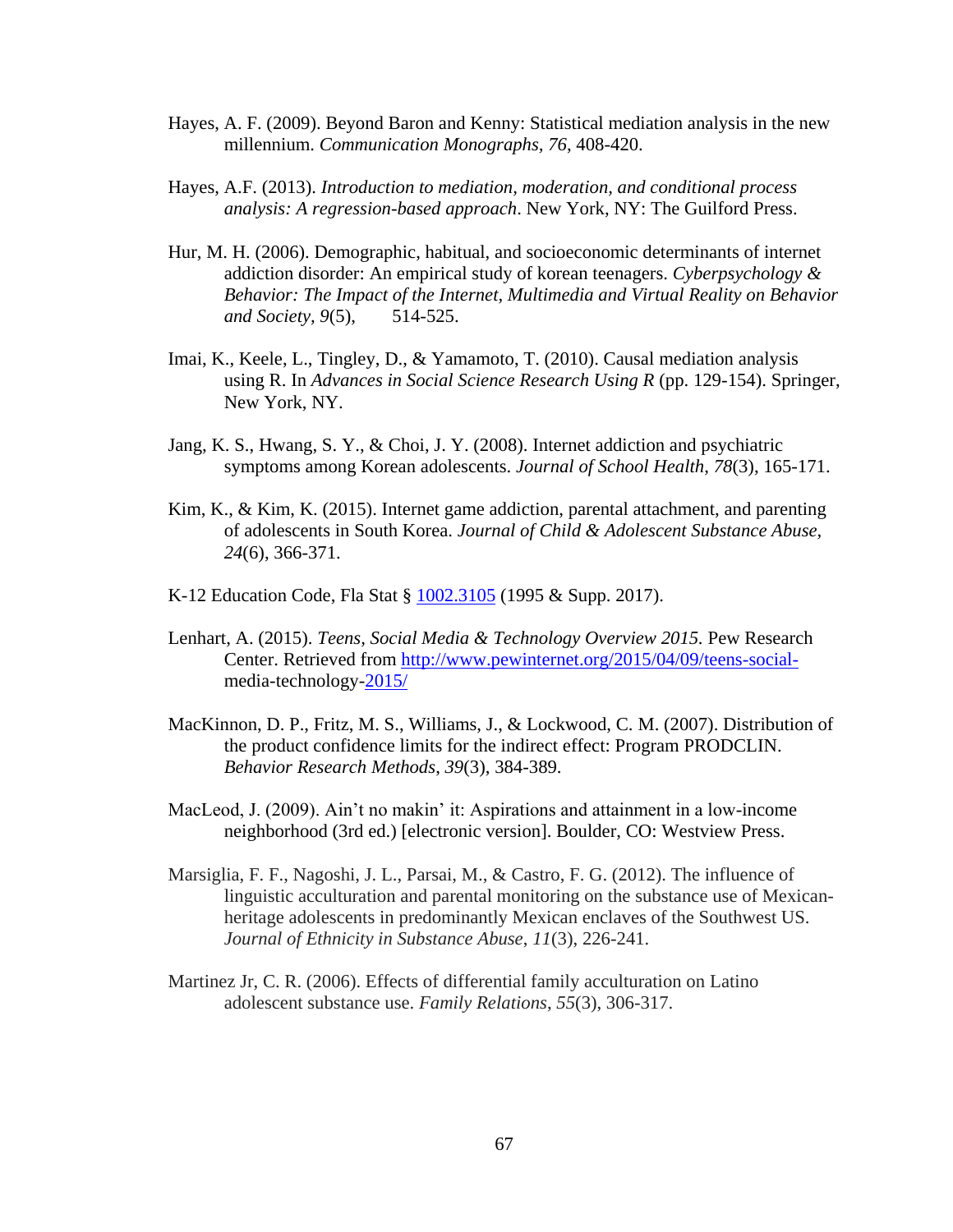- Mccoy, H., & Bowen, E. A. (2015). Hope in the social environment: Factors affecting future aspirations and school self-efficacy for youth in urban environments. *Child & Adolescent Social Work Journal, 32*(2), 131-141. doi:http://dx.doi.org.ezproxy.fiu.edu/10.1007/s10560-014-0343-7
- McLeod, J. D., Uemura, R., & Rohrman, S. (2012). Adolescent mental health, behavior problems, and academic achievement. *Journal of Health and Social Behavior, 53*(4), 482-97.
- Miranda, A. O., Bilot, J. M., Peluso, P. R., Berman, K., & Van Meek, L. G. (2006). Latino families: The relevance of the connection among acculturation, family dynamics, and health for family counseling research and practice. *The Family Journal*, *14*(3), 268-273.
- Nichols, T. M., Kotchick, B. A., Barry, C. M., & Haskins, D. G. (2010). Understanding the educational aspirations of African American adolescents: Child, family, and community factors. *Journal of Black Psychology*, 36(1), 25–48.
- Nurmi, J. (1991). How do adolescents see their future? A review of the development of future orientation and planning. *Developmental Review*, 11(1), 1–59.
- Oshio, A., Nakaya, M., Kaneko, H., & Nagamine, S. (2002). Development and validation of an Adolescent Resilience Scale. *Japanese Journal of Counseling Science*, 35, 57–65.
- Piguet, C., Berchtold, A., Akre, C., & Suris, J. (2015). What keeps female problematic internet users busy online? *European Journal of Pediatrics, 174*(8), 1053-1059. doi: http://dx.doi.org.ezproxy.fiu.edu/10.1007/s00431-015-2503-y
- Prado, G., Szapocznik, J., Maldonado-Molina, M. M., Schwartz, S. J., & Pantin, H. (2008). Drug use/abuse prevalence, etiology, prevention, and treatment in Hispanic adolescents: A cultural perspective. *Journal of Drug Issues*, *38*(1), 5-36.
- Preacher, K. J., & Hayes, A. F. (2004). SPSS and SAS procedures for estimating indirect effects in simple mediation models. *Behavior Research Methods, Instruments, & Computers*, *36*(4), 717-731.
- Preacher, K. J., & Hayes, A. F. (2008). Asymptotic and resampling methods for estimating and comparing indirect effects. *Behavior Research Methods*, 40, 879– 891.
- Prince, D. M., Epstein, M., Nurius, P. S., King, K., Gorman-Smith, D., & Henry, D. B. (2016). Assessing future expectations of low-income minority young men: Survival-threats and positive expectations. *Journal of Child and Family Studies*, *25*(7), 2089-2101.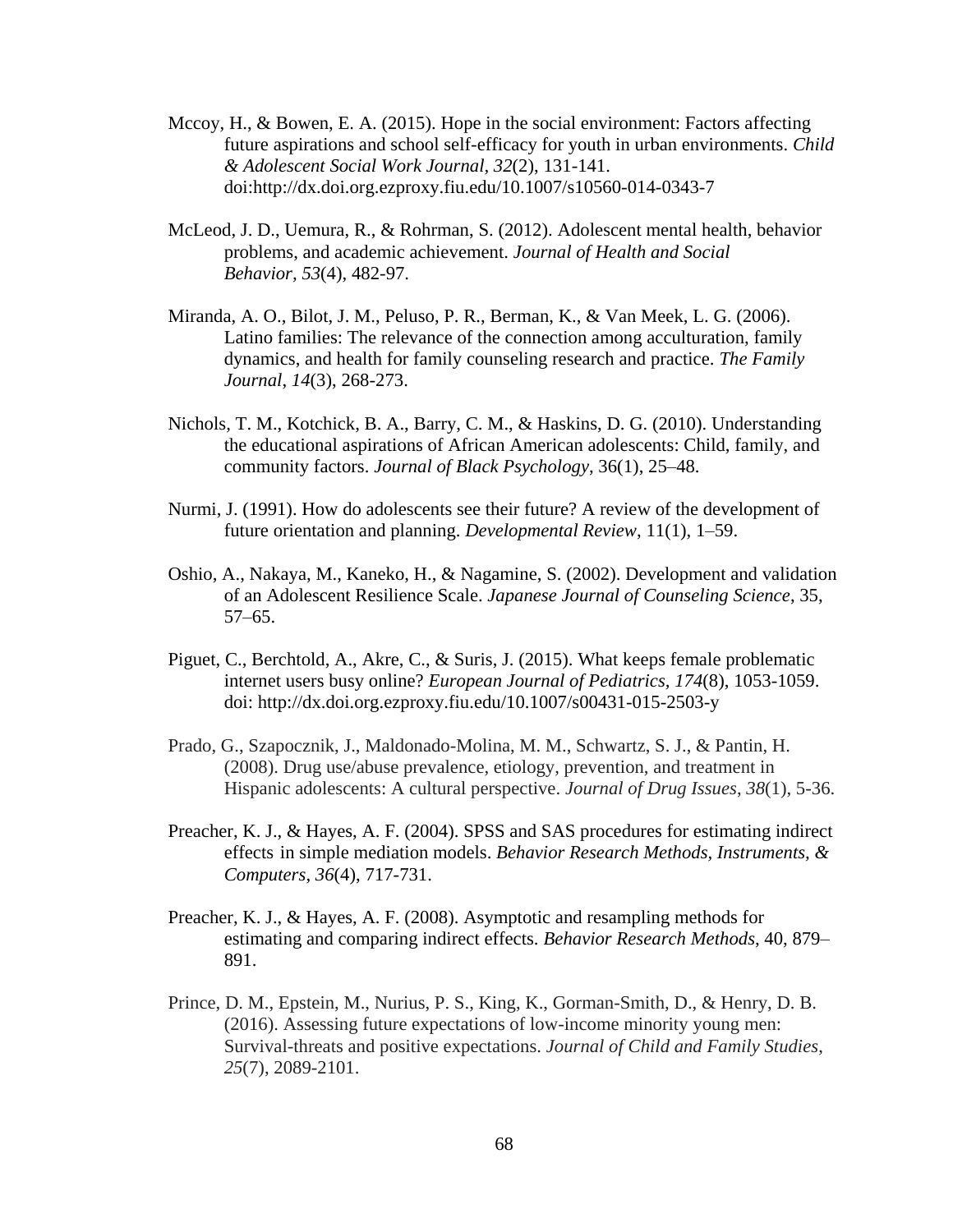- Ream, G. L., Elliott, L. C., & Dunlap, E. (2011). Playing video games while using or feeling the effects of substances: Associations with substance use problems. *International Journal of Environmental Research and Public Health, 8*(10), 3979- 3998. doi:http://dx.doi.org.ezproxy.fiu.edu/10.3390/ijerph8103979
- Reynolds, A. J. (2000). Educational success in high-risk settings: Contributions of the Chicago longitudinal study. *Journal of School Psychology*, 37(4), 345–354.
- Rikkers, W., Lawrence, D., Hafekost, J., & Zubrick, S. R. (2016). Internet use and electronic gaming by children and adolescents with emotional and behavioural problems in Australia - results from the second child and adolescent survey of mental health and wellbeing. *BMC Public Health, 16*  doi:http://dx.doi.org.ezproxy.fiu.edu/10.1186/s12889016-3058-1
- Salguero, R.A.T.; Morán, R.M.B. (2002). Measuring problem video game playing in adolescents. *Society for the Study of Addiction to Alcohol and Other Drugs, 97*,1601- 1606.
- Santisteban, D.A., Mena, M.P., & Abalo, C. (2012). Bridging diversity and family systems: Culturally informed and flexible family-based treatment for Hispanic adolescents. *Couple and Family Psychology: Research and Practice, 2*(4), 246- 263. doi:http://dx.doi.org/10.1037
- Santisteban, D. A., Coatsworth, J. D., Briones, E., Kurtines, W., & Szapocznik, J. (2012). Beyond acculturation: An investigation of the relationship of familism and parenting to behavior problems in hispanic youth. *Family Process, 51*(4), 470-82.
- Schwartz, S. J., Montgomery, M. J., & Briones, E. (2006). The role of identity in acculturation among immigrant people: Theoretical propositions, empirical questions, and applied recommendations. *Human development*, *49*(1), 1-30.
- Shek, D. T., & Yu, L. (2012). Internet addiction phenomenon in early adolescents in Hong Kong. *The Scientific World Journal*, *2012*.
- Siomos, K., Floros, G., Fisoun, V., Evaggelia, D., Farkonas, N., Sergentani, E., . . . Geroukalis, D. (2012). Evolution of internet addiction in greek adolescent students over a two-year period: The impact of parental bonding. *European Child & Adolescent Psychiatry, 21*(4), 211-219. doi:http://dx.doi.org.ezproxy.fiu.edu/10.1007/s00787-012-0254-0
- Skoric, M. M., Teo, L. L. C., & Neo, R. L. (2009). Children and video games: addiction, engagement, and scholastic achievement. *Cyberpsychology & Behavior*, *12*(5), 567-572.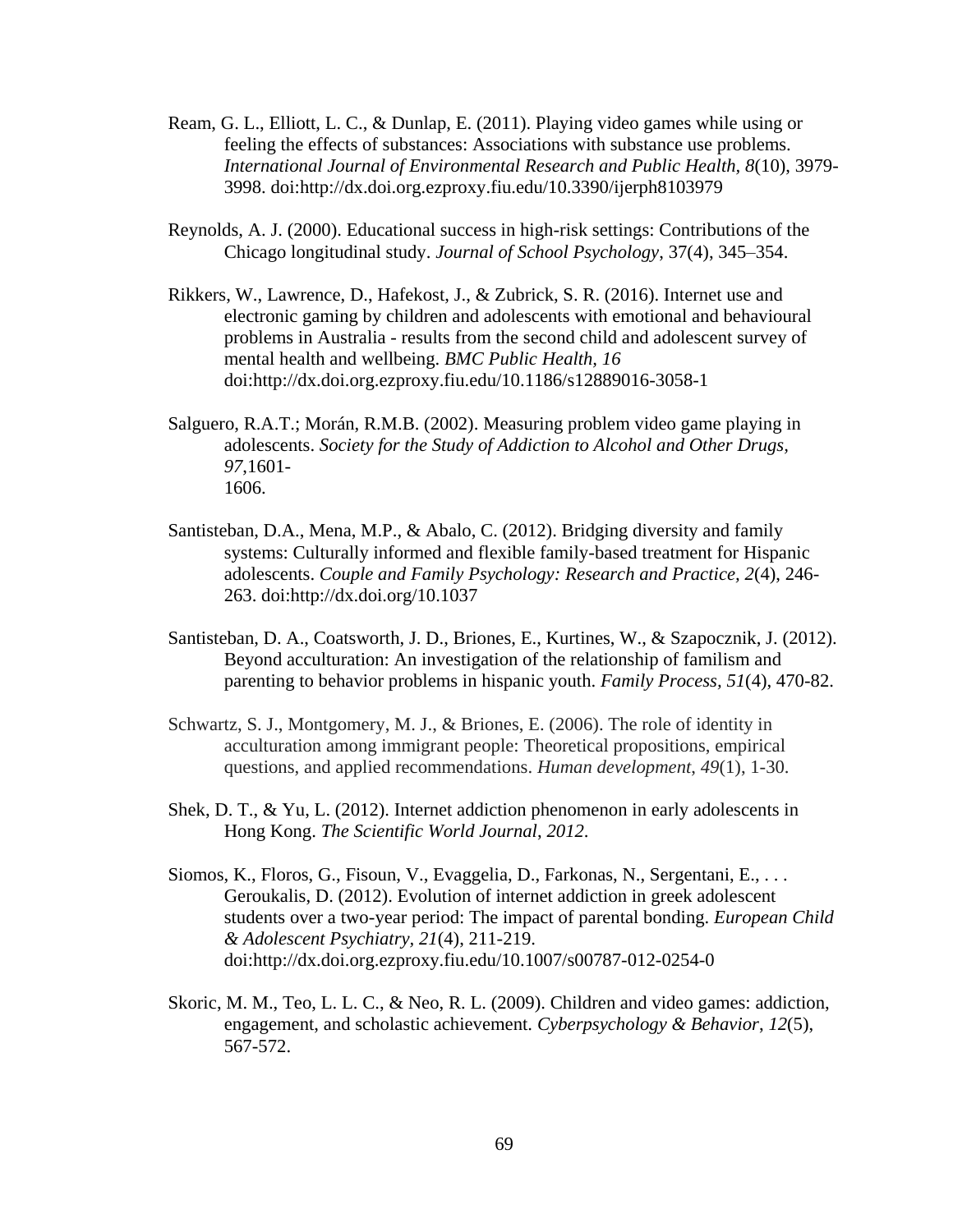- Soh, P. C. H., Charlton, J. P., & Chew, K. W. (2014). The influence of parental and peer attachment on Internet usage motives and addiction. *First Monday*, *19*(7).
- Stephenson, M. (2000). Development and validation of the Stephenson Multigroup Acculturation Scale (SMAS). *Psychological Assessment*, *12*(1), 77.
- ThinkNow Research Hispanic Omnibus Study (2014). Retrieved from http://www.hispanicgamers.com/#demographics
- Tofighi, D., & MacKinnon, D. P. (2011). R Mediation: An R package for mediation analysis confidence intervals. *Behavior Research Methods*, *43*(3), 692-700.

US Census Bureau. (2014). Retrieved from: http://www.census.gov/

- Weisskirch, R. S. (2013). Family relationships, self-esteem, and self-efficacy among language brokering mexican american emerging adults. *Journal of Child and Family Studies, 22*(8), 1147-1155. doi:http://dx.doi.org.ezproxy.fiu.edu/10.1007/s10826-012-9678-x
- Xu, J., Shen, L., Yan, C., Hu, H., Yang, F., Wang, L., . . . Shen, X. (2014). Parentadolescent interaction and risk of adolescent internet addiction: A population-based study in shanghai. *BMC Psychiatry, 14*, 112. doi:http://dx.doi.org.ezproxy.fiu.edu/10.1186/1471-244X-14-112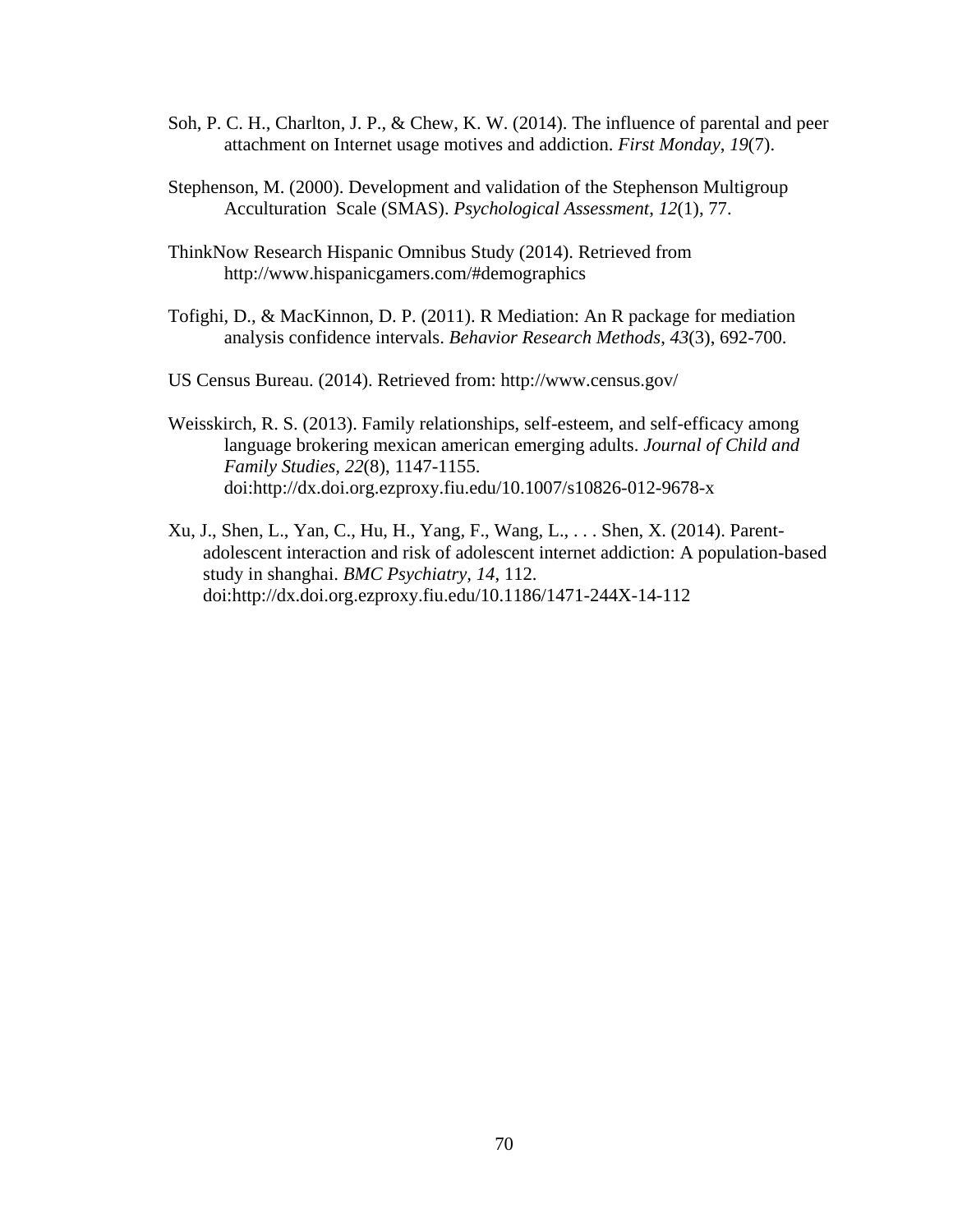# **Tables for Manuscript 1**

| ani |
|-----|
|-----|

*Percentage and Total Sum of Problem Video Game Playing Scale Items by Dimension*

| <b>PVP</b> Item                                      | Percent | Sum $(n)$ |
|------------------------------------------------------|---------|-----------|
| 1. Preoccupation                                     | 40.0%   | 64        |
| 2. Tolerance                                         | 31.9%   | 51        |
| 3. Loss of Control                                   | 49.7%   | 79        |
| 4. Withdrawal                                        | 26.4%   | 42        |
| 5. Escape                                            | 36.1%   | 57        |
| 6. Loss of Control                                   | 56.3%   | 90        |
| 7. Lies and Deception                                | 31.6%   | 50        |
| 8. Disregard for physical/psychological consequences | 9.4%    | 15        |
| 9. Family/schooling disruption                       | 25.0%   | 40        |
|                                                      |         |           |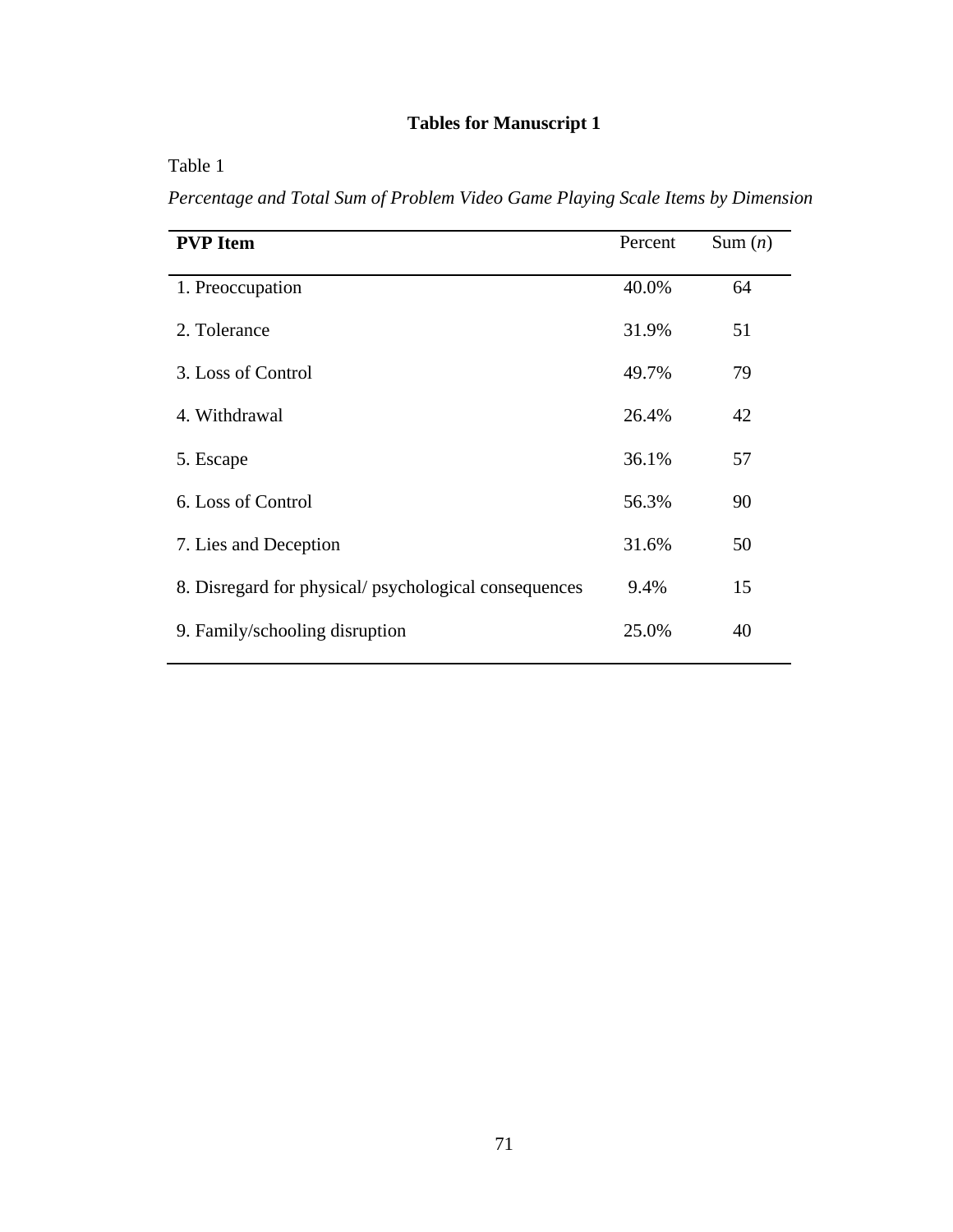# Table 2

*Problem Video Game Playing Mean Scores, Standard Deviations (SD) by Sex and Age*

| <b>Age Range by Years</b>    | All $(n)$ | Male $M(SD)$ | Female $M(SD)$ | Total $M(SD)$ |
|------------------------------|-----------|--------------|----------------|---------------|
| <b>Elementary School Age</b> | 76        | 4.47(1.83)   | 2.66(2.04)     | 3.57(2.13)    |
| Middle School Age            | 38        | 3.60(2.21)   | 2.67(2.17)     | 3.16(2.21)    |
| High School Age              | 45        | 2.00(1.56)   | 2.04(1.37)     | 2.02(1.44)    |
| Total                        | 159       | 3.62(2.11)   | 2.47(1.89)     | 3.07(2.12)    |

 $$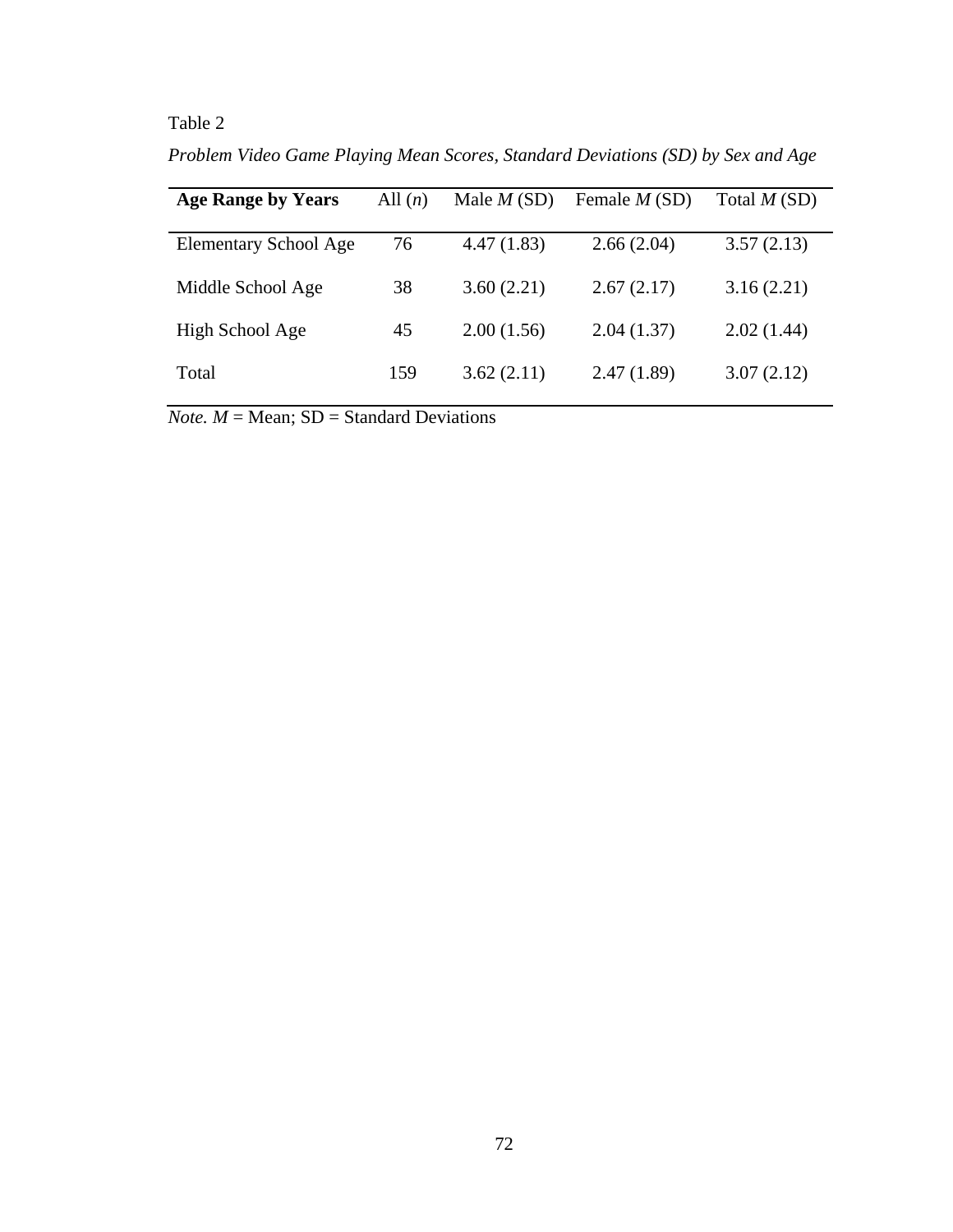# Table 3

**Variable** SS df MS F *p* ES Sex 29.57 1 29.57 8.35 .004 .052 Age 67.56 2 33.78 9.54 <.001 .111 Sex by Age 24.43 2 12.21 32.45 .03 .043

*Two-Way ANOVA of Problem Video Game Playing Scale Mean Scores by Sex and Age*

*Note.*  $SS = sum$  of squares;  $df = degrees$  of freedom;  $MS = mean$  square;  $ES = effect$  size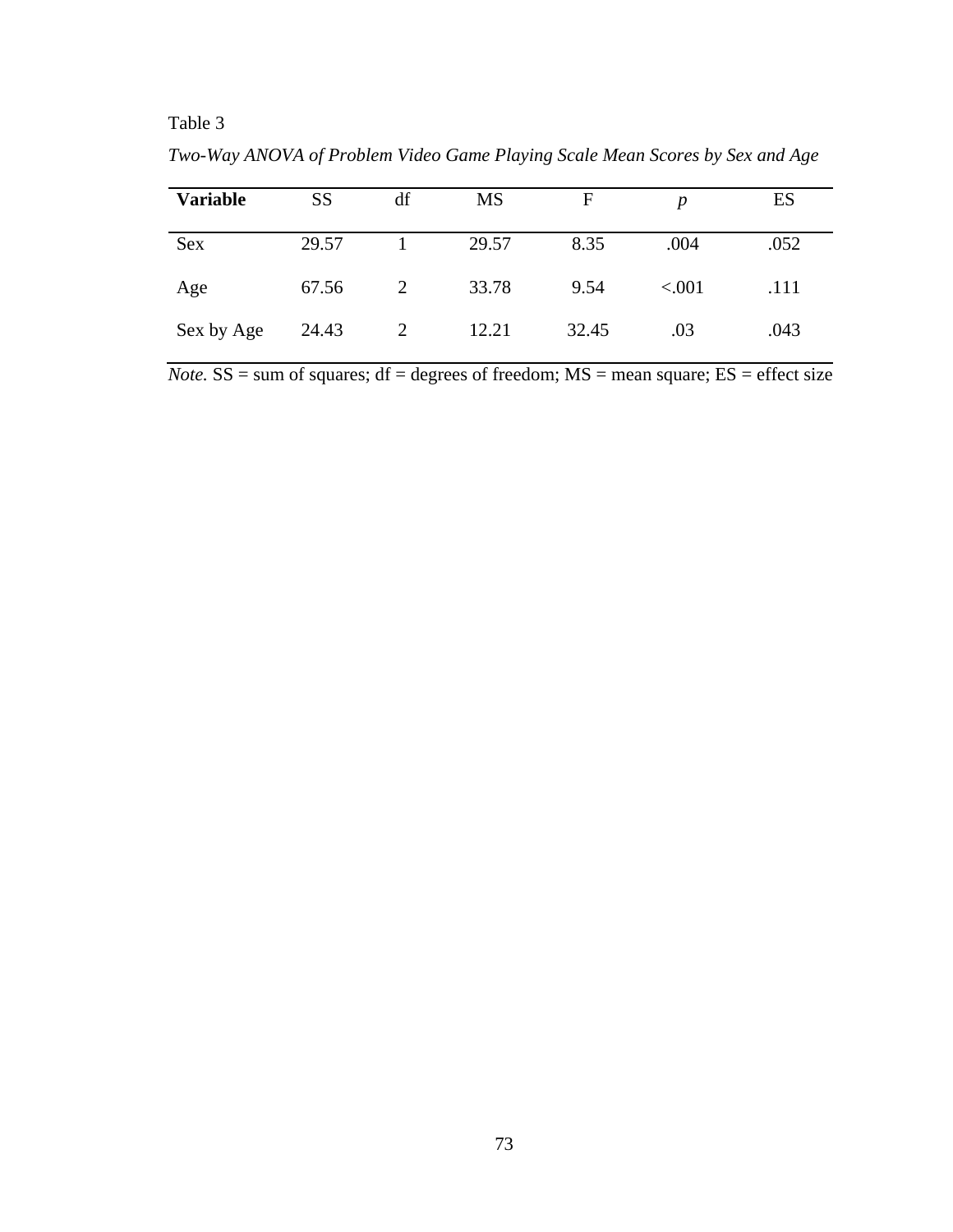## **Tables and Figure for Manuscript 2**

|                      | Parental   | PIUQ      | Academic    | Substance    | Sleep quality | Anxiety      | Depression |
|----------------------|------------|-----------|-------------|--------------|---------------|--------------|------------|
|                      | monitoring |           | achievement | use          |               |              |            |
| Parental monitoring  |            |           |             |              |               |              |            |
| PIUQ                 | $.267***$  |           |             |              |               |              |            |
| Academic achievement | $.170*$    | $-.150*$  |             |              |               |              |            |
| Substance use        | $-.081$    | $-.067$   | .116        | $\mathbf{1}$ |               |              |            |
| Sleep quality        | $.170*$    | $.282***$ | .073        | $.306***$    |               |              |            |
| Anxiety              | $.149^{+}$ | .045      | .102        | $.511***$    | $.511***$     | $\mathbf{1}$ |            |
| Depression           | $.215*$    | $.267***$ | $-.061$     | $.393***$    | $.502***$     | $.726***$    |            |

Table 1. Correlation coefficients for all latent variables.

*Notes*: Higher scores on Parental Monitoring Scale indicate lower levels of parental monitoring. Higher scores on GPA indicate worse GPA. PIU was measures using the PIUQ, with higher PIUQ scores indicating higher level of PIU. Sleep quality, substance use, anxiety, and depressive symptoms were measured using the DSM-5 Cross-Cutting Assessment-Child, with higher scores indicating worsening symptoms.

\*  $p < .05$ , \*\*  $p < .01$ , \*\*\*  $p < .001$ , +  $p < .10$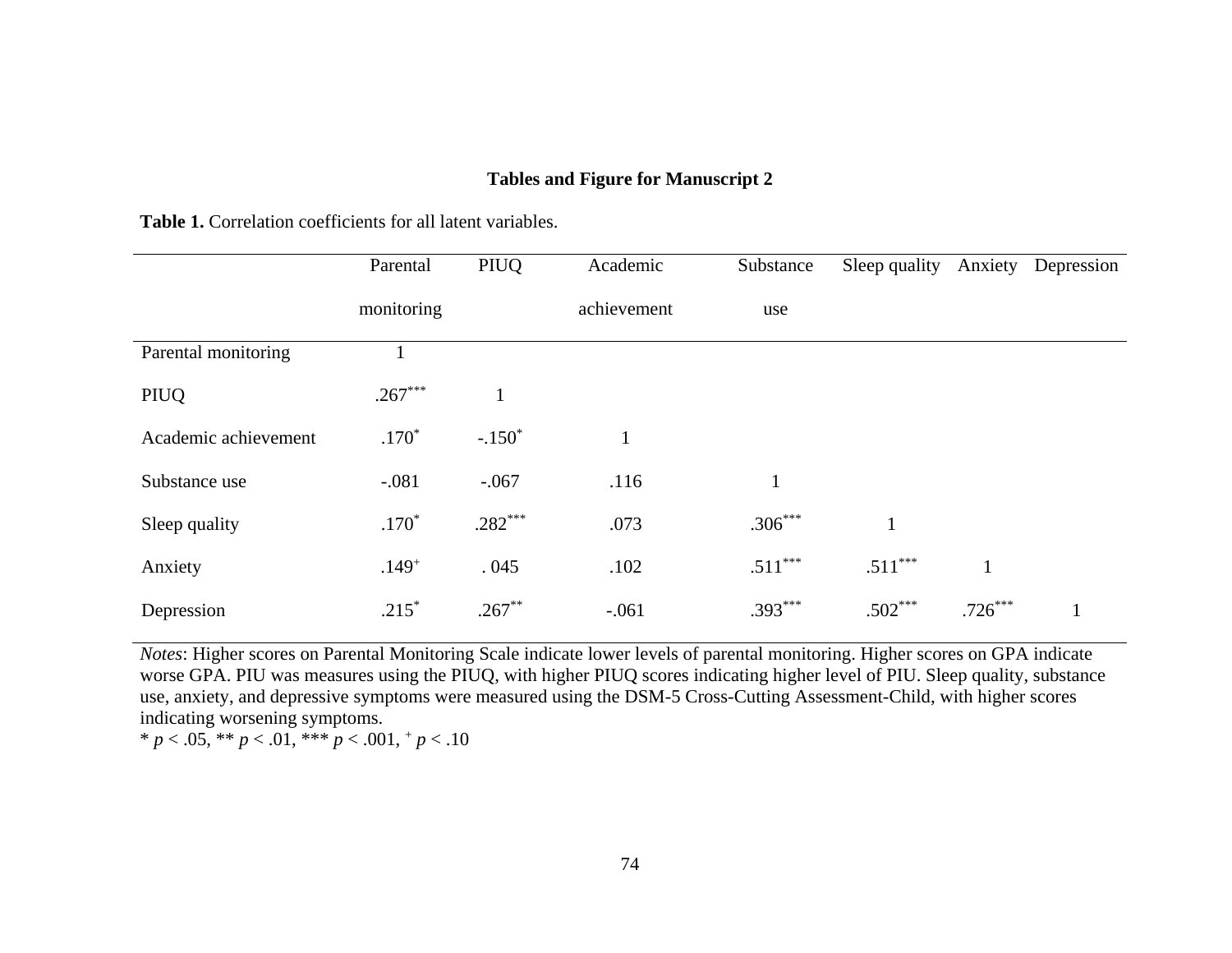# **Table 2.** Factor loadings of each measurement for the measurement model

| Problem Internet Use Questionnaire Items                                         | Factor 1:        | Factor 2: | Factor 3: |
|----------------------------------------------------------------------------------|------------------|-----------|-----------|
|                                                                                  | Control disorder | Obsession | Neglect   |
| 3. How often do you feel that you should decrease the amount of time spent on    | $.46***$         |           |           |
| line?                                                                            |                  |           |           |
| 6. How often does it happen to you that you wish to decrease the amount of time  | $.72***$         |           |           |
| spent online but you do not succeed?                                             |                  |           |           |
| 9. How often do you try to conceal the amount of time spent online?              | $.40***$         |           |           |
| 12. How often do you feel that your Internet usage causes problems for you?      | $.62***$         |           |           |
| 15. How often do you realize saying, when you are online, "just a couple of more | .79***           |           |           |
| minutes and I will stop?"                                                        |                  |           |           |
| 1. How often do you fantasize about the Internet or think about what it would be |                  | $.73***$  |           |
| like to be online when you are not on the Internet?                              |                  |           |           |
| 4. How often do you daydream about the Internet?                                 |                  | $.68***$  |           |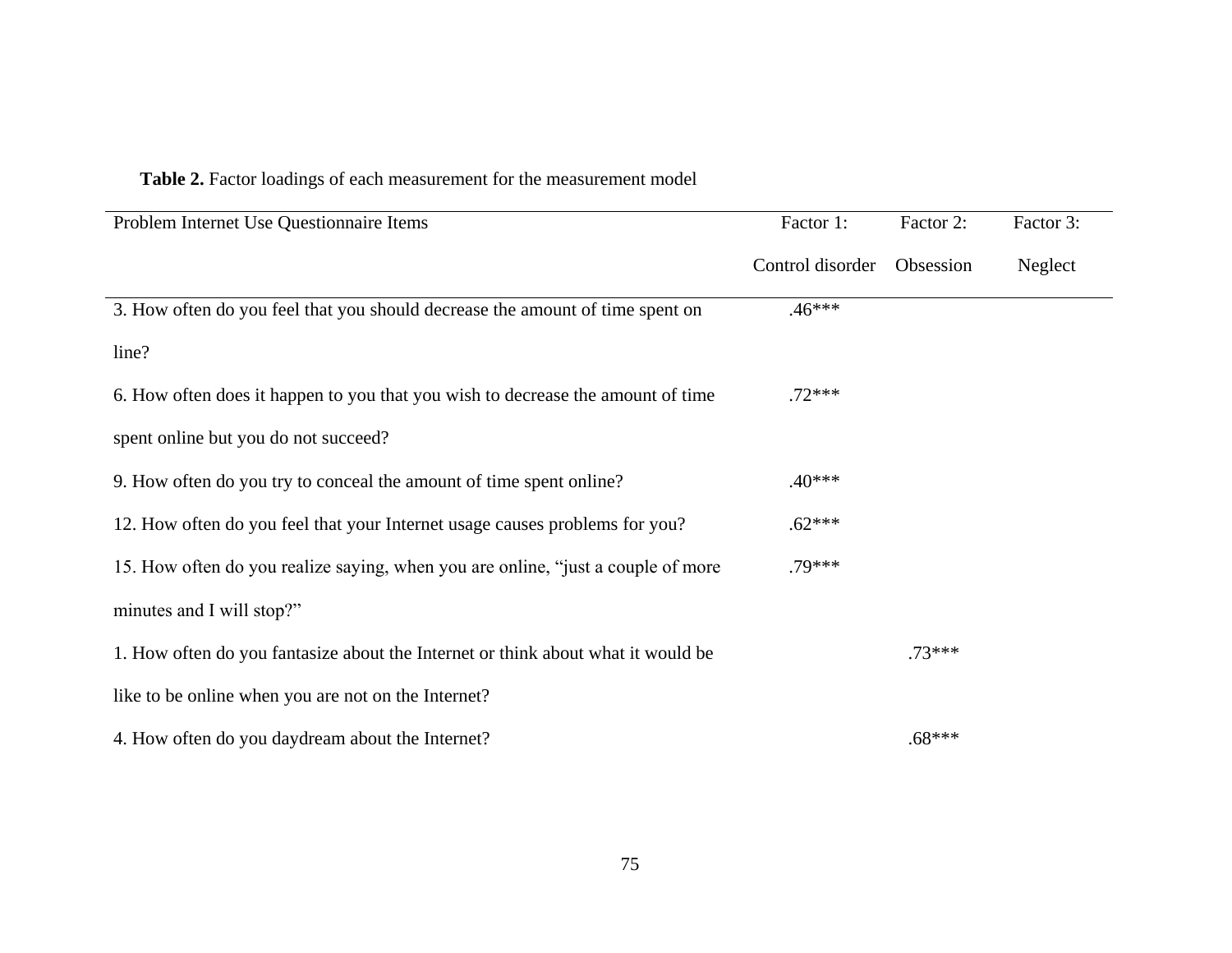| 7. How often do you feel tense, irritated, or stressed if you cannot use the Internet  |            | $.68***$ |          |
|----------------------------------------------------------------------------------------|------------|----------|----------|
| for as long as you want to?                                                            |            |          |          |
| 10. How often do you feel tense, irritated, or stressed if you cannot use the Internet |            | $.61***$ |          |
| for several days?                                                                      |            |          |          |
| 13. How often does it happen to you that you feel depressed, moody, or nervous         |            | $.74***$ |          |
| when you are not on the Internet and these feelings stop one you are back online?      |            |          |          |
| 16. How often do you dream about the Internet?                                         |            | $.67***$ |          |
| 2. How often do you neglect household chores to spend more time online?                |            |          | $.61***$ |
| 5. How often do you spend time online when you'd rather sleep?                         |            |          | $.72***$ |
| 11. How often does the use of the Internet impair your work or your efficacy?          |            |          | $.63***$ |
| 14. How often do you lose sleep due to late-night log-ins?                             |            |          | $.76***$ |
| <b>Parental Monitoring Scale</b>                                                       | One factor |          |          |
| 1. Do your parents/guardians know what you do during your free time?                   | $.58***$   |          |          |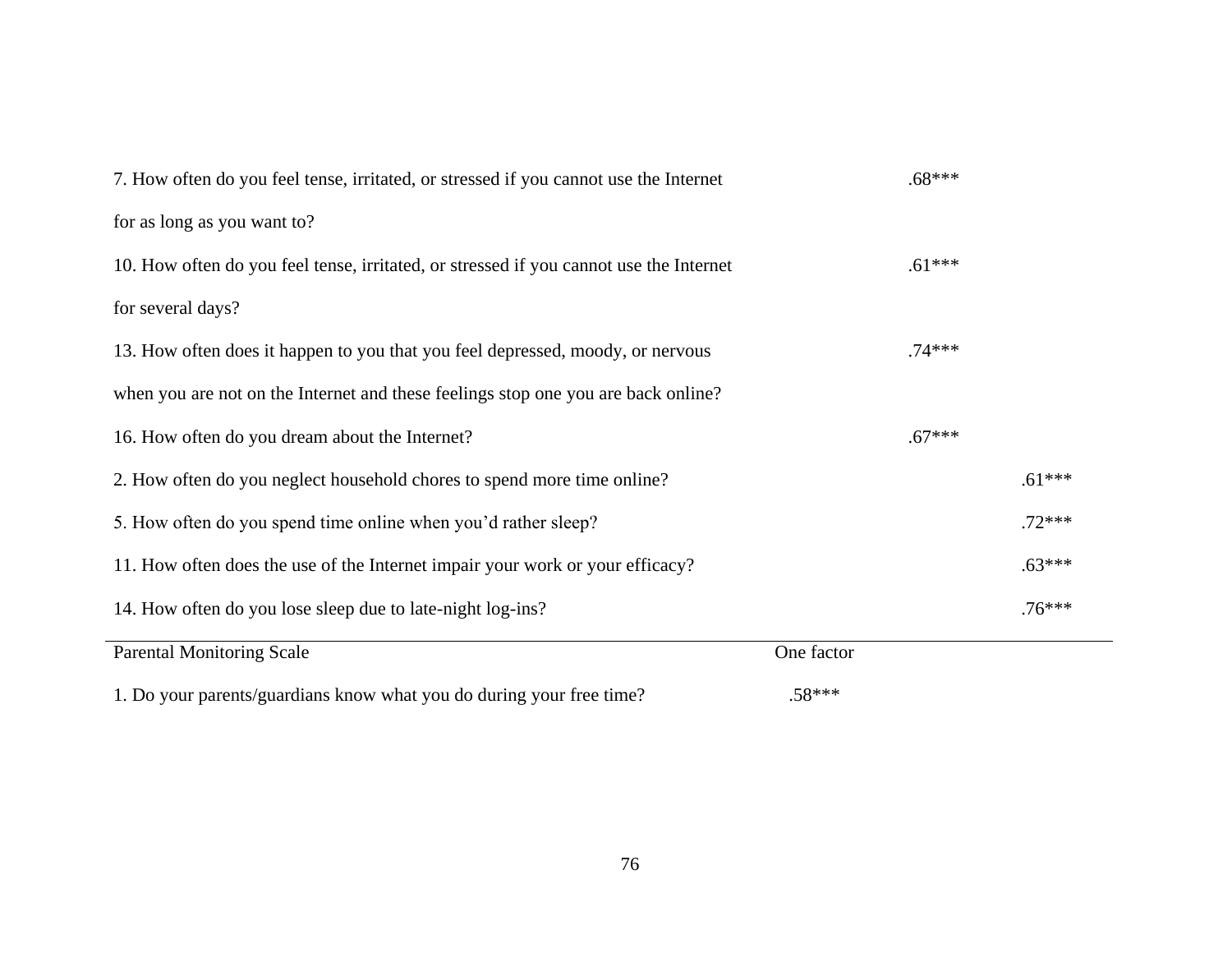| 2. Do your parents/guardians know who you have as friends and what do you do      | $.66***$   |
|-----------------------------------------------------------------------------------|------------|
| during your free time?                                                            |            |
| 3. Do your parents/guardians usually know what type of homework you have?         | $.72***$   |
| 4. Do your parents/guardians know what you spend your money on?                   | $.62***$   |
| 5. Do your parents/guardians usually know when you have an exam or paper due      | $.71***$   |
| at school?                                                                        |            |
| 6. Do your parents/guardians know how you do in different subjects at school?     | $.71***$   |
| 7. Do your parents/guardians know where you go when you are out with friends at   | $.51***$   |
| night?                                                                            |            |
| 8. Do your parents/guardians normally know where you go and what you do after     | $.54***$   |
| school?                                                                           |            |
| DSM-Cross Cutting Assessment for substance use                                    | One factor |
| 1. How often have you been drinking at least 4 drinks of any kind of alcohol in a | $.73***$   |
| single day?                                                                       |            |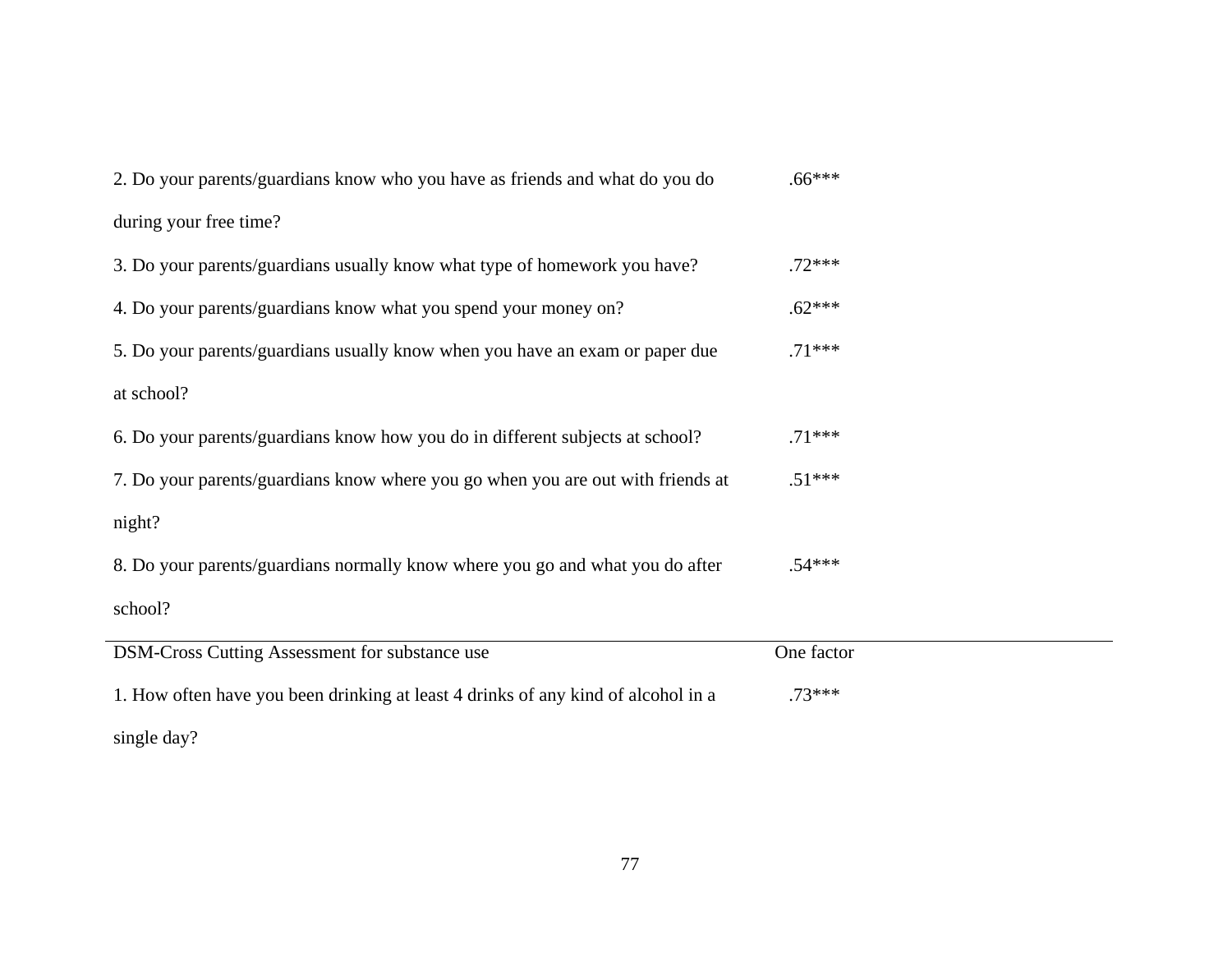| 2. How often have you been smoking any cigarette, a cigar, or pipe, or using snuff | $.81***$   |
|------------------------------------------------------------------------------------|------------|
| or chewing tobacco?                                                                |            |
| 3. How often have you been using any of the following medicine?                    | $.62***$   |
| <b>DSM-Cross Cutting Assessment for anxiety</b>                                    | One factor |
| 1. How often have you felt nervous, anxious, or scared?                            | $.67***$   |
| 2. How often have you been able to stop worrying?                                  | $.90***$   |
| 3. How often have you not been able to do things you wanted to or should have      | $.61***$   |
| done, because they made you feel nervous?                                          |            |
| <b>DSM-Cross Cutting Assessment for depression</b>                                 | One factor |
| 1. How often have you had less fun doing things than you used to?                  | .49***     |
| 2. How often have you felt sad or depressed for several hours?                     | $.67***$   |
| and and a state of<br>0.04                                                         |            |

 $\frac{1}{100}$  \*\*\* *p* < .001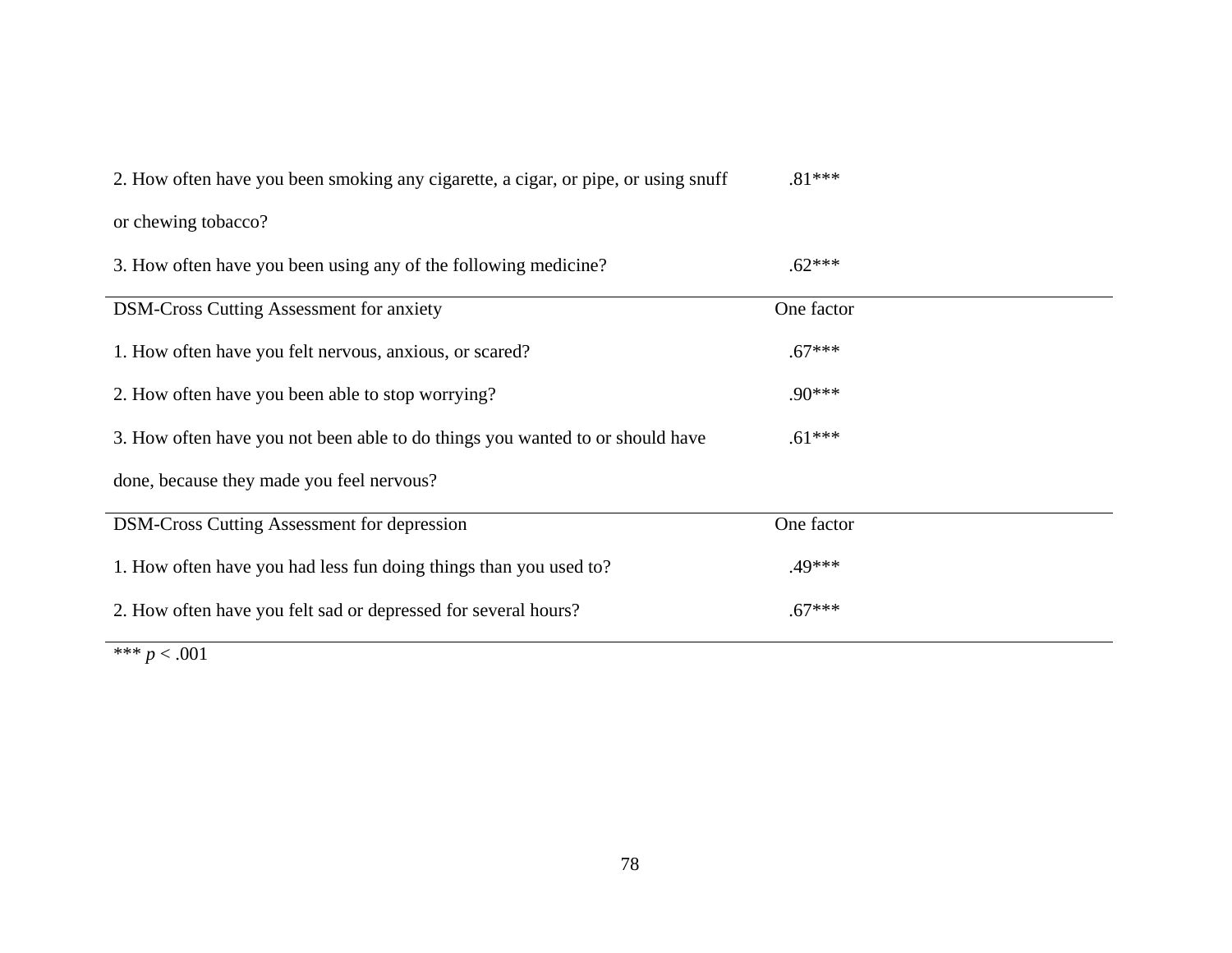| Path                                   | Standard coefficients <sup>a</sup> |
|----------------------------------------|------------------------------------|
| Direct effects on PIU                  |                                    |
| Age                                    | $-.08(.07)$                        |
| Gender                                 | $.25(.07)$ ***                     |
| Non-Latinx Black                       | $.20(.10)^{+}$                     |
| Latinx                                 | .16(.10)                           |
| Parental monitoring                    | $.27(.07)$ ***                     |
| Direct effects on academic achievement |                                    |
| Age                                    | $-.09(.07)$                        |
| Gender                                 | $-.18(.06)$ **                     |
| Non-Latinx Black                       | .01(.10)                           |
| Latinx                                 | .05(.10)                           |
| Parental monitoring                    | $.22(.07)$ **                      |
| PIU                                    | $-.17(.08)*$                       |
| Direct effects on sleep quality        |                                    |
| Age                                    | .03(.07)                           |
| Gender                                 | .05(.07)                           |
| Non-Latinx Black                       | $-.02(.10)$                        |

**Table 3.** Structural model results  $(N = 247)$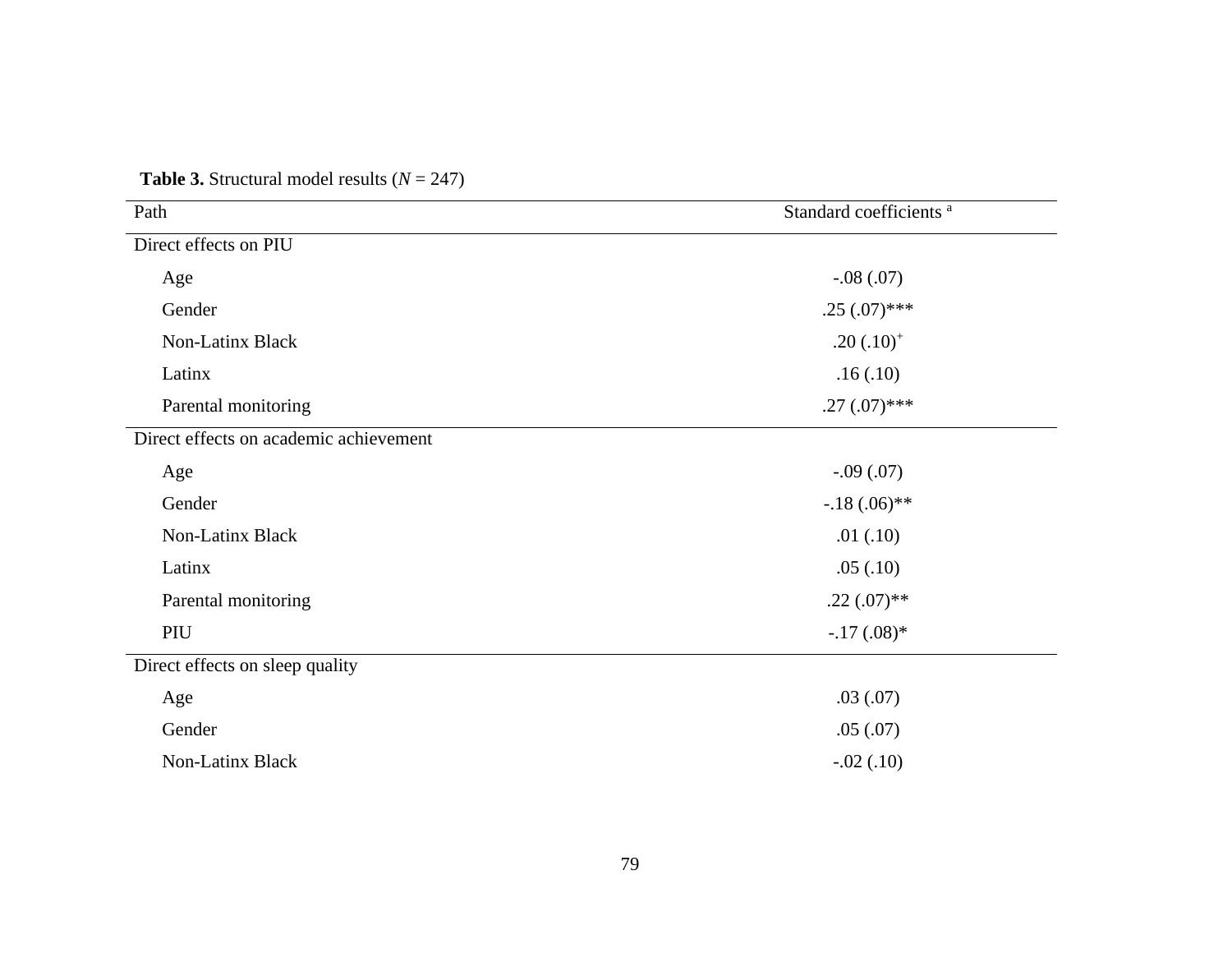| Latinx                          | .02(.10)       |
|---------------------------------|----------------|
| Parental monitoring             | .10(0.07)      |
| PIU                             | $.26(.08)$ **  |
| Direct effects on substance use |                |
| Age                             | .05(.08)       |
| Gender                          | $-.14(.08)^+$  |
| Non-Latinx Black                | .02(.16)       |
| Latinx                          | $-.08(.11)$    |
| Parental monitoring             | $-.08(.09)$    |
| PIU                             | $-.01(.09)$    |
| Direct effects on anxiety       |                |
| Age                             | $-.05(.07)$    |
| Gender                          | $-.02(.08)$    |
| Non-Latinx Black                | .05(.11)       |
| Latinx                          | .06(.11)       |
| Parental monitoring             | $.16(.08)^{+}$ |
| PIU                             | .01(.09)       |
| Direct effects on depression    |                |

Age .08 (.09)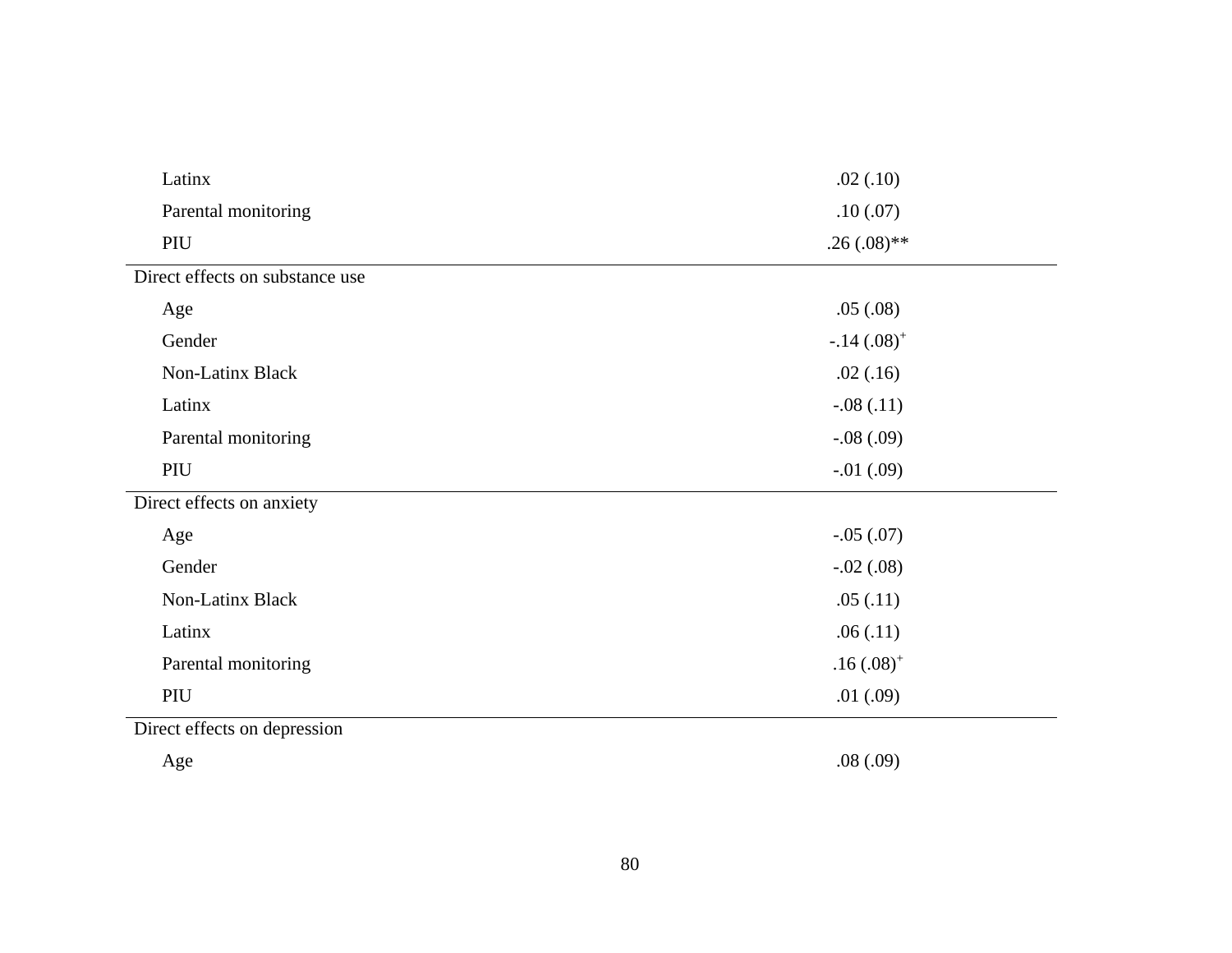| Gender              | .06(.09)    |
|---------------------|-------------|
| Non-Latinx Black    | $-.09(.14)$ |
| Latinx              | .02(.13)    |
| Parental monitoring | .14(.10)    |
| PIU                 | $.24(.11)*$ |

*Notes*: Higher scores on Parental Monitoring Scale indicate lower levels of parental monitoring. Higher scores on academic achievement indicate worse GPA. PIU was measures using the PIUQ, with higher PIUQ scores indicating higher level of PIU. Sleep quality, substance use, anxiety, and depressive symptoms were measured using the DSM-5 Cross-Cutting Assessment-Child, with higher scores indicating worsening symptoms.

a. For direct paths, standard path coefficients and standard errors were reported. Medication effects were examined using Bootstrap 1000, and 95% CI of mediation effects of PIU were reported.

\*  $p < .05$ , \*\*  $p < .01$ , \*\*\*  $p < .001$ ,  $\frac{+}{p} < .10$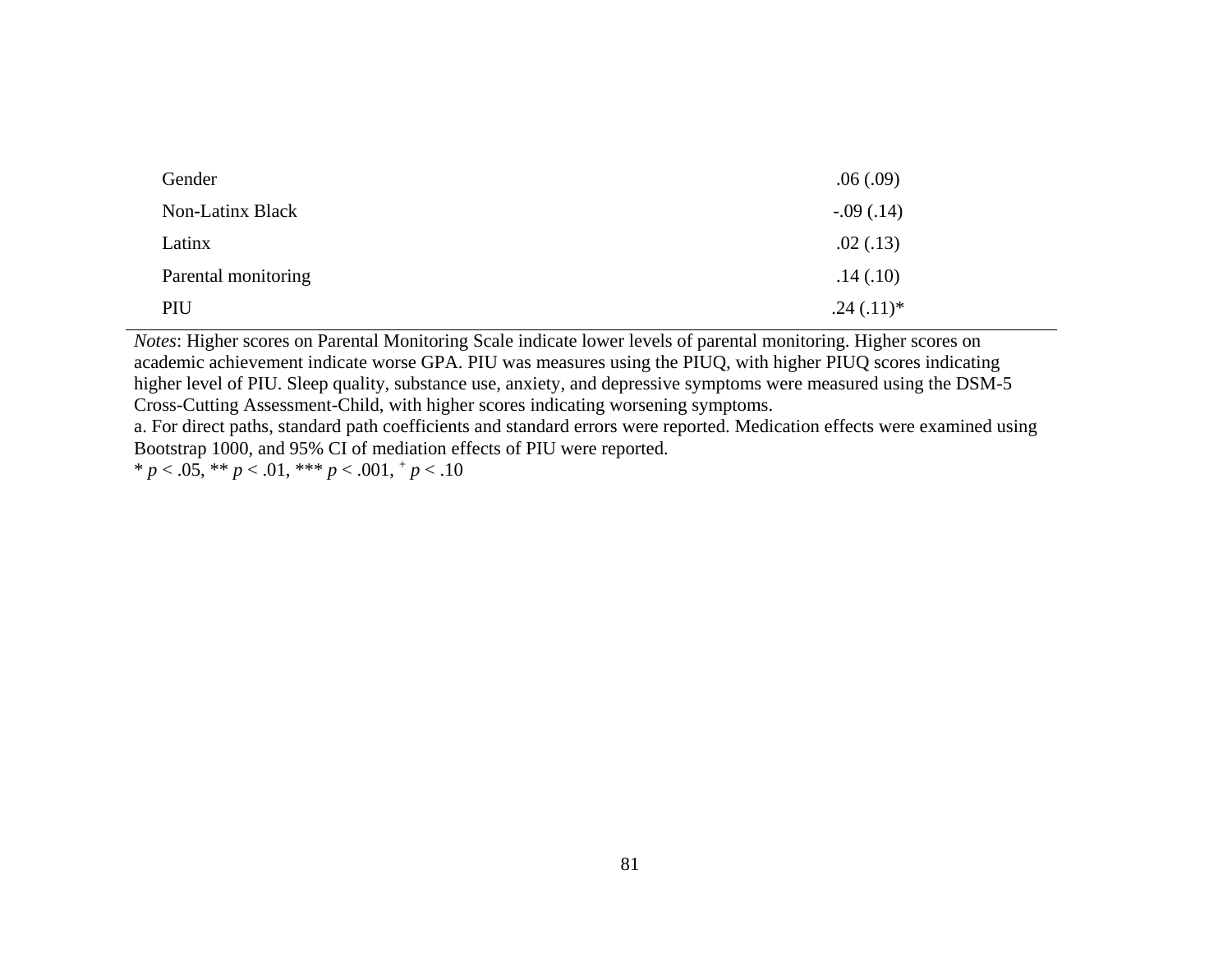*Figure 1***.** PIU mediates the associations between parental monitoring and outcomes of academic achievement, sleep quality, substance use, anxiety, and depression.



*Note*. Standardized path coefficients (standardized errors) were presented,  $\frac{p}{2}$  < .05  $\frac{p}{2}$  < .01  $\frac{p}{2}$ , .001. The effects of age, gender, and race/ethnicity (Non-Latinx Black vs. Latinx Black, Latinx vs. non-Latinx) on PIU, academic achievement, sleep quality substance use, anxiety, and depression were controlled for. Correlations among academic achievement, sleep quality substance use, anxiety, and depression were estimated. Only significant correlations among these endogenous variables were presented.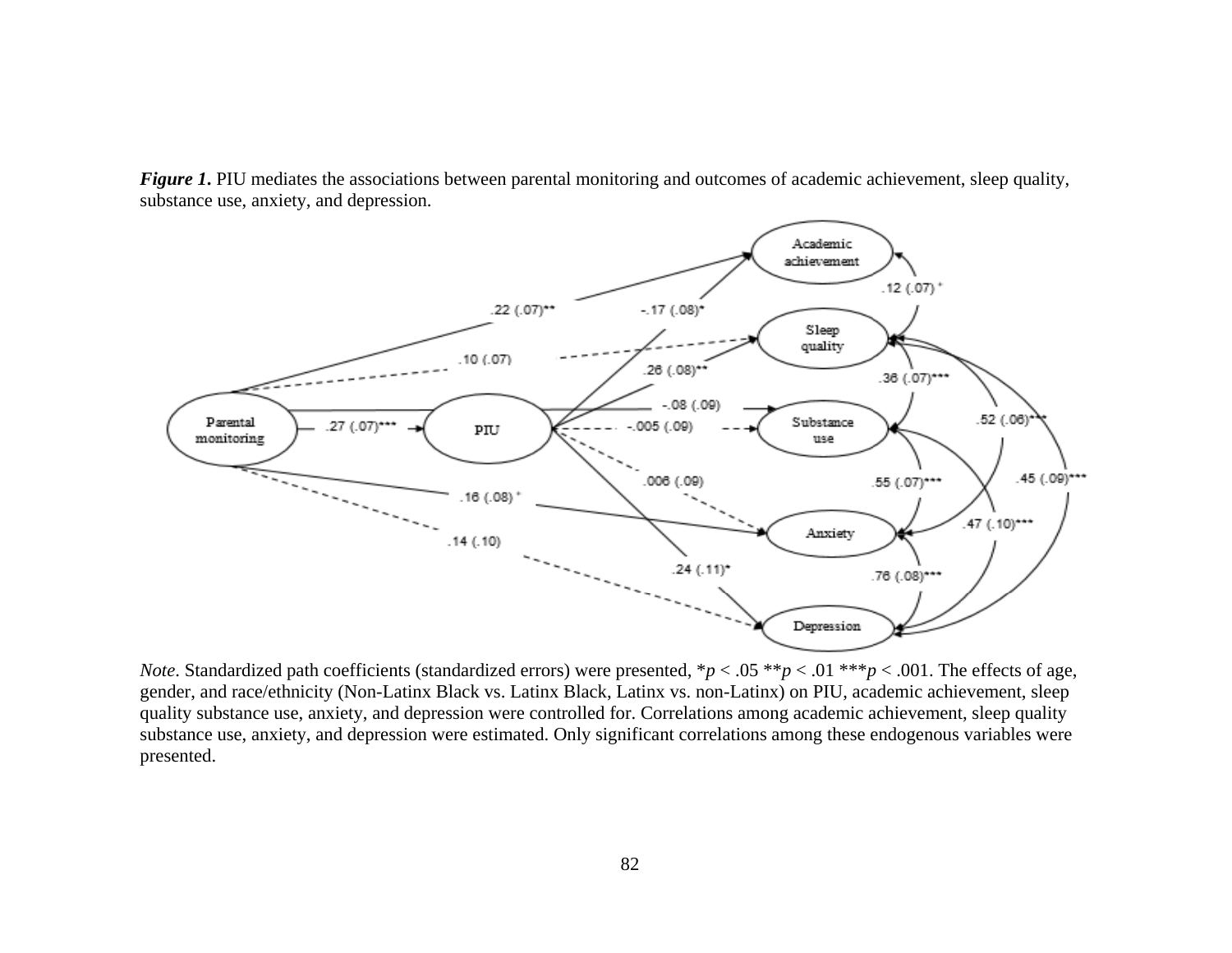## **Tables and Figures for Manuscript 3**

| <b>Measure</b>                      | $\overline{N}$ | Mean $(SD)$ |
|-------------------------------------|----------------|-------------|
| Problematic Internet Use (PIU)      | 147            | 4.00(1.71)  |
| Problematic Video Gaming (PVG)      | 154            | 3.49(1.42)  |
| <b>Family Household Composition</b> | 159            | 1.73(0.84)  |
| Acculturation                       | 52             | 3.67(1.91)  |
| Parental Attachment                 | 131            | 5.48 (1.79) |
| <b>Future Orientation</b>           | 151            | 5.95 (1.06) |

**Table 1.** Measures Mean Scores and Standard Deviations (SD)

*Note:* PIU was measured using the PIUQ, with higher PIUQ scores indicating higher level of PIU. Parental attachment was measured using the IPPA, with higher scores indicating greater parental attachment. Acculturation was measured using the Stephenson Multigroup Acculturation Scale, with higher scores suggesting more acculturation. Future orientation was measured using the Adolescent Resilience Scale, with a higher score indicating greater future orientation.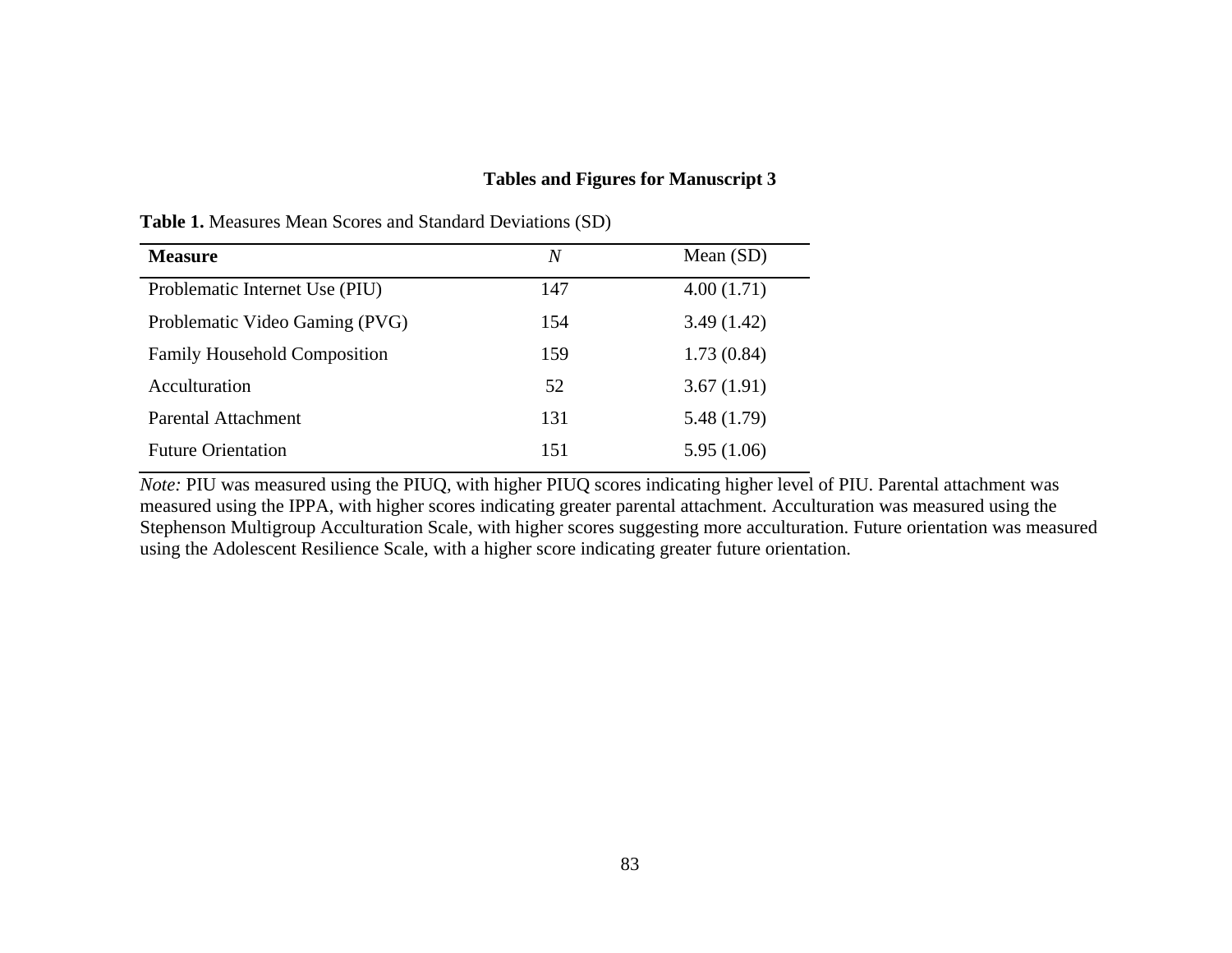|                                     | PIU          | <b>PVG</b>   | Family       | Acculturation | Parental     | Future       | Academic    |
|-------------------------------------|--------------|--------------|--------------|---------------|--------------|--------------|-------------|
|                                     |              |              | Household    |               | Attachment   | Orientation  | Achievement |
|                                     |              |              | Composition  |               |              |              |             |
| PIU                                 | $\mathbf{1}$ |              |              |               |              |              |             |
| <b>PVG</b>                          | $.316**$     | $\mathbf{1}$ |              |               |              |              |             |
| <b>Family Household Composition</b> | $-.154$      | $-.047$      | $\mathbf{1}$ |               |              |              |             |
| Acculturation                       | $-.432**$    | .036         | .018         | $\mathbf{1}$  |              |              |             |
| <b>Parental Attachment</b>          | $-.096$      | $-.016$      | .108         | .085          | $\mathbf{1}$ |              |             |
| <b>Future Orientation</b>           | $.297**$     | $.215*$      | .027         | $-.170$       | $-.190$      | $\mathbf{1}$ |             |
| Academic Achievement                | .043         | .080         | $-.014$      | .139          | .080         | $-.047$      |             |

**Table 2.** Correlation Coefficients for All Variables

*Note:* PIU was measured using the PIUQ, with higher PIUQ scores indicating higher level of PIU. Parental attachment was measured using the IPPA, with higher scores indicating greater parental attachment. Acculturation was measured using the Stephenson Multigroup Acculturation Scale, with higher scores suggesting more acculturation. Future orientation was measured using the Adolescent Resilience Scale, with a higher score indicating greater future orientation. Academic achievement was measured by GPA, with higher GPA indicating greater Academic Achievement.  $p < .05$ ,  $\ast p < .01$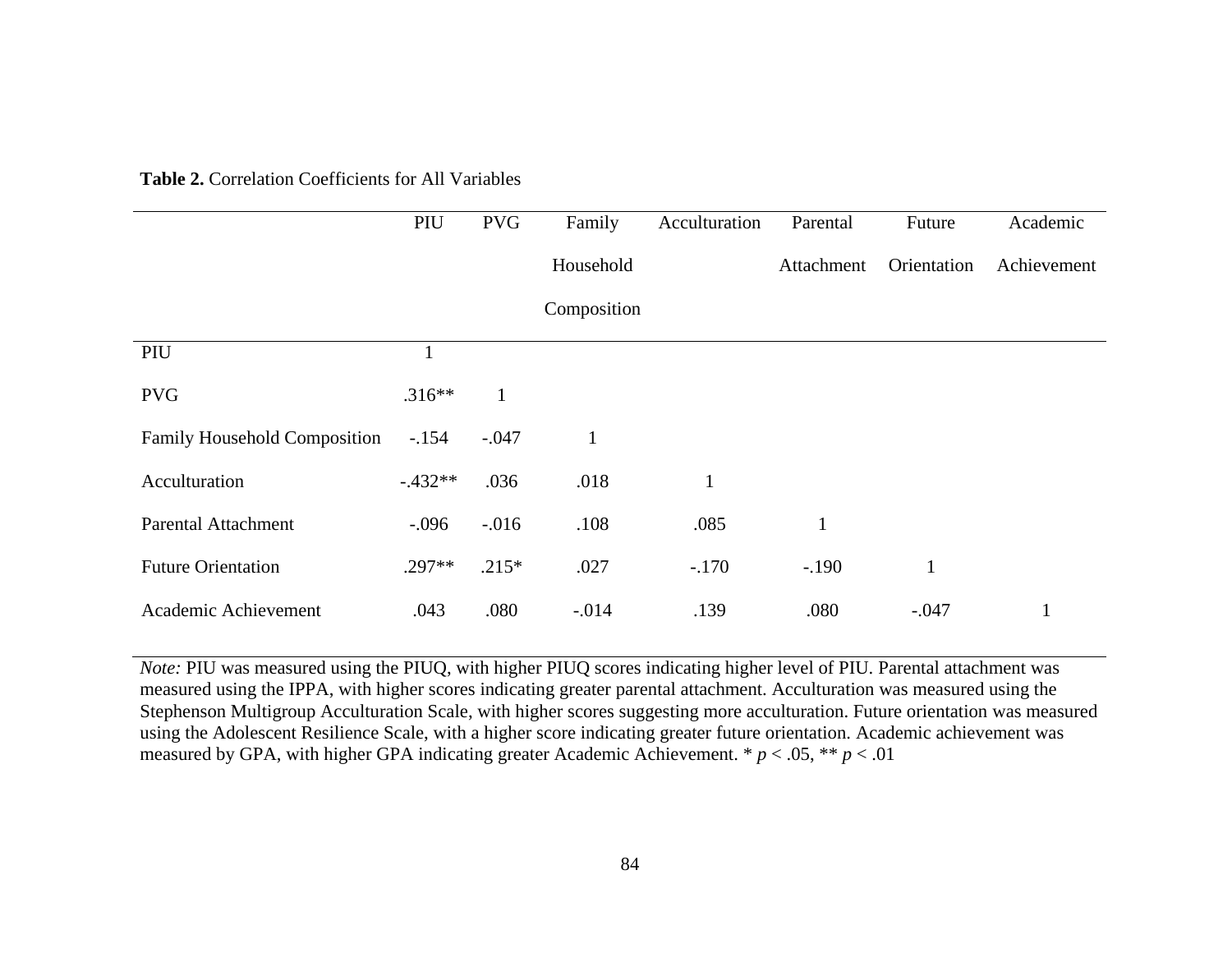**Figure 1.** Model of PIU mediates the association between family household composition, parental attachment, acculturation, future orientation and academic achievement



*Note*. Standardized path coefficients were presented, \**p* < .05 \*\**p* < .01 \*\*\**p* < .001. Age and sex were controlled for.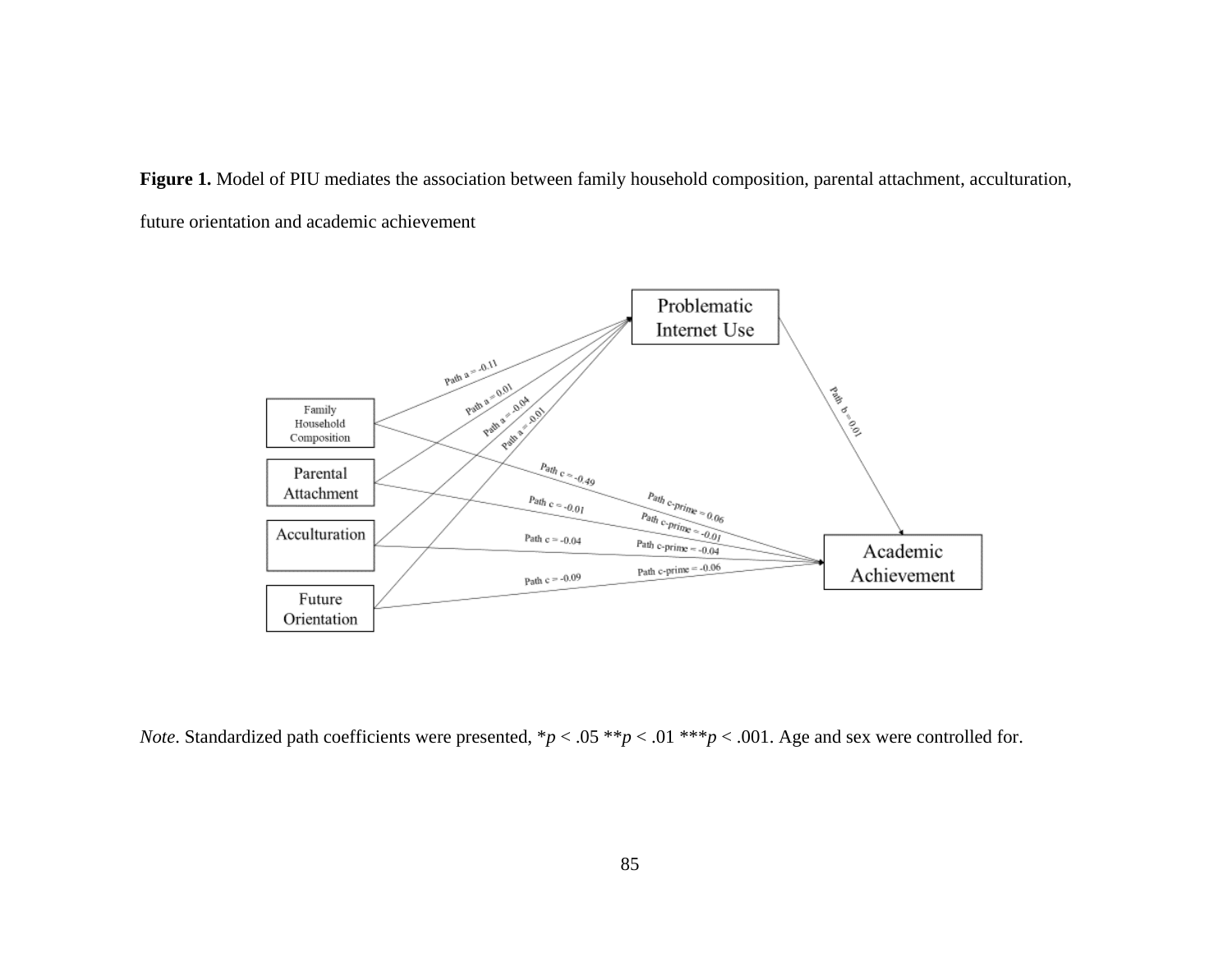**Figure 2.** Model of PVG mediates the association between family household composition, parental attachment, acculturation, future orientation and academic achievement



*Note*. Standardized path coefficients were presented, \**p* < .05 \*\**p* < .01 \*\*\**p* < .001. Age and sex were controlled for.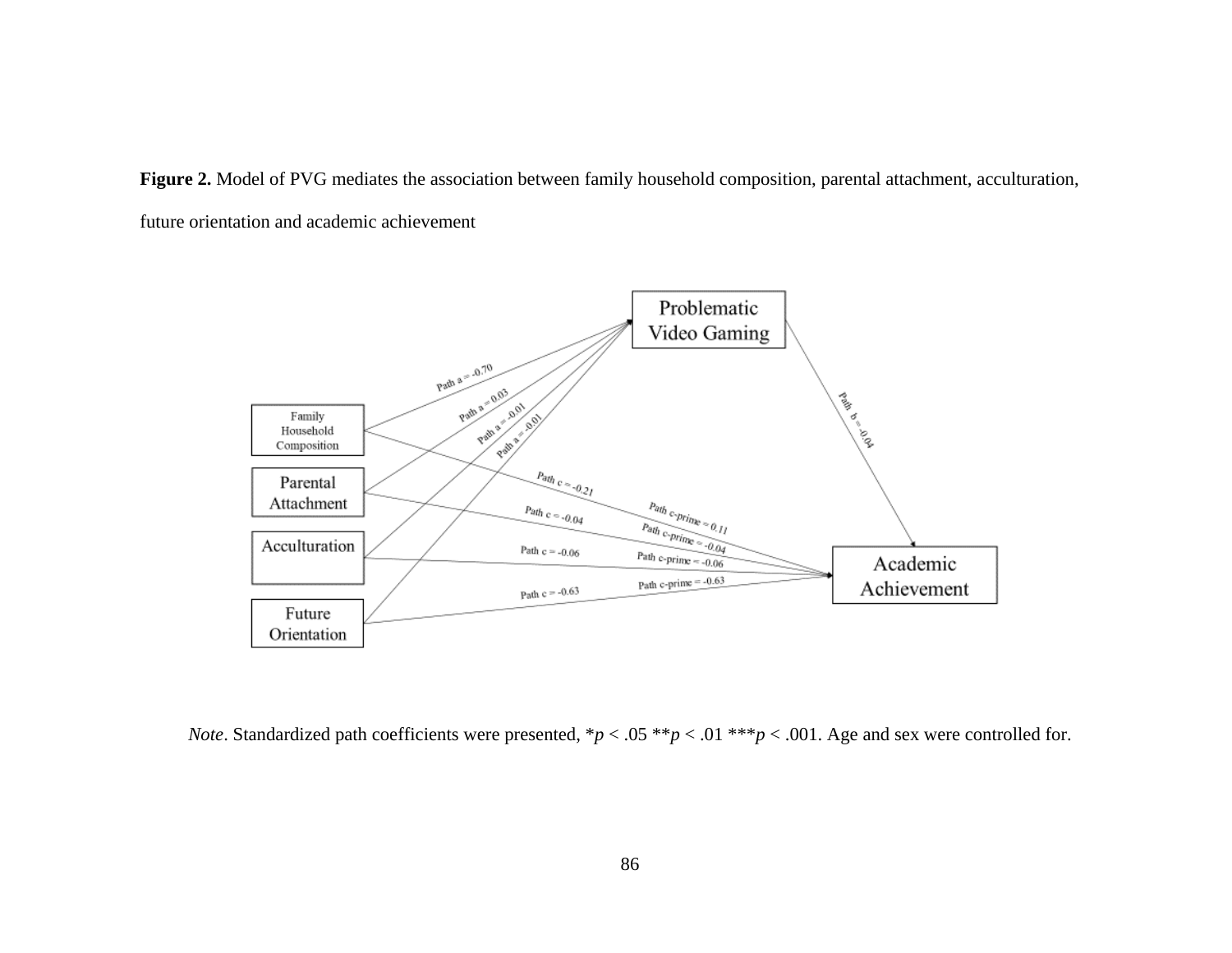### VITA

### STEPHANIE L. DIEZ

|             | Born, Miami, Florida                                                                                                                                                                  |
|-------------|---------------------------------------------------------------------------------------------------------------------------------------------------------------------------------------|
| 2005 - 2009 | B.A., Psychology<br>Florida International University<br>Miami, Florida                                                                                                                |
| 2011 - 2013 | M.S.W.<br>Florida International University<br>Miami, Florida                                                                                                                          |
| 2015 - 2018 | C-SALUD Student Scholar in Health Disparities Research<br>Fellow<br>Center for Research on US Latino HIV/AIDS and Drug<br>Abuse<br>Florida International University<br>Miami, Florida |
| 2018-2019   | Doctoral Candidate<br><b>Dissertation Year Fellow</b><br>Florida International University<br>Miami, Florida                                                                           |

## PUBLICATIONS AND PRESENTATIONS

Kanamori, M., De La Rosa, M., Diez, S.L., Weissman, J., Trepka, M.J., Sneij, A.,

Schmidt, P., & Rojas, P. (2017). Development, lessons learned, and preliminary findings

of Progresso En Salud, an HIV risk reduction intervention for Latina seasonal

farmworkers, *International Journal of Environmental Research and Public Health, 14* 

(32)*,* 1-16.

Diez, S. L., Cristello, J. V., Dillon, F. R., De La Rosa, M., & Trucco, E. M. (2019).

Validation of the electronic cigarette attitudes survey (ECAS) for youth. *Addictive*

*Behaviors*. *91*, 216-221.